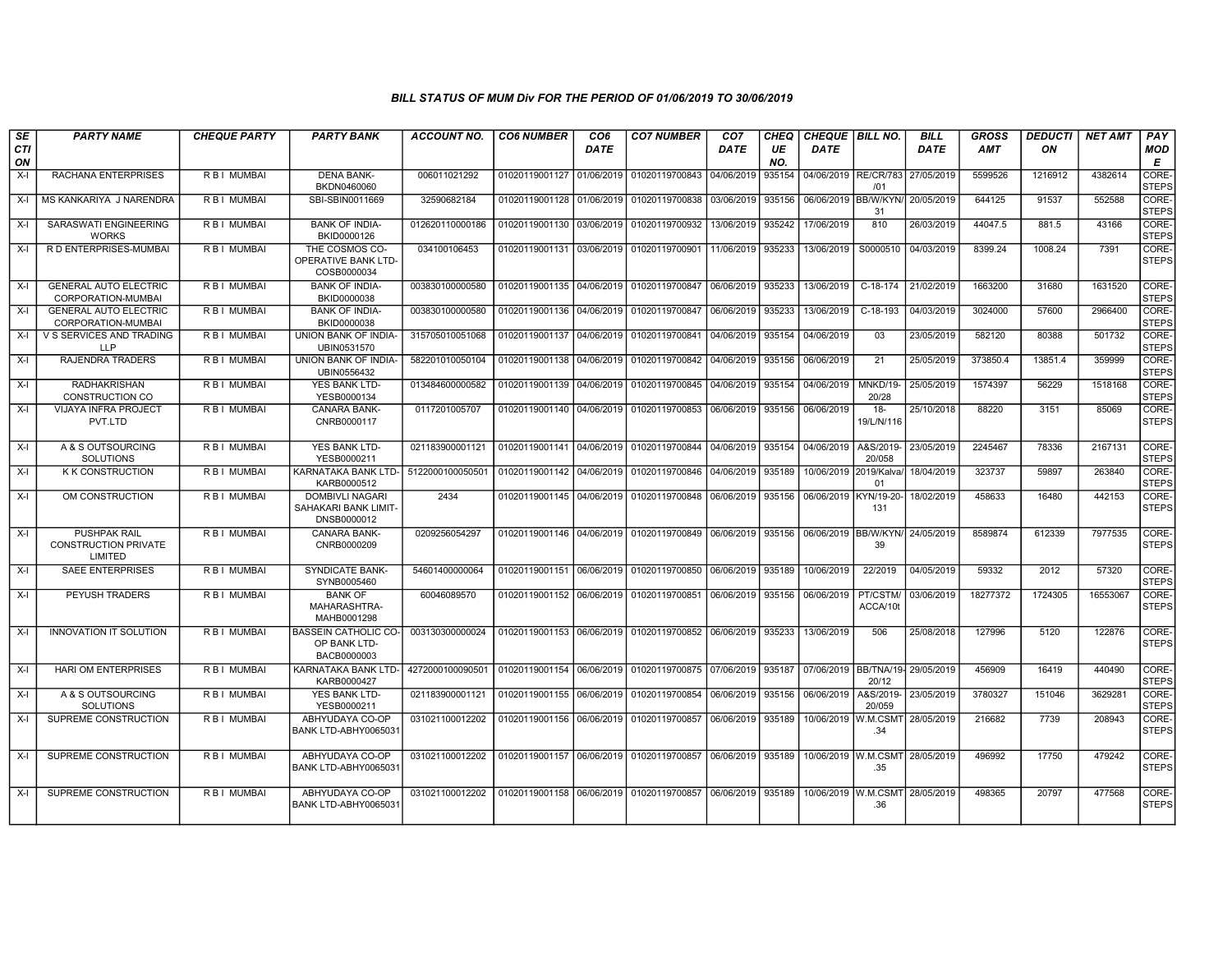| SE<br><b>CTI</b><br>ON | <b>PARTY NAME</b>                          | <b>CHEQUE PARTY</b> | <b>PARTY BANK</b>                                            | <b>ACCOUNT NO.</b> | <b>CO6 NUMBER</b>         | CO <sub>6</sub><br><b>DATE</b> | <b>CO7 NUMBER</b>                                                  | CO <sub>7</sub><br>DATE | CHEQ<br>UE<br>NO. | <b>CHEQUE BILL NO.</b><br><b>DATE</b> |                            | <b>BILL</b><br><b>DATE</b> | <b>GROSS</b><br><b>AMT</b> | <b>DEDUCTI</b><br>ON | <b>NET AMT</b> | PAY<br>MOD<br>Е       |
|------------------------|--------------------------------------------|---------------------|--------------------------------------------------------------|--------------------|---------------------------|--------------------------------|--------------------------------------------------------------------|-------------------------|-------------------|---------------------------------------|----------------------------|----------------------------|----------------------------|----------------------|----------------|-----------------------|
| $X-I$                  | SUPREME CONSTRUCTION                       | R B I MUMBAI        | ABHYUDAYA CO-OP<br>BANK LTD-ABHY0065031                      | 031021100012202    | 01020119001159            | 06/06/2019                     | 01020119700857                                                     | 06/06/2019              | 935189            |                                       | 10/06/2019 W.M.CSMT<br>.37 | 28/05/2019                 | 427330                     | 18660                | 408670         | CORE-<br><b>STEPS</b> |
| X-I                    | SUPREME CONSTRUCTION                       | R B I MUMBAI        | ABHYUDAYA CO-OP<br>BANK LTD-ABHY0065031                      | 031021100012202    |                           |                                | 01020119001160   06/06/2019   01020119700857   06/06/2019   935189 |                         |                   | 10/06/2019 W.M.CSMT                   | .38                        | 28/05/2019                 | 498953                     | 20862                | 478091         | CORE-<br><b>STEPS</b> |
| X-I                    | SUPREME CONSTRUCTION                       | R B I MUMBAI        | ABHYUDAYA CO-OP<br>BANK LTD-ABHY0065031                      | 031021100012202    | 01020119001161 06/06/2019 |                                | 01020119700857                                                     | 06/06/2019              | 935189            | 10/06/2019 W.M.CSMT                   | .33                        | 28/05/2019                 | 465741                     | 16634                | 449107         | CORE-<br><b>STEPS</b> |
| X-I                    | SUPREME CONSTRUCTION                       | R B I MUMBAI        | ABHYUDAYA CO-OP<br>BANK LTD-ABHY0065031                      | 031021100012202    | 01020119001162 06/06/2019 |                                | 01020119700857 06/06/2019                                          |                         | 935189            | 10/06/2019 W.M.CSMT                   | .32                        | 28/05/2019                 | 447203                     | 18744                | 428459         | CORE-<br><b>STEPS</b> |
| X-I                    | RITESH STEEL INDUSTRIES                    | <b>RBI MUMBAI</b>   | <b>BANK OF INDIA-</b><br>BKID0000640                         | 064030110000046    | 01020119001163 06/06/2019 |                                | 01020119700858                                                     | 06/06/2019              | 935233            | 13/06/2019                            | 654                        | 01/03/2019                 | 485940                     | 22815                | 463125         | CORE-<br><b>STEPS</b> |
| X-I                    | OM CONSTRUCTION CO.                        | R B I MUMBAI        | <b>CANARA BANK-</b><br>CNRB0000209                           | 0209256054294      | 01020119001165            | 06/06/2019                     | 01020119700856                                                     | 06/06/2019              | 935156            | 06/06/2019                            | CC/19                      | 21/05/2019                 | 126287                     | 2526                 | 123761         | CORE-<br><b>STEPS</b> |
| X-I                    | VIBHUTI CONSTRUCTION CO                    | R B I MUMBAI        | <b>BANK OF INDIA-</b><br>BKID0000025                         | 002530110000028    | 01020119001166            | 06/06/2019                     | 01020119700862                                                     | 07/06/2019              | 935187            | 07/06/2019 BB/W/KYN                   | 41                         | 30/05/2019                 | 1378399                    | 187069               | 1191330        | CORE-<br><b>STEPS</b> |
| X-I                    | VIBHUTI CONSTRUCTION CO                    | R B I MUMBAI        | <b>BANK OF INDIA-</b><br>BKID0000025                         | 002530110000028    | 01020119001167 06/06/2019 |                                | 01020119700866                                                     | 07/06/2019              | 935187            | 07/06/2019                            | CC/26                      | 27/05/2019                 | 1168310                    | 41726                | 1126584        | CORE-<br><b>STEPS</b> |
| X-I                    | <b>SIDDHIVINAYAK</b><br>CONSTRUCTION CO    | R B I MUMBAI        | <b>BANK OF</b><br>MAHARASHTRA-<br>MAHB0000575                | 60324709818        | 01020119001168 06/06/2019 |                                | 01020119700868                                                     | 07/06/2019              | 935187            | 07/06/2019                            | PNVL/W/19<br>20/20         | 24/05/2019                 | 593565                     | 21199                | 572366         | CORE-<br><b>STEPS</b> |
| X-I                    | VIJAYA INFRA PROJECT<br>PVT.LTD            | R B I MUMBAI        | CANARA BANK-<br>CNRB0000117                                  | 0117201005707      | 01020119001169            | 06/06/2019                     | 01020119700869                                                     | 07/06/2019              | 935189            | 10/06/2019                            | CPB/76                     | 29/03/2019                 | 988247                     | 35395                | 952852         | CORE-<br><b>STEPS</b> |
| X-I                    | A & S OUTSOURCING<br><b>SOLUTIONS</b>      | R B I MUMBAI        | YES BANK LTD-<br>YESB0000211                                 | 021183900001121    | 01020119001170 06/06/2019 |                                | 01020119700865                                                     | 07/06/2019              | 935187            | 07/06/2019                            | A&S/2019-<br>20/057        | 23/05/2019                 | 2223950                    | 76708                | 2147242        | CORE-<br><b>STEPS</b> |
| X-I                    | SMEET ENTERPRISES                          | R B I MUMBAI        | PUNJAB AND<br>MAHARASHTRA CO-OP<br><b>BANK L-PMCB0000020</b> | 020110100000110    | 01020119001171 06/06/2019 |                                | 01020119700871                                                     | 07/06/2019              | 935187            | 07/06/2019                            | SE/EAST/2<br>017/54/       | 10/01/2019                 | 178025                     | 7639                 | 170386         | CORE-<br><b>STEPS</b> |
| X-I                    | <b>VISHAL CONSTRUCTION</b>                 | <b>RBI MUMBAI</b>   | <b>CORPORATION BANK-</b><br>CORP0000437                      | 510101003121088    | 01020119001173            | 06/06/2019                     | 01020119700861                                                     | 06/06/2019              | 935187            | 07/06/2019                            | PNVL/W/19<br>201/15        | 16/05/2019                 | 177333                     | 6334                 | 170999         | CORE-<br><b>STEPS</b> |
| $X-I$                  | KRISHNA CONSTRUCTION CO.                   | R B I MUMBAI        | <b>INDIAN OVERSEAS</b><br>BANK-IOBA0002719                   | 271902000000008    | 01020119001174 06/06/2019 |                                | 01020119700860                                                     | 06/06/2019              | 935187            | 07/06/2019                            | <b>KYN/19-</b><br>20/19    | 09/05/2019                 | 304855                     | 34975                | 269880         | CORE-<br><b>STEPS</b> |
| $X-I$                  | OM CONSTRUCTION CO.                        | R B I MUMBAI        | CANARA BANK-<br>CNRB0000209                                  | 0209256054294      | 01020119001175            | 06/06/2019                     | 01020119700877                                                     | 07/06/2019              | 935187            | 07/06/2019                            | MNKD/M/1<br>$9 - 20/26$    | 23/05/2019                 | 274214                     | 28094                | 246120         | CORE-<br><b>STEPS</b> |
| X-I                    | <b>IMPEX ELECTRICALS</b>                   | R B I MUMBAI        | <b>BANK OF INDIA-</b><br>BKID0000089                         | 008930100007001    | 01020119001176            | 06/06/2019                     | 01020119700859                                                     | 06/06/2019              | 935233            | 13/06/2019                            | <b>PO</b><br>No.254381     | 28/05/2019                 | 218640                     | $\mathbf{0}$         | 218640         | CORE-<br><b>STEPS</b> |
| X-I                    | PRINCE CONSTRUCTION CO.                    | R B I MUMBAI        | <b>CENTRAL BANK OF</b><br>INDIA-CBIN0283808                  | 3277271430         | 01020119001179 06/06/2019 |                                | 01020119700864 07/06/2019                                          |                         | 935187            | 07/06/2019                            | S/19/97                    | 17/05/2019                 | 398154                     | 14220                | 383934         | CORE-<br><b>STEPS</b> |
| X-l                    | PRINCE CONSTRUCTION CO.                    | R B I MUMBAI        | CENTRAL BANK OF<br>INDIA-CBIN0283808                         | 3277271430         | 01020119001180            | 06/06/2019                     | 01020119700863                                                     | 07/06/2019              | 935187            | 07/06/2019                            | S/19/99                    | 24/05/2019                 | 426645                     | 15238                | 411407         | CORE-<br><b>STEPS</b> |
| X-I                    | MAHADEV CONSTRUCTION                       | R B I MUMBAI        | <b>CORPORATION BANK-</b><br>CORP0000572                      | 510101006292182    | 01020119001181 06/06/2019 |                                | 01020119700870 07/06/2019                                          |                         | 935187            | 07/06/2019                            | MNKD/M/1<br>$9 - 20/22$    | 23/05/2019                 | 1443842                    | 114206               | 1329636        | CORE-<br><b>STEPS</b> |
| X-I                    | SHREE SOMNATH TRANSPORT<br><b>SERVICES</b> | <b>RBI MUMBAI</b>   | <b>BANK OF</b><br>MAHARASHTRA-<br>MAHB0000088                | 60021913769        | 01020119001183            | 07/06/2019                     | 01020119700872                                                     | 07/06/2019              | 935189            | 10/06/2019                            | 2ND OA/S                   | 03/06/2019                 | 1594821                    | 164167               | 1430654        | CORE-<br><b>STEPS</b> |
| X-I                    | OM CONSTRUCTION CO.                        | R B I MUMBAI        | CANARA BANK-<br>CNRB0000209                                  | 0209256054294      | 01020119001184 07/06/2019 |                                | 01020119700874 07/06/2019                                          |                         | 935189            | 10/06/2019                            | MNKD/M/1<br>9-201/30       | 04/06/2019                 | 1400154                    | 50006                | 1350148        | CORE-<br><b>STEPS</b> |
| $X-I$                  | SURYA ELECTRONICS                          | R B I MUMBAI        | SBI-SBIN0006314                                              | 10276374013        | 01020119001185 07/06/2019 |                                | 01020119700873                                                     | 07/06/2019              | 935189            | 10/06/2019                            | SE/2019-<br>20/006         | 01/06/2019                 | 5600000                    | 502264               | 5097736        | CORE-<br><b>STEPS</b> |
| X-I                    | MOBILITY LOGISTICS                         | R B I MUMBAI        | SYNDICATE BANK-<br>SYNB0005489                               | 54891010001218     | 01020119001186 07/06/2019 |                                | 01020119700878 07/06/2019                                          |                         | 935233            | 13/06/2019                            | PO<br>No.265153            | 07/05/2019                 | 74376                      | $\mathbf{0}$         | 74376          | CORE-<br><b>STEPS</b> |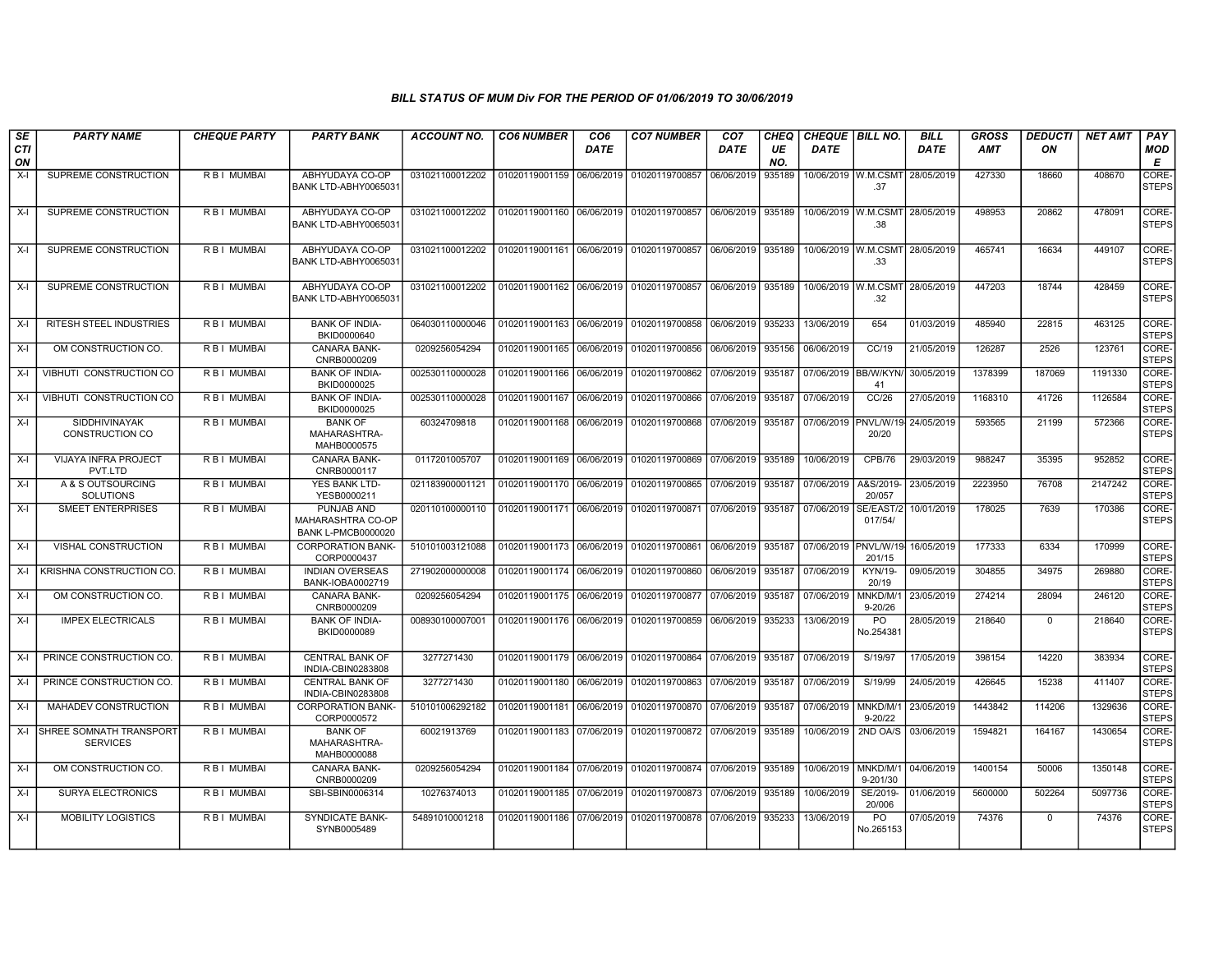| SE        | <b>PARTY NAME</b>                                             | <b>CHEQUE PARTY</b> | <b>PARTY BANK</b>                           | <b>ACCOUNT NO.</b> | <b>CO6 NUMBER</b>         | CO <sub>6</sub> | <b>CO7 NUMBER</b> | CO <sub>7</sub> | <b>CHEQ</b> | <b>CHEQUE BILL NO.</b> |                           | <b>BILL</b> | GROSS      | <i><b>DEDUCTI</b></i> | <b>NET AMT</b> | PAY                   |
|-----------|---------------------------------------------------------------|---------------------|---------------------------------------------|--------------------|---------------------------|-----------------|-------------------|-----------------|-------------|------------------------|---------------------------|-------------|------------|-----------------------|----------------|-----------------------|
| CTI<br>ON |                                                               |                     |                                             |                    |                           | DATE            |                   | DATE            | UE<br>NO.   | DATE                   |                           | <b>DATE</b> | <b>AMT</b> | ON                    |                | <b>MOD</b><br>Е       |
| $X-I$     | <b>VIKAS ELECTRICALS</b>                                      | R B I MUMBAI        | <b>CANARA BANK-</b><br>CNRB0000230          | 0230201000984      | 01020119001188            | 07/06/2019      | 01020119700876    | 07/06/2019      | 935187      | 07/06/2019             | VE/2018-<br>19/02         | 06/05/2019  | 862712     | 30811                 | 831901         | CORE-<br><b>STEPS</b> |
| $X-I$     | <b>MILAN STATIONERS AND</b><br>PRINTERS-MUMBAI                | R B I MUMBAI        | STATE BANK OF INDIA-<br>SBIN0008586         | 35402465122        | 01020119001189 07/06/2019 |                 | 01020119700879    | 07/06/2019      | 935233      | 13/06/2019             | 10002163                  | 23/11/2018  | 4334       | $\Omega$              | 4334           | CORE-<br>STEPS        |
| $X-I$     | R S CONSTRUCTION                                              | R B I MUMBAI        | VIJAYA BANK-<br>VIJB0005009                 | 500906211000018    | 01020119001192 07/06/2019 |                 | 01020119700894    | 10/06/2019      | 935217      | 11/06/2019             | S/19/101                  | 25/05/2019  | 1004944    | 35891                 | 969053         | CORE-<br><b>STEPS</b> |
|           | X-I WARSI MEDICO SYSTEMS AND<br><b>SERVICES</b>               | R B I MUMBAI        | <b>ICICI BANK LTD-</b><br>ICIC0001566       | 156605000036       | 01020119001193 07/06/2019 |                 | 01020119700879    | 07/06/2019      | 935233      | 13/06/2019             | 271                       | 25/01/2019  | 33000      | $\mathbf 0$           | 33000          | CORE-<br>STEPS        |
| $X-I$     | <b>CLIMATROL CORPORATION</b>                                  | R B I MUMBAI        | <b>HDFC BANK LTD-</b><br>HDFC0000027        | 50200010916660     | 01020119001197            | 07/06/2019      | 01020119700943    | 14/06/2019      | 935256      | 19/06/2019             | CC/KAL/18-<br>19/692      | 21/11/2018  | 159000     | 7950                  | 151050         | CORE-<br><b>STEPS</b> |
|           | X-I E FOCUS INSTRUMENTS INDIA<br>PRIVATE LIMITEDCHENNAI       | R B I MUMBAI        | <b>ICICI BANK LTD-</b><br>ICIC0001545       | 154505000829       | 01020119001198 07/06/2019 |                 | 01020119700880    | 07/06/2019      | 935233      | 13/06/2019             | 2020                      | 13/02/2019  | 45950      | $\Omega$              | 45950          | CORE-<br><b>STEPS</b> |
|           | X-I RELIABLE FURNITURE-MUMBA                                  | R B I MUMBAI        | <b>BANK OF BARODA-</b><br>BARB0GHATKO       | 03950400000151     | 01020119001199 07/06/2019 |                 | 01020119700881    | 08/06/2019      | 935233      | 13/06/2019             | 162/2018<br>19            | 24/01/2019  | 22520      | 225                   | 22295          | CORE-<br><b>STEPS</b> |
| X-I       | SRI JAI MEDIA                                                 | R B I MUMBAI        | <b>ICICI BANK LTD-</b><br>ICIC0001098       | 109805000745       | 01020119001200            | 08/06/2019      | 01020119700882    | 08/06/2019      | 935233      | 13/06/2019             | SJM/2416/<br>18-19        | 16/03/2019  | 3645       | $^{\circ}$            | 3645           | CORE-<br>STEPS        |
| $X-I$     | <b>SRI JAI MEDIA</b>                                          | R B I MUMBAI        | <b>ICICI BANK LTD-</b><br>ICIC0001098       | 109805000745       | 01020119001201            | 08/06/2019      | 01020119700882    | 08/06/2019      | 935233      | 13/06/2019             | SJM/2419<br>18-19         | 16/03/2019  | 7600       | $\mathbf 0$           | 7600           | CORE-<br><b>STEPS</b> |
| $X-I$     | SRI JAI MEDIA                                                 | R B I MUMBAI        | <b>ICICI BANK LTD-</b><br>ICIC0001098       | 109805000745       | 01020119001202 08/06/2019 |                 | 01020119700882    | 08/06/2019      | 935233      | 13/06/2019             | SJM/2415/<br>18-19        | 16/03/2019  | 3649       | $\mathbf 0$           | 3649           | CORE-<br>STEPS        |
| $X-I$     | <b>SRI JAI MEDIA</b>                                          | R B I MUMBAI        | <b>ICICI BANK LTD-</b><br>ICIC0001098       | 109805000745       | 01020119001203            | 08/06/2019      | 01020119700882    | 08/06/2019      | 935233      | 13/06/2019             | SJM/2418/<br>18-19        | 16/03/2019  | 3330       | $\overline{0}$        | 3330           | CORE-<br><b>STEPS</b> |
| $X-I$     | SRI JAI MEDIA                                                 | R B I MUMBAI        | <b>ICICI BANK LTD-</b><br>ICIC0001098       | 109805000745       | 01020119001204            | 08/06/2019      | 01020119700882    | 08/06/2019      | 935233      | 13/06/2019             | SJM/2420/<br>18-19        | 16/03/2019  | 1700       | $^{\circ}$            | 1700           | CORE-<br><b>STEPS</b> |
| $X-I$     | <b>SRI JAI MEDIA</b>                                          | R B I MUMBAI        | <b>ICICI BANK LTD-</b><br>ICIC0001098       | 109805000745       | 01020119001205            | 08/06/2019      | 01020119700882    | 08/06/2019      | 935233      | 13/06/2019             | SJM/2417<br>18-19         | 16/03/2019  | 3649       | $\Omega$              | 3649           | CORE-<br><b>STEPS</b> |
| X-I       | <b>PUSHPAK RAIL</b><br><b>CONSTRUCTION PRIVATE</b><br>LIMITED | R B I MUMBAI        | CANARA BANK-<br>CNRB0000209                 | 0209256054297      | 01020119001207            | 08/06/2019      | 01020119700887    | 10/06/2019      | 935189      | 10/06/2019             | KYN/19-<br>20/30          | 29/05/2019  | 2105428    | 285737                | 1819691        | CORE-<br><b>STEPS</b> |
| $X-I$     | <b>KARNAWAT INFOTECHS</b>                                     | <b>RBI MUMBAI</b>   | KOTAK MAHINDRA<br><b>BANK-KKBK0000751</b>   | 07512000002322     | 01020119001209 08/06/2019 |                 | 01020119700883    | 08/06/2019      | 935233      | 13/06/2019             | GSA-5727                  | 26/03/2019  | 9579       | $\mathbf 0$           | 9579           | CORE-<br><b>STEPS</b> |
| $X-I$     | S R Enterprises                                               | R B I MUMBAI        | <b>INDIAN OVERSEAS</b><br>BANK-IOBA0000335  | 033502000001062    | 01020119001211            | 10/06/2019      | 01020119700964    | 17/06/2019      | 935256      | 19/06/2019             | 9774                      | 29/10/2018  | 30000      | $\mathbf 0$           | 30000          | CORE-<br><b>STEPS</b> |
| $X-I$     | <b>VAIBHAV TRADERS</b>                                        | R B I MUMBAI        | <b>CENTRAL BANK OF</b><br>INDIA-CBIN0280632 | 3210750725         | 01020119001212            | 10/06/2019      | 01020119700893    | 10/06/2019      | 935189      | 10/06/2019 VT/TRANS    | Kurla                     | 29/04/2019  | 89999.98   | 10800.98              | 79199          | CORE-<br><b>STEPS</b> |
| $X-I$     | SHREE GANESH<br>ENTERPRISES-MUMBAI                            | R B I MUMBAI        | CANARA BANK-<br>CNRB0002663                 | 2663285000004      | 01020119001213            | 10/06/2019      | 01020119700896    | 10/06/2019      | 935256      | 19/06/2019             | <b>SGE-07</b>             | 27/04/2019  | 167444.36  | .36                   | 167444         | CORE-<br><b>STEPS</b> |
| $X-I$     | SANCHAR COMMUNICATION<br>SYSTEMS-NEW DELHI                    | R B I MUMBAI        | <b>ICICI BANK LTD-</b><br>ICIC0000716       | 071605001647       | 01020119001214            | 10/06/2019      | 01020119700896    | 10/06/2019      | 935256      | 19/06/2019             | <b>SCS/18-</b><br>19/1011 | 25/03/2019  | 35400      | 0                     | 35400          | CORE-<br><b>STEPS</b> |
| $X-I$     | ATLAS COMNET PVT LTD                                          | R B I MUMBAI        | STATE BANK OF INDIA-<br>SBIN0050329         | 65101854252        | 01020119001215            | 10/06/2019      | 01020119700896    | 10/06/2019      | 935256      | 19/06/2019             | Fax/832/20<br>18-19       | 29/03/2019  | 41300      | $\mathbf 0$           | 41300          | CORE-<br><b>STEPS</b> |
| $X-I$     | <b>COMM TECH COMMERCIAL</b><br>CORPORATION-MUMBAI             | R B I MUMBAI        | <b>BANK OF INDIA-</b><br>BKID0000037        | 003720110000330    | 01020119001216            | 10/06/2019      | 01020119700896    | 10/06/2019      | 935256      | 19/06/2019             | 408                       | 13/04/2019  | 114370.32  | .32                   | 114370         | CORE-<br><b>STEPS</b> |
| $X-I$     | SIDDHI VINAYAK<br>ENTERPRISES-MUMBAI                          | R B I MUMBAI        | <b>CENTRAL BANK OF</b><br>INDIA-CBIN0280618 | 1165426738         | 01020119001217            | 10/06/2019      | 01020119700896    | 10/06/2019      | 935256      | 19/06/2019             | SVE/309/<br>$8 - 19$      | 30/03/2019  | 86080.52   | .52                   | 86080          | CORE-<br>STEPS        |
| $X-I$     | <b>GALAXY ENTERPRISES-</b><br><b>MUMBAI</b>                   | R B I MUMBAI        | <b>HDFC BANK LTD-</b><br>HDFC0000143        | 01432000000761     | 01020119001218            | 10/06/2019      | 01020119700896    | 10/06/2019      | 935256      | 19/06/2019             | 2128                      | 05/04/2019  | 27208.44   | .44                   | 27208          | CORE-<br><b>STEPS</b> |
| $X-I$     | THE MAKARDHWAJ<br>ENTERPRISES-MUMBAI                          | R B I MUMBAI        | <b>CORPORATION BANK-</b><br>CORP0000168     | 510101001906088    | 01020119001219            | 10/06/2019      | 01020119700896    | 10/06/2019      | 935256      | 19/06/2019             | 077                       | 04/04/2019  | 29728.92   | .92                   | 29728          | CORE-<br><b>STEPS</b> |
| $X-I$     | THE MAKARDHWAJ<br>ENTERPRISES-MUMBAI                          | R B I MUMBAI        | <b>CORPORATION BANK-</b><br>CORP0000168     | 510101001906088    | 01020119001220            | 10/06/2019      | 01020119700896    | 10/06/2019      | 935256      | 19/06/2019             | 076                       | 04/04/2019  | 44191      | $\mathbf 0$           | 44191          | CORE-<br><b>STEPS</b> |
| X-I       | <b>TRANSTECH SYSTEMS</b>                                      | R B I MUMBAI        | UNION BANK OF INDIA-<br>UBIN0532185         | 321805040050223    | 01020119001222            | 10/06/2019      | 01020119700886    | 10/06/2019      | 935189      | 10/06/2019             | R/AMC/6                   | 16/05/2019  | 666766     | 22603                 | 644163         | CORE-<br><b>STEPS</b> |
|           | X-I   TRANSTECH SYSTEMS PUNE                                  | R B I MUMBAI        | UNION BANK OF INDIA-<br>UBIN0532185         | 321805040050223    | 01020119001223            | 10/06/2019      | 01020119700884    | 10/06/2019      | 935217      | 11/06/2019             | GST/M05                   | 28/05/2019  | 726878     | 24640                 | 702238         | CORE-<br>STEPS        |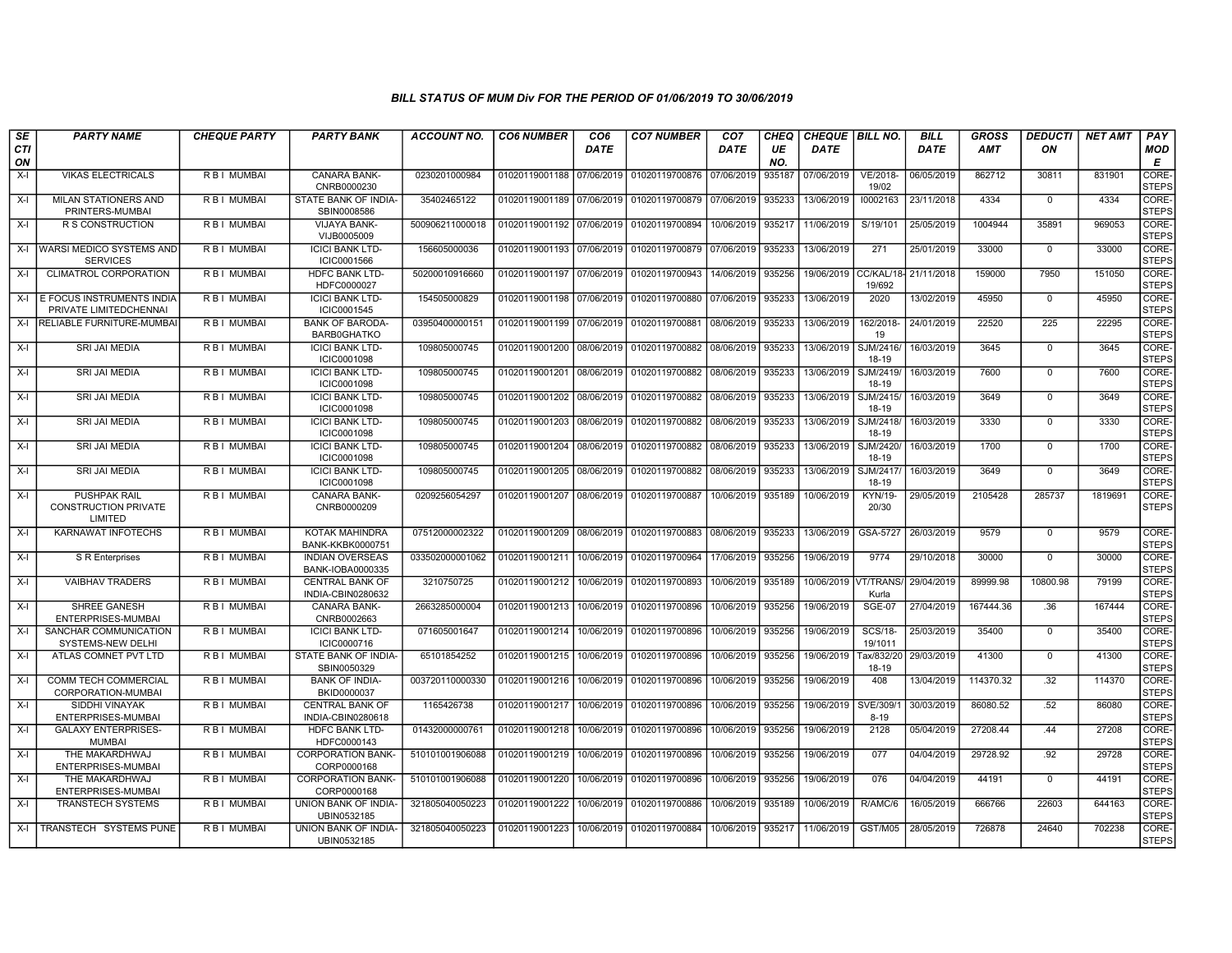| SE<br>CTI<br>ON | <b>PARTY NAME</b>                                      | <b>CHEQUE PARTY</b> | <b>PARTY BANK</b>                                      | ACCOUNT NO.      | <b>CO6 NUMBER</b> | CO <sub>6</sub><br><b>DATE</b> | <b>CO7 NUMBER</b>                | CO <sub>7</sub><br><b>DATE</b> | CHEQ<br>UE<br>NO. | CHEQUE   BILL NO.<br><b>DATE</b> |                             | <b>BILL</b><br><b>DATE</b> | <b>GROSS</b><br><b>AMT</b> | <b>DEDUCTI</b><br>ON | <b>NET AMT</b> | PAY<br><b>MOD</b><br>E |
|-----------------|--------------------------------------------------------|---------------------|--------------------------------------------------------|------------------|-------------------|--------------------------------|----------------------------------|--------------------------------|-------------------|----------------------------------|-----------------------------|----------------------------|----------------------------|----------------------|----------------|------------------------|
| $X-I$           | <b>H H ENGINEERS</b>                                   | R B I MUMBAI        | PUNJAB AND SIND<br><b>BANK-PSIB0000324</b>             | 03241300031696   | 01020119001225    | 10/06/2019                     | 01020119700885                   | 10/06/2019                     | 935189            | 10/06/2019                       | CC/25                       | 27/05/2019                 | 9706428                    | 1317301              | 8389127        | CORE-<br><b>STEPS</b>  |
| $X-I$           | <b>V K CONSTRUCTIONS</b>                               | R B I MUMBAI        | <b>DENA BANK-</b><br>BKDN0470913                       | 091313023783     | 01020119001226    | 10/06/2019                     | 01020119700888                   | 10/06/2019                     | 935189            | 10/06/2019                       | CC/22                       | 23/05/2019                 | 2495093                    | 89111                | 2405982        | CORE-<br><b>STEPS</b>  |
| X-I             | MAHAVIR REAL SPACE<br>PRIVATE LTD                      | R B I MUMBAI        | KOTAK MAHINDRA<br><b>BANK LIMITED-</b><br>KKBK0001422  | 593011013600     | 01020119001227    | 10/06/2019                     | 01020119700905 11/06/2019        |                                | 935217            | 11/06/2019                       | N/19/86                     | 24/05/2019                 | 1122621                    | 40094                | 1082527        | CORE-<br><b>STEPS</b>  |
| $X-I$           | D T RATHI                                              | R B I MUMBAI        | PNB-PUNB0232900                                        | 2329002100014507 | 01020119001228    | 10/06/2019                     | 01020119700895                   | 10/06/2019 935217              |                   | 11/06/2019                       | 2019-<br>20/L/N/28          | 06/06/2019                 | 3319850                    | 450552               | 2869298        | CORE-<br><b>STEPS</b>  |
| $X-I$           | <b>SHARDA ENTERPRISES</b>                              | <b>RBI MUMBAI</b>   | <b>SYNDICATE BANK-</b><br>SYNB0005472                  | 50831010000041   | 01020119001229    | 10/06/2019                     | 01020119700892                   | 10/06/2019                     | 935189            | 10/06/2019                       | KYN/19-<br>20/34            | 04/06/2019                 | 1996985                    | 71321                | 1925664        | CORE-<br><b>STEPS</b>  |
| $X-I$           | <b>ELMEC COM AGENCIES-</b><br>MALAD(W), MUMBAI         | <b>RBI MUMBAI</b>   | <b>IDBI BANK LTD-</b><br>IBKL0000601                   | 60135110009082   | 01020119001231    | 10/06/2019                     | 01020119700896                   | 10/06/2019                     | 935256            | 19/06/2019                       | <b>EMC/004/</b><br>$9 - 20$ | 10/04/2019                 | 656793.9                   | 11132.9              | 645661         | CORE-<br><b>STEPS</b>  |
|                 | X-I R S BATTERY AND INVERTER -<br><b>NAGPUR</b>        | R B I MUMBAI        | <b>CANARA BANK-</b><br>CNRB0003920                     | 3920261000019    | 01020119001232    | 10/06/2019                     | 01020119700896                   | 10/06/2019 935256              |                   | 19/06/2019                       | 1614                        | 18/12/2018                 | 132000.02                  | .02                  | 132000         | CORE-<br><b>STEPS</b>  |
| X-I             | SANCHAR COMMUNICATION<br><b>SYSTEMS-NEW DELHI</b>      | R B I MUMBAI        | <b>ICICI BANK LTD-</b><br>ICIC0000716                  | 071605001647     | 01020119001233    | 10/06/2019                     | 01020119700896                   | 10/06/2019                     | 935256            | 19/06/2019                       | <b>SCS/19-</b><br>20/0072   | 01/05/2019                 | 554240                     | 8660                 | 545580         | CORE-<br><b>STEPS</b>  |
| $X-I$           | <b>BRACO ELECTRICALS [INDIA]</b><br>PVT LTD            | R B I MUMBAI        | <b>KOTAK MAHINDRA</b><br>BANK-KKBK0000667              | 2513127786       | 01020119001234    | 10/06/2019                     | 01020119700896                   | 10/06/2019                     | 935256            | 19/06/2019                       | G/0035/19-<br>20            | 03/04/2019                 | 77880                      | $\mathbf 0$          | 77880          | CORE-<br><b>STEPS</b>  |
| $X-I$           | <b>BAJRANG CONSTRUCTION</b>                            | R B I MUMBAI        | THE SARASWAT CO-<br>OPERATIVE BANK LTD-<br>SRCB0000099 | 099100100005742  | 01020119001235    | 10/06/2019                     | 01020119700889                   | 10/06/2019 935189              |                   | 10/06/2019                       | N/19/80                     | 30/04/2019                 | 3473683                    | 131228               | 3342455        | CORE-<br><b>STEPS</b>  |
| $X-I$           | A2Z INFRASERVICES LIMITED                              | R B I MUMBAI        | STATE BANK OF INDIA-<br>SBIN0050732                    | 65072577876      | 01020119001236    | 10/06/2019                     | 01020119700890                   | 10/06/2019 935189              |                   | 10/06/2019                       | A2ZMH/19/<br>05/0041        | 06/06/2019                 | 20936059                   | 709698               | 20226361       | CORE-<br><b>STEPS</b>  |
| X-I             | A2Z INFRASERVICES LIMITED                              | R B I MUMBAI        | STATE BANK OF INDIA-<br>SBIN0050732                    | 65072577876      | 01020119001237    | 10/06/2019                     | 01020119700891                   | 10/06/2019                     | 935189            | 10/06/2019                       | A2ZMH/19/<br>06/0001        | 10/06/2019                 | 21890729                   | 742059               | 21148670       | CORE-<br><b>STEPS</b>  |
| $X-I$           | <b>PARK &amp; COMPANY</b>                              | R B I MUMBAI        | <b>CANARA BANK-</b><br>CNRB0000236                     | 0236201002725    | 01020119001238    | 10/06/2019                     | 01020119700933                   | 13/06/2019                     | 935242            | 17/06/2019                       | 69/18-19                    | 28/09/2018                 | 24998                      | $\Omega$             | 24998          | CORE-<br><b>STEPS</b>  |
| $X-I$           | PARK & COMPANY                                         | R B I MUMBAI        | CANARA BANK-<br>CNRB0000236                            | 0236201002725    | 01020119001239    | 10/06/2019                     | 01020119700917                   | 12/06/2019                     | 935242            | 17/06/2019                       | 114/18-19                   | 27/03/2019                 | 129919                     | $\mathbf 0$          | 129919         | CORE-<br><b>STEPS</b>  |
| $X-I$           | PARK & COMPANY                                         | R B I MUMBAI        | CANARA BANK-<br>CNRB0000236                            | 0236201002725    | 01020119001240    | 10/06/2019                     | 01020119700917                   | 12/06/2019                     | 935242            | 17/06/2019                       | 113/18-19                   | 18/03/2019                 | 38940                      | $\mathbf 0$          | 38940          | CORE-<br><b>STEPS</b>  |
| $X-I$           | PARK & COMPANY                                         | R B I MUMBAI        | <b>CANARA BANK-</b><br>CNRB0000236                     | 0236201002725    | 01020119001241    | 10/06/2019                     | 01020119700917                   | 12/06/2019                     | 935242            | 17/06/2019                       | 90/18-19                    | 02/01/2019                 | 99118                      | $\mathbf 0$          | 99118          | CORE-<br><b>STEPS</b>  |
| $X-I$           | SANDEEP ROOPCHANDANI                                   | R B I MUMBAI        | <b>BANK OF</b><br>MAHARASHTRA-<br>MAHB0000163          | 20010802458      | 01020119001242    | 10/06/2019                     | 01020119700897                   | 10/06/2019                     | 935217            | 11/06/2019 PNVL/M/19             | 20/09                       | 24/05/2019                 | 5675736                    | 770379               | 4905357        | CORE-<br><b>STEPS</b>  |
| $X-I$           | SIDDHI SALES CORPORATION                               | R B I MUMBAI        | <b>BANK OF INDIA-</b><br>BKID0000126                   | 012620110000244  | 01020119001245    | 10/06/2019                     | 01020119700900                   | 11/06/2019                     | 935233            | 13/06/2019                       | 29                          | 14/03/2019                 | 69250                      | 8099                 | 61151          | CORE-<br><b>STEPS</b>  |
| $X-I$           | AISHWARYA CONSTRUCTION                                 | R B I MUMBAI        | <b>BANK OF INDIA-</b><br>BKID0000816                   | 081630110000076  | 01020119001249    | 10/06/2019                     | 01020119700899                   | 11/06/2019 935217              |                   | 11/06/2019                       | CC/21                       | 22/05/2019                 | 6229602                    | 885047               | 5344555        | CORE-<br><b>STEPS</b>  |
| $X-I$           | <b>ROSE VENTURES</b>                                   | R B I MUMBAI        | SOUTH INDIAN BANK-<br>SIBL0000228                      | 0228081000001019 | 01020119001253    | 11/06/2019                     | 01020119700902 11/06/2019 935217 |                                |                   | 11/06/2019                       | <b>RV-31</b>                | 03/06/2019                 | 11331633                   | 455681               | 10875952       | CORE-<br><b>STEPS</b>  |
| $X-I$           | ABB INDIA LIMITED.                                     | R B I MUMBAI        | <b>ICICI BANK LTD-</b><br>ICIC0000002                  | 000205001002     | 01020119001258    | 11/06/2019                     | 01020119700914                   | 11/06/2019                     | 935242            | 17/06/2019                       | 192401001<br>035            | 24/04/2019                 | 1840800                    | 31200                | 1809600        | CORE-<br><b>STEPS</b>  |
| $X-I$           | A1 SOLUTIONS                                           | <b>RBI MUMBAI</b>   | <b>INDIAN OVERSEAS</b><br>BANK-IOBA0003717             | 371702000000206  | 01020119001265    | 11/06/2019                     | 01020119700898                   | 11/06/2019                     | 935217            | 11/06/2019                       | 012                         | 28/05/2019                 | 97250                      | 3297                 | 93953          | CORE-<br><b>STEPS</b>  |
|                 | X-I M/S OMPRAKASH HUKMARAM                             | <b>RBI MUMBAI</b>   | UNION BANK OF INDIA-<br>UBIN0531651                    | 316501010035936  | 01020119001266    | 11/06/2019                     | 01020119700903 11/06/2019        |                                | 935217            | 11/06/2019 BB/T/SFT/             | 97/01                       | 18/03/2019                 | 56990                      | 7871                 | 49119          | CORE-<br><b>STEPS</b>  |
| $X-I$           | ARA ENGINEERING WORKS                                  | R B I MUMBAI        | <b>SYNDICATE BANK-</b><br>SYNB0005082                  | 50571010013034   | 01020119001267    | 11/06/2019                     | 01020119700914                   | 11/06/2019                     | 935242            | 17/06/2019                       | 01                          | 02/04/2019                 | 229510                     | $\mathbf 0$          | 229510         | CORE-<br><b>STEPS</b>  |
| X-I             | <b>MEDHA SERVO DRIVES</b><br>PRIVATE LIMITED-HYDERABAD | R B I MUMBAI        | STATE BANK OF INDIA-<br>SBIN0004168                    | 10374360383      | 01020119001268    | 11/06/2019                     | 01020119700914 11/06/2019        |                                | 935242            | 17/06/2019                       | MS000100<br>3069            | 31/01/2019                 | 1165840                    | 19760                | 1146080        | CORE-<br><b>STEPS</b>  |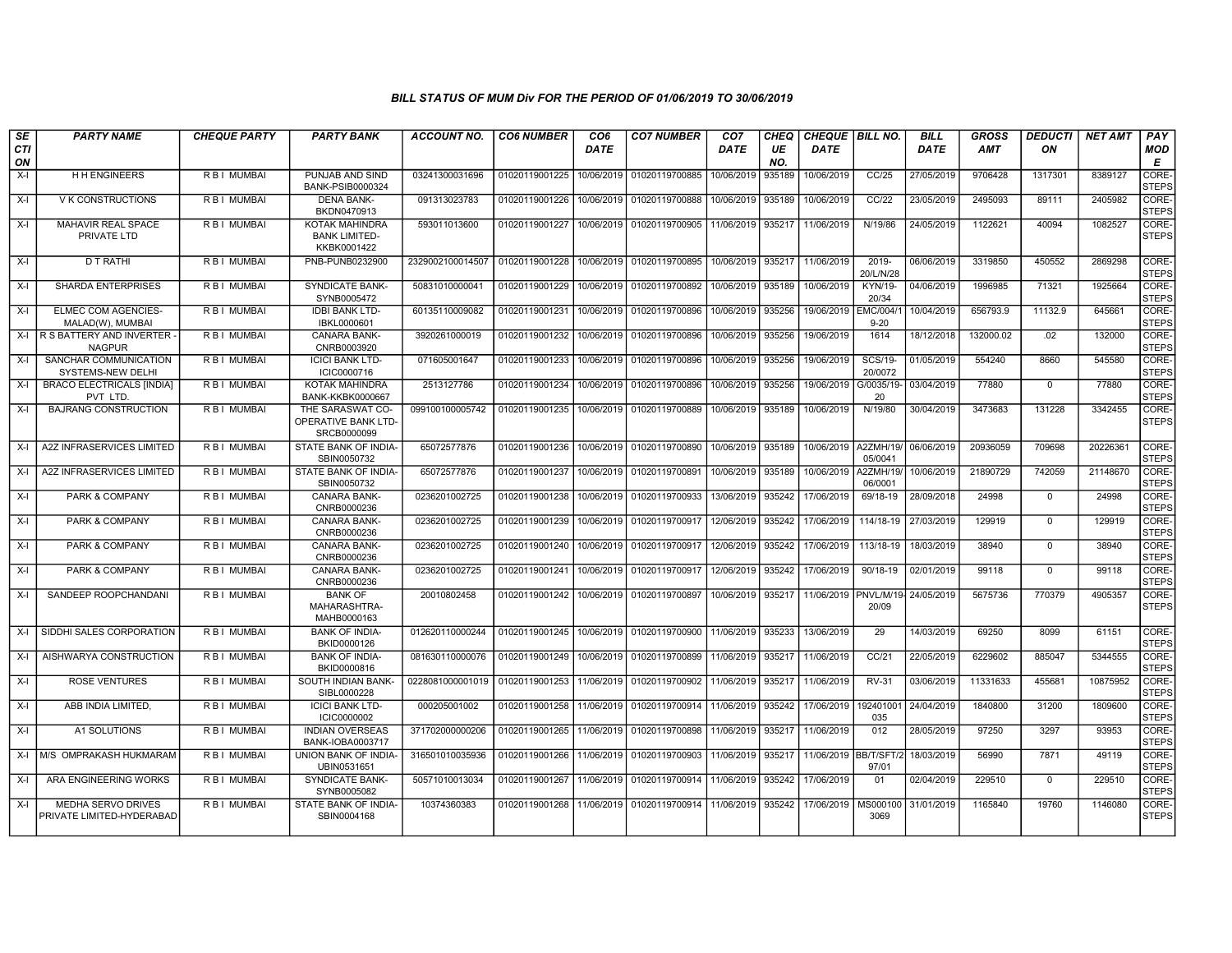| SE<br><b>CTI</b> | <b>PARTY NAME</b>                                             | <b>CHEQUE PARTY</b> | <b>PARTY BANK</b>                                                | <b>ACCOUNT NO.</b>                                            | <b>CO6 NUMBER</b>                        | CO <sub>6</sub><br><b>DATE</b> | <b>CO7 NUMBER</b>                        | CO <sub>7</sub><br>DATE | CHEQ<br>UE | CHEQUE   BILL NO.<br><b>DATE</b> |                           | <b>BILL</b><br><b>DATE</b> | <b>GROSS</b><br><b>AMT</b> | <b>DEDUCTI</b><br>ON | <b>NET AMT</b> | PAY<br>MOD            |
|------------------|---------------------------------------------------------------|---------------------|------------------------------------------------------------------|---------------------------------------------------------------|------------------------------------------|--------------------------------|------------------------------------------|-------------------------|------------|----------------------------------|---------------------------|----------------------------|----------------------------|----------------------|----------------|-----------------------|
| ON               |                                                               |                     |                                                                  |                                                               |                                          |                                |                                          |                         | NO.        |                                  |                           |                            |                            |                      |                | E                     |
| $X-I$            | C C ENGINEERS PVT.LTD.                                        | R B I MUMBAI        | <b>JANATA SAHAKARI</b><br><b>BANK LTD (PUNE)-</b><br>JSBP0000034 | 034153100001044                                               | 01020119001270                           | 11/06/2019                     | 01020119700908                           | 11/06/2019              | 935242     | 17/06/2019                       | CSMT/J86<br>1/2019/       | 1/02/2019                  | 999460                     | 133830               | 865630         | CORE-<br><b>STEPS</b> |
| $X-I$            | <b>SHREE SOMNATH TRANSPORT</b><br><b>SERVICES</b>             | <b>RBI MUMBAI</b>   | <b>BANK OF</b><br>MAHARASHTRA-<br>MAHB0000088                    | 60021913769                                                   |                                          |                                | 01020119001271 11/06/2019 01020119700904 | 11/06/2019              | 935217     | 11/06/2019                       | BB/TNA/19-<br>20/09       | 06/06/2019                 | 3171219                    | 113358               | 3057861        | CORE-<br><b>STEPS</b> |
| $X-I$            | <b>HIRAVATI ENTERPRISES</b>                                   | <b>RBI MUMBAI</b>   | <b>CATHOLIC SYRIAN</b><br>BANK LTD-CSBK0000339                   | 03390267014919500 01020119001272 11/06/2019<br>$\overline{1}$ |                                          |                                | 01020119700912                           | 11/06/2019              | 935217     | 11/06/2019                       | 6TH ON<br>AC              | 10/06/2019                 | 1263867                    | 52497                | 1211370        | CORE-<br><b>STEPS</b> |
| $X-I$            | BELTRONIC CONSULTANCY                                         | R B I MUMBAI        | THE KALYAN JANATA<br>SAHAKARI BANK LTD-<br>KJSB0000003           | 003013200000257                                               | 01020119001273 11/06/2019 01020119700906 |                                |                                          | 11/06/2019              | 935217     | 11/06/2019                       | 2ND ON<br><b>AC BILL</b>  | 10/06/2019                 | 99310                      | 33783                | 65527          | CORE-<br><b>STEPS</b> |
| $X-I$            | <b>GOKUL AUTO WORKS</b>                                       | <b>RBI MUMBAI</b>   | MAHANAGAR CO-OP<br>BANK LTD-MCBL0960007                          | 3244                                                          |                                          |                                | 01020119001274 11/06/2019 01020119700911 | 11/06/2019              | 935233     | 13/06/2019                       | 133                       | 25/03/2019                 | 26900                      | 456                  | 26444          | CORE-<br><b>STEPS</b> |
| X-I              | KWALITY SEEDS AND<br><b>NURSERY</b>                           | <b>RBI MUMBAI</b>   | <b>BANK OF</b><br>MAHARASHTRA-<br>MAHB0000429                    | 20187571460                                                   | 01020119001275 11/06/2019                |                                | 01020119700909                           | 11/06/2019              | 935217     | 11/06/2019                       | <b>BB/HORT</b><br>19-20/8 | 08/05/2019                 | 568932                     | 21539                | 547393         | CORE-<br><b>STEPS</b> |
| $X-I$            | POOJA CONSTRUCTION                                            | R B I MUMBAI        | <b>CANARA BANK-</b><br>CNRB0000273                               | 0273257001295                                                 | 01020119001276                           | 11/06/2019                     | 01020119700910                           | 11/06/2019              | 935217     | 11/06/2019                       | $19 -$<br>20/LNL/29       | 06/06/2019                 | 239115                     | 9110                 | 230005         | CORE-<br><b>STEPS</b> |
| X-I              | <b>UMESH AND BROS</b><br>CONSTRUCTION                         | R B I MUMBAI        | YES BANK LTD-<br>YESB0000078                                     | 007884600002153                                               | 01020119001277                           | 11/06/2019                     | 01020119700907                           | 11/06/2019              | 935217     | 11/06/2019                       | 4th ONA                   | 21/05/2019                 | 3690118                    | 869814               | 2820304        | CORE-<br><b>STEPS</b> |
| $X-I$            | Inmac computer Pvt Ltd                                        | <b>RBI MUMBAI</b>   | <b>UNION BANK OF INDIA-</b><br>UBIN0549151                       | 491505010050017                                               | 01020119001278                           | 11/06/2019                     | 01020119700964                           | 17/06/2019              | 935256     | 19/06/2019                       | 164/19-20                 | 16/04/2019                 | 163500                     | $\Omega$             | 163500         | CORE-<br><b>STEPS</b> |
| X-I              | <b>PUSHPAK RAIL</b><br><b>CONSTRUCTION PRIVATE</b><br>LIMITED | <b>RBI MUMBAI</b>   | <b>CANARA BANK-</b><br>CNRB0000209                               | 0209256054297                                                 | 01020119001280                           | 11/06/2019                     | 01020119700919                           | 12/06/2019              | 935242     | 17/06/2019 BB/W/KYN              | 07                        | 05/04/2019                 | 34508                      | 1233                 | 33275          | CORE-<br><b>STEPS</b> |
| $X-I$            | <b>PUSHPAK RAIL</b><br><b>CONSTRUCTION PRIVATE</b><br>LIMITED | <b>RBI MUMBAI</b>   | <b>CANARA BANK-</b><br>CNRB0000209                               | 0209256054297                                                 | 01020119001281                           |                                | 11/06/2019 01020119700919                | 12/06/2019              | 935242     | 17/06/2019 BB/W/KYN              | 08                        | 05/04/2019                 | 14587                      | 521                  | 14066          | CORE-<br><b>STEPS</b> |
| $X-I$            | PUSHPAK RAIL<br><b>CONSTRUCTION PRIVATE</b><br>LIMITED        | R B I MUMBAI        | CANARA BANK-<br>CNRB0000209                                      | 0209256054297                                                 | 01020119001282                           | 11/06/2019                     | 01020119700919                           | 12/06/2019              | 935242     | 17/06/2019 BB/W/KYN              | 09                        | 05/04/2019                 | 12797                      | 458                  | 12339          | CORE-<br><b>STEPS</b> |
| $X-I$            | SUBLIME INSTRUTECH PVT<br>LTD                                 | <b>RBI MUMBAI</b>   | ALLAHABAD BANK-<br>ALLA0210841                                   | 50196231011                                                   |                                          |                                | 01020119001284 11/06/2019 01020119700914 | 11/06/2019              | 935242     | 17/06/2019                       | SIPL/B-23                 | 11/12/2018                 | 420210                     | 8004                 | 412206         | CORE-<br><b>STEPS</b> |
| $X-I$            | <b>ARVIND ENTERPRISES</b>                                     | <b>RBI MUMBAI</b>   | KOTAK MAHINDRA<br><b>BANK-KKBK0000628</b>                        | 2912248303                                                    | 01020119001287                           | 11/06/2019                     | 01020119700913                           | 11/06/2019              | 935242     | 17/06/2019                       | A/2/2018-<br>19           | 05/04/2019                 | 162916.7                   | 2761.7               | 160155         | CORE-<br><b>STEPS</b> |
| $X-I$            | <b>GUPTA BAKELITE FACTORY</b>                                 | <b>RBI MUMBAI</b>   | STATE BANK OF INDIA-<br>SBIN0020545                              | 62000050404                                                   | 01020119001290                           | 11/06/2019                     | 01020119700915                           | 12/06/2019              | 935235     | 13/06/2019                       | 087                       | 24/02/2019                 | 243250                     | 24325                | 218925         | CORE-<br><b>STEPS</b> |
| $X-I$            | SARASWATI ENTERPRISES-<br><b>MUMBAI</b>                       | R B I MUMBAI        | ORIENTAL BANK OF<br>COMMERCE-<br>ORBC0100187                     | 01871131000066                                                | 01020119001291                           | 11/06/2019                     | 01020119700915                           | 12/06/2019              | 935235     | 13/06/2019                       | SE/19-<br>20/005          | 12/04/2019                 | 238904                     | $\mathbf 0$          | 238904         | CORE-<br><b>STEPS</b> |
| $X-I$            | MOHAPATRA COOLING<br><b>SYSTEMS</b>                           | R B I MUMBAI        | <b>BANK OF</b><br>MAHARASHTRA-<br>MAHB0001182                    | 20087601615                                                   |                                          |                                | 01020119001292 11/06/2019 01020119700964 | 17/06/2019              | 935256     | 19/06/2019                       | MCS/TI/18<br>19/1461      | 25/03/2019                 | 590850.03                  | 9232.03              | 581618         | CORE-<br><b>STEPS</b> |
| $X-I$            | AJAIPAL MANGAL & CO                                           | <b>RBI MUMBAI</b>   | <b>INDIAN OVERSEAS</b><br>BANK-IOBA0000089                       | 008902000000658                                               | 01020119001295                           | 11/06/2019                     | 01020119700916                           | 12/06/2019              | 935233     | 13/06/2019                       | <b>KYN/19-</b><br>20/31   | 31/05/2019                 | 5510354                    | 495989               | 5014365        | CORE-<br><b>STEPS</b> |
| $X-I$            | AARTI ELECTRICAL                                              | R B I MUMBAI        | SBI-SBIN0006967                                                  | 10052632344                                                   | 01020119001296                           | 12/06/2019                     | 01020119700918                           | 12/06/2019              | 935233     | 13/06/2019                       | AE/CSTM/<br>8th           | 22/05/2019                 | 408307                     | 14583                | 393724         | CORE-<br><b>STEPS</b> |
| $X-I$            | PRUTHVI CONSTRUCTION                                          | R B I MUMBAI        | VIJAYA BANK-<br>VIJB0005011                                      | 501106211000006                                               | 01020119001297                           | 12/06/2019                     | 01020119700920                           | 12/06/2019              | 935233     | 13/06/2019                       | S/19/107                  | 07/06/2019                 | 3117511                    | 423091               | 2694420        | CORE-<br><b>STEPS</b> |
| $X-I$            | <b>RAYS ELECTRONICS</b>                                       | R B I MUMBAI        | THE SARASWAT CO-<br>OPERATIVE BANK LTD-<br>SRCB0000015           | 015100100002747                                               | 01020119001299                           | 12/06/2019                     | 01020119700925                           | 13/06/2019              | 935235     | 13/06/2019                       | GST/07/19<br>20           | 14/05/2019                 | 345290                     | 12332                | 332958         | CORE-<br><b>STEPS</b> |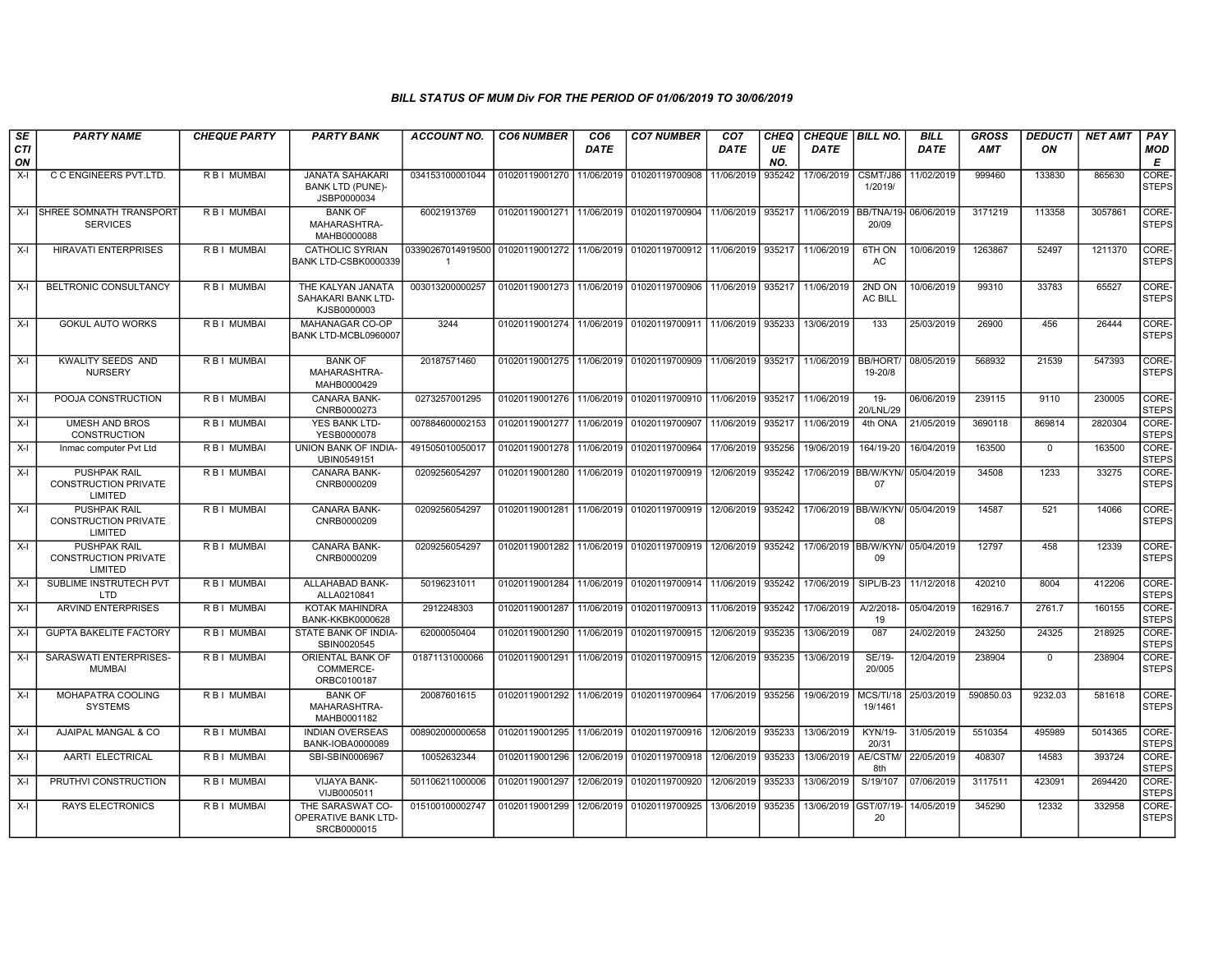| SE<br>CTI<br>ON | <b>PARTY NAME</b>                                                            | <b>CHEQUE PARTY</b>                                                                               | <b>PARTY BANK</b>                                                   | <b>ACCOUNT NO.</b> | <b>CO6 NUMBER</b> | CO <sub>6</sub><br><b>DATE</b> | <b>CO7 NUMBER</b>                        | CO <sub>7</sub><br><b>DATE</b> | CHEQ<br>UE<br>NO. | <b>CHEQUE BILL NO.</b><br><b>DATE</b> |                                    | <b>BILL</b><br><b>DATE</b> | <b>GROSS</b><br><b>AMT</b> | <b>DEDUCTI</b><br>ON | <b>NET AMT</b> | PAY<br>MOD<br>E                         |
|-----------------|------------------------------------------------------------------------------|---------------------------------------------------------------------------------------------------|---------------------------------------------------------------------|--------------------|-------------------|--------------------------------|------------------------------------------|--------------------------------|-------------------|---------------------------------------|------------------------------------|----------------------------|----------------------------|----------------------|----------------|-----------------------------------------|
| $X-I$           | <b>STANLEY TRANSPORT</b>                                                     | R B I MUMBAI                                                                                      | <b>CANARA BANK-</b><br>CNRB0000218                                  | 0218201006170      | 01020119001301    | 12/06/2019                     | 01020119700922                           | 12/06/2019                     | 935235            | 13/06/2019                            | 15                                 | 01/06/2019                 | 60357                      | 7243                 | 53114          | <b>CORE</b><br><b>STEPS</b>             |
| $X-I$           | I KRISHNA CONSTRUCTION CO.                                                   | R B I MUMBAI                                                                                      | <b>INDIAN OVERSEAS</b><br>BANK-IOBA0002719                          | 271902000000008    | 01020119001302    | 12/06/2019                     | 01020119700923                           | 13/06/2019                     | 935235            | 13/06/2019                            | SW/19-<br>20/11                    | 06/06/2019                 | 7138519                    | 348567               | 6789952        | CORE-<br><b>STEPS</b>                   |
| $X-I$           | SNEHAL ENTERPRISES                                                           | R B I MUMBAI                                                                                      | VIJAYA BANK-<br>VIJB0005011                                         | 501100300004771    | 01020119001303    | 12/06/2019                     | 01020119700924                           | 13/06/2019                     | 935235            | 13/06/2019                            | S/19/108                           | 07/06/2019                 | 3094134                    | 61883                | 3032251        | CORE-<br><b>STEPS</b>                   |
| $X-I$           | <b>SMEET ENTERPRISES</b>                                                     | <b>RBI MUMBAI</b>                                                                                 | <b>PUNJAB AND</b><br>MAHARASHTRA CO-OP<br><b>BANK L-PMCB0000020</b> | 020110100000110    | 01020119001304    | 12/06/2019                     | 01020119700926                           | 13/06/2019                     | 935235            | 13/06/2019                            | SE/S/2018/<br>02/3                 | 04/06/2019                 | 2629536                    | 98576                | 2530960        | CORE-<br><b>STEPS</b>                   |
| $X-I$           | N A KHAN                                                                     | R B I MUMBAI                                                                                      | <b>BANK OF INDIA-</b><br>BKID0009402                                | 940220110000143    | 01020119001305    | 12/06/2019                     | 01020119700927                           | 13/06/2019                     | 935235            |                                       | 13/06/2019 NAK/CR/19-<br>20/18     | 06/06/2019                 | 217396                     | 4348                 | 213048         | CORE-<br><b>STEPS</b>                   |
| $X-I$           | <b>DYNAMIC SERVICES</b>                                                      | <b>RBI MUMBAI</b>                                                                                 | <b>BANK OF INDIA-</b><br>BKID0009402                                | 940220110000261    | 01020119001308    | 13/06/2019                     | 01020119700928                           | 13/06/2019                     | 935235            |                                       | 13/06/2019 DS/002/CR<br>$/19 - 20$ | 10/06/2019                 | 4729664                    | 402375               | 4327289        | CORE-<br><b>STEPS</b>                   |
| X-I             | A2Z INFRASERVICES LIMITED                                                    | R B I MUMBAI                                                                                      | STATE BANK OF INDIA-<br>SBIN0050732                                 | 65072577876        | 01020119001309    | 13/06/2019                     | 01020119700929                           | 13/06/2019                     | 935235            | 13/06/2019                            | A2ZMH/19/<br>05/0047               | 11/06/2019                 | 14133447                   | 1969793              | 12163654       | CORE-<br><b>STEPS</b>                   |
| $X-I$           | A2Z INFRASERVICES LTD                                                        | R B I MUMBAI                                                                                      | YES BANK LTD-<br>YESB0000260                                        | 026081400000033    | 01020119001310    | 13/06/2019                     | 01020119700930                           | 13/06/2019                     | 935235            | 13/06/2019                            | A2ZMH/BB<br>ENHM/12                | 10/06/2019                 | 9019713                    | 2284657              | 6735056        | CORE-<br><b>STEPS</b>                   |
| $X-I$           | <b>INFOSOFT DIGITAL DESIGN</b><br><b>SERVICES PVT LTD</b>                    | R B I MUMBAI                                                                                      | <b>INDIAN BANK-</b><br>IDIB000D006                                  | OD434077323        | 01020119001322    | 13/06/2019                     | 01020119700931                           | 13/06/2019                     | 935235            | 13/06/2019                            | 162/2019-<br>20                    | 11/06/2019                 | 5348900                    | 191133               | 5157767        | CORE-<br><b>STEPS</b>                   |
| $X-I$           | HI TECH SOLUTIONSNAVI<br><b>MUMBAI</b>                                       | <b>RBI MUMBAI</b>                                                                                 | PUNJAB NATIONAL<br><b>BANK-PUNB0718300</b>                          | 7183002100001034   | 01020119001323    | 13/06/2019                     | 01020119700939                           | 13/06/2019                     | 935256            | 19/06/2019                            | HT/SAL/29<br>$\mathcal{B}$         | 29/04/2019                 | 194700                     | $\mathbf 0$          | 194700         | CORE-<br><b>STEPS</b>                   |
| X-I             | AE TELELINK SYSTEMS LTD                                                      | R B I MUMBAI                                                                                      | ANDHRA BANK-<br>ANDB0000162                                         | 016213100000016    | 01020119001324    | 13/06/2019                     | 01020119700939                           | 13/06/2019                     | 935256            | 19/06/2019                            | GST/1920<br>008                    | 16/04/2019                 | 35400                      | $\mathbf 0$          | 35400          | CORE-<br><b>STEPS</b>                   |
|                 | X-I PARK AND COMPANY-MUMBAL                                                  | R B I MUMBAI                                                                                      | <b>CANARA BANK-</b><br>CNRB0000236                                  | 0236201002725      | 01020119001325    | 13/06/2019                     | 01020119700933                           | 13/06/2019                     | 935242            | 17/06/2019                            | 11/19-20                           | 18/04/2019                 | 183911                     | $\Omega$             | 183911         | CORE-<br><b>STEPS</b>                   |
| $X-I$           | M/s Genious Infotech                                                         | R B I MUMBAI                                                                                      | <b>UNITED BANK OF INDIA-</b><br>UTBI0DAL196                         | 0589250000781      | 01020119001336    | 13/06/2019                     | 01020119700934                           | 13/06/2019                     | 935240            | 14/06/2019                            | GI/CR/03/1<br>$9 - 20$             | 10/06/2019                 | 2983976                    | 113151               | 2870825        | CORE-<br><b>STEPS</b>                   |
| $X-I$           | <b>FAXONICS COMPUTER</b><br><b>CORPORATION</b>                               | <b>RBI MUMBAI</b>                                                                                 | <b>PUNJAB AND</b><br>MAHARASHTRA CO-OP<br><b>BANK L-PMCB0000014</b> | 014140700001326    | 01020119001338    | 13/06/2019                     | 01020119700935                           | 13/06/2019                     | 935240            | 14/06/2019                            | <b>FCC19-</b><br>20/44             | 03/06/2019                 | 2149832                    | 150115               | 1999717        | CORE-<br><b>STEPS</b>                   |
| $X-I$           | MAHARASHTRA STEEL<br><b>FABRICATORS AND</b><br><b>ERECTORS</b>               | R B I MUMBAI                                                                                      | UNITED BANK OF INDIA-<br>UTBI0THA618                                | 0510050004211      | 01020119001340    | 13/06/2019                     | 01020119700936                           | 13/06/2019                     | 935256            | 19/06/2019                            | MAS/CR/0<br>6/19-20                | 01/06/2017                 | 199328                     | 13953                | 185375         | CORE-<br><b>STEPS</b>                   |
| $X-I$           | SIDDHI SALES CORPORATION                                                     | R B I MUMBAI                                                                                      | <b>BANK OF INDIA-</b><br>BKID0000126                                | 012620110000244    | 01020119001341    |                                | 13/06/2019 01020119700938                | 13/06/2019                     | 935240            | 14/06/2019 SSC/DSL/0                  | 4/10TH                             | 03/05/2019                 | 38078                      | 5244                 | 32834          | CORE-<br><b>STEPS</b>                   |
| $X-I$           | SECURITY GUARDS BOARD<br>FOR BRIHAN MUMBAI & THANE<br><b>DISTRICT</b>        | <b>SECURITY GUARDS</b><br><b>BOARD FOR BRIHAN</b><br><b>MUMBAI &amp; THANE</b><br><b>DISTRICT</b> | NO BANK-                                                            | 000                | 01020119001342    | 13/06/2019                     | 01020119700954                           | 14/06/2019                     | 935250            | 17/06/2019                            | SGB/CR/1<br>$/19 - 20$             | 11/06/2019                 | 312453                     | $\mathbf 0$          | 312453         | <b>BANK</b><br>CHEQ<br><b>UE</b>        |
| $X-I$           | <b>SECURITY GUARDS BOARD</b><br>FOR BRIHAN MUMBAI & THANE<br><b>DISTRICT</b> | <b>SECURITY GUARDS</b><br><b>BOARD FOR BRIHAN</b><br><b>MUMBAI &amp; THANE</b><br><b>DISTRICT</b> | <b>NO BANK-</b>                                                     | 000                |                   |                                | 01020119001343 13/06/2019 01020119700954 | 14/06/2019                     | 935247            | 17/06/2019 SGB/CR/19                  | /19-20                             | 11/06/2019                 | 102121                     | $\Omega$             | 102121         | <b>BANK</b><br>CHEQ<br><b>UE</b>        |
| $X-I$           | <b>SECURITY GUARDS BOARD</b><br>FOR BRIHAN MUMBAI & THANE<br><b>DISTRICT</b> | <b>SECURITY GUARDS</b><br><b>BOARD FOR BRIHAN</b><br><b>MUMBAI &amp; THANE</b><br><b>DISTRICT</b> | NO BANK-                                                            | 000                |                   |                                | 01020119001344 13/06/2019 01020119700955 | 14/06/2019                     | 935249            |                                       | 17/06/2019 SGB/CR/10<br>/19-20     | 11/06/2019                 | 223558                     | $\mathbf 0$          | 223558         | <b>BANK</b><br>CHEQ<br>UE               |
| $X-I$           | <b>SECURITY GUARDS BOARD</b><br>FOR BRIHAN MUMBAI & THANE<br><b>DISTRICT</b> | <b>SECURITY GUARDS</b><br><b>BOARD FOR BRIHAN</b><br><b>MUMBAI &amp; THANE</b><br><b>DISTRICT</b> | <b>NO BANK-</b>                                                     | 000                |                   |                                | 01020119001345 13/06/2019 01020119700955 | 14/06/2019                     | 935246            | 17/06/2019 SGB/CR/10                  | $/19 - 20$                         | 11/06/2019                 | 72972                      | $\Omega$             | 72972          | <b>BANK</b><br><b>CHEQ</b><br><b>UE</b> |
| $X-I$           | SECURITY GUARDS BOARD<br>FOR BRIHAN MUMBAI & THANE<br><b>DISTRICT</b>        | <b>SECURITY GUARDS</b><br><b>BOARD FOR BRIHAN</b><br><b>MUMBAI &amp; THANE</b><br><b>DISTRICT</b> | <b>NO BANK-</b>                                                     | 000                | 01020119001346    | 13/06/2019                     | 01020119700957                           | 14/06/2019                     | 935251            | 17/06/2019                            | SGB/CR/7<br>19-20                  | 11/06/2019                 | 411497                     | $\Omega$             | 411497         | <b>BANK</b><br>CHEQ<br><b>UE</b>        |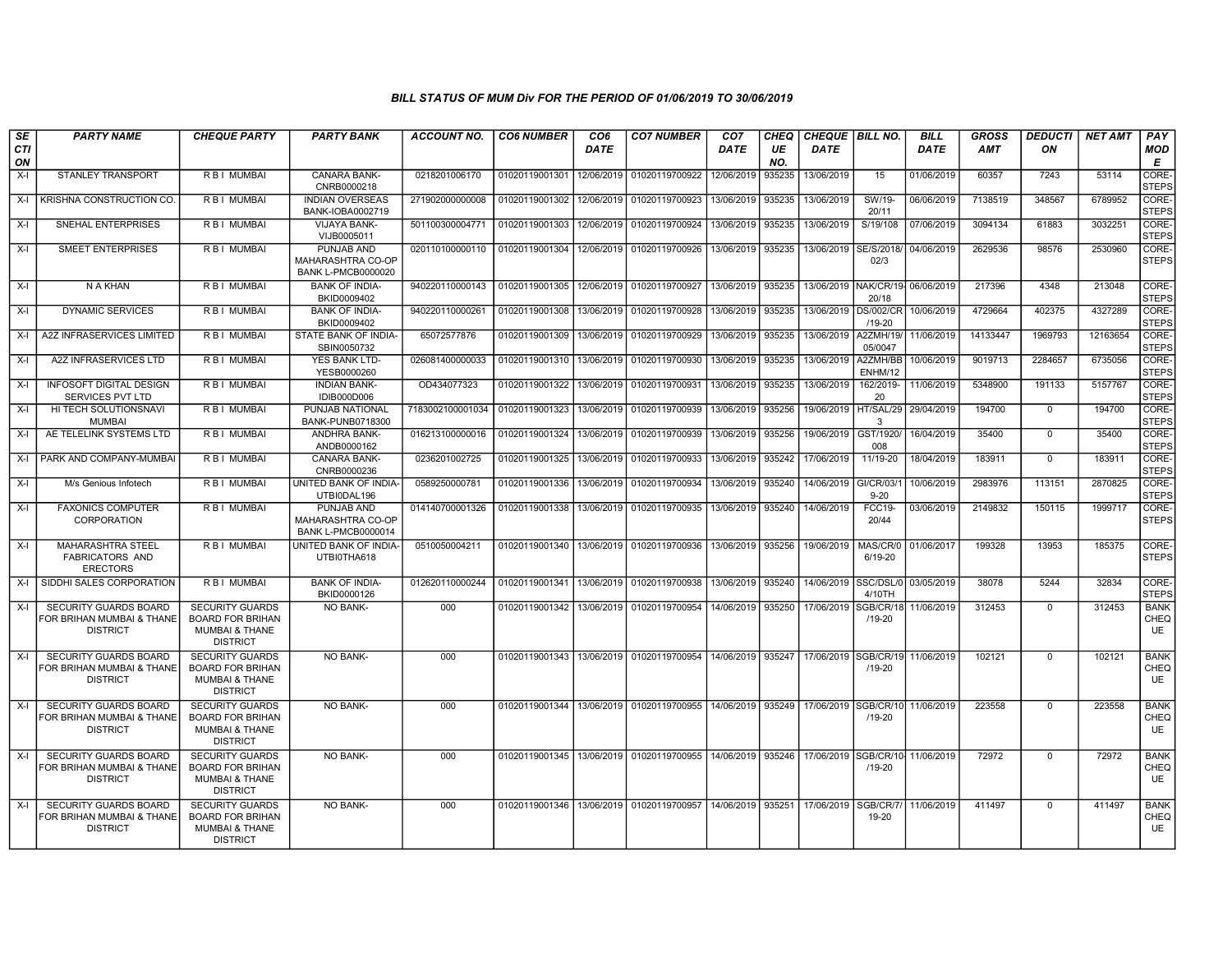| <b>SE</b> | <b>PARTY NAME</b>                            | <b>CHEQUE PARTY</b>                                  | <b>PARTY BANK</b>                                     | <b>ACCOUNT NO.</b> | <b>CO6 NUMBER</b> | CO <sub>6</sub> | <b>CO7 NUMBER</b>                                   | CO <sub>7</sub> | CHEQ      | <b>CHEQUE BILL NO.</b> |                           | <b>BILL</b> | <b>GROSS</b> | <b>DEDUCTI</b> | <b>NET AMT</b> | PAY                   |
|-----------|----------------------------------------------|------------------------------------------------------|-------------------------------------------------------|--------------------|-------------------|-----------------|-----------------------------------------------------|-----------------|-----------|------------------------|---------------------------|-------------|--------------|----------------|----------------|-----------------------|
| CTI<br>ON |                                              |                                                      |                                                       |                    |                   | <b>DATE</b>     |                                                     | <b>DATE</b>     | UE<br>NO. | <b>DATE</b>            |                           | <b>DATE</b> | <b>AMT</b>   | ON             |                | MOD<br>Е              |
| $X-I$     | <b>SECURITY GUARDS BOARD</b>                 | <b>SECURITY GUARDS</b>                               | <b>NO BANK-</b>                                       | 000                | 01020119001347    | 13/06/2019      | 01020119700957                                      | 14/06/2019      | 935248    | 17/06/2019             | SGB/CR/7-                 | 11/06/2019  | 134253       | $\mathbf{0}$   | 134253         | <b>BANK</b>           |
|           | FOR BRIHAN MUMBAI & THANE<br><b>DISTRICT</b> | <b>BOARD FOR BRIHAN</b><br><b>MUMBAI &amp; THANE</b> |                                                       |                    |                   |                 |                                                     |                 |           |                        | 1/19-20                   |             |              |                |                | CHEQ<br><b>UE</b>     |
|           |                                              | <b>DISTRICT</b>                                      |                                                       |                    |                   |                 |                                                     |                 |           |                        |                           |             |              |                |                |                       |
| $X-I$     | VIBHUTI CONSTRUCTION CO                      | <b>RBI MUMBAI</b>                                    | <b>BANK OF INDIA-</b><br>BKID0000025                  | 002530110000028    | 01020119001350    | 14/06/2019      | 01020119700942                                      | 14/06/2019      | 935240    | 14/06/2019 BB/W/KYN    | 44                        | 10/06/2019  | 2492534      | 94263          | 2398271        | CORE-<br><b>STEPS</b> |
| $X-I$     | S D CONSTRUCTION                             | R B I MUMBAI                                         | KARNATAKA BANK LTD-<br>KARB0000427                    | 4272000100087001   | 01020119001352    | 14/06/2019      | 01020119700985                                      | 18/06/2019      | 935253    | 18/06/2019             | 2019-<br>20/L/N/31        | 11/06/2019  | 1868563      | 66735          | 1801828        | CORE-<br><b>STEPS</b> |
| $X-I$     | S D CONSTRUCTION                             | R B I MUMBAI                                         | KARNATAKA BANK LTD-<br>KARB0000427                    | 4272000100087001   | 01020119001353    | 14/06/2019      | 01020119700948                                      | 14/06/2019      | 935240    | 14/06/2019             | 2019-<br>20/L/N/32        | 11/06/2019  | 1886039      | 67359          | 1818680        | CORE-<br><b>STEPS</b> |
| X-I       | <b>HARI OM ENTERPRISES</b>                   | R B I MUMBAI                                         | KARNATAKA BANK LTD- 427200010009050<br>KARB0000427    |                    | 01020119001354    | 14/06/2019      | 01020119700958                                      | 14/06/2019      | 935240    | 14/06/2019             | 2019-<br>20/L/N/33        | 11/06/2019  | 1372072      | 49003          | 1323069        | CORE-<br><b>STEPS</b> |
| $X-I$     | K K CONSTRUCTION                             | R B I MUMBAI                                         | KARNATAKA BANK LTD- 5122000100050501<br>KARB0000512   |                    | 01020119001355    | 14/06/2019      | 01020119700949                                      | 14/06/2019      | 935240    | 14/06/2019             | KK/CR/3/<br>$9 - 20$      | 06/06/2019  | 348317       | 61960          | 286357         | CORE-<br><b>STEPS</b> |
| $X-I$     | <b>K K CONSTRUCTION</b>                      | R B I MUMBAI                                         | KARNATAKA BANK LTD-<br>KARB0000512                    | 5122000100050501   | 01020119001356    | 14/06/2019      | 01020119700950                                      | 14/06/2019      | 935242    | 17/06/2019             | KK/CR/5/<br>$9 - 20$      | 06/06/2019  | 129709       | 4942           | 124767         | CORE-<br><b>STEPS</b> |
| $X-I$     | KRISHNA CONSTRUCTION CO                      | R B I MUMBAI                                         | <b>INDIAN OVERSEAS</b><br>BANK-IOBA0002719            | 271902000000008    | 01020119001358    | 14/06/2019      | 01020119700963                                      | 14/06/2019      | 935242    | 17/06/2019             | <b>KC/CR/02/</b><br>19-20 | 25/05/2019  | 295830       | 40149          | 255681         | CORE-<br><b>STEPS</b> |
| $X-I$     | KRISHNA CONSTRUCTION CO.                     | R B I MUMBAI                                         | <b>INDIAN OVERSEAS</b><br>BANK-IOBA0002719            | 271902000000008    | 01020119001359    | 14/06/2019      | 01020119700963                                      | 14/06/2019      | 935242    | 17/06/2019             | <b>KC/CR/03/</b><br>19-20 | 22/05/2019  | 487452       | 66869          | 420583         | CORE-<br><b>STEPS</b> |
| $X-I$     | KOTHAWADE PUSHKAR<br>SANJAY                  | R B I MUMBAI                                         | ANDHRA BANK-<br>ANDB0001137                           | 113731100000256    | 01020119001360    | 14/06/2019      | 01020119700940                                      | 14/06/2019      | 935240    | 14/06/2019             | KPS/CR/4/<br>19-20        | 01/06/2019  | 1321944      | 47213          | 1274731        | CORE-<br><b>STEPS</b> |
| $X-I$     | <b>NARENDER R ISRANI</b>                     | R B I MUMBAI                                         | <b>CANARA BANK-</b><br>CNRB0000209                    | 0209201004907      | 01020119001361    | 14/06/2019      | 01020119700941                                      | 14/06/2019      | 935240    | 14/06/2019             | NI/CR/2/19-<br>20         | 18/05/2019  | 196363       | 7013           | 189350         | CORE-<br><b>STEPS</b> |
| $X-I$     | SIDDHI SALES CORPORATION                     | R B I MUMBAI                                         | <b>BANK OF INDIA-</b><br>BKID0000126                  | 012620110000244    | 01020119001362    | 14/06/2019      | 01020119700944                                      | 14/06/2019      | 935293    | 20/06/2019             | <b>PO</b><br>No.254379    | 13/05/2019  | 23590        | $\Omega$       | 23590          | CORE-<br><b>STEPS</b> |
| $X-I$     | <b>SHARDA ENTERPRISES</b>                    | R B I MUMBAI                                         | <b>SYNDICATE BANK-</b><br>SYNB0005472                 | 50831010000041     | 01020119001363    | 14/06/2019      | 01020119700945                                      | 14/06/2019      | 935240    | 14/06/2019             | <b>SE/CR/19-</b><br>20/7  | 06/06/2019  | 2854304      | 106787         | 2747517        | CORE-<br><b>STEPS</b> |
| $X-I$     | <b>HINDUSTAN ELECTRONICS</b><br>ENGG, CO.    | R B I MUMBAI                                         | <b>BANK OF INDIA-</b><br>BKID0000035                  | 003520100042214    | 01020119001364    | 14/06/2019      | 01020119700951                                      | 14/06/2019      | 935240    | 14/06/2019             | <b>HE/CR/01/</b><br>19-20 | 24/04/2019  | 1253530      | 180522         | 1073008        | CORE-<br><b>STEPS</b> |
| $X-I$     | <b>SUMITRA ENTERPRISES</b>                   | <b>RBIMUMBAI</b>                                     | <b>BANK OF BARODA</b><br><b>BARB0CHEBOM</b>           | 18470200000623     | 01020119001365    | 14/06/2019      | 01020119700946                                      | 14/06/2019      | 935293    | 20/06/2019             | 265156                    | 08/06/2019  | 42204        | $\mathbf 0$    | 42204          | CORE-<br><b>STEPS</b> |
| $X-I$     | S D CONSTRUCTION                             | <b>RBI MUMBAI</b>                                    | KARNATAKA BANK LTD-<br>KARB0000427                    | 427200010008700    | 01020119001366    | 14/06/2019      | 01020119700961                                      | 14/06/2019      | 935253    | 18/06/2019             | <b>SD/CR/01</b><br>19-20  | 06/05/2019  | 1082724      | 131873         | 950851         | CORE-<br><b>STEPS</b> |
| X-I       | RACHANA ENTERPRISES                          | R B I MUMBAI                                         | <b>DENA BANK-</b><br>BKDN0460060                      | 006011021292       | 01020119001367    | 14/06/2019      | 01020119700952                                      | 14/06/2019      | 935240    | 14/06/2019             | RE/786/03                 | 08/06/2019  | 4269782      | 686842         | 3582940        | CORE-<br><b>STEPS</b> |
| $X-I$     | <b>AMIT ENGINEERS</b>                        | R B I MUMBAI                                         | STATE BANK OF INDIA-<br>SBIN0007501                   | 30006479822        | 01020119001368    | 14/06/2019      | 01020119700953                                      | 14/06/2019      | 935242    | 17/06/2019             | S004                      | 27/05/2019  | 13329471     | 1875313        | 11454158       | CORE-<br><b>STEPS</b> |
| $X-I$     | KALINDI CONSTRUCTION CO                      | R B I MUMBAI                                         | <b>CORPORATION BANK-</b><br>CORP0000106               | CBCA01000055       | 01020119001369    | 14/06/2019      | 01020119700956                                      | 14/06/2019      | 935240    | 14/06/2019 KCC/CR/02   | $/19 - 20$                | 11/06/2019  | 5693266      | 203331         | 5489935        | CORE-<br><b>STEPS</b> |
| $X-I$     | ASC POWER PRIVATE LIMITED                    | <b>RBI MUMBAI</b>                                    | <b>BANK OF</b><br>MAHARASHTRA-<br>MAHB0000980         | 60099122563        | 01020119001370    | 14/06/2019      | 01020119700959                                      | 14/06/2019      | 935240    | 14/06/2019             | asc/01/19-<br>20          | 28/05/2019  | 1807555      | 198086         | 1609469        | CORE-<br><b>STEPS</b> |
| $X-I$     | <b>LIBERTY LIGHTING INDIA</b>                | R B I MUMBAI                                         | <b>ICICI BANK LTD-</b><br>ICIC0001137                 | 113705000007       | 01020119001371    | 14/06/2019      | 01020119700962                                      | 14/06/2019      | 935253    | 18/06/2019             | LLI/276                   | 15/10/2018  | 65000        | $\Omega$       | 65000          | CORE-<br><b>STEPS</b> |
| $X-I$     | V S SERVICES AND TRADING<br><b>LLP</b>       | R B I MUMBAI                                         | UNION BANK OF INDIA-<br>UBIN0531570                   | 315705010051068    | 01020119001372    | 14/06/2019      | 01020119700960                                      | 14/06/2019      | 935242    | 17/06/2019             | 04                        | 08/06/2019  | 194040       | 24010          | 170030         | CORE-<br><b>STEPS</b> |
| $X-I$     | KRISHNA CONSTRUCTION CO.                     | R B I MUMBAI                                         | <b>INDIAN OVERSEAS</b><br>BANK-IOBA0002719            | 271902000000008    | 01020119001373    | 14/06/2019      | 01020119700963                                      | 14/06/2019      | 935242    | 17/06/2019             | <b>KC/CR/04/</b><br>19-20 | 24/01/2019  | 112831       | 15313          | 97518          | CORE-<br><b>STEPS</b> |
| X-I       | Rio Machine Tools Private Limited            | R B I MUMBAI                                         | THE THANE JANATA<br>SAHAKARI BANK LTD-<br>TJSB0000037 | 037120100002703    | 01020119001374    | 17/06/2019      | 01020119700966                                      | 17/06/2019      | 935242    | 17/06/2019             | RMTPL201<br>9-20-005      | 06/05/2019  | 298337       | 113702         | 184635         | CORE-<br><b>STEPS</b> |
| $X-I$     | MAGNET TECHNOLOGY                            | R B I MUMBAI                                         | <b>BANK OF INDIA-</b><br>BKID0000005                  | 000520110000556    |                   |                 | 01020119001376 17/06/2019 01020119700971 17/06/2019 |                 | 935316    | 26/06/2019 MT/GST/19   | 20/1410                   | 15/04/2019  | 440100.02    | 7460.02        | 432640         | CORE-<br><b>STEPS</b> |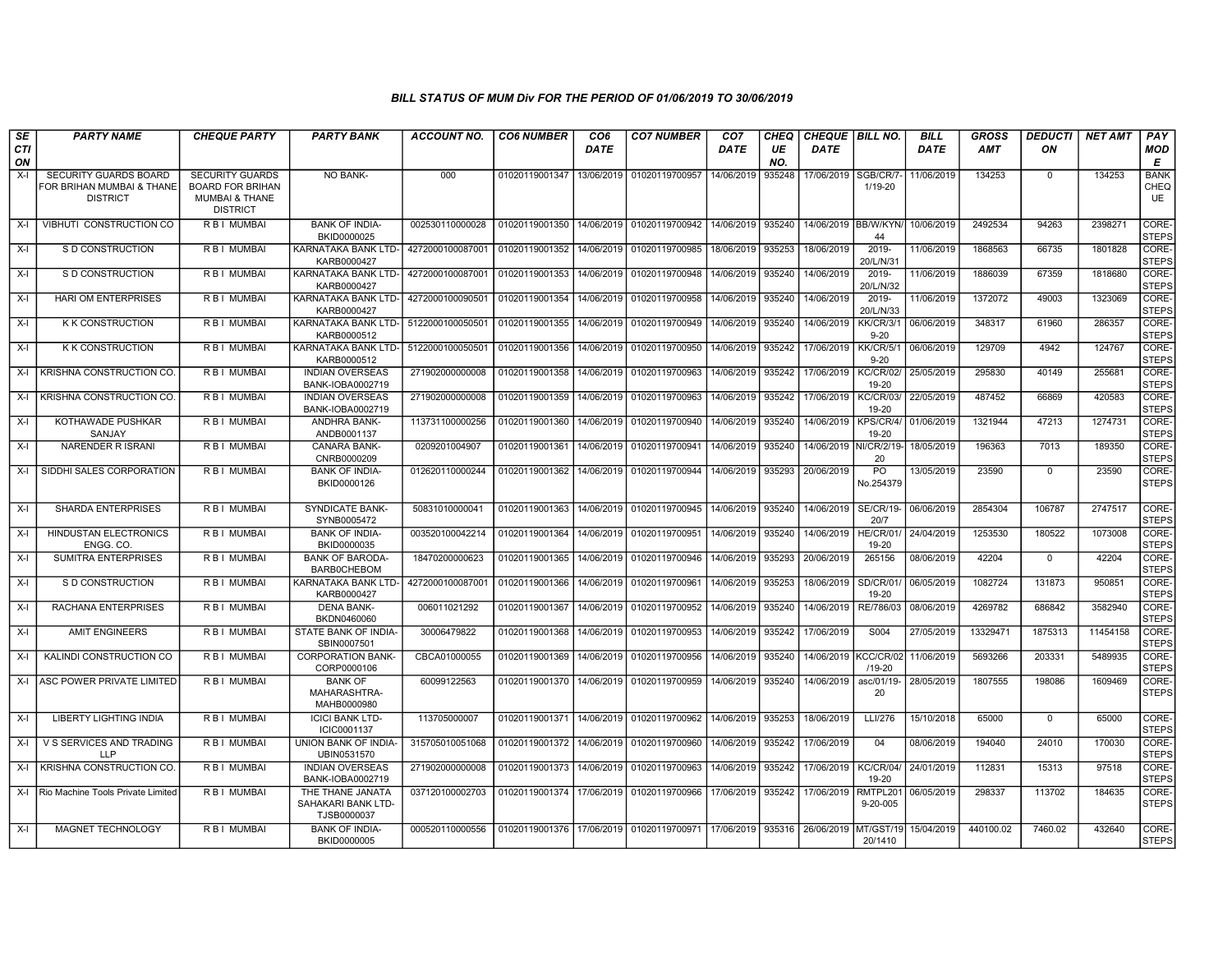| SE<br>CTI<br>ON | <b>PARTY NAME</b>                                   | <b>CHEQUE PARTY</b> | <b>PARTY BANK</b>                                                              | <b>ACCOUNT NO.</b> | <b>CO6 NUMBER</b> | CO <sub>6</sub><br><b>DATE</b> | <b>CO7 NUMBER</b>         | CO <sub>7</sub><br><b>DATE</b> | <b>CHEQ</b><br>UE<br>NO. | CHEQUE   BILL NO.<br><b>DATE</b> |                                           | <b>BILL</b><br><b>DATE</b> | <b>GROSS</b><br><b>AMT</b> | <b>DEDUCTI</b><br>ON | <b>NET AMT</b> | PAY<br>MOD<br>E       |
|-----------------|-----------------------------------------------------|---------------------|--------------------------------------------------------------------------------|--------------------|-------------------|--------------------------------|---------------------------|--------------------------------|--------------------------|----------------------------------|-------------------------------------------|----------------------------|----------------------------|----------------------|----------------|-----------------------|
| $X-I$           | <b>VIKAS ELECTRICALS</b>                            | R B I MUMBAI        | CANARA BANK-<br>CNRB0000230                                                    | 0230201000984      | 01020119001377    | 17/06/2019                     | 01020119700968            | 17/06/2019                     | 935242                   |                                  | 17/06/2019 VE/2016/10                     | 16/04/2019                 | 98442                      | 3478                 | 94964          | CORE-<br><b>STEPS</b> |
| $X-I$           | <b>GEO CHEM LABORATORIES</b><br>PRIVATE LIMITED     | R B I MUMBAI        | ORIENTAL BANK OF<br>COMMERCE-<br>ORBC0100881                                   | 08811010000580     | 01020119001380    | 17/06/2019                     | 01020119700969            | 17/06/2019                     | 935242                   |                                  | 17/06/2019 MLD-19-20- 03/05/2018<br>00158 |                            | 215879                     | 7318                 | 208561         | CORE-<br><b>STEPS</b> |
|                 | X-I ORIENTAL POWER CONTROLS<br><b>INDIA PVT LTD</b> | R B   MUMBAI        | <b>VIJAYA BANK-</b><br>VIJB0005017                                             | 501706021000074    | 01020119001382    | 17/06/2019                     | 01020119700967            | 17/06/2019                     | 935242                   | 17/06/2019                       | OPC/CR/16<br>54/19                        | 12/04/2019                 | 515882.1                   | 13416.1              | 502466         | CORE-<br><b>STEPS</b> |
|                 | X-I ORIENTAL POWER CONTROLS<br><b>INDIA PVT LTD</b> | R B I MUMBAI        | <b>VIJAYA BANK-</b><br>VIJB0005017                                             | 501706021000074    | 01020119001384    | 17/06/2019                     | 01020119700970            | 17/06/2019                     | 935293                   | 20/06/2019                       | PO<br>No.254391                           | 12/06/2019                 | 98869                      | $\mathbf{0}$         | 98869          | CORE-<br><b>STEPS</b> |
| X-I             | ALL SERVICES GLOBAL PVT<br><b>LTD</b>               | R B I MUMBAI        | STATE BANK OF INDIA-<br>SBIN0004732                                            | 65042980995        | 01020119001385    |                                | 17/06/2019 01020119700972 | 17/06/2019                     | 935242                   |                                  | 17/06/2019 ASG/CR/19 01/06/2019<br>20/10  |                            | 3130989                    | 497026               | 2633963        | CORE-<br><b>STEPS</b> |
| $X-I$           | ALAKNANDA ADVERTISING<br>PVT LTD                    | R B I MUMBAI        | HDFC BANK LTD-<br>HDFC0000084                                                  | 50200017573461     | 01020119001386    | 17/06/2019                     | 01020119701017            | 20/06/2019                     | 935305                   | 24/06/2019                       | <b>MUM/18-</b><br>19/341                  | 26/02/2019                 | 13681.5                    | 260.5                | 13421          | CORE-<br><b>STEPS</b> |
| X-I             | CONCO ELECTRIC-MUMBAI                               | R B I MUMBAI        | ORIENTAL BANK OF<br>COMMERCE-<br>ORBC0100187                                   | 01871131001841     | 01020119001403    | 17/06/2019                     | 01020119700998            | 19/06/2019                     | 935296                   | 21/06/2019                       | CE/18-<br>19/055                          | 30/03/2019                 | 524999.94                  | 19398.94             | 505601         | CORE-<br><b>STEPS</b> |
| $X-I$           | SHRI SADGURUKRUPA<br><b>ENTERPRISES</b>             | R B I MUMBAI        | <b>BANK OF INDIA-</b><br>BKID0000129                                           | 012920110000226    | 01020119001412    | 17/06/2019                     | 01020119700991            | 18/06/2019                     | 935296                   | 21/06/2019                       | 28                                        | 16/05/2019                 | 497424.99                  | 66611.99             | 430813         | CORE-<br><b>STEPS</b> |
| $X-I$           | MOHITE TRANSPORT                                    | R B I MUMBAI        | THE MUMBAI DISTRICT<br>CENTRAL<br><b>COOPERATIVE BANK</b><br>LIMIT-MDCB0680031 | 00311101000459     | 01020119001415    | 17/06/2019                     | 01020119700973            | 17/06/2019                     | 935256                   | 19/06/2019                       | 451                                       | 01/04/2019                 | 60564                      | 2308                 | 58256          | CORE-<br><b>STEPS</b> |
| $X-I$           | WELCUT DEVICES (P) LTD.-<br><b>DELHI</b>            | R B I MUMBAI        | KOTAK MAHINDRA<br><b>BANK-KKBK0000185</b>                                      | 01852000003121     | 01020119001418    | 17/06/2019                     | 01020119700974            | 17/06/2019                     | 935253                   | 18/06/2019                       | 2208                                      | 09/03/2019                 | 75520                      | $\mathbf 0$          | 75520          | CORE-<br><b>STEPS</b> |
| $X-I$           | <b>Gera Ventures</b>                                | R B I MUMBAI        | UNION BANK OF INDIA-<br>UBIN0562793                                            | 627904010000029    | 01020119001420    | 18/06/2019                     | 01020119700977            | 18/06/2019                     | 935296                   | 21/06/2019                       | GV-614                                    | 15/01/2019                 | 16998                      | $\mathbf{0}$         | 16998          | CORE-<br><b>STEPS</b> |
| $X-I$           | <b>NETWORK CABLES</b>                               | R B I MUMBAI        | ANDHRA BANK-<br>ANDB0000586                                                    | 058631100000724    | 01020119001421    | 18/06/2019                     | 01020119700977            | 18/06/2019                     | 935296                   | 21/06/2019                       | 411                                       | 16/03/2019                 | 119600                     | $\Omega$             | 119600         | CORE-<br><b>STEPS</b> |
| $X-I$           | CHETAAN INC                                         | R B I MUMBAI        | SBI-SBIN0001863                                                                | 32184755793        | 01020119001431    | 18/06/2019                     | 01020119700975            | 18/06/2019                     | 935253                   | 18/06/2019                       | CI/CR/07/<br>$9 - 20$                     | 23/01/2019                 | 656015                     | 89234                | 566781         | CORE-<br><b>STEPS</b> |
| $X-I$           | M/S A-1 LAUNDRY SERVICES.                           | R B I MUMBAI        | AXIS BANK-UTIB0000061                                                          | 916020065759707    | 01020119001432    | 18/06/2019                     | 01020119700976            | 18/06/2019                     | 935253                   | 18/06/2019                       | <b>A1L/CR/19-</b><br>20/63E               | 04/06/2019                 | 538870                     | 10777                | 528093         | CORE-<br><b>STEPS</b> |
| $X-I$           | M DEVANG CONSTRUCTION<br>CO.                        | R B I MUMBAI        | <b>VIJAYA BANK-</b><br>VIJB0005011                                             | 501106211000016    | 01020119001433    | 18/06/2019                     | 01020119700978            | 18/06/2019                     | 935253                   | 18/06/2019                       | MDC/CR/1<br>$9 - 20/42$                   | 12/06/2019                 | 3226359                    | 441457               | 2784902        | CORE-<br><b>STEPS</b> |
| $X-I$           | <b>K K CONSTRUCTION</b>                             | R B   MUMBAI        | KARNATAKA BANK LTD-<br>KARB0000512                                             | 5122000100050501   | 01020119001434    | 18/06/2019                     | 01020119700980            | 18/06/2019                     | 935253                   | 18/06/2019                       | KK/CR/11/<br>19-20                        | 01/06/2019                 | 143942                     | 8984                 | 134958         | CORE-<br><b>STEPS</b> |
| $X-I$           | <b>SHIVA ENTERPRISES</b>                            | R B I MUMBAI        | ABHYUDAYA CO-OP<br>BANK LTD-ABHY0065067                                        | 108031100000004    | 01020119001435    | 18/06/2019                     | 01020119700982            | 18/06/2019                     | 935253                   | 18/06/2019                       | SHE/CR/19<br>20/14                        | 27/05/2019                 | 162699                     | 5911                 | 156788         | CORE-<br><b>STEPS</b> |
| $X-I$           | ALAKNANDA ADVERTISING<br><b>PVT LTD</b>             | R B   MUMBAI        | <b>HDFC BANK LTD-</b><br>HDFC0000084                                           | 50200017573461     | 01020119001436    | 18/06/2019                     | 01020119701017            | 20/06/2019                     | 935305                   | 24/06/2019                       | <b>MUM/18-</b><br>19/344                  | 13/02/2019                 | 17585.4                    | 334.4                | 17251          | CORE-<br><b>STEPS</b> |
| $X-I$           | <b>MOBILITY LOGISTICS</b>                           | R B I MUMBAI        | SYNDICATE BANK-<br>SYNB0005489                                                 | 54891010001218     | 01020119001438    | 18/06/2019                     | 01020119700979            | 18/06/2019                     | 935256                   | 19/06/2019                       | 2019/LTT/0<br>$\overline{2}$              | 07/06/2019                 | 141072                     | 8509                 | 132563         | CORE-<br><b>STEPS</b> |
| $X-I$           | ALAKNANDA ADVERTISING<br>PVT LTD                    | R B I MUMBAI        | HDFC BANK LTD-<br>HDFC0000084                                                  | 50200017573461     | 01020119001439    | 18/06/2019                     | 01020119701017            | 20/06/2019                     | 935305                   | 24/06/2019                       | <b>MUM/18-</b><br>19/359                  | 13/02/2019                 | 20889.76                   | 397.76               | 20492          | CORE-<br><b>STEPS</b> |
| $X-I$           | ONYX TECHNO SYSTEM<br>PRIVATE LIMITED               | R B I MUMBAI        | PNB-PUNB0006000                                                                | 0060002100065093   | 01020119001440    | 18/06/2019                     | 01020119700983            | 18/06/2019                     | 935253                   | 18/06/2019                       | 08/19-20                                  | 03/06/2019                 | 3295786                    | 447386               | 2848400        | CORE-<br><b>STEPS</b> |
| X-I             | KNORR BREMSE INDIA PVT<br>LTD-PALWAL                | R B I MUMBAI        | DEUTSCHE BANK AG-<br>DEUT0796DEL                                               | 1045699000         | 01020119001441    | 18/06/2019                     | 01020119701021            | 20/06/2019                     | 935316                   | 26/06/2019                       | 192000039<br>3                            | 15/04/2019                 | 1593000                    | 27000                | 1566000        | CORE-<br><b>STEPS</b> |
| $X-I$           | N K SINGH                                           | R B I MUMBAI        | <b>INDIAN BANK-</b><br>IDIB000M059                                             | 879858640          | 01020119001442    | 18/06/2019                     | 01020119700981            | 18/06/2019                     | 935293                   | 20/06/2019                       | 260373                                    | 04/06/2019                 | 799317                     | $\mathbf{0}$         | 799317         | CORE-<br><b>STEPS</b> |
| $X-I$           | <b>SEA BLUE ENGINEERS</b>                           | R B I MUMBAI        | STATE BANK OF INDIA- 00000067270145100<br>SBIN0070001                          |                    | 01020119001443    | 18/06/2019                     | 01020119700984            | 18/06/2019                     | 935253                   | 18/06/2019                       | SEB/CR/02<br>$/19 - 20$                   | 16/05/2019                 | 397590                     | 44411                | 353179         | CORE-<br><b>STEPS</b> |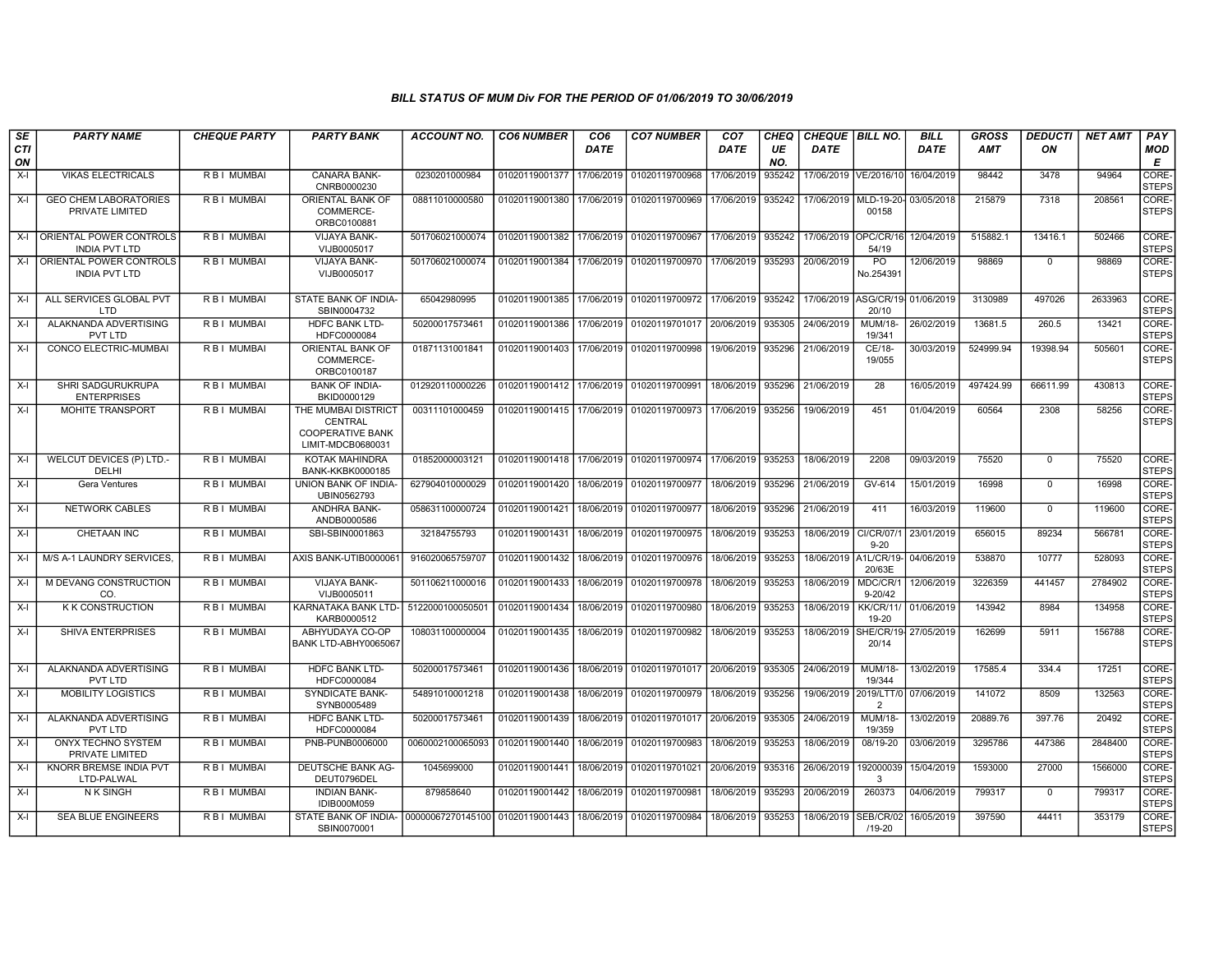| SE<br><b>CTI</b><br>ON | <b>PARTY NAME</b>                           | <b>CHEQUE PARTY</b> | <b>PARTY BANK</b>                                                   | ACCOUNT NO.     | <b>CO6 NUMBER</b>                            | CO <sub>6</sub><br><b>DATE</b> | <b>CO7 NUMBER</b>                                   | CO <sub>7</sub><br><b>DATE</b>   | CHEQ<br>UE<br>NO. | <b>CHEQUE   BILL NO.</b><br><b>DATE</b> |                             | <b>BILL</b><br><b>DATE</b> | <b>GROSS</b><br><b>AMT</b> | <b>DEDUCTI</b><br>ON | <b>NET AMT</b> | PAY<br>MOD<br>Е       |
|------------------------|---------------------------------------------|---------------------|---------------------------------------------------------------------|-----------------|----------------------------------------------|--------------------------------|-----------------------------------------------------|----------------------------------|-------------------|-----------------------------------------|-----------------------------|----------------------------|----------------------------|----------------------|----------------|-----------------------|
| $X-I$                  | PRASHANT ENTERPRISES                        | R B I MUMBAI        | VIJAYA BANK-<br>VIJB0005124                                         | 512406211000004 | 01020119001444                               | 18/06/2019                     | 01020119700986                                      | 18/06/2019                       | 935253            | 18/06/2019   PE/775/19-                 | 20/01                       | 08/06/2019                 | 6809389                    | 1242881              | 5566508        | CORE-<br><b>STEPS</b> |
| $X-I$                  | D K SINGH CONSTRUCTION                      | R B I MUMBAI        | <b>BANK OF</b><br>MAHARASHTRA-<br>MAHB0000227                       | 20090402308     | 01020119001445                               | 18/06/2019                     | 01020119700987                                      | 18/06/2019                       | 935253            | 18/06/2019                              | TNA/CR/19-<br>20/15         | 17/06/2019                 | 3252928                    | 449315               | 2803613        | CORE-<br><b>STEPS</b> |
| $X-I$                  | ZEENAT CONSTRUCTION                         | RBI MUMBAI          | ABHYUDAYA CO-OP<br>BANK LTD-ABHY0065016                             | 016021100116733 | 01020119001446                               | 18/06/2019                     | 01020119700988                                      | 18/06/2019                       | 935253            | 18/06/2019                              | FNA/CR/19-<br>20/16         | 17/06/2019                 | 1760800                    | 62886                | 1697914        | CORE-<br><b>STEPS</b> |
| $X-I$                  | MOTIRAM BUDHARMAL                           | R B I MUMBAI        | <b>DENA BANK-</b><br>BKDN0470913                                    | 091313023754    | 01020119001448                               | 18/06/2019                     | 01020119700989                                      | 18/06/2019                       | 935253            | 18/06/2019                              | MB/CR/19-<br>20/109         | 07/06/2019                 | 3736848                    | 139244               | 3597604        | CORE-<br><b>STEPS</b> |
| $X-I$                  | A D ENTERPRISES                             | R B I MUMBAI        | MAHANAGAR CO-OP<br>BANK LTD-MCBL0960006                             | 006011200001848 | 01020119001452                               | 18/06/2019                     | 01020119700990                                      | 18/06/2019                       | 935296            | 21/06/2019                              | <b>AD/CR/15T</b><br>H/19-20 | 26/02/2019                 | 188444                     | 7536                 | 180908         | CORE-<br><b>STEPS</b> |
| X-I                    | A D ENTERPRISES                             | R B I MUMBAI        | MAHANAGAR CO-OP<br>BANK LTD-MCBL0960006                             | 006011200001848 |                                              |                                | 01020119001453   18/06/2019   01020119700990        | 18/06/2019                       | 935296            | 21/06/2019                              | AD/CR/16T<br>H/19-20        | 26/02/2019                 | 325983                     | 100022               | 225961         | CORE-<br><b>STEPS</b> |
| $X-I$                  | PRAJAKTA ART-THANE                          | R B I MUMBAI        | THE SHAMRAO VITHAL<br><b>CO-OP BANK LTD-</b><br>SVCB0001007         | 200704180000870 | 01020119001454                               |                                | 18/06/2019   01020119700992                         | 18/06/2019                       | 935316            | 26/06/2019                              | 005                         | 11/04/2019                 | 42102                      | $\mathbf{0}$         | 42102          | CORE-<br><b>STEPS</b> |
| X-I                    | PRAJAKTA ART-THANE                          | R B I MUMBAI        | THE SHAMRAO VITHAL<br><b>CO-OP BANK LTD-</b><br>SVCB0001007         | 200704180000870 | 01020119001455   18/06/2019   01020119700992 |                                |                                                     | 18/06/2019   935316   26/06/2019 |                   |                                         | 006                         | 11/04/2019                 | 245387                     | $\mathbf{0}$         | 245387         | CORE-<br><b>STEPS</b> |
| X-I                    | <b>SMEET ENTERPRISES</b>                    | R B I MUMBAI        | PUNJAB AND<br><b>MAHARASHTRA CO-OP</b><br><b>BANK L-PMCB0000020</b> | 020110100000110 | 01020119001456                               |                                | 18/06/2019 01020119700996                           | 19/06/2019                       | 935256            | 19/06/2019   SE/2017/43   07/06/2019    | /04                         |                            | 265017                     | 10196                | 254821         | CORE-<br><b>STEPS</b> |
| X-I                    | SONAL ENTERPRISES PVT.<br>LTD.              | R B I MUMBAI        | ORIENTAL BANK OF<br>COMMERCE-<br>ORBC0100802                        | 08024011000059  | 01020119001457                               |                                | 18/06/2019 01020119700994                           | 19/06/2019                       | 935256            | 19/06/2019                              | 2019-<br>20/036             | 14/06/2019                 | 5873028                    | 207126               | 5665902        | CORE-<br><b>STEPS</b> |
| $X-I$                  | KUSHANG SECURITY AND<br>PROTECTION SERVICE  | R B I MUMBAI        | <b>BANK OF</b><br>MAHARASHTRA-<br>MAHB0000093                       | 20002205587     | 01020119001458                               |                                | 18/06/2019 01020119700995                           | 19/06/2019                       | 935296            | 21/06/2019                              | KSPS/CR/<br>7-18/02         | 14/06/2019                 | 231020                     | 125884               | 105136         | CORE-<br><b>STEPS</b> |
| $X-I$                  | <b>MOMAI MATA WATER</b><br><b>SUPPLIERS</b> | R B I MUMBAI        | <b>BANK OF</b><br>MAHARASHTRA-<br>MAHB0000307                       | 60151671106     | 01020119001472   19/06/2019   01020119700997 |                                |                                                     | 19/06/2019                       | 935256            | 19/06/2019 MM/CR/19                     | 20/48                       | 15/06/2019                 | 448374                     | 18646                | 429728         | CORE-<br><b>STEPS</b> |
| $X-I$                  | D N MARKETING-MUMBAI                        | R B I MUMBAI        | <b>BANK OF BARODA</b><br>BARB0ZAVERI                                | 04230200002566  | 01020119001473                               | 19/06/2019                     | 01020119700998                                      | 19/06/2019                       | 935296            | 21/06/2019                              | 155                         | 28/03/2019                 | 1771770                    | 30030                | 1741740        | CORE-<br><b>STEPS</b> |
| $X-I$                  | PATIL YOGESH PRAKASH                        | R B I MUMBAI        | AXIS BANK-UTIB0001538                                               | 912010004127265 | 01020119001474                               | 19/06/2019                     | 01020119701024                                      | 21/06/2019                       | 935312            | 25/06/2019                              | 717633                      | 09/05/2019                 | 9000                       | $\mathbf 0$          | 9000           | CORE-<br><b>STEPS</b> |
| $X-I$                  | COMM TECH COMMERCIAL<br>CORPORATION-MUMBAI  | R B I MUMBAI        | <b>BANK OF INDIA-</b><br>BKID0000037                                | 003720110000330 | 01020119001475                               | 19/06/2019                     | 01020119700998                                      | 19/06/2019                       | 935296            | 21/06/2019                              | 409                         | 13/04/2019                 | 136703                     | $\mathbf{0}$         | 136703         | CORE-<br><b>STEPS</b> |
| $X-I$                  | <b>RADHAKRISHAN</b><br>CONSTRUCTION CO      | R B I MUMBAI        | YES BANK LTD-<br>YESB0000134                                        | 013484600000582 | 01020119001476                               | 20/06/2019                     | 01020119701000                                      | 20/06/2019                       | 935293            | 20/06/2019                              | WM/CR/19-<br>20/47          | 19/06/2019                 | 5193978                    | 346491               | 4847487        | CORE-<br><b>STEPS</b> |
| X-I                    | ADITYA CONSTRUCTION                         | R B I MUMBAI        | <b>BANK OF</b><br>MAHARASHTRA-<br>MAHB0000575                       | 60147519793     | 01020119001477 20/06/2019                    |                                | 01020119701002                                      | 20/06/2019                       | 935293            | 20/06/2019                              | AC/CR/19-<br>20/39          | 17/06/2019                 | 5809071                    | 729567               | 5079504        | CORE-<br><b>STEPS</b> |
| $X-I$                  | SAHYADRI CONSTRUCTION                       | R B I MUMBAI        | <b>PARSIK JANATA</b><br>SAHAKARI BANK LTD-<br>PJSB0000003           | 001011300009112 |                                              |                                | 01020119001478 20/06/2019 01020119701003 20/06/2019 |                                  | 935293            | 20/06/2019                              | <b>SC/CR/19-</b><br>20/115  | 10/06/2019                 | 288471                     | 10990                | 277481         | CORE-<br><b>STEPS</b> |
| $X-I$                  | ALAKNANDA ADVERTISING<br><b>PVT LTD</b>     | R B I MUMBAI        | <b>HDFC BANK LTD-</b><br>HDFC0000084                                | 50200017573461  | 01020119001479 20/06/2019                    |                                | 01020119701017 20/06/2019                           |                                  | 935305            | 24/06/2019                              | MUM/18-<br>19/353           | 19/02/2019                 | 86441.26                   | 1646.26              | 84795          | CORE-<br><b>STEPS</b> |
| X-I                    | ALAKNANDA ADVERTISING<br>PVT LTD            | R B I MUMBAI        | <b>HDFC BANK LTD-</b><br>HDFC0000084                                | 50200017573461  | 01020119001480 20/06/2019                    |                                | 01020119701017 20/06/2019                           |                                  | 935305            | 24/06/2019                              | MUM/18-<br>19/355           | 19/02/2019                 | 48328.36                   | 920.36               | 47408          | CORE-<br><b>STEPS</b> |
| X-I                    | A B ENTERPRISES-<br>PARBATSAR.DISTT, NAGOUR | R B I MUMBAI        | <b>ICICI BANK LTD-</b><br><b>ICIC0006839</b>                        | 683905111294    | 01020119001481                               | 20/06/2019                     | 01020119701021                                      | 20/06/2019                       | 935316            | 26/06/2019                              | AB/19-<br>20/007            | 16/04/2019                 | 53999.87                   | .87                  | 53999          | CORE-<br><b>STEPS</b> |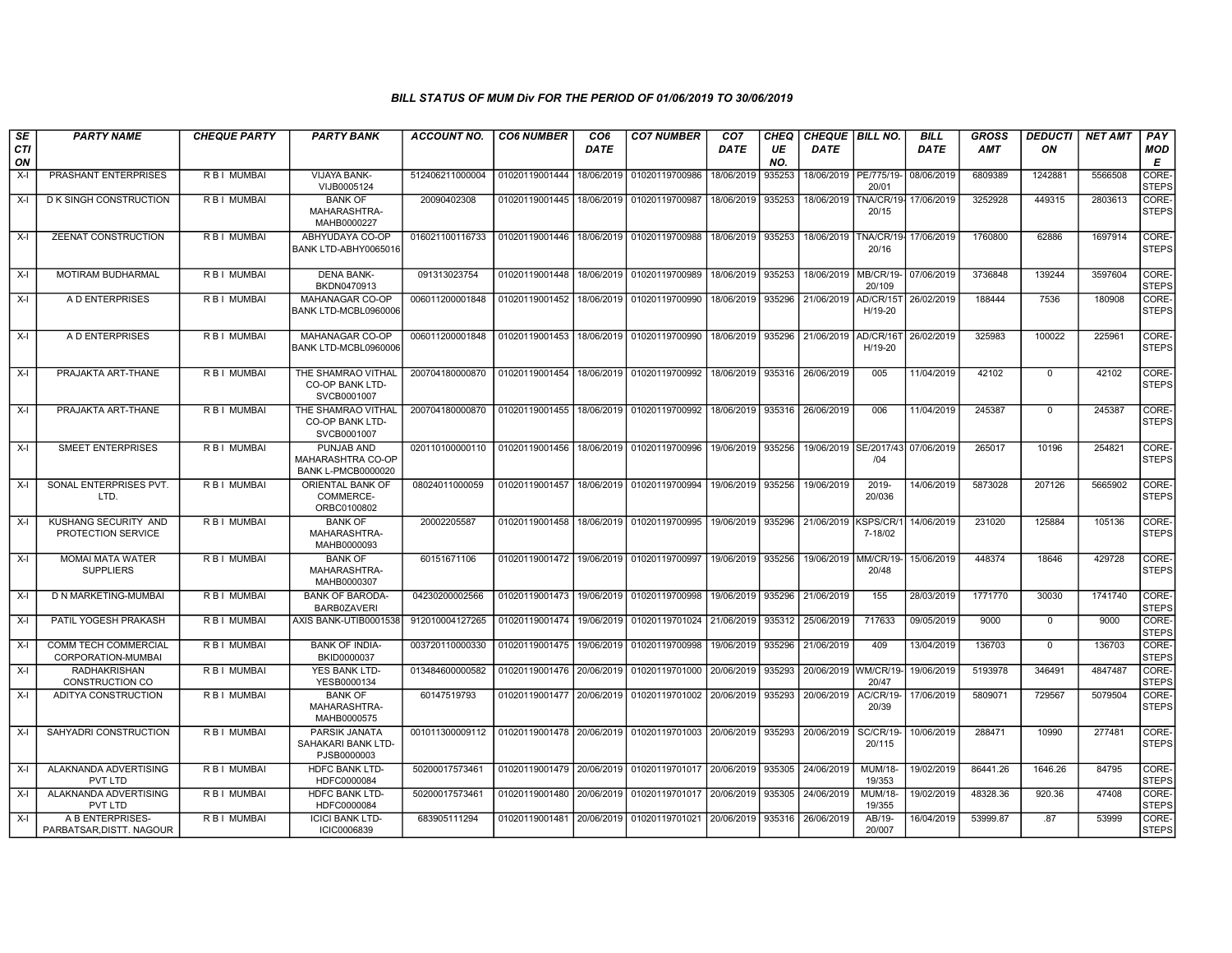| <b>SE</b><br>CTI<br>ON | <b>PARTY NAME</b>                                                            | <b>CHEQUE PARTY</b> | <b>PARTY BANK</b>                             | <b>ACCOUNT NO.</b>                                        | <b>CO6 NUMBER</b>                        | CO <sub>6</sub><br><b>DATE</b> | <b>CO7 NUMBER</b>                                         | CO <sub>7</sub><br><b>DATE</b> | <b>CHEQ</b><br>UE<br>NO. | <b>CHEQUE BILL NO.</b><br><b>DATE</b> |                              | <b>BILL</b><br>DATE | <b>GROSS</b><br>AMT | <b>DEDUCTI</b><br>ON | <b>NET AMT</b> | PAY<br><b>MOD</b><br>Е      |
|------------------------|------------------------------------------------------------------------------|---------------------|-----------------------------------------------|-----------------------------------------------------------|------------------------------------------|--------------------------------|-----------------------------------------------------------|--------------------------------|--------------------------|---------------------------------------|------------------------------|---------------------|---------------------|----------------------|----------------|-----------------------------|
| X-I                    | ALAKNANDA ADVERTISING<br>PVT LTD                                             | R B I MUMBAI        | <b>HDFC BANK LTD-</b><br>HDFC0000084          | 50200017573461                                            | 01020119001482 20/06/2019                |                                | 01020119701017                                            | 20/06/2019                     | 935305                   | 24/06/2019                            | MUM/18-<br>19/354            | 26/02/2019          | 19279.06            | 367.06               | 18912          | <b>CORE</b><br><b>STEPS</b> |
| $X-I$                  | <b>FAUJI TRADERS</b>                                                         | R B I MUMBAI        | <b>BANK OF BARODA-</b><br>BARB0JODMAN         | 42030200000038                                            | 01020119001483                           | 20/06/2019                     | 01020119700999                                            | 20/06/2019                     | 935293                   | 20/06/2019                            | 241464                       | 02/05/2019          | 56500               | $\mathbf 0$          | 56500          | CORE-<br><b>STEPS</b>       |
| $X-I$                  | ALAKNANDA ADVERTISING<br>PVT LTD                                             | R B I MUMBAI        | <b>HDFC BANK LTD-</b><br>HDFC0000084          | 50200017573461                                            | 01020119001484                           |                                | 20/06/2019 01020119701017                                 | 20/06/2019                     | 935305                   | 24/06/2019                            | <b>MUM/18-</b><br>19/342     | 26/02/2019          | 74810.4             | 1424.4               | 73386          | CORE-<br><b>STEPS</b>       |
| X-I                    | M/S A-1 LAUNDRY SERVICES.                                                    | R B I MUMBAI        | AXIS BANK-UTIB0000061                         | 916020065759707                                           |                                          |                                | 01020119001485   20/06/2019   01020119701004   20/06/2019 |                                | 935293                   | 20/06/2019                            | A-1L/CR/19<br>20/67          | 15/04/2019          | 5498953             | 653821               | 4845132        | CORE-<br><b>STEPS</b>       |
| X-I                    | M/S A-1 LAUNDRY SERVICES.                                                    | R B I MUMBAI        | AXIS BANK-UTIB0000061                         | 916020065759707                                           | 01020119001486                           |                                | 20/06/2019   01020119701004                               | 20/06/2019                     | 935293                   | 20/06/2019 A-1L/CR/19                 | 20/68                        | 18/05/2019          | 5436263             | 646383               | 4789880        | CORE-<br><b>STEPS</b>       |
| X-I                    | ALL SERVICES GLOBAL PVT<br><b>LTD</b>                                        | R B I MUMBAI        | STATE BANK OF INDIA-<br>SBIN0004732           | 65042980995                                               | 01020119001487                           |                                | 20/06/2019 01020119701005                                 | 20/06/2019                     | 935296                   |                                       | 21/06/2019 ASG/CR/19<br>20/5 | 30/04/2019          | 1997155             | 295455               | 1701700        | CORE-<br><b>STEPS</b>       |
| $X-I$                  | OM CONSTRUCTION CO.                                                          | R B I MUMBAI        | <b>CANARA BANK-</b><br>CNRB0000209            | 0209256054294                                             | 01020119001488                           |                                | 20/06/2019 01020119701006                                 | 20/06/2019                     | 935293                   | 20/06/2019                            | OM/CR/19-<br>20/35           | 15/06/2019          | 3712500             | 235075               | 3477425        | CORE-<br><b>STEPS</b>       |
| $X-I$                  | POOJA CONSTRUCTION                                                           | <b>RBI MUMBAI</b>   | <b>CANARA BANK-</b><br>CNRB0000273            | 0273257001295                                             | 01020119001489                           |                                | 20/06/2019 01020119701009                                 | 20/06/2019                     | 935293                   | 20/06/2019                            | <b>PC/CR/05/</b><br>19-20    | 13/06/2019          | 255060              | 9717                 | 245343         | CORE-<br><b>STEPS</b>       |
| X-I                    | N K SINGH                                                                    | R B I MUMBAI        | STATE BANK OF INDIA-<br>SBIN0003225           | 30881485170                                               | 01020119001490                           |                                | 20/06/2019 01020119701001                                 | 20/06/2019                     | 935293                   | 20/06/2019                            | <b>NK/CR/12/</b><br>19-20    | 16/05/2019          | 176780              | 6314                 | 170466         | CORE-<br><b>STEPS</b>       |
| $X-I$                  | SANCHAR COMMUNICATION<br>SYSTEMS-NEW DELHI                                   | R B I MUMBAI        | <b>ICICI BANK LTD-</b><br>ICIC0000716         | 071605001647                                              | 01020119001491                           |                                | 20/06/2019 01020119701021                                 | 20/06/2019                     | 935316                   | 26/06/2019                            | <b>SCS/18-</b><br>19/1018    | 27/03/2019          | 224070.2            | $\cdot$              | 224070         | CORE-<br><b>STEPS</b>       |
| $X-I$                  | A B ENTERPRISES-<br>PARBATSAR.DISTT. NAGOUR                                  | R B I MUMBAI        | <b>ICICI BANK LTD-</b><br><b>ICIC0006839</b>  | 683905111294                                              | 01020119001492                           | 20/06/2019                     | 01020119701021                                            | 20/06/2019                     | 935316                   | 26/06/2019                            | AB/19-<br>20/006             | 16/04/2019          | 53730.12            | .12                  | 53730          | CORE-<br><b>STEPS</b>       |
| X-I                    | SHREE ANUKUL INDUSTRIES<br>PVT LTD                                           | R B I MUMBAI        | KARNATAKA BANK LTD-<br>KARB0000081            | 0817000681027701                                          | 01020119001493                           |                                | 20/06/2019   01020119701008                               | 20/06/2019                     | 935293                   | 20/06/2019                            | SAI/CR/19<br>20/33           | 13/06/2019          | 4707342             | 643641               | 4063701        | CORE-<br><b>STEPS</b>       |
| $X-I$                  | <b>WESTERN CABLEX</b><br><b>ENGINEERING PVT LTD-</b><br><b>MUMBAI 400058</b> | R B I MUMBAI        | UNION BANK OF INDIA-<br>UBIN0544051           | 440505010050017                                           | 01020119001494                           |                                | 20/06/2019 01020119701021                                 | 20/06/2019                     | 935316                   | 26/06/2019                            | 045                          | 22/04/2019          | 175230              | $\Omega$             | 175230         | CORE-<br><b>STEPS</b>       |
| X-I                    | <b>HEXA COMMUNICATION PVT</b><br>LTD - MUMBAI                                | R B I MUMBAI        | <b>ICICI BANK LTD-</b><br>ICIC0000019         | 001905500579                                              | 01020119001495                           |                                | 20/06/2019 01020119701021                                 | 20/06/2019                     | 935316                   | 26/06/2019                            | <b>HEXA/302/</b><br>18-19    | 27/03/2019          | 85710               | $\Omega$             | 85710          | CORE-<br><b>STEPS</b>       |
| $X-I$                  | ALAKNANDA ADVERTISING<br>PVT LTD                                             | R B I MUMBAI        | HDFC BANK LTD-<br>HDFC0000084                 | 50200017573461                                            | 01020119001496                           | 20/06/2019                     | 01020119701017                                            | 20/06/2019                     | 935305                   | 24/06/2019                            | <b>MUM/18-</b><br>19/362     | 26/02/2019          | 147323.4            | 2806.4               | 144517         | CORE-<br><b>STEPS</b>       |
| X-I                    | RACHANA ENTERPRISES                                                          | R B I MUMBAI        | <b>DENA BANK-</b><br>BKDN0460060              | 006011021292                                              | 01020119001497 20/06/2019 01020119701011 |                                |                                                           | 20/06/2019                     | 935293                   | 20/06/2019                            | <b>RE/CR/755</b><br>107      | 11/06/2019          | 3029131             | 108184               | 2920947        | CORE-<br><b>STEPS</b>       |
| X-I                    | KUSHAL ENGG CO                                                               | R B I MUMBAI        | KOTAK MAHINDRA<br><b>BANK-KKBK0000957</b>     | 9211243077                                                | 01020119001498                           | 20/06/2019                     | 01020119701022                                            | 21/06/2019                     | 935296                   | 21/06/2019                            | <b>KL/CR/8/19-</b><br>20     | 12/06/2019          | 5216566             | 536132               | 4680434        | CORE-<br><b>STEPS</b>       |
| X-I                    | <b>DINESH METAL</b><br><b>MANUFACTURING CO</b>                               | R B I MUMBAI        | <b>BANK OF BARODA-</b><br>BARB0ZAVERI         | 04230200000232                                            | 01020119001500                           |                                | 20/06/2019 01020119701021                                 | 20/06/2019                     | 935316                   | 26/06/2019                            | 19/20/8604                   | 10/04/2019          | 142538.1            | $\cdot$ 1            | 142538         | CORE-<br><b>STEPS</b>       |
| $X-I$                  | <b>DINESH METAL</b><br><b>MANUFACTURING CO</b>                               | R B I MUMBAI        | <b>BANK OF BARODA-</b><br>BARB0ZAVERI         | 04230200000232                                            |                                          |                                | 01020119001501   20/06/2019   01020119701021              | 20/06/2019                     | 935316                   | 26/06/2019                            | 19/20/8605                   | 10/04/2019          | 140656              | $\mathbf{0}$         | 140656         | CORE-<br><b>STEPS</b>       |
| X-l                    | <b>COMMANDANT HOME GUARD</b><br><b>GREATER MUMBAI</b>                        | R B I MUMBAI        | <b>BANK OF</b><br>MAHARASHTRA-<br>MAHB0001388 | 20045700422                                               | 01020119001505                           |                                | 20/06/2019 01020119701010                                 | 20/06/2019                     | 935293                   | 20/06/2019                            | <b>PO</b><br>NO.628460       | 12/06/2019          | 2622000             | $\Omega$             | 2622000        | CORE-<br><b>STEPS</b>       |
| $X-I$                  | KION INDIA PVT LTD                                                           | R B I MUMBAI        | <b>BNP PARIBAS-</b><br>BNPA0009069            | 0906910197500142 01020119001506 20/06/2019 01020119701013 |                                          |                                |                                                           | 20/06/2019                     | 935293                   | 20/06/2019                            | 1127000180<br>37             | 31/12/2018          | 750999.82           | 12728.82             | 738271         | CORE-<br><b>STEPS</b>       |
| X-I                    | SHIVKRUPA TOURS AND<br><b>TRAVELS</b>                                        | R B I MUMBAI        | MAHANAGAR CO-OP<br>BANK LTD-MCBL0960004       | 004011200002865                                           | 01020119001507                           |                                | 20/06/2019 01020119701029                                 | 21/06/2019                     | 935305                   | 24/06/2019                            | <b>MN3087/S</b><br>UB.       | 07/06/2019          | 65000               | 5737                 | 59263          | CORE-<br><b>STEPS</b>       |
| $X-I$                  | <b>MEGHA POWER SOLUTIONS</b>                                                 | R B I MUMBAI        | <b>BANK OF</b><br>MAHARASHTRA-<br>MAHB0000548 | 60164354456                                               |                                          |                                | 01020119001509 20/06/2019 01020119701014 20/06/2019       |                                | 935293                   | 20/06/2019   MPS/INV/2                | 019/43                       | 22/05/2019          | 1917837             | 146075               | 1771762        | CORE-<br><b>STEPS</b>       |
| X-l                    | MEDHA SERVO DRIVES PVT<br>LTD                                                | R B I MUMBAI        | STATE BANK OF INDIA-<br>SBIN0004168           | 10374360383                                               |                                          |                                | 01020119001513 20/06/2019 01020119701012 20/06/2019       |                                | 935293                   | 20/06/2019                            | <b>MSD/19-</b><br>20/CR/12   | 30/11/2018          | 1376667             | 46767                | 1329900        | CORE-<br><b>STEPS</b>       |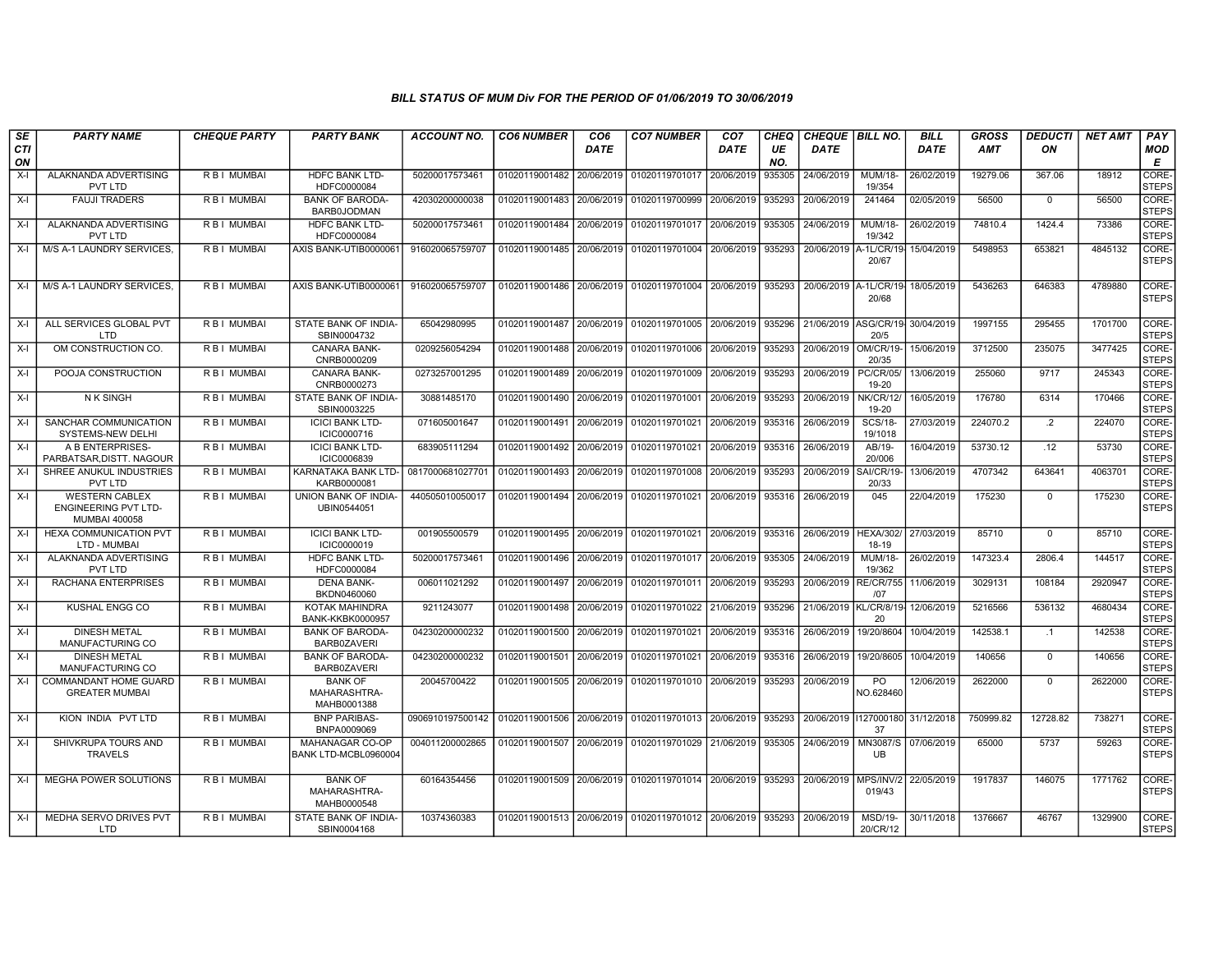| SE<br><b>CTI</b><br>ON | <b>PARTY NAME</b>                              | <b>CHEQUE PARTY</b> | <b>PARTY BANK</b>                                                                     | <b>ACCOUNT NO.</b> | <b>CO6 NUMBER</b>         | CO <sub>6</sub><br><b>DATE</b> | <b>CO7 NUMBER</b>                | CO <sub>7</sub><br><b>DATE</b> | CHEQ<br>UE<br>NO. | CHEQUE   BILL NO.<br><b>DATE</b> |                            | <b>BILL</b><br><b>DATE</b> | <b>GROSS</b><br><b>AMT</b> | DEDUCTI<br>ON | <b>NET AMT</b> | PAY<br>MOD<br>Е       |
|------------------------|------------------------------------------------|---------------------|---------------------------------------------------------------------------------------|--------------------|---------------------------|--------------------------------|----------------------------------|--------------------------------|-------------------|----------------------------------|----------------------------|----------------------------|----------------------------|---------------|----------------|-----------------------|
| X-I                    | <b>GRIP ENTERPRISES</b>                        | R B I MUMBAI        | UNION BANK OF INDIA-<br>UBIN0531570                                                   | 315705010051064    | 01020119001519            | 20/06/2019                     | 01020119701015 20/06/2019        |                                | 935296            | 21/06/2019                       | 86                         | 13/03/2019                 | 36495                      | 1425          | 35070          | CORE-<br><b>STEPS</b> |
| $X-I$                  | NARENDER R ISRANI                              | R B I MUMBAI        | CANARA BANK-<br>CNRB0000209                                                           | 0209201004907      | 01020119001520            | 20/06/2019                     | 01020119701016 20/06/2019        |                                | 935293            | 20/06/2019                       | NR/CR/01<br>19-20          | 13/06/2019                 | 865138                     | 117411        | 747727         | CORE-<br><b>STEPS</b> |
| $X-I$                  | RAJASTHAN BODY BUILDERS                        | <b>RBI MUMBAI</b>   | STATE BANK OF INDIA-<br>SBIN0002683                                                   | 10602377050        | 01020119001521            | 20/06/2019                     | 01020119701026 21/06/2019        |                                | 935305            | 24/06/2019 GT/34/2018            | 19                         | 26/02/2019                 | 1027549                    | 67512         | 960037         | CORE-<br><b>STEPS</b> |
| X-I                    | MUKUND ENTERPRISES                             | R B I MUMBAI        | <b>BANK OF BARODA-</b><br><b>BARB0AMBEAS</b>                                          | 37540200000026     | 01020119001524            | 20/06/2019                     | 01020119701018                   | 20/06/2019                     | 935296            | 21/06/2019                       | ME/CR/19<br>20/54          | 15/06/2019                 | 837854                     | 31963         | 805891         | CORE-<br><b>STEPS</b> |
| X-I                    | SAIARYA CONSTRUCTION CO                        | R B I MUMBAI        | TAMILNAD MERCANTILE<br>BANK LTD-TMBL0000168                                           | 168150050800718    | 01020119001525            | 20/06/2019                     | 01020119701019                   | 20/06/2019                     | 935296            | 21/06/2019                       | <b>SCC/19-</b><br>20/CR/48 | 20/06/2019                 | 7150013                    | 255358        | 6894655        | CORE-<br><b>STEPS</b> |
| X-I                    | <b>TULSI ENTERPRISES</b>                       | R B I MUMBAI        | THE KALYAN JANATA<br>SAHAKARI BANK LTD-<br>KJSB0000007                                | 007013200000105    | 01020119001526            | 20/06/2019                     | 01020119701020 20/06/2019        |                                | 935296            | 21/06/2019                       | <b>TE/CR/19-</b><br>20/117 | 14/06/2019                 | 3030604                    | 126233        | 2904371        | CORE-<br><b>STEPS</b> |
| X-I                    | POOJA CONSTRUCTION                             | R B I MUMBAI        | CANARA BANK-<br>CNRB0000273                                                           | 0273257001295      | 01020119001529            | 21/06/2019                     | 01020119701023 21/06/2019        |                                | 935296            | 21/06/2019                       | <b>PC/CR/07</b><br>19-20   | 14/06/2019                 | 209740                     | 7991          | 201749         | CORE-<br><b>STEPS</b> |
| $X-I$                  | <b>ARCTIC AIRCON</b>                           | <b>RBI MUMBAI</b>   | <b>CENTRAL BANK OF</b><br>INDIA-CBIN0281067                                           | 3620089686         | 01020119001530 21/06/2019 |                                | 01020119701025 21/06/2019        |                                | 935296            | 21/06/2019                       | AA/03/BY/<br>$9 - 20$      | 15/05/2019                 | 130606                     | 4428          | 126178         | CORE-<br><b>STEPS</b> |
| $X-I$                  | <b>MOTIRAM BUDHARMAL</b>                       | <b>RBI MUMBAI</b>   | <b>DENA BANK-</b><br>BKDN0470913                                                      | 091313023754       | 01020119001556 21/06/2019 |                                | 01020119701027 21/06/2019        |                                | 935296            | 21/06/2019                       | MB/CR/10<br>19-20          | 13/06/2019                 | 1664065                    | 59431         | 1604634        | CORE-<br><b>STEPS</b> |
| X-I                    | SAPHALYA TRADING<br><b>CORPORATION</b>         | R B I MUMBAI        | <b>DOMBIVLI NAGARI</b><br><b>SAHAKARI BANK</b><br>LIMITED-DNSB0000032                 | 032013101415730    | 01020119001563            | 21/06/2019                     | 01020119701028 21/06/2019        |                                | 935305            | 24/06/2019                       | STC/KYN/2<br>$016 - 17/$   | 12/06/2019                 | 1628391                    | 174707        | 1453684        | CORE-<br><b>STEPS</b> |
| X-I                    | <b>MOHITE TRANSPORT</b>                        | R B I MUMBAI        | THE MUMBAI DISTRICT<br><b>CENTRAL</b><br><b>COOPERATIVE BANK</b><br>LIMIT-MDCB0680031 | 00311101000459     | 01020119001578 21/06/2019 |                                | 01020119701030 21/06/2019        |                                |                   | 935312 25/06/2019                | 443                        | 02/03/2019                 | 58329.6                    | 5100.6        | 53229          | CORE-<br><b>STEPS</b> |
| X-I                    | SHIVKRUPA TOURS AND<br><b>TRAVELS</b>          | <b>RBI MUMBAI</b>   | MAHANAGAR CO-OP<br>BANK LTD-MCBL0960004                                               | 004011200002865    | 01020119001579 21/06/2019 |                                | 01020119701031 21/06/2019        |                                |                   | 935305 24/06/2019                | MH/01/193 07/06/2019       |                            | 68840                      | 6340          | 62500          | CORE-<br><b>STEPS</b> |
| $X-I$                  | <b>LAXMI ELECTRICAL WORKS</b>                  | <b>RBI MUMBAI</b>   | ORIENTAL BANK OF<br>COMMERCE-<br>ORBC0100893                                          | 08934011000198     | 01020119001580 21/06/2019 |                                | 01020119701062 27/06/2019        |                                | 935335            | 27/06/2019 04/2019-20            |                            | 12/06/2019                 | 1001975                    | 286279        | 715696         | CORE-<br><b>STEPS</b> |
| X-I                    | DR YUVRAJ CHAUKE                               | <b>RBI MUMBAI</b>   | SBI-SBIN0003462                                                                       | 10387382198        | 01020119001591 24/06/2019 |                                | 01020119701037 24/06/2019 935312 |                                |                   | 25/06/2019                       | $\overline{1}$             | 21/06/2019                 | 10000                      | $\Omega$      | 10000          | CORE-<br><b>STEPS</b> |
| X-I                    | MISHRA VIMLESHKUMAR<br><b>SHESHMANI</b>        | R B I MUMBAI        | <b>CENTRAL BANK OF</b><br>INDIA-CBIN0282930                                           | 1030309797         | 01020119001592            | 24/06/2019                     | 01020119701037                   | 24/06/2019                     | 935312            | 25/06/2019                       | $\mathbf{1}$               | 24/04/2019                 | 9000                       | $\mathbf{0}$  | 9000           | CORE-<br><b>STEPS</b> |
| X-I                    | <b>AJAY KUMAR</b>                              | <b>RBI MUMBAI</b>   | SBI-SBIN0000399                                                                       | 10898901292        | 01020119001593            | 24/06/2019                     | 01020119701037                   | 24/06/2019                     | 935312            | 25/06/2019                       | $\mathbf{1}$               | 24/04/2019                 | 10620                      | $\mathbf 0$   | 10620          | CORE-<br><b>STEPS</b> |
| X-I                    | <b>J N ENTERPRISES</b>                         | <b>RBI MUMBAI</b>   | <b>UNION BANK OF INDIA-</b><br>UBIN0539287                                            | 392801010050333    | 01020119001594            | 24/06/2019                     | 01020119701038                   | 24/06/2019                     | 935335            | 27/06/2019                       | PO<br>No.254383            | 07/06/2019                 | 24480                      | 0             | 24480          | CORE-<br><b>STEPS</b> |
| X-I                    | PARK AND COMPANY-MUMBAI                        | R B I MUMBAI        | <b>CANARA BANK-</b><br>CNRB0000236                                                    | 0236201002725      | 01020119001595            | 24/06/2019                     | 01020119701039                   | 24/06/2019                     | 935316            | 26/06/2019                       | 23/19-20                   | 21/05/2019                 | 136966.14                  | .14           | 136966         | CORE-<br><b>STEPS</b> |
| X-I                    | <b>EXCEL ENGINEERING</b>                       | R B I MUMBAI        | <b>IDBI BANK LTD-</b><br>IBKL0000455                                                  | 455651100000426    | 01020119001596            | 24/06/2019                     | 01020119701045                   | 26/06/2019                     | 935316            | 26/06/2019                       | 01                         | 03/05/2019                 | 1057340                    | 71093         | 986247         | CORE-<br><b>STEPS</b> |
| X-I                    | SKYLARK CONSTRUCTIONS<br>PVT LTD               | R B I MUMBAI        | SBI-SBIN0009056                                                                       | 30114747155        | 01020119001611            | 25/06/2019                     | 01020119701042                   | 25/06/2019                     | 935312            | 25/06/2019                       | <b>SC/CR/19-</b><br>20/93  | 18/06/2019                 | 16229990                   | 1053921       | 15176069       | CORE-<br><b>STEPS</b> |
| $X-I$                  | <b>FAXONICS COMPUTER</b><br><b>CORPORATION</b> | R B I MUMBAI        | PUNJAB AND<br>MAHARASHTRA CO-OP<br><b>BANK L-PMCB0000014</b>                          | 014140700001326    | 01020119001614 25/06/2019 |                                | 01020119701061 26/06/2019        |                                | 935335            | 27/06/2019                       | FC119-<br>20/47            | 10/06/2019                 | 1656827                    | 115143        | 1541684        | CORE-<br><b>STEPS</b> |
| $X-I$                  | <b>MEHTA CONSTRUCTION</b>                      | <b>RBI MUMBAI</b>   | <b>BANK OF</b><br>MAHARASHTRA-<br>MAHB0000067                                         | 60056966119        | 01020119001617 25/06/2019 |                                | 01020119701063 27/06/2019        |                                |                   | 935335 27/06/2019                | 271867                     | 19/06/2019                 | 2343821                    | $\Omega$      | 2343821        | CORE-<br><b>STEPS</b> |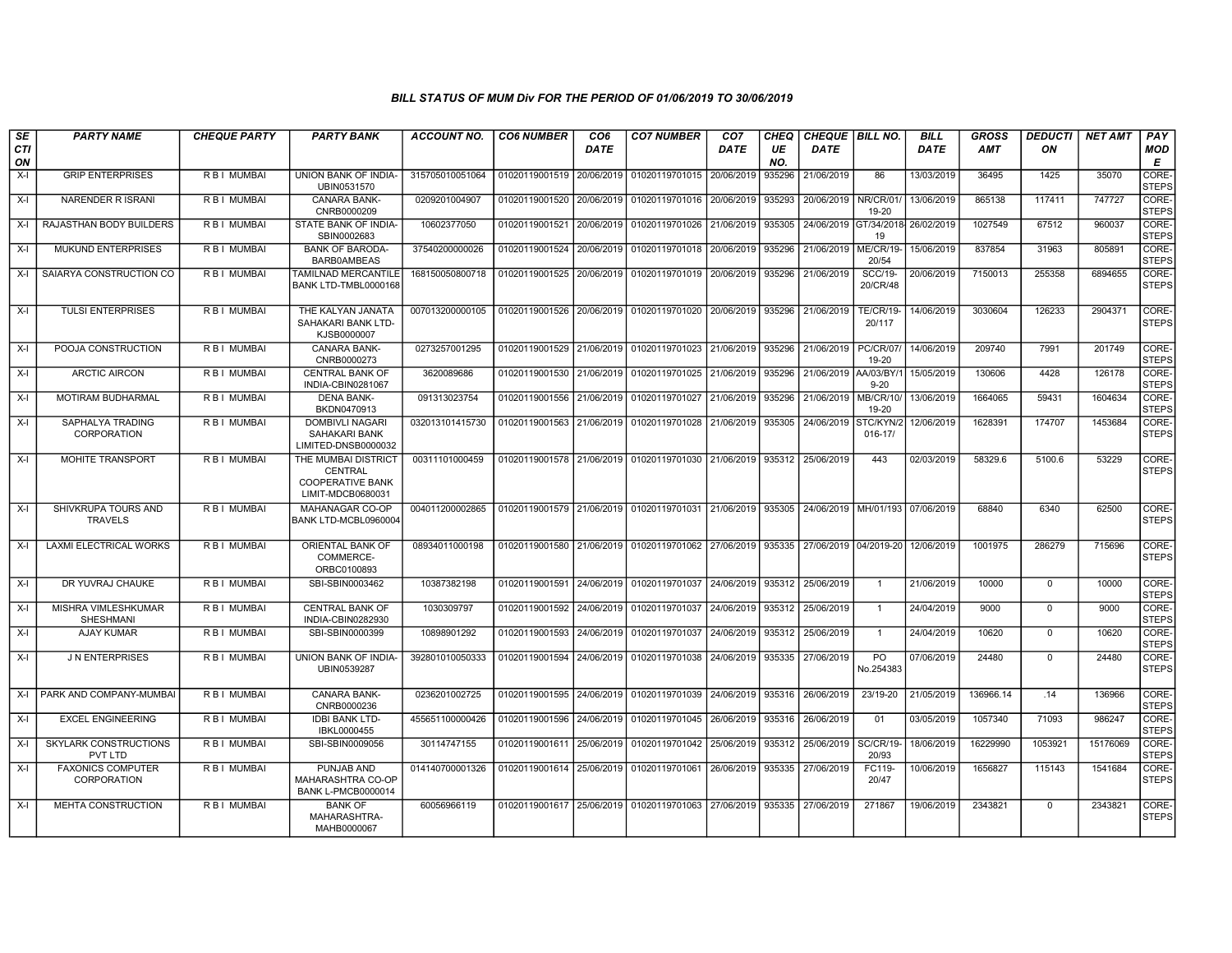| SE<br>CTI<br>ON | <b>PARTY NAME</b>                                               | <b>CHEQUE PARTY</b> | <b>PARTY BANK</b>                             | <b>ACCOUNT NO.</b> | <b>CO6 NUMBER</b>         | CO <sub>6</sub><br><b>DATE</b> | <b>CO7 NUMBER</b>         | CO <sub>7</sub><br><b>DATE</b> | CHEQ<br>UE<br>NO. | <b>CHEQUE   BILL NO.</b><br><b>DATE</b> |                             | <b>BILL</b><br><b>DATE</b> | GROSS<br>AMT | <b>DEDUCTI</b><br>ON | <b>NET AMT</b> | PAY<br><b>MOD</b><br>Е |
|-----------------|-----------------------------------------------------------------|---------------------|-----------------------------------------------|--------------------|---------------------------|--------------------------------|---------------------------|--------------------------------|-------------------|-----------------------------------------|-----------------------------|----------------------------|--------------|----------------------|----------------|------------------------|
| $X-I$           | ONYX TECHNO SYSTEM<br>PRIVATE LIMITED                           | R B I MUMBAI        | PNB-PUNB0006000                               | 0060002100065093   | 01020119001619            | 26/06/2019                     | 01020119701047            | 26/06/2019                     | 935316            | 26/06/2019                              | 09/19-20                    | 21/06/2019                 | 3772000      | 512015               | 3259985        | CORE-<br><b>STEPS</b>  |
| $X-I$           | <b>DK SINGH CONSTRUCTION</b>                                    | R B I MUMBAI        | <b>BANK OF</b><br>MAHARASHTRA-<br>MAHB0000227 | 20090402308        | 01020119001620            | 26/06/2019                     | 01020119701048            | 26/06/2019                     | 935316            | 26/06/2019 DKSC/C/19-                   | 20/26                       | 22/06/2019                 | 1538962      | 58628                | 1480334        | CORE-<br><b>STEPS</b>  |
| $X-I$           | A K ASSOCIATES                                                  | R B   MUMBAI        | <b>VIJAYA BANK-</b><br>VIJB0005007            | 500700300007340    | 01020119001621 26/06/2019 |                                | 01020119701050            | 26/06/2019                     | 935316            | 26/06/2019 AKA/CR/19                    | 20/34                       | 13/06/2019                 | 3894083      | 139075               | 3755008        | CORE-<br><b>STEPS</b>  |
| $X-I$           | K H THAKUR                                                      | R B I MUMBAI        | ABHYUDAYA CO-OP<br>BANK LTD-ABHY0065050       | 081031100220003    | 01020119001622            | 26/06/2019                     | 01020119701051            | 26/06/2019                     | 935316            | 26/06/2019                              | KHT/CR/19-<br>20/23         | 15/06/2019                 | 7036619      | 971724               | 6064895        | CORE-<br><b>STEPS</b>  |
| $X-I$           | SIDDHIVINAYAK<br>CONSTRUCTION CO                                | R B I MUMBAI        | <b>BANK OF</b><br>MAHARASHTRA-<br>MAHB0000575 | 60324709818        | 01020119001623 26/06/2019 |                                | 01020119701053 26/06/2019 |                                | 935316            | 26/06/2019 SVC/CR/19-                   | 20/25                       | 20/06/2019                 | 2652702      | 94740                | 2557962        | CORE-<br><b>STEPS</b>  |
| X-I             | MUKUND ENTERPRISES                                              | R B I MUMBAI        | <b>BANK OF BARODA-</b><br>BARB0AMBEAS         | 37540200000026     | 01020119001624 26/06/2019 |                                | 01020119701054 26/06/2019 |                                | 935316            | 26/06/2019                              | <b>ME/CR/19-</b><br>20/56   | 19/06/2019                 | 691451       | 24787                | 666664         | CORE-<br><b>STEPS</b>  |
| $X-I$           | VIBHUTI CONSTRUCTION CO                                         | <b>RBI MUMBAI</b>   | <b>BANK OF INDIA-</b><br>BKID0000025          | 002530110000028    | 01020119001625            | 26/06/2019                     | 01020119701056            | 26/06/2019                     | 935316            | 26/06/2019                              | <b>VC/CR/19-</b><br>20/42   | 24/06/2019                 | 2264148      | 80863                | 2183285        | CORE-<br><b>STEPS</b>  |
| $X-I$           | V K CONSTRUCTIONS                                               | R B I MUMBAI        | <b>DENA BANK-</b><br>BKDN0470913              | 091313023783       | 01020119001626            | 26/06/2019                     | 01020119701058            | 26/06/2019                     | 935316            | 26/06/2019                              | VKC/CR/19<br>20/55          | 19/06/2019                 | 1496411      | 53444                | 1442967        | CORE-<br><b>STEPS</b>  |
| $X-I$           | D N VIRKAR ENGINEERS AND<br>CONTRACTORS                         | R B I MUMBAI        | <b>INDIAN OVERSEAS</b><br>BANK-IOBA0000897    | 089702000001030    | 01020119001628            | 26/06/2019                     | 01020119701055            | 26/06/2019                     | 935316            | 26/06/2019                              | DN/CR/04<br>19-20           | 07/06/2019                 | 8470932.07   | 1102554.07           | 7368378        | CORE-<br><b>STEPS</b>  |
|                 | X-I MS DATTAKRUPA ELECTRICAL<br>CONTRQACTOR PUNE                | R B I MUMBAI        | SBI-SBIN0009331                               | 31335344339        | 01020119001629 26/06/2019 |                                | 01020119701049            | 26/06/2019                     | 935316            | 26/06/2019                              | DK/CR/01<br>19-20           | 02/04/2019                 | 1243666      | 235197               | 1008469        | CORE-<br><b>STEPS</b>  |
| $X-I$           | <b>GLOBAL ENVIROS</b>                                           | R B I MUMBAI        | <b>BANK OF INDIA-</b><br>BKID0001244          | 124430110000020    | 01020119001630            | 26/06/2019                     | 01020119701052            | 26/06/2019                     | 935316            | 26/06/2019                              | GE/CR/11<br>19-20           | 20/03/2019                 | 2135733      | 290291               | 1845442        | CORE-<br><b>STEPS</b>  |
| X-I             | <b>LODHIRAM POWER LOUNDRY</b>                                   | R B I MUMBAI        | SBI-SBIN0005345                               | 30294233865        | 01020119001631            | 26/06/2019                     | 01020119701057            | 26/06/2019                     | 935316            | 26/06/2019 LPL/CR/03/                   | 19-20                       | 04/06/2019                 | 255407.46    | 32303.46             | 223104         | CORE-<br><b>STEPS</b>  |
| $X-I$           | <b>INFOSOFT DIGITAL DESIGN</b><br>SERVICES PVT LTD              | R B I MUMBAI        | <b>INDIAN BANK-</b><br>IDIB000D006            | OD434077323        | 01020119001633            | 26/06/2019                     | 01020119701059            | 26/06/2019                     | 935316            | 26/06/2019                              | PO <sub>NO-</sub><br>257707 | 26/06/2019                 | 5157767      | $\mathbf 0$          | 5157767        | CORE-<br>STEPS         |
| $X-I$           | <b>LODHIRAM POWER LOUNDRY</b>                                   | R B I MUMBAI        | SBI-SBIN0005345                               | 30294233865        | 01020119001635 26/06/2019 |                                | 01020119701060            | 26/06/2019                     | 935335            | 27/06/2019                              | LPL/CR/04/<br>19-20         | 04/06/2019                 | 286884       | 36037                | 250847         | CORE-<br>STEPS         |
| $X-I$           | SAINI ELECTRICAL AND<br><b>ENGINEERING WORKS-NAVI</b><br>MUMBAI | R B I MUMBAI        | ABHYUDAYA CO-OP<br>BANK LTD-ABHY0065031       | 031031100020098    | 01020119001703            | 27/06/2019                     | 01020119701064            | 27/06/2019                     | 935335            | 27/06/2019                              | <b>SEEW/001</b><br>9/201819 | 11/06/2019                 | 7835394      | 954050               | 6881344        | CORE-<br><b>STEPS</b>  |
| X-I             | suneel hi tech                                                  | R B I MUMBAI        | SBI-SBIN0011646                               | 37664387331        | 01020119001708 27/06/2019 |                                | 01020119701066            | 27/06/2019                     | 935335            | 27/06/2019                              | 2018-32/3                   | 17/06/2019                 | 645833       | 87749                | 558084         | CORE-<br><b>STEPS</b>  |
| $X-I$           | ALL SERVICES GLOBAL PVT<br>LTD                                  | R B I MUMBAI        | STATE BANK OF INDIA-<br>SBIN0004732           | 65042980995        | 01020119001711            | 27/06/2019                     | 01020119701067            | 27/06/2019                     | 935339            | 28/06/2019                              | 768992                      | 20/06/2019                 | 7623521      | $\Omega$             | 7623521        | CORE-<br><b>STEPS</b>  |
| $X-I$           | KRISHNA CONSTRUCTION CO.                                        | R B I MUMBAI        | <b>INDIAN OVERSEAS</b><br>BANK-IOBA0002719    | 271902000000008    | 01020119001727            | 27/06/2019                     | 01020119701073            | 28/06/2019                     | 935339            | 28/06/2019                              | KC/CR/17<br>19-20           | 13/06/2019                 | 199517       | 27078                | 172439         | CORE-<br><b>STEPS</b>  |
|                 | X-I KRISHNA CONSTRUCTION CO.                                    | R B I MUMBAI        | <b>INDIAN OVERSEAS</b><br>BANK-IOBA0002719    | 271902000000008    | 01020119001731            | 27/06/2019                     | 01020119701073            | 28/06/2019                     | 935339            | 28/06/2019                              | <b>KC/CR/16/</b><br>19-20   | 13/06/2019                 | 378834       | 51413                | 327421         | CORE-<br><b>STEPS</b>  |
| $X-I$           | PUSHPAK RAIL<br><b>CONSTRUCTION PRIVATE</b><br>LIMITED          | R B I MUMBAI        | CANARA BANK-<br>CNRB0000209                   | 0209256054297      | 01020119001742 28/06/2019 |                                | 01020119701072            | 28/06/2019                     | 935420            | 01/07/2019                              | 269773                      | 21/06/2019                 | 1650000      | $\mathbf 0$          | 1650000        | CORE-<br>STEPS         |
|                 | X-I KRISHNA CONSTRUCTION CO.                                    | R B I MUMBAI        | <b>INDIAN OVERSEAS</b><br>BANK-IOBA0002719    | 271902000000008    | 01020119001743            | 28/06/2019                     | 01020119701073            | 28/06/2019                     | 935339            | 28/06/2019                              | <b>KC/CR/15/</b><br>19-20   | 13/06/2019                 | 395458       | 53670                | 341788         | CORE-<br><b>STEPS</b>  |
| X-I             | KRISHNA CONSTRUCTION CO                                         | R B I MUMBAI        | <b>INDIAN OVERSEAS</b><br>BANK-IOBA0002719    | 271902000000008    | 01020119001744            | 28/06/2019                     | 01020119701073            | 28/06/2019                     | 935339            | 28/06/2019                              | <b>KC/CR/08/</b><br>19-20   | 13/06/2019                 | 486593       | 66038                | 420555         | CORE-<br><b>STEPS</b>  |
|                 | X-I I MEGARAIL POWER PROJECTS<br><b>LLP</b>                     | R B I MUMBAI        | <b>IDBI BANK LTD-</b><br>IBKL0000495          | 0495102000008310   | 01020119001745            | 28/06/2019                     | 01020119701074            | 28/06/2019                     | 935339            | 28/06/2019                              | RA9/TLAC/<br><b>MUMBAI</b>  | 22/06/2019                 | 10913326     | 2753313              | 8160013        | CORE-<br><b>STEPS</b>  |
|                 | X-I KRISHNA CONSTRUCTION CO.                                    | R B I MUMBAI        | <b>INDIAN OVERSEAS</b><br>BANK-IOBA0002719    | 271902000000008    | 01020119001746 28/06/2019 |                                | 01020119701073            | 28/06/2019                     | 935339            | 28/06/2019                              | <b>KC/CR/07/</b><br>19-20   | 13/06/2019                 | 494336       | 67089                | 427247         | CORE-<br>STEPS         |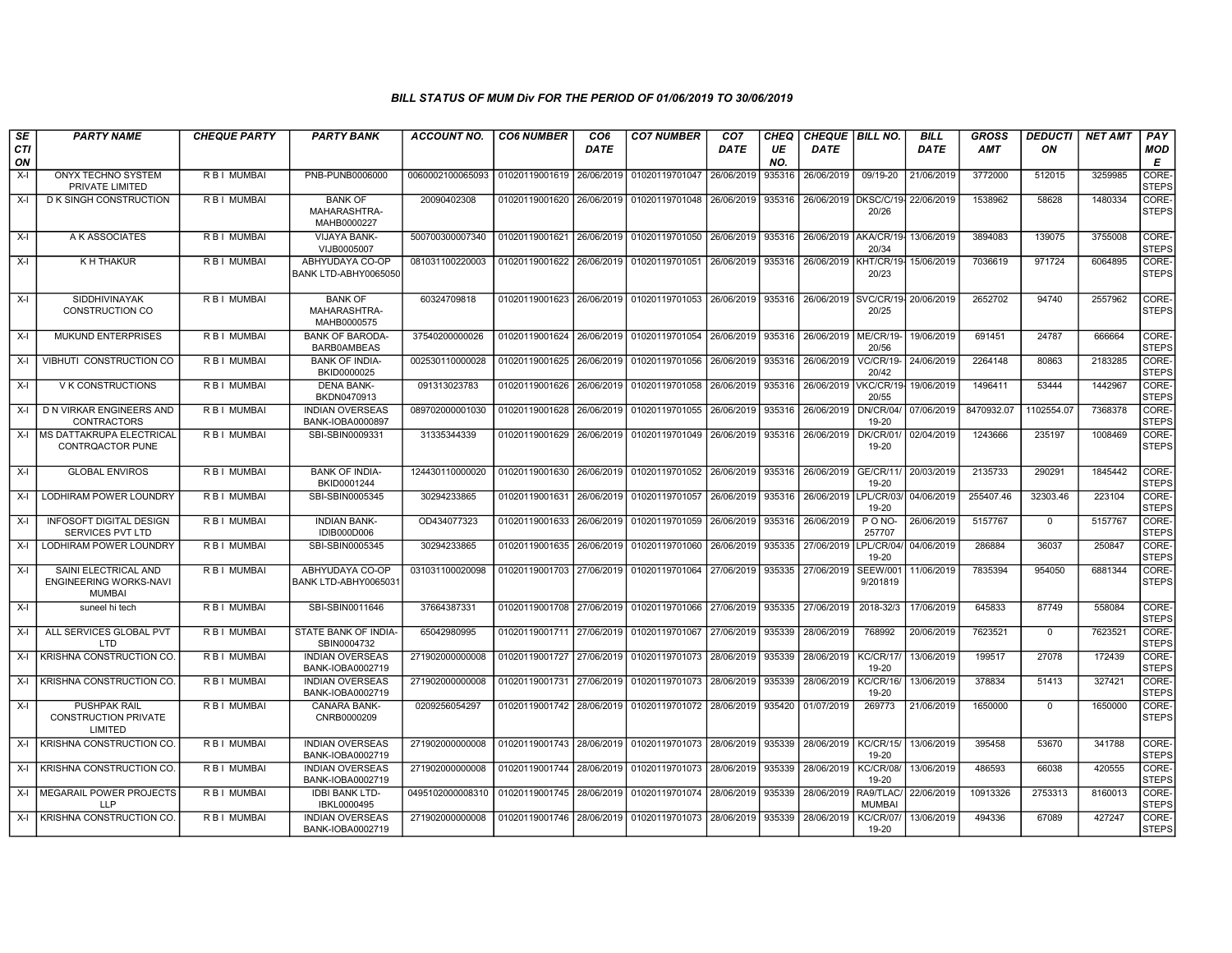| SE        | <b>PARTY NAME</b>                                             | <b>CHEQUE PARTY</b>                 | <b>PARTY BANK</b>                                    | ACCOUNT NO.                                 | <b>CO6 NUMBER</b> | CO <sub>6</sub> | <b>CO7 NUMBER</b>         | CO <sub>7</sub> | CHEQ      | <b>CHEQUE BILL NO.</b> |                              | <b>BILL</b> | <b>GROSS</b> | <b>DEDUCTI</b> | <b>NET AMT</b> | PAY                         |
|-----------|---------------------------------------------------------------|-------------------------------------|------------------------------------------------------|---------------------------------------------|-------------------|-----------------|---------------------------|-----------------|-----------|------------------------|------------------------------|-------------|--------------|----------------|----------------|-----------------------------|
| CTI<br>ON |                                                               |                                     |                                                      |                                             |                   | <b>DATE</b>     |                           | DATE            | UE<br>NO. | DATE                   |                              | <b>DATE</b> | <b>AMT</b>   | ON             |                | <b>MOD</b><br>Е             |
| $X-I$     | M/S. SANKET ENTERPRISES.<br><b>JALGAON</b>                    | R B I MUMBAI                        | THE COSMOS CO-<br>OPERATIVE BANK LTD-<br>COSB0000096 | 09610010842                                 | 01020119001752    | 28/06/2019      | 01020119701079            | 28/06/2019      | 935339    | 28/06/2019             | <b>SE/CR/19-</b><br>20/01    | 08/04/2019  | 1099560      | 140574         | 958986         | CORE-<br><b>STEPS</b>       |
| $X-I$     | <b>PUSHPAK RAIL</b><br><b>CONSTRUCTION PRIVATE</b><br>LIMITED | R B I MUMBAI                        | CANARA BANK-<br>CNRB0000209                          | 0209256054297                               | 01020119001753    | 28/06/2019      | 01020119701078            | 28/06/2019      | 935339    | 28/06/2019             | PRC/CR/19<br>20/33           | 22/05/2019  | 2717914      | 97069          | 2620845        | <b>CORE</b><br><b>STEPS</b> |
| $X-I$     | <b>PUSHPAK RAIL</b><br><b>CONSTRUCTION PRIVATE</b><br>LIMITED | R B I MUMBAI                        | <b>CANARA BANK-</b><br>CNRB0000209                   | 0209256054297                               | 01020119001754    | 28/06/2019      | 01020119701077 28/06/2019 |                 | 935339    | 28/06/2019             | PRC/CR/19<br>20/34           | 22/05/2019  | 4896326      | 245432         | 4650894        | CORE-<br><b>STEPS</b>       |
| $X-I$     | SRS INDIA TECHNICALS PVT.<br>LTD.                             | R B I MUMBAI                        | PNB-PUNB0373600                                      | 0082002100076736                            | 01020119001755    | 28/06/2019      | 01020119701081            | 28/06/2019      | 935339    | 28/06/2019             | SRS/CR/19 09/05/2019<br>20/1 |             | 1136645      | 114634         | 1022011        | CORE-<br><b>STEPS</b>       |
| $X-I$     | <b>MAHADEV CONSTRUCTION</b>                                   | R B I MUMBAI                        | <b>CORPORATION BANK-</b><br>CORP0000572              | 510101006292182                             | 01020119001756    | 28/06/2019      | 01020119701082            | 28/06/2019      | 935339    | 28/06/2019             | MCO/CR/1<br>$9 - 20/39$      | 21/06/2019  | 753872       | 27110          | 726762         | CORE-<br><b>STEPS</b>       |
| $X-I$     | <b>KUVALA CORPORATION</b><br>PRIVATE LIMITED                  | R B I MUMBAI                        | <b>VIJAYA BANK-</b><br>VIJB0005047                   | 504700301001416                             | 01020119001757    | 28/06/2019      | 01020119701085            | 28/06/2019      | 935339    | 28/06/2019             | KCPL/CR/1<br>$9 - 20/4$      | 17/01/2019  | 416707       | 14883          | 401824         | CORE-<br><b>STEPS</b>       |
| $X-I$     | PARTRONICS E BOARDS PVT<br><b>LTD</b>                         | R B I MUMBAI                        | <b>BANK OF BARODA</b><br><b>BARB0ASHOKN</b>          | 17420200000456                              | 01020119001759    | 28/06/2019      | 01020119701091            | 01/07/2019      | 935420    | 01/07/2019             | PE-19-20-<br><b>BB-05</b>    | 17/06/2019  | 6738616.11   | 240765.11      | 6497851        | CORE-<br><b>STEPS</b>       |
| $X-I$     | MAHALASA ENTERPRISES                                          | R B I MUMBAI                        | <b>SYNDICATE BANK-</b><br>SYNB0005062                | 50621400000078                              | 01020119001760    | 28/06/2019      | 01020119701084            | 28/06/2019      | 935339    | 28/06/2019             | ME/CR/19-<br>20/09           | 08/06/2019  | 249360       | 8906           | 240454         | CORE-<br><b>STEPS</b>       |
| $X-I$     | POOJA CONSTRUCTION                                            | R B I MUMBAI                        | <b>CANARA BANK-</b><br>CNRB0000273                   | 0273257001295                               | 01020119001763    | 28/06/2019      | 01020119701076            | 28/06/2019      | 935339    | 28/06/2019             | PC/CR/02/<br>19-20           | 14/06/2019  | 221067       | 4421           | 216646         | CORE-<br><b>STEPS</b>       |
| $X-II$    | DPO CSTM                                                      | DIVISIONAL CASHIER.<br>C RLY        | SELF CHEQUE-<br>000000000                            | 000000000                                   | 01020219002010    | 03/06/2019      | 01020219700342            | 03/06/2019      | 884301    | 03/06/2019             | P.O.NO.<br>749829            | 31/05/2019  | 3000         | $\Omega$       | 3000           | CASH                        |
| X-II      | <b>AISHABI ABDUL KARIM SHAIKH</b>                             | R B I MUMBAI                        | <b>DENA BANK-</b><br>BKDN0520447                     | 044710005079                                | 01020219002026    | 03/06/2019      | 01020219700396            | 13/06/2019      | 935242    | 17/06/2019             | 114                          | 15/04/2019  | 2650         | 1167           | 1483           | CORE-<br><b>STEPS</b>       |
| X-II      | AISHABI ABDUL KARIM SHAIKH                                    | R B I MUMBAI                        | <b>DENA BANK-</b><br>BKDN0520447                     | 044710005079                                | 01020219002027    | 03/06/2019      | 01020219700396            | 13/06/2019      | 935242    | 17/06/2019             | 113                          | 12/03/2019  | 2589         | 1166           | 1423           | CORE-<br><b>STEPS</b>       |
| X-II      | AISHABI ABDUL KARIM SHAIKH                                    | R B I MUMBAI                        | <b>DENA BANK-</b><br>BKDN0520447                     | 044710005079                                | 01020219002028    | 03/06/2019      | 01020219700396            | 13/06/2019      | 935242    | 17/06/2019             | 112                          | 11/02/2019  | 3173         | 1177           | 1996           | CORE-<br><b>STEPS</b>       |
| X-II      | AISHABI ABDUL KARIM SHAIKH                                    | R B I MUMBAI                        | <b>DENA BANK-</b><br>BKDN0520447                     | 044710005079                                | 01020219002029    | 03/06/2019      | 01020219700396            | 13/06/2019      | 935242    | 17/06/2019             | 110                          | 10/01/2019  | 2731         | 1169           | 1562           | CORE-<br><b>STEPS</b>       |
| X-II      | AISHABI ABDUL KARIM SHAIKH                                    | R B I MUMBAI                        | <b>DENA BANK-</b><br>BKDN0520447                     | 044710005079                                | 01020219002030    | 03/06/2019      | 01020219700396            | 13/06/2019      | 935242    | 17/06/2019             | 108                          | 05/12/2018  | 3031         | 1175           | 1856           | CORE-<br><b>STEPS</b>       |
| X-II      | <b>AARUSH TRAVELS</b>                                         | R B I MUMBAI                        | <b>BANK OF</b><br>MAHARASHTRA-<br>MAHB0000318        | 60270019786                                 | 01020219002033    | 03/06/2019      | 01020219700386            | 10/06/2019      | 935233    |                        | 13/06/2019 2019/AT/90        | 17/05/2019  | 38230.5      | 728.5          | 37502          | CORE-<br><b>STEPS</b>       |
| $X-H$     | ADEN W KYN FUEL.IMP.                                          | DIVISIONAL CASHIER,<br>C RLY        | <b>NO BANK-</b>                                      | 000                                         | 01020219002036    | 03/06/2019      | 01020219700342            | 03/06/2019      | 884301    | 03/06/2019             | <b>P.O.NO-</b><br>610316     | 03/06/2019  | 12178        | $\mathbf{0}$   | 12178          | <b>CASH</b>                 |
| X-II      | SR DME (COG)                                                  | <b>DIVISIONAL CASHIER.</b><br>C RLY | SELF CHEQUE-<br>000000000                            | 000000000                                   | 01020219002057    | 03/06/2019      | 01020219700345            | 03/06/2019      | 884301    | 03/06/2019             | <b>P.O.NO-</b><br>775120     | 03/06/2019  | 48800        | $\Omega$       | 48800          | CASH                        |
| $X-H$     | RELIANCE CON NO 102698731                                     | R B I MUMBAI                        | HDFC-HDFC0000240                                     | RINFRA10269873                              | 01020219002063    | 04/06/2019      | 01020219700347            | 04/06/2019      | 935154    | 04/06/2019             | 1 bill                       | 13/05/2019  | 217810       | $\mathbf 0$    | 217810         | CORE-<br><b>STEPS</b>       |
| $X-II$    | RELIANCE CON NO 102698735                                     | R B I MUMBAI                        | HDFC-HDFC0000240                                     | RINFRA102698735                             | 01020219002064    | 04/06/2019      | 01020219700347            | 04/06/2019      | 935154    | 04/06/2019             | 1 bill                       | 13/05/2019  | 187000       | $\mathbf 0$    | 187000         | CORE-<br><b>STEPS</b>       |
| $X-II$    | TORRENT POWER LTD CON<br>NO 13335764247                       | R B I MUMBAI                        | AXIS BANK-UTIB0000591                                | 591010200001694                             | 01020219002065    | 04/06/2019      | 01020219700347            | 04/06/2019      | 935154    | 04/06/2019             | 1 bill                       | 27/05/2019  | 5680         | $\mathbf 0$    | 5680           | CORE-<br><b>STEPS</b>       |
| $X-H$     | <b>TORRENT POWER LTD CON</b><br>NO 13011663481                | R B I MUMBAI                        | AXIS BANK-UTIB0000591                                | 591010200001694                             | 01020219002066    | 04/06/2019      | 01020219700347            | 04/06/2019      | 935154    | 04/06/2019             | 1 bill                       | 27/05/2019  | 7930         | $\Omega$       | 7930           | CORE-<br><b>STEPS</b>       |
| $X-II$    | <b>MSEDCL</b>                                                 | R B I MUMBAI                        | <b>BANK OF</b><br>MAHARASHTRA-<br>MAHB0000075        | 60094551053                                 | 01020219002067    | 04/06/2019      | 01020219700347            | 04/06/2019      | 935154    | 04/06/2019             | 6 BILLS                      | 27/05/2019  | 101250       | $\mathbf 0$    | 101250         | CORE-<br><b>STEPS</b>       |
| $X-H$     | <b>MSEDCL IGATPURI</b>                                        | R B I MUMBAI                        | SBI-SBIN0000386                                      | 00000011542132042                           | 01020219002068    | 04/06/2019      | 01020219700347            | 04/06/2019      | 935154    | 04/06/2019             | 4 BILLS                      | 27/05/2019  | 40410        | $\mathbf 0$    | 40410          | CORE-<br><b>STEPS</b>       |
| X-II      | <b>MSEDCL IGATPURI</b>                                        | R B I MUMBAI                        | SBI-SBIN0000386                                      | 00000011542132042 01020219002069 04/06/2019 |                   |                 | 01020219700347            | 04/06/2019      | 935154    | 04/06/2019             | 4 BILLS                      | 27/05/2019  | 74190        | $\mathbf 0$    | 74190          | CORE-<br><b>STEPS</b>       |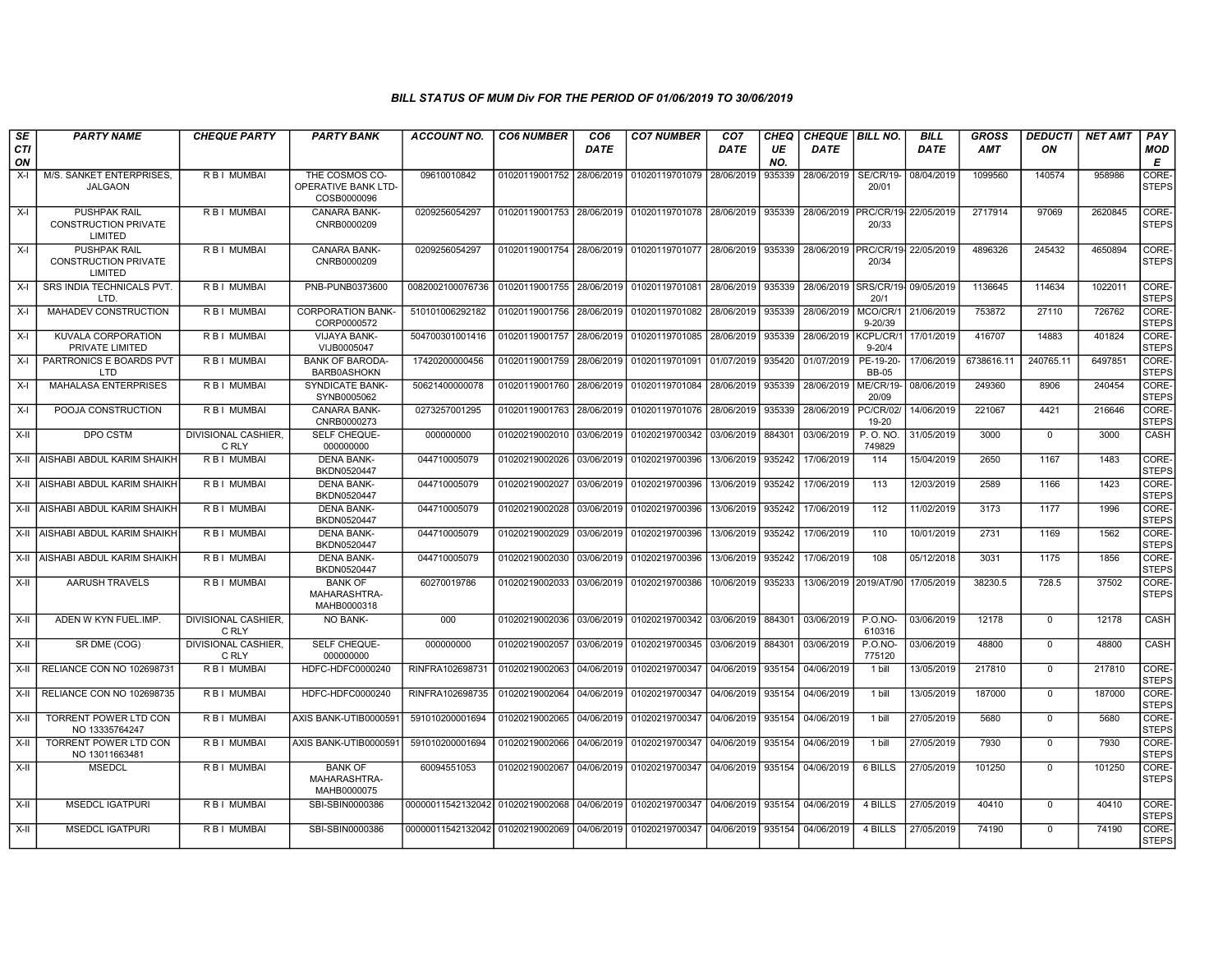| SE<br><b>CTI</b><br>ON | <b>PARTY NAME</b>        | <b>CHEQUE PARTY</b>                 | <b>PARTY BANK</b>                             | <b>ACCOUNT NO.</b>               | <b>CO6 NUMBER</b>         | CO <sub>6</sub><br><b>DATE</b> | <b>CO7 NUMBER</b>                           | CO <sub>7</sub><br><b>DATE</b> | CHEQ<br>UE<br>NO. | CHEQUE   BILL NO.<br><b>DATE</b> |                                | <b>BILL</b><br><b>DATE</b> | <b>GROSS</b><br>AMT | DEDUCTI<br>ON | <b>NET AMT</b> | PAY<br>MOD<br>Е                  |
|------------------------|--------------------------|-------------------------------------|-----------------------------------------------|----------------------------------|---------------------------|--------------------------------|---------------------------------------------|--------------------------------|-------------------|----------------------------------|--------------------------------|----------------------------|---------------------|---------------|----------------|----------------------------------|
| X-II                   | <b>MSEDCL IGATPURI</b>   | R B I MUMBAI                        | SBI-SBIN0000386                               | 00000011542132042                | 01020219002070            | 04/06/2019                     | 01020219700347                              | 04/06/2019                     | 935154            | 04/06/2019                       | 1 BILL                         | 27/05/2019                 | 990                 | $\mathbf 0$   | 990            | CORE-<br><b>STEPS</b>            |
| X-II                   | <b>MSEDCL IGATPURI</b>   | R B I MUMBAI                        | SBI-SBIN0000386                               | 00000011542132042 01020219002071 |                           | 04/06/2019                     | 01020219700347                              | 04/06/2019                     | 935154            | 04/06/2019                       | 3 BILLS                        | 27/05/2019                 | 10600               | 0             | 10600          | CORE-<br><b>STEPS</b>            |
| $X-II$                 | <b>MSEDCL IGATPURI</b>   | R B I MUMBAI                        | SBI-SBIN0000386                               | 00000011542132042 01020219002072 |                           | 04/06/2019                     | 01020219700347                              | 04/06/2019                     | 935154            | 04/06/2019                       | 4 BILLS                        | 27/05/2019                 | 13530               | $\mathbf 0$   | 13530          | CORE-<br><b>STEPS</b>            |
| X-II                   | <b>MSEDCL</b>            | R B I MUMBAI                        | <b>BANK OF</b><br>MAHARASHTRA-<br>MAHB0000075 | 60094551053                      | 01020219002073 04/06/2019 |                                | 01020219700347 04/06/2019                   |                                | 935154            | 04/06/2019                       | 3 BILLS                        | 28/05/2019                 | 4170                | $\mathbf{0}$  | 4170           | CORE-<br><b>STEPS</b>            |
| X-II                   | APO/ WEL                 | DIVISIONAL CASHIER,<br>C RLY        | SELF CHEQUE-<br>000000000                     | 000000000                        | 01020219002075 04/06/2019 |                                | 01020219700353                              | 04/06/2019                     | 884302            | 04/06/2019                       | P.O. NO.<br>750602             | 03/06/2019                 | 55000               | 0             | 55000          | CASH                             |
| X-II                   | <b>DPO CSTM</b>          | <b>DIVISIONAL CASHIER,</b><br>C RLY | SELF CHEQUE-<br>000000000                     | 000000000                        | 01020219002076 04/06/2019 |                                | 01020219700353                              | 04/06/2019                     | 884302            | 04/06/2019                       | P.O.<br>No.547898              | 31/05/2019                 | 5000                | 0             | 5000           | <b>CASH</b>                      |
| X-II                   | LIFE LINE HOSPITAL       | R B I MUMBAI                        | HDFC BANK LTD-<br>HDFC0000256                 | 02568260000012                   | 01020219002077 04/06/2019 |                                | 01020219700350                              | 04/06/2019                     | 935156            | 06/06/2019                       | <b>REFERAL</b><br><b>BILLS</b> | 04/06/2019                 | 58042               | $\mathbf 0$   | 58042          | CORE-<br><b>STEPS</b>            |
| X-II                   | SR.DPO CSTM              | DIVISIONAL CASHIER,<br>C RLY        | SELF CHEQUE-<br>000000000                     |                                  | 01020219002081            | 04/06/2019                     | 01020219700353                              | 04/06/2019                     | 884302            | 04/06/2019                       | <b>P.O. NO</b><br>749479       | 04/06/2019                 | 29400               | $\mathbf{0}$  | 29400          | CASH                             |
| X-II                   | UNITED INDIA ENTERPRISES | R B I MUMBAI                        | SOUTH INDIAN BANK-<br>SIBL0000263             | 0263073000002292                 | 01020219002084            | 04/06/2019                     | 01020219700354                              | 04/06/2019                     | 935242            | 17/06/2019                       | UIE-03/19-<br>20               | 10/05/2019                 | 489051              | 58023         | 431028         | CORE-<br><b>STEPS</b>            |
| X-II                   | <b>MSEDCL</b>            | <b>MSEDCL</b>                       | SELF CHEQUE-<br>000000000                     | 000000000                        | 01020219002085            | 04/06/2019                     | 01020219700356                              | 04/06/2019                     | 935179            | 06/06/2019                       | 4 BILLS                        | 27/05/2019                 | 54440               | $\mathbf 0$   | 54440          | <b>BANK</b><br>CHEQ<br>UE        |
| X-II                   | <b>BEST</b>              | <b>BEST</b>                         | SELF CHEQUE-<br>000000000                     | 000000000                        | 01020219002086 04/06/2019 |                                | 01020219700356 04/06/2019 935159            |                                |                   | 06/06/2019                       | 1 bill                         | 27/05/2019                 | 63310               | $\mathbf 0$   | 63310          | <b>BANK</b><br>CHEQ<br>UE        |
| $X-H$                  | <b>MSEDCL</b>            | <b>MSEDCL</b>                       | SELF CHEQUE-<br>000000000                     | 000000000                        | 01020219002087 04/06/2019 |                                | 01020219700356 04/06/2019 935177            |                                |                   | 06/06/2019                       | 3BILLS                         | 27/05/2019                 | 27370               | $\mathbf 0$   | 27370          | <b>BANK</b><br>CHEQ<br>UE        |
| X-II                   | <b>MSEDCL</b>            | <b>MSEDCL</b>                       | SELF CHEQUE-<br>000000000                     | 000000000                        | 01020219002088 04/06/2019 |                                | 01020219700356 04/06/2019 935182            |                                |                   | 06/06/2019                       | 2 BILLS                        | 27/05/2019                 | 315660              | 0             | 315660         | <b>BANK</b><br>CHEQ<br>UE        |
| $X-H$                  | <b>MSEDCL</b>            | <b>MSEDCL</b>                       | SELF CHEQUE-<br>000000000                     | 000000000                        | 01020219002089 04/06/2019 |                                | 01020219700356 04/06/2019 935178 06/06/2019 |                                |                   |                                  | 1 bill                         | 27/05/2019                 | 40780               | $\mathbf{0}$  | 40780          | <b>BANK</b><br>CHEQ<br>UE        |
| $X-H$                  | <b>MSEDCL</b>            | <b>MSEDCL</b>                       | SELF CHEQUE-<br>000000000                     | 000000000                        | 01020219002090 04/06/2019 |                                | 01020219700356 04/06/2019                   |                                | 935181            | 06/06/2019                       | 1 bill                         | 27/05/2019                 | 145010              | $\mathbf{0}$  | 145010         | <b>BANK</b><br>CHEQ<br>UE        |
| X-II                   | <b>MSEDCL</b>            | <b>MSEDCL</b>                       | SELF CHEQUE-<br>000000000                     | 000000000                        | 01020219002091            | 04/06/2019                     | 01020219700356 04/06/2019                   |                                | 935183            | 06/06/2019                       | 1 BILL                         | 27/05/2019                 | 605790              | $\mathbf 0$   | 605790         | <b>BANK</b><br>CHEQ<br>UE        |
| $X-H$                  | <b>MSEDCL</b>            | <b>MSEDCL</b>                       | SELF CHEQUE-<br>000000000                     | 000000000                        | 01020219002092 04/06/2019 |                                | 01020219700356 04/06/2019                   |                                | 935180            | 06/06/2019                       | 1 bill                         | 27/05/2019                 | 110000              | $\mathbf 0$   | 110000         | <b>BANK</b><br>CHEQ<br>UE        |
| $X-H$                  | <b>MSEDCL</b>            | <b>MSEDCL</b>                       | SELF CHEQUE-<br>000000000                     | 000000000                        | 01020219002093            | 04/06/2019                     | 01020219700356 04/06/2019                   |                                | 935176            | 06/06/2019                       | 3 BILLS                        | 27/05/2019                 | 26010               | 0             | 26010          | <b>BANK</b><br>CHEQ<br>UE        |
| X-II                   | <b>MSEDCL</b>            | <b>MSEDCL</b>                       | SELF CHEQUE-<br>000000000                     | 000000000                        | 01020219002094            | 04/06/2019                     | 01020219700356                              | 04/06/2019                     | 935165            | 06/06/2019                       | 2 BILLS                        | 27/05/2019                 | 3440                | 0             | 3440           | <b>BANK</b><br>CHEQ<br><b>UE</b> |
| X-II                   | <b>MSEDCL</b>            | <b>MSEDCL</b>                       | SELF CHEQUE-<br>000000000                     | 000000000                        | 01020219002095            | 04/06/2019                     | 01020219700356                              | 04/06/2019                     | 935169            | 06/06/2019                       | 4 BILLS                        | 27/05/2019                 | 4610                | 0             | 4610           | <b>BANK</b><br>CHEQ<br>UE        |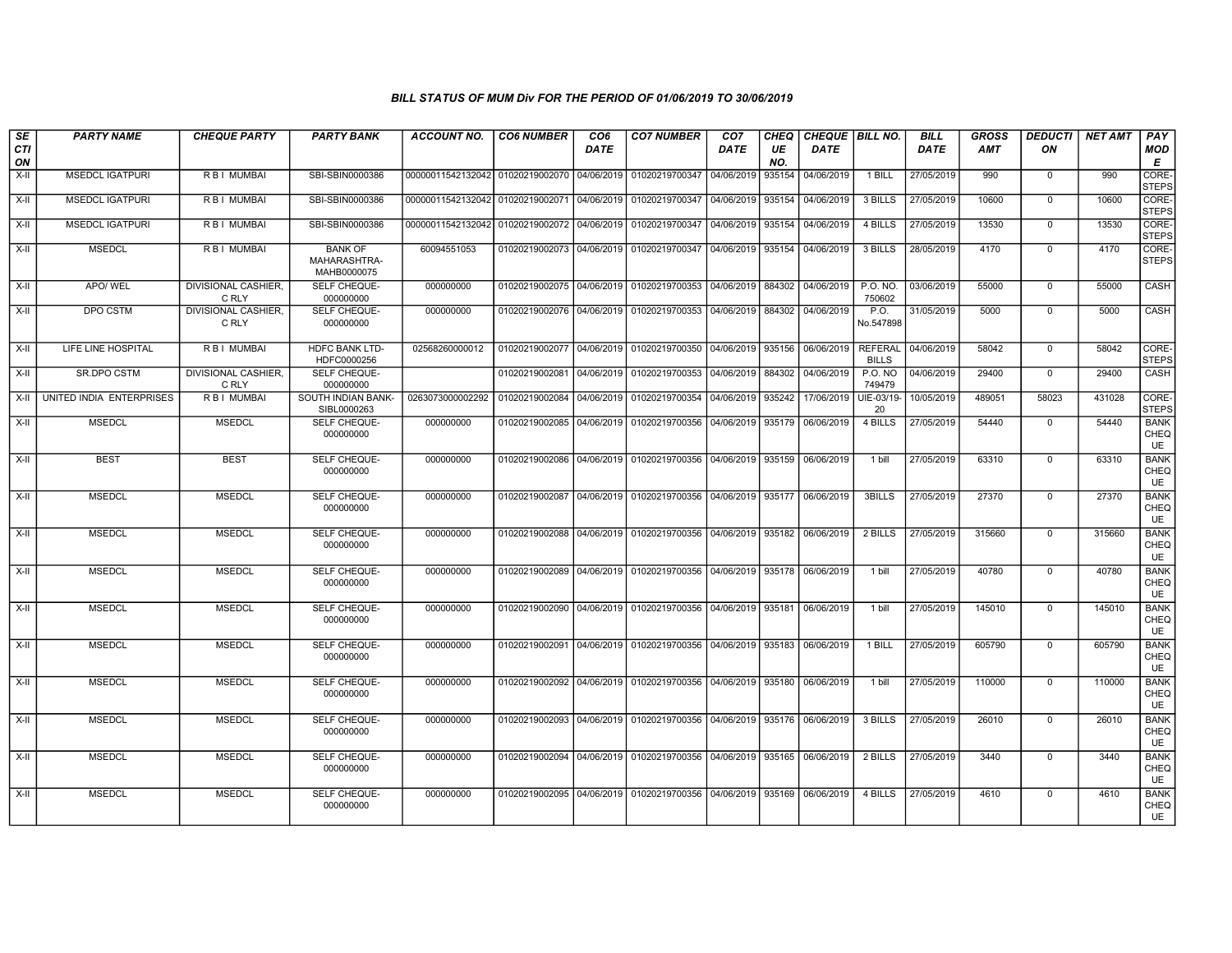| SE<br><b>CTI</b><br>ON | <b>PARTY NAME</b>                             | <b>CHEQUE PARTY</b>                            | <b>PARTY BANK</b>         | <b>ACCOUNT NO.</b> | <b>CO6 NUMBER</b>         | CO <sub>6</sub><br><b>DATE</b> | <b>CO7 NUMBER</b>                        | CO <sub>7</sub><br><b>DATE</b> | CHEQ<br>UE<br>NO. | CHEQUE   BILL NO.<br><b>DATE</b> |                                  | <b>BILL</b><br><b>DATE</b> | <b>GROSS</b><br><b>AMT</b> | <b>DEDUCTI</b><br>ON | <b>NET AMT</b> | PAY<br>MOD<br>Е                  |
|------------------------|-----------------------------------------------|------------------------------------------------|---------------------------|--------------------|---------------------------|--------------------------------|------------------------------------------|--------------------------------|-------------------|----------------------------------|----------------------------------|----------------------------|----------------------------|----------------------|----------------|----------------------------------|
| $X-H$                  | <b>MSEDCL</b>                                 | <b>MSEDCL</b>                                  | SELF CHEQUE-<br>000000000 | 000000000          | 01020219002096            | 04/06/2019                     | 01020219700356                           | 04/06/2019                     | 935162            | 06/06/2019                       | 4 BILLS                          | 27/05/2019                 | 1700                       | $\mathbf 0$          | 1700           | <b>BANK</b><br>CHEQ<br>UE        |
| X-II                   | <b>MSEDCL</b>                                 | <b>MSEDCL</b>                                  | SELF CHEQUE-<br>000000000 | 000000000          | 01020219002097            | 04/06/2019                     | 01020219700356                           | 04/06/2019                     | 935168            | 06/06/2019                       | 4 BILLS                          | 27/05/2019                 | 4120                       | $\mathbf 0$          | 4120           | <b>BANK</b><br>CHEQ<br>UE        |
| X-II                   | <b>MSEDCL</b>                                 | <b>MSEDCL</b>                                  | SELF CHEQUE-<br>000000000 | 000000000          | 01020219002098            | 04/06/2019                     | 01020219700356                           | 04/06/2019                     | 935164            | 06/06/2019                       | 4 BILLS                          | 27/05/2019                 | 2710                       | $\mathbf 0$          | 2710           | <b>BANK</b><br>CHEQ<br>UE        |
| X-II                   | <b>MSEDCL</b>                                 | <b>MSEDCL</b>                                  | SELF CHEQUE-<br>000000000 | 000000000          | 01020219002099            | 04/06/2019                     | 01020219700356                           | 04/06/2019                     | 935175            | 06/06/2019                       | 3 BILLS                          | 27/05/2019                 | 19950                      | $\mathbf{0}$         | 19950          | <b>BANK</b><br>CHEQ<br>UE        |
| $X-H$                  | <b>MSEDCL</b>                                 | <b>MSEDCL</b>                                  | SELF CHEQUE-<br>000000000 | 000000000          |                           |                                | 01020219002100 04/06/2019 01020219700356 | 04/06/2019                     | 935166            | 06/06/2019                       | 2 BILLS                          | 28/05/2019                 | 3450                       | $\mathbf{0}$         | 3450           | <b>BANK</b><br>CHEQ<br>UE        |
| $X-II$                 | <b>MSEDCL</b>                                 | <b>MSEDCL</b>                                  | SELF CHEQUE-<br>000000000 | 000000000          | 01020219002101            | 04/06/2019                     | 01020219700356                           | 04/06/2019                     | 935171            | 06/06/2019                       | 1 bill                           | 28/05/2019                 | 9260                       | $\mathbf 0$          | 9260           | <b>BANK</b><br>CHEQ<br>UE        |
| X-II                   | <b>MSEDCL</b>                                 | <b>MSEDCL</b>                                  | SELF CHEQUE-<br>000000000 | 000000000          | 01020219002102            | 04/06/2019                     | 01020219700356                           | 04/06/2019                     | 935167            | 06/06/2019                       | 4 BILLS                          | 27/05/2019                 | 3520                       | $\mathbf 0$          | 3520           | <b>BANK</b><br>CHEQ<br><b>UE</b> |
| $X-H$                  | <b>MSEDCL</b>                                 | <b>MSEDCL</b>                                  | SELF CHEQUE-<br>000000000 | 000000000          | 01020219002103            | 04/06/2019                     | 01020219700356                           | 04/06/2019                     | 935161            | 06/06/2019                       | 1 bill                           | 27/05/2019                 | 970                        | $\mathbf 0$          | 970            | <b>BANK</b><br>CHEQ<br>UE        |
| $X-II$                 | <b>MSEDCL</b>                                 | <b>MSEDCL</b>                                  | SELF CHEQUE-<br>000000000 | 000000000          | 01020219002104            | 04/06/2019                     | 01020219700356                           | 04/06/2019                     | 935160            | 06/06/2019                       | 1 bill                           | 28/05/2019                 | 520                        | $\overline{0}$       | 520            | <b>BANK</b><br>CHEQ<br><b>UE</b> |
| X-II                   | <b>MSEDCL</b>                                 | <b>MSEDCL</b>                                  | SELF CHEQUE-<br>000000000 | 000000000          | 01020219002105            | 04/06/2019                     | 01020219700356                           | 04/06/2019                     | 935163            | 06/06/2019                       | 3 BILLS                          | 27/05/2019                 | 2160                       | $\mathbf 0$          | 2160           | <b>BANK</b><br>CHEQ<br>UE        |
| X-II                   | <b>MSEDCL</b>                                 | <b>MSEDCL</b>                                  | SELF CHEQUE-<br>000000000 | 000000000          | 01020219002106 04/06/2019 |                                | 01020219700356                           | 04/06/2019                     | 935173            | 06/06/2019                       | 2 BILLS                          | 27/05/2019                 | 16630                      | $\mathbf 0$          | 16630          | <b>BANK</b><br>CHEQ<br>UE        |
| X-II                   | <b>MSEDCL</b>                                 | <b>MSEDCL</b>                                  | SELF CHEQUE-<br>000000000 | 000000000          | 01020219002107 04/06/2019 |                                | 01020219700356                           | 04/06/2019                     | 935174            | 06/06/2019                       | 1 bill                           | 27/05/2019                 | 17150                      | $\mathbf 0$          | 17150          | <b>BANK</b><br>CHEQ<br>UE        |
| X-II                   | <b>MSEDCL</b>                                 | <b>MSEDCL</b>                                  | SELF CHEQUE-<br>000000000 | 000000000          | 01020219002108            | 04/06/2019                     | 01020219700356                           | 04/06/2019                     | 935170            | 06/06/2019                       | 1 bill                           | 27/05/2019                 | 7800                       | $\mathbf 0$          | 7800           | <b>BANK</b><br>CHEQ<br>UE        |
| X-II                   | <b>MSEDCL</b>                                 | <b>MSEDCL</b>                                  | SELF CHEQUE-<br>000000000 | 000000000          | 01020219002109 04/06/2019 |                                | 01020219700356                           | 04/06/2019                     | 935172            | 06/06/2019                       | $1$ bill                         | 27/05/2019                 | 11520                      | $\mathbf 0$          | 11520          | <b>BANK</b><br>CHEQ<br>UE        |
| $X-H$                  | <b>ACCOUNTS OFFICER, BSNL</b><br><b>NASIK</b> | <b>ACCOUNTS OFFICER.</b><br><b>BSNL NASIK</b>  | SELF CHEQUE-<br>000000000 | 000000000          | 01020219002114            |                                | 04/06/2019 01020219700361                | 04/06/2019                     | 769779            | 06/06/2019                       | <b>TELEPHO</b><br><b>NE BILL</b> | 11/05/2019                 | 5609                       | $\overline{0}$       | 5609           | <b>BANK</b><br>CHEQ<br><b>UE</b> |
| X-II                   | ADEN (W) KYN/GEN.IMP.                         | DIVISIONAL CASHIER.<br>C RLY                   | <b>NO BANK-</b>           | 00                 | 01020219002116 04/06/2019 |                                | 01020219700370                           | 07/06/2019                     | 884306            | 07/06/2019                       | GEN.IMP.                         | 02/05/2019                 | 10000                      | $\mathbf{0}$         | 10000          | CASH                             |
| $X-II$                 | ACCOUNTS OFFICER. BSNL<br>KALYAN              | <b>ACCOUNTS OFFICER,</b><br><b>BSNL KALYAN</b> | SELF CHEQUE-<br>000000000 | 000000000          | 01020219002118 04/06/2019 |                                | 01020219700360                           | 04/06/2019                     | 935157            | 06/06/2019 BSNL KYN 11/05/2019   |                                  |                            | 30895                      | $\mathbf 0$          | 30895          | <b>BANK</b><br>CHEQ<br>UE        |
| $X-II$                 | ACCOUNTS OFFICER, CASH,<br><b>BSNL RAIGAD</b> | <b>ACCOUNTS OFFICER.</b><br>CASH, BSNL RAIGAD  | SELF CHEQUE-<br>000000000 | 000000000          |                           |                                | 01020219002119 04/06/2019 01020219700359 | 04/06/2019                     |                   | 935158 06/06/2019                | <b>BSNL</b><br><b>RAIGAD</b>     | 06/05/2019                 | 9638                       | $\mathbf 0$          | 9638           | <b>BANK</b><br>CHEQ<br><b>UE</b> |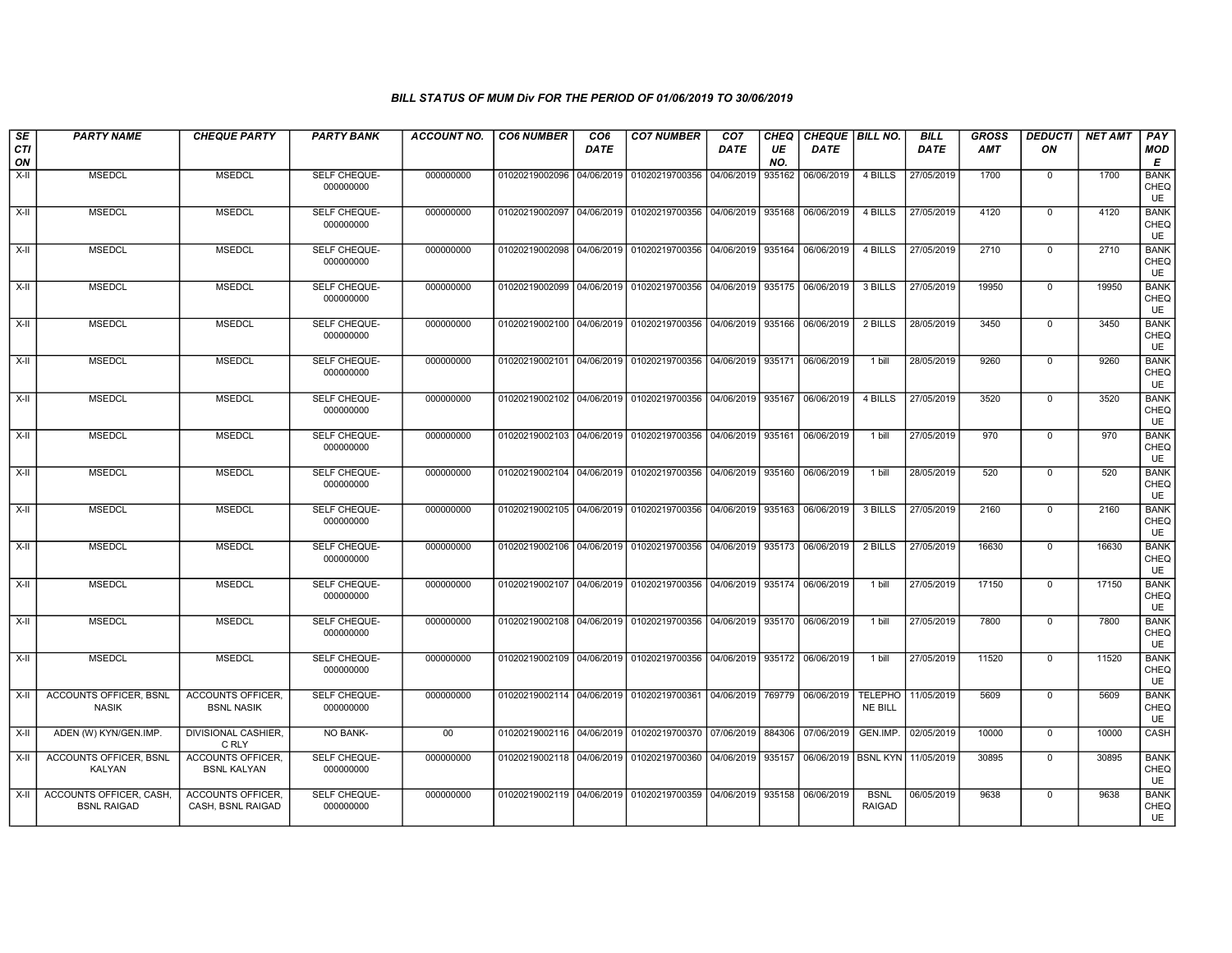| SE        | <b>PARTY NAME</b>                                                         | <b>CHEQUE PARTY</b>                 | <b>PARTY BANK</b>                      | <b>ACCOUNT NO.</b>                                     | <b>CO6 NUMBER</b>         | CO <sub>6</sub> | <b>CO7 NUMBER</b>                                   | CO <sub>7</sub> | CHEQ      | CHEQUE   BILL NO. |                                 | <b>BILL</b> | <b>GROSS</b> | <b>DEDUCTI</b> | <b>NET AMT</b> | PAY                              |
|-----------|---------------------------------------------------------------------------|-------------------------------------|----------------------------------------|--------------------------------------------------------|---------------------------|-----------------|-----------------------------------------------------|-----------------|-----------|-------------------|---------------------------------|-------------|--------------|----------------|----------------|----------------------------------|
| CTI<br>ON |                                                                           |                                     |                                        |                                                        |                           | <b>DATE</b>     |                                                     | <b>DATE</b>     | UE<br>NO. | <b>DATE</b>       |                                 | <b>DATE</b> | <b>AMT</b>   | ON             |                | <b>MOD</b><br>E                  |
| X-II      | VODAFONE IDEA LIMITED                                                     | <b>VODAFONE IDEA</b><br>LIMITED     | NO BANK-                               | $\mathbf{0}$                                           | 01020219002120            | 04/06/2019      | 01020219700358                                      | 04/06/2019      | 935185    | 06/06/2019        | <b>TELIPHON</b><br>E CUG BI     | 04/06/2019  | 1030         | $\Omega$       | 1030           | <b>BANK</b><br>CHEQ<br><b>UE</b> |
| X-II      | <b>MTNL MUMBAI</b>                                                        | <b>MTNL MUMBAI</b>                  | SELF CHEQUE-<br>000000000              | 000000000                                              |                           |                 | 01020219002121 04/06/2019 01020219700357 04/06/2019 |                 | 935184    | 06/06/2019        | <b>TELIPHON</b><br><b>BILLS</b> | 04/06/2019  | 1098         | $\mathbf 0$    | 1098           | <b>BANK</b><br>CHEQ<br><b>UE</b> |
| X-II      | ADANI ELECTRICITY MUMBAI<br>LIMITED CA NO 370001904                       | R B I MUMBAI                        | <b>HDFC BANK LTD-</b><br>HDFC0004989   | EPAEML370001904 01020219002123 06/06/2019              |                           |                 | 01020219700363                                      | 06/06/2019      | 935156    | 06/06/2019        | 1 BILL                          | 04/06/2019  | 907160       | $\mathbf 0$    | 907160         | CORE-<br><b>STEPS</b>            |
| X-II      | ADANI ELECTRICITY MUMBAI<br>LIMITED CA NO 370001903                       | R B I MUMBAI                        | <b>HDFC BANK LTD-</b><br>HDFC0004989   | EPAEML370001903                                        | 01020219002124            | 06/06/2019      | 01020219700363                                      | 06/06/2019      | 935156    | 06/06/2019        | 1 BILL                          | 04/06/2019  | 138350       | $\mathbf 0$    | 138350         | CORE-<br><b>STEPS</b>            |
| X-II      | RELIANCE CON NO 200002043                                                 | R B I MUMBAI                        | HDFC-HDFC0000240                       | RINFRA200002043                                        | 01020219002125            | 06/06/2019      | 01020219700363                                      | 06/06/2019      | 935156    | 06/06/2019        | 1 BILL                          | 04/06/2019  | 20280        | $\mathbf 0$    | 20280          | CORE-<br><b>STEPS</b>            |
| $X-H$     | THE TATA POWER COMPANY<br>LTD                                             | R B I MUMBAI                        | <b>HDFC BANK LTD-</b><br>HDFC0000060   | 00600110000763                                         | 01020219002126            | 06/06/2019      | 01020219700363                                      | 06/06/2019      | 935156    | 06/06/2019        | 910000999<br>23                 | 01/06/2019  | 24033711     | $\mathbf 0$    | 24033711       | CORE-<br>STEPS                   |
| $X-II$    | SR.CO. 12BN/RPSF/THK                                                      | DIVISIONAL CASHIER,<br>C RLY        | SELF CHEQUE-<br>000000000              | 000000000                                              | 01020219002127            | 06/06/2019      | 01020219700370                                      | 07/06/2019      | 884306    | 07/06/2019        | <b>P.O.NO-</b><br>753700        | 04/06/2019  | 500          | $\Omega$       | 500            | CASH                             |
| X-II      | <b>ACDO DADER</b>                                                         | DIVISIONAL CASHIER,<br>C RLY        | SELF CHEQUE-<br>000000000              |                                                        | 01020219002128            | 06/06/2019      | 01020219700370                                      | 07/06/2019      | 884306    | 07/06/2019        | GEN.IMP.                        | 04/06/2019  | 15000        | $\mathbf 0$    | 15000          | CASH                             |
| $X-H$     | SRI HANS ENERGY SYSTEMS<br>P LTD.-KANPUR                                  | R B I MUMBAI                        | AXIS BANK-UTIB0000133                  | 133010200015808                                        | 01020219002129 06/06/2019 |                 | 01020219700365                                      | 06/06/2019      | 935189    | 10/06/2019        | 2291                            | 20/05/2019  | 50500        | $\Omega$       | 50500          | CORE-<br><b>STEPS</b>            |
| X-II      | <b>INSPECTOR RPSF/D COY</b><br>12BN/RPSF/THK/GEN.IMP.                     | <b>DIVISIONAL CASHIER.</b><br>C RLY | NO BANK-                               | $00\,$                                                 | 01020219002130            | 06/06/2019      | 01020219700370                                      | 07/06/2019      | 884306    | 07/06/2019        | GEN.IMP.                        | 01/06/2019  | 2990         | $\mathbf 0$    | 2990           | CASH                             |
| X-II      | ADEE TL CSTM (GEN IMP -<br>7000)                                          | <b>DIVISIONAL CASHIER.</b><br>C RLY | <b>NO BANK-</b>                        | 00                                                     | 01020219002138            | 06/06/2019      | 01020219700374                                      | 07/06/2019      | 884307    | 10/06/2019        | Gem Imp                         | 04/06/2019  | 6443         | $\mathbf 0$    | 6443           | CASH                             |
| X-II      | SSE (M) CSMT                                                              | <b>DIVISIONAL CASHIER.</b><br>C RLY | <b>NO BANK-</b>                        | 00                                                     | 01020219002139            | 06/06/2019      | 01020219700364                                      | 06/06/2019      | 884304    | 06/06/2019        | GEN.IMP                         | 28/05/2019  | 14000        | $\Omega$       | 14000          | CASH                             |
| X-II      | <b>STATION DIRECTOR CSMT</b>                                              | <b>DIVISIONAL CASHIER,</b><br>C RLY | SELF CHEQUE-<br>000000000              | 00                                                     | 01020219002140 06/06/2019 |                 | 01020219700364                                      | 06/06/2019      | 884304    | 06/06/2019        | Gen Imp                         | 31/05/2019  | 68972        | $\mathbf 0$    | 68972          | CASH                             |
| X-II      | <b>SR DCM WKS</b>                                                         | DIVISIONAL CASHIER,<br>C RLY        | NO BANK-                               | $00\,$                                                 | 01020219002141            | 06/06/2019      | 01020219700364                                      | 06/06/2019      | 884304    | 06/06/2019        | <b>GM Pantry</b>                | 03/06/2019  | 58855        | $\mathbf 0$    | 58855          | CASH                             |
| X-II      | STESALIT SYSTEMS LIMITED-<br><b>KOLKATA</b>                               | R B I MUMBAI                        | STATE BANK OF INDIA-<br>SBIN0020273    | 61304334559                                            | 01020219002142            | 06/06/2019      | 01020219700365                                      | 06/06/2019      | 935189    | 10/06/2019        | 2295                            | 20/05/2019  | 50500        | $\Omega$       | 50500          | CORE-<br><b>STEPS</b>            |
|           | X-II I DETECT TECHNOLOGIES PVT.<br>LTD.-CHENNAI                           | R B I MUMBAI                        | <b>CANARA BANK-</b><br>CNRB0002722     | 2722201000266                                          | 01020219002143            | 06/06/2019      | 01020219700365                                      | 06/06/2019      | 935189    | 10/06/2019        | 2294                            | 20/05/2019  | 50500        | $\mathbf 0$    | 50500          | CORE-<br><b>STEPS</b>            |
| $X-H$     | PIONEER FOUNDATION<br><b>ENGINEERS PRIVATE LIMITED-</b><br><b>THANE</b>   | <b>RBI MUMBAI</b>                   | AXIS BANK-UTIB0000061                  | 918030113803609                                        | 01020219002144 06/06/2019 |                 | 01020219700365                                      | 06/06/2019      | 935189    | 10/06/2019        | 2292                            | 20/05/2019  | 50500        | $\Omega$       | 50500          | CORE-<br><b>STEPS</b>            |
| X-II      | <b>VALUE THOUGHT IT</b><br>SOLUTIONS PRIVATE LIMITED-<br><b>ANANTAPUR</b> | R B I MUMBAI                        | <b>HDFC BANK LTD-</b><br>HDFC0000705   | 50200014471469                                         |                           |                 | 01020219002145 06/06/2019 01020219700365            | 06/06/2019      | 935189    | 10/06/2019        | 2293                            | 20/05/2019  | 50500        | $\Omega$       | 50500          | CORE-<br><b>STEPS</b>            |
| X-II      | MOBILE COMMUNICATIONS<br>(INDIA) PVT LTD                                  | R B I MUMBAI                        | <b>HDFC BANK LTD-</b><br>HDFC0000327   | 50200033866025                                         | 01020219002146            | 06/06/2019      | 01020219700365                                      | 06/06/2019      | 935189    | 10/06/2019        | 272899                          | 20/04/2019  | 260700       | $\Omega$       | 260700         | CORE-<br><b>STEPS</b>            |
| X-II      | <b>BPCL E CMS</b>                                                         | R B I MUMBAI                        | HDFC-HDFC0000240                       | 3017FA2000601763                                       | 01020219002147            | 06/06/2019      | 01020219700368                                      | 06/06/2019      | 935156    | 06/06/2019        | TTM.FUEL                        | 04/06/2019  | 443184       | $\mathbf 0$    | 443184         | CORE-<br><b>STEPS</b>            |
| $X-II$    | UNITED CORPORATION-<br><b>MUMBAI</b>                                      | R B I MUMBAI                        | <b>BANK OF INDIA-</b><br>BKID0000105   | 010520100000784                                        | 01020219002148            | 06/06/2019      | 01020219700378                                      | 10/06/2019      | 935233    | 13/06/2019        | 2252                            | 17/05/2019  | 5880         | $\overline{0}$ | 5880           | CORE-<br><b>STEPS</b>            |
| $X-H$     | <b>MSEDCL CONS NO</b><br>028519011362                                     | R B I MUMBAI                        | <b>YES BANK-</b><br><b>YESB0CMSNOC</b> | MSEDCL010285190   01020219002149   06/06/2019<br>11362 |                           |                 | 01020219700369                                      | 06/06/2019      | 935187    | 07/06/2019        | 1 BILL                          | 06/06/2019  | 1033150      | $\mathbf 0$    | 1033150        | CORE-<br><b>STEPS</b>            |
| X-II      | MSEDCL CONS NO<br>000189008601                                            | R B I MUMBAI                        | <b>YES BANK-</b><br>YESB0CMSNOC        | MSEDCL010001890<br>08601                               | 01020219002150 06/06/2019 |                 | 01020219700369                                      | 06/06/2019      | 935187    | 07/06/2019        | 1 BILL                          | 06/06/2019  | 662510       | $\mathbf 0$    | 662510         | CORE-<br><b>STEPS</b>            |
| $X-II$    | MSEDCL CONS NO<br>000019001971                                            | R B I MUMBAI                        | <b>YES BANK-</b><br>YESB0CMSNOC        | MSEDCL010000190 01020219002151<br>01971                |                           | 06/06/2019      | 01020219700369                                      | 06/06/2019      | 935187    | 07/06/2019        | 1 BILL                          | 06/06/2019  | 239600       | $\Omega$       | 239600         | CORE-<br><b>STEPS</b>            |
| X-II      | MSEDCL CONS NO<br>028519033500                                            | R B I MUMBAI                        | <b>YES BANK-</b><br>YESB0CMSNOC        | MSEDCL010285190 01020219002152 06/06/2019<br>33500     |                           |                 | 01020219700369                                      | 06/06/2019      | 935187    | 07/06/2019        | 1 BILL                          | 06/06/2019  | 292860       | $\Omega$       | 292860         | CORE-<br><b>STEPS</b>            |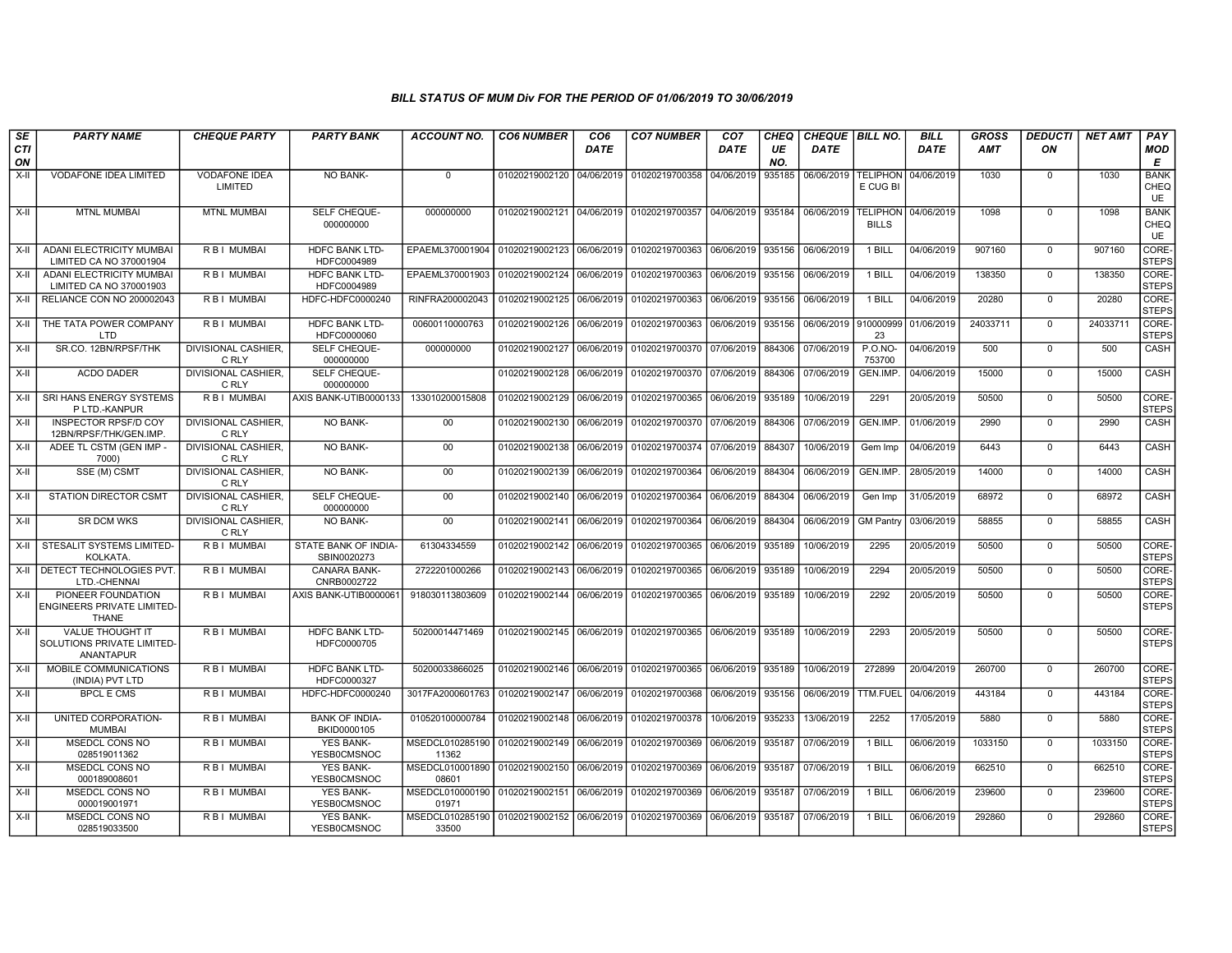| SE<br><b>CTI</b><br>ON | <b>PARTY NAME</b>                                               | <b>CHEQUE PARTY</b>                 | <b>PARTY BANK</b>                             | <b>ACCOUNT NO.</b> | <b>CO6 NUMBER</b>         | CO <sub>6</sub><br><b>DATE</b> | <b>CO7 NUMBER</b>                                                     | CO <sub>7</sub><br><b>DATE</b> | CHEQ<br>UE<br>NO. | CHEQUE   BILL NO.<br><b>DATE</b> |          | <b>BILL</b><br><b>DATE</b> | <b>GROSS</b><br><b>AMT</b> | <b>DEDUCTI</b><br>ON | <b>NET AMT</b> | PAY<br><b>MOD</b><br>E           |
|------------------------|-----------------------------------------------------------------|-------------------------------------|-----------------------------------------------|--------------------|---------------------------|--------------------------------|-----------------------------------------------------------------------|--------------------------------|-------------------|----------------------------------|----------|----------------------------|----------------------------|----------------------|----------------|----------------------------------|
| X-II                   | RELIANCE CON NO 200000079                                       | R B I MUMBAI                        | HDFC-HDFC0000240                              | RINFRA200000079    | 01020219002153            | 06/06/2019                     | 01020219700369                                                        | 06/06/2019                     | 935187            | 07/06/2019                       | 1 BILL   | 04/06/2019                 | 55740                      | $\mathbf 0$          | 55740          | <b>CORE</b><br><b>STEPS</b>      |
| X-II                   | RELIANCE CON NO 200000043                                       | R B I MUMBAI                        | HDFC-HDFC0000240                              | RINFRA200000043    | 01020219002154            | 06/06/2019                     | 01020219700369 06/06/2019                                             |                                | 935187            | 07/06/2019                       | $1$ BILL | 04/06/2019                 | 199440                     | $\overline{0}$       | 199440         | CORE-<br><b>STEPS</b>            |
| $X-II$                 | SAINI ELECTRICAL AND<br>ENGINEERING WORKS-NAVI<br><b>MUMBAI</b> | R B I MUMBAI                        | ABHYUDAYA CO-OP<br>BANK LTD-ABHY0065031       | 031031100020098    | 01020219002155 07/06/2019 |                                | 01020219700378                                                        | 10/06/2019                     | 935233            | 13/06/2019                       | 0001790  | 06/05/2019                 | 114400                     | $\mathbf 0$          | 114400         | CORE-<br><b>STEPS</b>            |
| X-II                   | SSE (C&W) KYN/GEN.IMP.                                          | <b>DIVISIONAL CASHIER,</b><br>C RLY | <b>NO BANK-</b>                               | 00                 | 01020219002157 07/06/2019 |                                | 01020219700370 07/06/2019 884306                                      |                                |                   | 07/06/2019                       | GEN.IMP. | 06/06/2019                 | 1998                       | $\mathbf 0$          | 1998           | CASH                             |
| $X-II$                 | PRINCE ENGINEERING CO-<br><b>MUMBAI</b>                         | R B I MUMBAI                        | <b>BANK OF</b><br>MAHARASHTRA-<br>MAHB0001421 | 60082206985        | 01020219002158 07/06/2019 |                                | 01020219700378                                                        | 10/06/2019                     | 935233            | 13/06/2019                       | 0002250  | 17/05/2019                 | 6690                       | $\overline{0}$       | 6690           | CORE-<br>Isteps                  |
| $X-II$                 | <b>BEST</b>                                                     | <b>BEST</b>                         | SELF CHEQUE-<br>000000000                     | 000000000          | 01020219002159            | 07/06/2019                     | 01020219700372 07/06/2019                                             |                                | 935190            | 10/06/2019                       | 2 BILLS  | 04/06/2019                 | 196760                     | $\mathsf 0$          | 196760         | <b>BANK</b><br>CHEQ<br>UE        |
| X-II                   | <b>BEST</b>                                                     | <b>BEST</b>                         | <b>SELF CHEQUE-</b><br>000000000              | 000000000          |                           |                                | 01020219002160 07/06/2019 01020219700372 07/06/2019 935191 10/06/2019 |                                |                   |                                  | 1 BILL   | 04/06/2019                 | 327800                     | $\mathbf 0$          | 327800         | <b>BANK</b><br>CHEQ<br>UE        |
| $X-II$                 | <b>BEST</b>                                                     | <b>BEST</b>                         | SELF CHEQUE-<br>000000000                     | 000000000          | 01020219002161 07/06/2019 |                                | 01020219700372 07/06/2019 935192                                      |                                |                   | 10/06/2019                       | 1 BILL   | 04/06/2019                 | 577800                     | $\overline{0}$       | 577800         | <b>BANK</b><br>CHEQ<br><b>UE</b> |
| X-II                   | <b>BEST</b>                                                     | <b>BEST</b>                         | SELF CHEQUE-<br>000000000                     | 000000000          | 01020219002162 07/06/2019 |                                | 01020219700372 07/06/2019 935193                                      |                                |                   | 10/06/2019                       | 1 BILL   | 04/06/2019                 | 1934360                    | $\mathbf 0$          | 1934360        | <b>BANK</b><br>CHEQ<br>UE        |
| $X-H$                  | <b>MSEDCL</b>                                                   | <b>MSEDCL</b>                       | SELF CHEQUE-<br>000000000                     | 000000000          |                           |                                | 01020219002163 07/06/2019 01020219700372 07/06/2019 935209            |                                |                   | 10/06/2019                       | 1 bill   | 04/06/2019                 | 69740                      | $\overline{0}$       | 69740          | <b>BANK</b><br>CHEQ<br>UE        |
| $X-II$                 | SSE CSTM (COG)/GEN.IMP.                                         | <b>DIVISIONAL CASHIER,</b><br>C RLY | SELF CHEQUE-<br>000000000                     | 00                 | 01020219002164 07/06/2019 |                                | 01020219700370 07/06/2019                                             |                                | 884306            | 07/06/2019                       | GEN.IMP. | 07/06/2019                 | 14773                      | $\overline{0}$       | 14773          | CASH                             |
| $X-H$                  | <b>SSE LAUNDRY WB</b>                                           | <b>DIVISIONAL CASHIER.</b><br>C RLY | <b>SELF CHEQUE-</b><br>000000000              | 00                 | 01020219002165 07/06/2019 |                                | 01020219700370 07/06/2019 884306                                      |                                |                   | 07/06/2019                       | GEN.IMP. | 07/06/2019                 | 10000                      | $\mathbf 0$          | 10000          | <b>CASH</b>                      |
| $X-II$                 | <b>MSEDCL</b>                                                   | <b>MSEDCL</b>                       | SELF CHEQUE-<br>000000000                     | 000000000          | 01020219002166            | 07/06/2019                     | 01020219700372 07/06/2019 935208                                      |                                |                   | 10/06/2019                       | 3 BILLS  | 04/06/2019                 | 66150                      | $\mathsf 0$          | 66150          | <b>BANK</b><br>CHEQ<br>UE        |
| $X-H$                  | <b>MSEDCL</b>                                                   | <b>MSEDCL</b>                       | SELF CHEQUE-<br>000000000                     | 000000000          | 01020219002167 07/06/2019 |                                | 01020219700372 07/06/2019 935207                                      |                                |                   | 10/06/2019                       | 3 BILLS  | 06/06/2019                 | 33460                      | $\overline{0}$       | 33460          | <b>BANK</b><br>CHEQ<br><b>UE</b> |
| $X-II$                 | <b>MSEDCL</b>                                                   | <b>MSEDCL</b>                       | <b>SELF CHEQUE-</b><br>000000000              | 000000000          | 01020219002168 07/06/2019 |                                | 01020219700372 07/06/2019 935202                                      |                                |                   | 10/06/2019                       | 5 BILLS  | 04/06/2019                 | 12640                      | $\mathbf 0$          | 12640          | <b>BANK</b><br>CHEQ<br>UE        |
| X-II                   | <b>MSEDCL</b>                                                   | <b>MSEDCL</b>                       | SELF CHEQUE-<br>000000000                     | 000000000          | 01020219002169            | 07/06/2019                     | 01020219700372 07/06/2019 935194                                      |                                |                   | 10/06/2019                       | 2 bills  | 04/06/2019                 | 620                        | $\mathsf 0$          | 620            | <b>BANK</b><br>CHEQ<br>UE        |
| $X-H$                  | <b>MSEDCL</b>                                                   | <b>MSEDCL</b>                       | SELF CHEQUE-<br>000000000                     | 000000000          | 01020219002170 07/06/2019 |                                | 01020219700372 07/06/2019 935196                                      |                                |                   | 10/06/2019                       | $1$ bill | 04/06/2019                 | 1510                       | $\mathbf 0$          | 1510           | <b>BANK</b><br>CHEQ<br>UE        |
| $X-II$                 | <b>MSEDCL</b>                                                   | <b>MSEDCL</b>                       | SELF CHEQUE-<br>000000000                     | 000000000          |                           |                                | 01020219002171 07/06/2019 01020219700372 07/06/2019 935206            |                                |                   | 10/06/2019                       | 5 BILLS  | 04/06/2019                 | 23770                      | $\mathbf 0$          | 23770          | <b>BANK</b><br>CHEQ<br>UE        |
| X-II                   | <b>MSEDCL</b>                                                   | <b>MSEDCL</b>                       | SELF CHEQUE-<br>000000000                     | 000000000          | 01020219002172 07/06/2019 |                                | 01020219700372 07/06/2019                                             |                                | 935203            | 10/06/2019                       | 1 bill   | 04/06/2019                 | 13090                      | $\mathbf 0$          | 13090          | <b>BANK</b><br>CHEQ<br><b>UE</b> |
| X-II                   | <b>MSEDCL</b>                                                   | <b>MSEDCL</b>                       | <b>SELF CHEQUE-</b><br>000000000              | 000000000          |                           |                                | 01020219002173 07/06/2019 01020219700372 07/06/2019 935197            |                                |                   | 10/06/2019                       | 1 bill   | 04/06/2019                 | 2280                       | $\mathbf 0$          | 2280           | <b>BANK</b><br>CHEQ<br>UE        |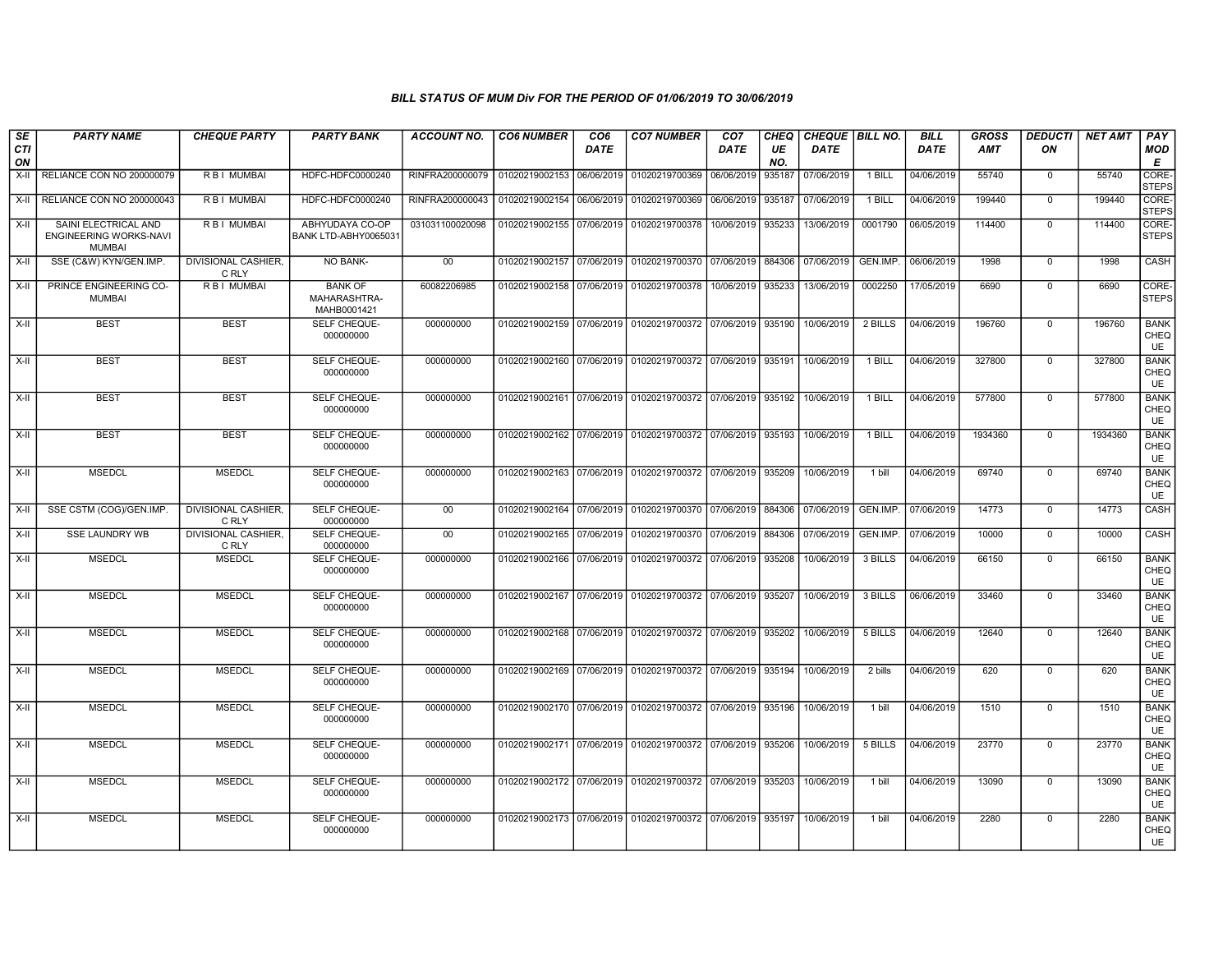| SE<br>CTI | <b>PARTY NAME</b>                                    | <b>CHEQUE PARTY</b>                               | <b>PARTY BANK</b>                                            | ACCOUNT NO.     | <b>CO6 NUMBER</b>         | CO <sub>6</sub><br><b>DATE</b> | <b>CO7 NUMBER</b>                                          | CO <sub>7</sub><br><b>DATE</b> | CHEQ<br>UE | CHEQUE   BILL NO.<br><b>DATE</b> |                                            | <b>BILL</b><br><b>DATE</b> | <b>GROSS</b><br><b>AMT</b> | <b>DEDUCTI</b><br>ON | <b>NET AMT</b> | PAY<br><b>MOD</b>                |
|-----------|------------------------------------------------------|---------------------------------------------------|--------------------------------------------------------------|-----------------|---------------------------|--------------------------------|------------------------------------------------------------|--------------------------------|------------|----------------------------------|--------------------------------------------|----------------------------|----------------------------|----------------------|----------------|----------------------------------|
| ON        |                                                      |                                                   |                                                              |                 |                           |                                |                                                            |                                | NO.        |                                  |                                            |                            |                            |                      |                | Е                                |
| X-II      | <b>MSEDCL</b>                                        | <b>MSEDCL</b>                                     | SELF CHEQUE-<br>000000000                                    | 000000000       | 01020219002174 07/06/2019 |                                | 01020219700372                                             | 07/06/2019                     | 935195     | 10/06/2019                       | 2 BILLS                                    | 04/06/2019                 | 620                        | $\mathbf 0$          | 620            | <b>BANK</b><br>CHEQ<br><b>UE</b> |
| X-II      | <b>MSEDCL</b>                                        | <b>MSEDCL</b>                                     | SELF CHEQUE-<br>000000000                                    | 000000000       | 01020219002175 07/06/2019 |                                | 01020219700372 07/06/2019                                  |                                | 935205     | 10/06/2019                       | 1 bill                                     | 04/06/2019                 | 22250                      | $\mathbf 0$          | 22250          | <b>BANK</b><br>CHEQ<br><b>UE</b> |
| X-II      | <b>MSEDCL</b>                                        | <b>MSEDCL</b>                                     | SELF CHEQUE-<br>000000000                                    | 000000000       |                           |                                | 01020219002176 07/06/2019 01020219700372 07/06/2019 935198 |                                |            | 10/06/2019                       | 2 BILLS                                    | 04/06/2019                 | 3380                       | $\mathbf 0$          | 3380           | <b>BANK</b><br>CHEQ<br><b>UE</b> |
| X-II      | <b>MSEDCL</b>                                        | <b>MSEDCL</b>                                     | SELF CHEQUE-<br>000000000                                    | 000000000       | 01020219002177 07/06/2019 |                                | 01020219700372 07/06/2019 935200                           |                                |            | 10/06/2019                       | 4 BILLS                                    | 04/06/2019                 | 9430                       | $\mathbf 0$          | 9430           | <b>BANK</b><br>CHEQ<br><b>UE</b> |
| X-II      | <b>MSEDCL</b>                                        | <b>MSEDCL</b>                                     | SELF CHEQUE-<br>000000000                                    | 000000000       | 01020219002178 07/06/2019 |                                | 01020219700372 07/06/2019 935201                           |                                |            | 10/06/2019                       | 3 BILLS                                    | 27/05/2019                 | 9590                       | $\mathbf 0$          | 9590           | <b>BANK</b><br>CHEQ<br><b>UE</b> |
| X-II      | <b>MSEDCL</b>                                        | <b>MSEDCL</b>                                     | SELF CHEQUE-<br>000000000                                    | 000000000       | 01020219002179 07/06/2019 |                                | 01020219700372 07/06/2019 935204                           |                                |            | 10/06/2019                       | 1 BILL                                     | 06/06/2019                 | 13220                      | $\mathbf 0$          | 13220          | <b>BANK</b><br>CHEQ<br><b>UE</b> |
| X-II      | <b>MSEDCL</b>                                        | <b>MSEDCL</b>                                     | SELF CHEQUE-<br>000000000                                    | 000000000       | 01020219002180            | 07/06/2019                     | 01020219700372 07/06/2019 935199                           |                                |            | 10/06/2019                       | 4 BILLS                                    | 06/06/2019                 | 7940                       | $\mathbf 0$          | 7940           | <b>BANK</b><br>CHEQ<br>UE        |
| X-II      | <b>SMEET ENTERPRISES</b>                             | R B I MUMBAI                                      | PUNJAB AND<br>MAHARASHTRA CO-OP<br><b>BANK L-PMCB0000020</b> | 020110100000110 | 01020219002181 07/06/2019 |                                | 01020219700371 07/06/2019 935233                           |                                |            | 13/06/2019                       | 2018-<br>19/TFBC                           | 10/04/2019                 | 147700                     | 20045                | 127655         | CORE-<br><b>STEPS</b>            |
| X-II      | MAYUR RUBBER PRODUCTS-<br><b>MUMBAI</b>              | R B I MUMBAI                                      | ORIENTAL BANK OF<br>COMMERCE-<br>ORBC0105237                 | 5237101000741   |                           |                                | 01020219002182 07/06/2019 01020219700378 10/06/2019 935233 |                                |            | 13/06/2019                       | 0002249                                    | 17/05/2019                 | 6690                       | $\mathbf 0$          | 6690           | CORE-<br><b>STEPS</b>            |
| X-II      | SR.CO. 12BN/RPSF/THK                                 | <b>DIVISIONAL CASHIER.</b><br>C RLY               | SELF CHEQUE-<br>000000000                                    | 000000000       | 01020219002183 07/06/2019 |                                | 01020219700370 07/06/2019 884306                           |                                |            | 07/06/2019                       | P.O.NO-<br>753701                          | 07/06/2019                 | 4050                       | $\mathbf 0$          | 4050           | CASH                             |
| X-II      | <b>INSPECTOR RPSF/THK/BN</b><br>OFFICE/GEN.IMP       | <b>DIVISIONAL CASHIER.</b><br>C RLY               | SELF CHEQUE-<br>000000000                                    | 00              | 01020219002184            | 07/06/2019                     | 01020219700370 07/06/2019                                  |                                | 884306     | 07/06/2019                       | GEN.IMP.                                   | 07/06/2019                 | 4130                       | $\overline{0}$       | 4130           | CASH                             |
| X-II      | ADEN (T) KYN/GEN.IMP.                                | <b>DIVISIONAL CASHIER,</b><br>C RLY               | <b>NO BANK-</b>                                              | 00              | 01020219002185 07/06/2019 |                                | 01020219700370 07/06/2019                                  |                                | 884306     | 07/06/2019                       | GEN.IMP.                                   | 03/06/2019                 | 12013                      | $\overline{0}$       | 12013          | CASH                             |
| X-II      | SR.DSO CSTM/GEN.IMP.                                 | DIVISIONAL CASHIER,<br>C RLY                      | SELF CHEQUE-<br>000000000                                    | 00              | 01020219002186 07/06/2019 |                                | 01020219700370 07/06/2019 884306                           |                                |            | 07/06/2019                       | GEN.IMP.                                   | 07/06/2019                 | 1000                       | $\mathbf 0$          | 1000           | <b>CASH</b>                      |
| X-II      | SSE (C&W) LNL/GEN.IMP.                               | <b>DIVISIONAL CASHIER.</b><br>C RLY               | <b>NO BANK-</b>                                              | $00\,$          | 01020219002187 07/06/2019 |                                | 01020219700370 07/06/2019                                  |                                | 884306     | 07/06/2019                       | GEN.IMP.                                   | 07/06/2019                 | 1967                       | $\mathbf{0}$         | 1967           | CASH                             |
| X-II      | SSE(C&W).IOH<br>SHED.W.B.DEPOT                       | <b>DIVISIONAL CASHIER.</b><br>C RLY               | SELF CHEQUE-<br>000000000                                    | 00              | 01020219002188            | 07/06/2019                     | 01020219700379                                             | 10/06/2019                     | 884309     | 10/06/2019                       | GEN.IMP.                                   | 03/06/2019                 | 24550                      | $\mathbf 0$          | 24550          | CASH                             |
| X-II      | ADEN (W) CSTM                                        | <b>DIVISIONAL CASHIER,</b><br>C RLY               | SELF CHEQUE-<br>000000000                                    | 000000000       | 01020219002189 07/06/2019 |                                | 01020219700373 07/06/2019 884309                           |                                |            | 10/06/2019                       | 610801                                     | 10/05/2019                 | 31600                      | $\mathbf 0$          | 31600          | <b>CASH</b>                      |
| X-II      | STATE BANK OF INDIA GRAS<br><b>ACCOUNT</b>           | <b>STATE BANK OF INDIA</b><br><b>GRAS ACCOUNT</b> | SELF CHEQUE-                                                 | 00              | 01020219002190 07/06/2019 |                                | 01020219700373 07/06/2019 935210                           |                                |            | 10/06/2019                       | 610125                                     | 28/05/2019                 | 120000                     | $\overline{0}$       | 120000         | <b>BANK</b><br>CHEQ<br>UE        |
| $X-H$     | <b>GUPTA WATER SUPPLY</b><br>CO.PVT.LTD.-MUMBAI      | <b>RBI MUMBAI</b>                                 | <b>BANK OF BARODA-</b><br>BARB0GAMDEV                        | 03940200000690  |                           |                                | 01020219002191 07/06/2019 01020219700378 10/06/2019        |                                | 935233     | 13/06/2019                       | 2656                                       | 27/05/2019                 | 251100                     | $\overline{0}$       | 251100         | CORE-<br><b>STEPS</b>            |
| X-II      | OSD(S)BB                                             | <b>DIVISIONAL CASHIER.</b><br>C RLY               | STATE BANK OF INDIA-<br>SBIN0001821                          | 37608121296     | 01020219002192 07/06/2019 |                                | 01020219700374 07/06/2019 884307                           |                                |            | 10/06/2019   FUEL.IMP.           |                                            | 04/06/2019                 | 8000                       | $\mathbf 0$          | 8000           | CASH                             |
| X-II      | ADRM BB (DIESEL IMP)                                 | <b>DIVISIONAL CASHIER,</b><br>C RLY               | STATE BANK OF INDIA-<br>SBIN0001821                          | 37608121296     | 01020219002193            | 07/06/2019                     | 01020219700374 07/06/2019                                  |                                | 884307     |                                  | 10/06/2019   FUEL.IMP.                     | 04/06/2019                 | 10000                      | $\mathbf 0$          | 10000          | CASH                             |
| X-II      | SR.CREW CONTROLLER CSTM STATE BANK OF INDIA<br>(SUB) | (IMPREST)                                         | SELF CHEQUE-<br>000000000                                    | 0000            | 01020219002194 07/06/2019 |                                | 01020219700432 20/06/2019 884330                           |                                |            | 21/06/2019                       | GEN.IMP.                                   | 25/05/2019                 | 3000                       | $\Omega$             | 3000           | <b>IMP</b>                       |
| X-II      | ADEN N LNL (FUEL IMP -9000)                          | DIVISIONAL CASHIER.<br>C RLY                      | NO BANK-                                                     | $00\,$          | 01020219002195 07/06/2019 |                                | 01020219700374 07/06/2019 884307                           |                                |            |                                  | 10/06/2019   BBLNLFUE   31/05/2019<br>LIMP |                            | 9000                       | $\mathbf 0$          | 9000           | CASH                             |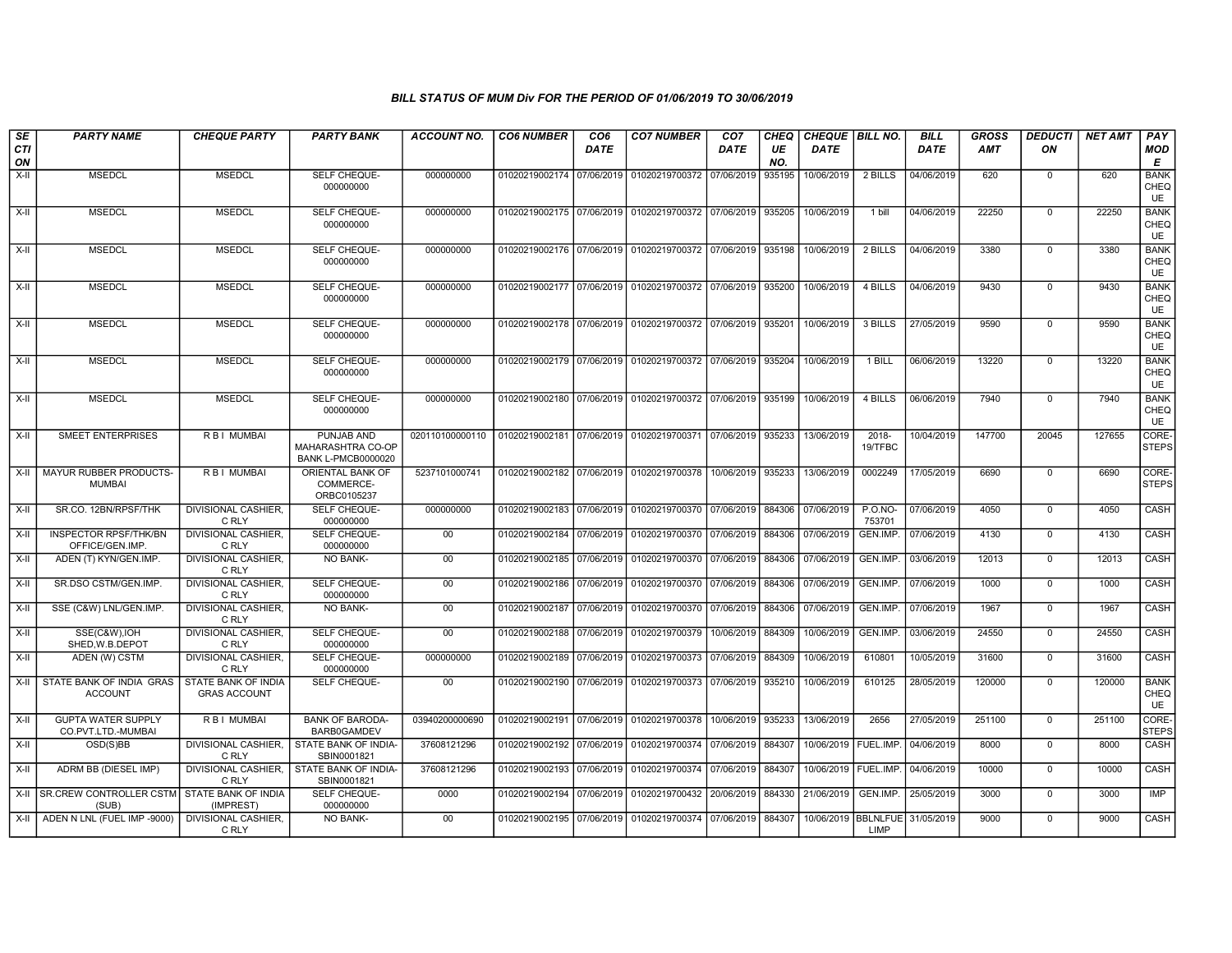| SE<br>CTI<br>ON | <b>PARTY NAME</b>                            | <b>CHEQUE PARTY</b>                 | <b>PARTY BANK</b>                                         | <b>ACCOUNT NO.</b>       | <b>CO6 NUMBER</b>         | CO <sub>6</sub><br><b>DATE</b> | <b>CO7 NUMBER</b>         | CO <sub>7</sub><br>DATE | CHEQ<br>UE<br>NO. | CHEQUE   BILL NO.<br><b>DATE</b> |                                  | <b>BILL</b><br><b>DATE</b> | <b>GROSS</b><br><b>AMT</b> | <b>DEDUCTI</b><br>ON | <b>NET AMT</b> | PAY<br><b>MOD</b><br>E           |
|-----------------|----------------------------------------------|-------------------------------------|-----------------------------------------------------------|--------------------------|---------------------------|--------------------------------|---------------------------|-------------------------|-------------------|----------------------------------|----------------------------------|----------------------------|----------------------------|----------------------|----------------|----------------------------------|
| X-II            | SSE P/W NERAL -MAE                           | DIVISIONAL CASHIER,<br>C RLY        | SELF CHEQUE-<br>000000000                                 | $00\,$                   | 01020219002196 07/06/2019 |                                | 01020219700374 07/06/2019 |                         | 884307            | 10/06/2019                       | SAFETY<br><b>IMP</b>             | 04/06/2019                 | 20140                      | $\Omega$             | 20140          | CASH                             |
| $X-H$           | SSE P/W BY                                   | <b>DIVISIONAL CASHIER.</b><br>C RLY | SELF CHEQUE-<br>000000000                                 | 00                       | 01020219002197 07/06/2019 |                                | 01020219700374 07/06/2019 |                         | 884307            | 10/06/2019                       | <b>SAFETY</b><br><b>IMP</b>      | 26/03/2019                 | 22805                      | $\Omega$             | 22805          | CASH                             |
| $X-H$           | ADEN MANKHURD (FUEL IMP<br>15000)            | DIVISIONAL CASHIER,<br>C RLY        | STATE BANK OF INDIA-<br>SBIN0001821                       | 37608121296              | 01020219002198 07/06/2019 |                                | 01020219700374            | 07/06/2019              | 884307            | 10/06/2019                       | PETROL<br>IMP                    | 04/05/2019                 | 14978                      | $\overline{0}$       | 14978          | CASH                             |
| X-II            | ADEN MANKHURD(GEN IMP-<br>20000)             | C RLY                               | DIVISIONAL CASHIER. I STATE BANK OF INDIA-<br>SBIN0001821 | 37608121296              | 01020219002199 07/06/2019 |                                | 01020219700374 07/06/2019 |                         | 884307            | 10/06/2019                       | <b>GEN IMP</b>                   | 01/06/2019                 | 19650                      | $\mathbf 0$          | 19650          | <b>CASH</b>                      |
| X-II            | ADEN T BY (PETROL IMP)                       | <b>DIVISIONAL CASHIER.</b><br>C RLY | STATE BANK OF INDIA-<br>SBIN0001821                       | 37608121296              | 01020219002201            | 07/06/2019                     | 01020219700374 07/06/2019 |                         | 884307            | 10/06/2019                       | Imprest<br>Petrol                | 22/05/2019                 | 14900                      | $\Omega$             | 14900          | CASH                             |
| $X-II$          | SSE P/W PNVL (W)                             | DIVISIONAL CASHIER,<br>C RLY        | SELF CHEQUE-<br>000000000                                 | 00                       | 01020219002202            | 07/06/2019                     | 01020219700374            | 07/06/2019              | 884307            | 10/06/2019                       | <b>GEN IMP</b>                   | 31/05/2019                 | 25000                      | $\mathbf 0$          | 25000          | CASH                             |
| $X-II$          | <b>SM GOVANDI</b>                            | <b>DIVISIONAL CASHIER,</b><br>C RLY | STATE BANK OF INDIA-<br>SBIN0001821                       | 37608121296              | 01020219002203            | 07/06/2019                     | 01020219700374 07/06/2019 |                         | 884307            | 10/06/2019                       | <b>STN IMP</b>                   | 03/05/2019                 | 45828                      | $\overline{0}$       | 45828          | CASH                             |
| X-II            | <b>SS KHOPOLI</b>                            | <b>DIVISIONAL CASHIER.</b><br>C RLY | NO BANK-                                                  | 00                       | 01020219002204            | 07/06/2019                     | 01020219700383            | 10/06/2019 884312       |                   | 12/06/2019                       | <b>GEN IMP</b>                   | 23/05/2019                 | 2745                       | $\mathbf 0$          | 2745           | <b>CASH</b>                      |
| $X-H$           | SR SM (GAZ) CSTM                             | <b>DIVISIONAL CASHIER.</b><br>C RLY | <b>NO BANK-</b>                                           | 00                       | 01020219002205 07/06/2019 |                                | 01020219700374 07/06/2019 |                         | 884307            | 10/06/2019                       | Gen Imp                          | 31/05/2019                 | 14643                      | $\mathbf 0$          | 14643          | CASH                             |
| $X-II$          | SR DEE (TRS)KYN/GEN.IMP.                     | <b>DIVISIONAL CASHIER,</b><br>C RLY | NO BANK-                                                  | 00                       | 01020219002206 07/06/2019 |                                | 01020219700379            | 10/06/2019              | 884309            | 10/06/2019                       | <b>GEN.IMP</b>                   | 06/06/2019                 | 19884                      | $\Omega$             | 19884          | CASH                             |
| $X-II$          | KRUSHNA RAMA ZUGARE                          | R B I MUMBAI                        | <b>BANK OF</b><br>MAHARASHTRA-<br>MAHB0000227             | 60307981635              | 01020219002207            | 10/06/2019                     | 01020219700378            | 10/06/2019              | 935233            | 13/06/2019                       | 265603                           | 16/05/2019                 | 24000                      | $\overline{0}$       | 24000          | CORE-<br><b>STEPS</b>            |
| X-II            | MSEDCL CONS NO<br>000019010422               | R B I MUMBAI                        | <b>YES BANK-</b><br><b>YESB0CMSNOC</b>                    | MSEDCL010000190<br>10422 | 01020219002208            | 10/06/2019                     | 01020219700375            | 10/06/2019              | 935189            | 10/06/2019                       | 201905253<br>912785              | 03/06/2019                 | 544070                     | $\mathbf 0$          | 544070         | CORE-<br><b>STEPS</b>            |
| X-II            | SR DEE (TD) KYN/GEN.IMP.                     | DIVISIONAL CASHIER,<br>C RLY        | SELF CHEQUE-<br>000000000                                 | 00                       | 01020219002209            | 10/06/2019                     | 01020219700379            | 10/06/2019              | 884309            | 10/06/2019                       | <b>GEN.IMP</b>                   | 27/05/2019                 | 5000                       | $\mathbf 0$          | 5000           | CASH                             |
| X-II            | ACMS MTN (GEN.IMP/3000)                      | STATE BANK OF INDIA<br>(IMPREST)    | <b>NO BANK-</b>                                           | 00                       | 01020219002210            | 10/06/2019                     | 01020219700444 21/06/2019 |                         | 884338            | 25/06/2019                       | HOSPT.IM<br>P.                   | 06/06/2019                 | 2586                       | $\overline{0}$       | 2586           | <b>IMP</b>                       |
| $X-H$           | ADEE (TD)/SS/KYN                             | <b>DIVISIONAL CASHIER,</b><br>C RLY | NO BANK-                                                  | 00                       | 01020219002211            | 10/06/2019                     | 01020219700379            | 10/06/2019              | 884309            | 10/06/2019                       | GEN.IMP                          | 31/05/2019                 | 3000                       | $\overline{0}$       | 3000           | CASH                             |
| $X-H$           | DEE/TRD/KYN/GEN.IMP.                         | <b>DIVISIONAL CASHIER,</b><br>C RLY | SELF CHEQUE-<br>000000000                                 | 0000                     | 01020219002212            | 10/06/2019                     | 01020219700379            | 10/06/2019              | 884309            | 10/06/2019                       | GEN.IMP                          | 31/05/2019                 | 3000                       | $\mathbf 0$          | 3000           | CASH                             |
|                 | X-II   INSPECTOR RPF/ DS/FEEDING<br>CH.      | DIVISIONAL CASHIER,<br>C RLY        | SELF CHEQUE-<br>000000000                                 | 00                       | 01020219002213            | 10/06/2019                     | 01020219700379            | 10/06/2019              | 884309            | 10/06/2019 DOG.FEED              | ING.IMP.                         | 10/06/2019                 | 270750                     | $\mathbf 0$          | 270750         | CASH                             |
| $X-II$          | SUB.INS.GOD.SEQ.KYN<br>PETROL IMP            | <b>DIVISIONAL CASHIER.</b><br>C RLY | <b>SELF CHEQUE-</b><br>000000000                          | 000                      | 01020219002214            | 10/06/2019                     | 01020219700379            | 10/06/2019              | 884309            | 10/06/2019                       | FUEL.IMP                         | 10/06/2019                 | 3500                       | $\mathbf 0$          | 3500           | CASH                             |
| $X-H$           | <b>ASST SUB INSPECTOR</b><br>/DS/LTT/GEN.IMP | <b>DIVISIONAL CASHIER,</b><br>C RLY | SELF CHEQUE-<br>000000000                                 | 00                       | 01020219002215            | 10/06/2019                     | 01020219700379            | 10/06/2019              | 884309            | 10/06/2019                       | GEN.IMP.                         | 10/06/2019                 | 886                        | $\overline{0}$       | 886            | CASH                             |
| X-II            | SR.DSC/RPF/CARN/GEN.IMP                      | <b>DIVISIONAL CASHIER,</b><br>C RLY | <b>SELF CHEQUE-</b><br>000000000                          | $00\,$                   | 01020219002216            | 10/06/2019                     | 01020219700379            | 10/06/2019              | 884309            | 10/06/2019                       | GEN.IMP.                         | 10/06/2019                 | 995                        | $\mathbf 0$          | 995            | CASH                             |
| X-II            | <b>INSPECTOR RPF</b><br>TURBHE/GEN.IMP       | DIVISIONAL CASHIER.<br>C RLY        | <b>NO BANK-</b>                                           | 00                       | 01020219002217            | 10/06/2019                     | 01020219700379            | 10/06/2019              | 884309            | 10/06/2019                       | GEN.IMP.                         | 07/06/2019                 | 4935                       | $\mathbf 0$          | 4935           | CASH                             |
| $X-H$           | <b>INSPECTOR RPF</b><br>MANKHURD/GEN.IMP     | DIVISIONAL CASHIER.<br>C RLY        | <b>NO BANK-</b>                                           | 00                       | 01020219002218            | 10/06/2019                     | 01020219700379 10/06/2019 |                         | 884309            | 10/06/2019                       | GEN.IMP.                         | 07/06/2019                 | 5000                       | $\overline{0}$       | 5000           | CASH                             |
| $X-H$           | <b>MTNL MUMBAI</b>                           | <b>MTNL MUMBAI</b>                  | SELF CHEQUE-<br>000000000                                 | 000000000                | 01020219002219            | 10/06/2019                     | 01020219700377            | 10/06/2019              | 935237            | 13/06/2019                       | <b>TELEPHO</b><br><b>NE BILL</b> | 08/05/2019                 | 208911                     | $\overline{0}$       | 208911         | <b>BANK</b><br>CHEQ<br>UE        |
| X-II            | ASC/RPF/PNVL/GEN.IMP.                        | DIVISIONAL CASHIER,<br>C RLY        | <b>NO BANK-</b>                                           | 00                       | 01020219002220            | 10/06/2019                     | 01020219700379            | 10/06/2019              | 884309            | 10/06/2019                       | GEN.IMP.                         | 07/06/2019                 | 3966                       | $\overline{0}$       | 3966           | CASH                             |
| $X-H$           | SSE (M) PANVEL                               | <b>DIVISIONAL CASHIER,</b><br>C RLY | SELF CHEQUE-<br>000000000                                 | $\overline{00}$          | 01020219002221            | 10/06/2019                     | 01020219700379            | 10/06/2019              | 884309            | 10/06/2019                       | GEN.IMP.                         | 07/06/2019                 | 28000                      | $\overline{0}$       | 28000          | CASH                             |
| $X-H$           | <b>MTNL MUMBAI</b>                           | <b>MTNL MUMBAI</b>                  | SELF CHEQUE-<br>000000000                                 | 000000000                | 01020219002222            | 10/06/2019                     | 01020219700376            | 10/06/2019              | 935236            | 13/06/2019                       | <b>TELEPHO</b><br>NE BILL        | 07/05/2019                 | 11151                      | $\overline{0}$       | 11151          | <b>BANK</b><br>CHEQ<br><b>UE</b> |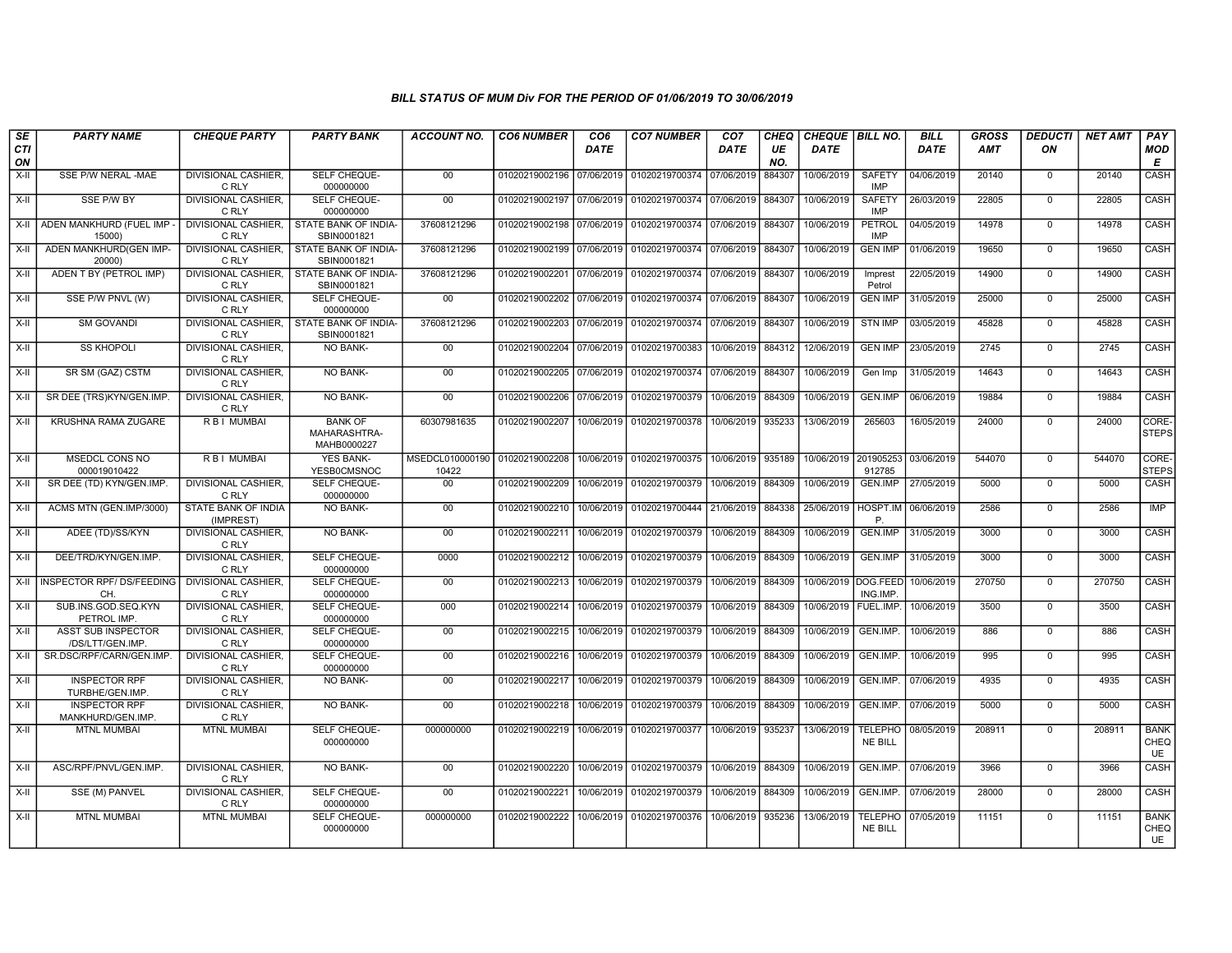| SE<br><b>CTI</b> | <b>PARTY NAME</b>                         | <b>CHEQUE PARTY</b>                 | <b>PARTY BANK</b>                   | <b>ACCOUNT NO.</b> | <b>CO6 NUMBER</b>           | CO <sub>6</sub><br><b>DATE</b> | <b>CO7 NUMBER</b>                            | CO <sub>7</sub><br><b>DATE</b> | <b>CHEQ</b><br>UE | CHEQUE   BILL NO.<br><b>DATE</b> |                                  | <b>BILL</b><br><b>DATE</b> | GROSS<br><b>AMT</b> | <b>DEDUCTI</b><br>ON | <b>NET AMT</b> | PAY<br>MOD                 |
|------------------|-------------------------------------------|-------------------------------------|-------------------------------------|--------------------|-----------------------------|--------------------------------|----------------------------------------------|--------------------------------|-------------------|----------------------------------|----------------------------------|----------------------------|---------------------|----------------------|----------------|----------------------------|
| ON<br>X-II       | ANI SHAH                                  | R B I MUMBAI                        | SBI-SBIN0006441                     | 20039384845        | 01020219002223              | 10/06/2019                     | 01020219700380                               | 10/06/2019                     | NO.<br>935233     | 13/06/2019 AS/VOB/01             | 19/005                           | 04/04/2019                 | 140000              | 2800                 | 137200         | E<br>CORE-<br><b>STEPS</b> |
| X-II             | <b>BHARTI AIRTEL LTD</b>                  | R B I MUMBAI                        | CITIBANK NA-<br>CITI0000002         | 0019954722         | 01020219002224              | 10/06/2019                     | 01020219700381                               | 10/06/2019                     | 935233            | 13/06/2019                       | <b>TELEPHO</b><br><b>NE BILL</b> | 06/05/2019                 | 18136               | $\mathbf{0}$         | 18136          | CORE-<br><b>STEPS</b>      |
| X-II             | <b>SR DOM/FUEL</b>                        | <b>DIVISIONAL CASHIER.</b><br>C RLY | <b>NO BANK-</b>                     | $00\,$             | 01020219002225              |                                | 10/06/2019 01020219700379                    | 10/06/2019                     | 884309            | 10/06/2019                       | FUEL.IMP.                        | 07/06/2019                 | 6000                | $\mathbf 0$          | 6000           | <b>CASH</b>                |
| X-II             | BHARTI AIRTEL LTD                         | <b>RBI MUMBAI</b>                   | <b>CITIBANK NA-</b><br>CITI0000002  | 0019954722         | 01020219002226              |                                | 10/06/2019 01020219700381                    | 10/06/2019                     | 935233            | 13/06/2019                       | <b>TELEPHO</b><br>NE BILL        | 06/05/2019                 | 16237               | $\overline{0}$       | 16237          | CORE-<br>STEPS             |
| X-II             | <b>BHARTI AIRTEL LTD</b>                  | R B I MUMBAI                        | <b>CITIBANK NA-</b><br>CITI0000002  | 0019954722         | 01020219002227              | 10/06/2019                     | 01020219700381                               | 10/06/2019                     | 935233            | 13/06/2019                       | <b>TELEPHO</b><br><b>NE BILL</b> | 06/05/2019                 | 38                  | $\mathbf 0$          | 38             | CORE-<br><b>STEPS</b>      |
| X-II             | SM WATERPIPE                              | DIVISIONAL CASHIER,<br>C RLY        | STATE BANK OF INDIA-<br>SBIN0001821 | 37608121296        | 01020219002228              |                                | 10/06/2019 01020219700383                    | 10/06/2019 884312              |                   | 12/06/2019                       | <b>GEN IMP</b>                   | 01/05/2019                 | 10000               | $^{\circ}$           | 10000          | CASH                       |
| X-II             | <b>SM JUMMAPATTI</b>                      | DIVISIONAL CASHIER.<br>C RLY        | STATE BANK OF INDIA-<br>SBIN0001821 | 37608121296        | 01020219002229              | 10/06/2019                     | 01020219700383                               | 10/06/2019                     | 884312            | 12/06/2019                       | <b>GEN</b><br><b>IMPREST</b>     | 04/05/2019                 | 10000               | $\overline{0}$       | 10000          | CASH                       |
| X-II             | <b>SM NERAL</b>                           | <b>DIVISIONAL CASHIER.</b><br>C RLY | <b>NO BANK-</b>                     | 00                 | 01020219002230              |                                | 10/06/2019   01020219700383                  | 10/06/2019                     | 884312            | 12/06/2019                       | <b>GEN IMP</b>                   | 04/05/2019                 | 41000               | $\mathbf 0$          | 41000          | <b>CASH</b>                |
| X-II             | <b>SM BELAPUR</b>                         | DIVISIONAL CASHIER.<br>C RLY        | STATE BANK OF INDIA-<br>SBIN0001821 | 37608121296        | 01020219002231              |                                | 10/06/2019 01020219700383                    | 10/06/2019                     | 884312            | 12/06/2019                       | gen imp                          | 04/06/2019                 | 13700               | $\Omega$             | 13700          | CASH                       |
| X-II             | <b>SM TALOJA</b>                          | <b>DIVISIONAL CASHIER.</b><br>C RLY | NO BANK-                            | $00\,$             | 01020219002232 10/06/2019   |                                | 01020219700383                               | 10/06/2019                     | 884312            | 12/06/2019                       | <b>IMPREST</b><br><b>BILL</b>    | 04/05/2019                 | 31000               | $\mathbf 0$          | 31000          | CASH                       |
| X-II             | SM SANDHURST ROAD                         | DIVISIONAL CASHIER,<br>C RLY        | STATE BANK OF INDIA-<br>SBIN0001821 | 37608121296        | 01020219002233              |                                | 10/06/2019 01020219700383                    | 10/06/2019 884312              |                   | 12/06/2019                       | <b>GEN</b><br><b>IMPREST</b>     | 04/05/2019                 | 4936                | $\mathbf 0$          | 4936           | CASH                       |
| X-II             | <b>SM NERUL</b>                           | DIVISIONAL CASHIER.<br>C RLY        | STATE BANK OF INDIA-<br>SBIN0001821 | 37608121296        | 01020219002234              | 10/06/2019                     | 01020219700383                               | 10/06/2019                     | 884312            | 12/06/2019                       | <b>GEN IMP</b>                   | 04/06/2019                 | 19961               | $\mathbf{0}$         | 19961          | <b>CASH</b>                |
| X-II             | <b>CYM KALAMBOLI</b>                      | <b>DIVISIONAL CASHIER.</b><br>C RLY | <b>NO BANK-</b>                     | 00                 |                             |                                | 01020219002235   10/06/2019   01020219700383 | 10/06/2019                     | 884312            | 12/06/2019                       | <b>GEN</b><br><b>IMPREST</b>     | 04/06/2019                 | 30000               | $^{\circ}$           | 30000          | CASH                       |
| X-II             | <b>SS KHOPOLI</b>                         | <b>DIVISIONAL CASHIER.</b><br>C RLY | NO BANK-                            | $00\,$             | 01020219002236              | 10/06/2019                     | 01020219700383                               | 10/06/2019                     | 884312            | 12/06/2019                       | <b>GEN IMP</b>                   | 04/05/2019                 | 21265               | $\mathbf{0}$         | 21265          | CASH                       |
| X-II             | <b>CYM NGSM</b>                           | <b>DIVISIONAL CASHIER.</b><br>C RLY | <b>NO BANK-</b>                     | 00                 | 01020219002237              | 10/06/2019                     | 01020219700383                               | 10/06/2019                     | 884312            | 12/06/2019                       | <b>GEN</b><br><b>IMPREST</b>     | 04/06/2019                 | 14545               | $\mathbf 0$          | 14545          | CASH                       |
| X-II             | <b>SS UMBARMALI</b>                       | <b>DIVISIONAL CASHIER,</b><br>C RLY | <b>NO BANK-</b>                     | 00                 | 01020219002238 10/06/2019   |                                | 01020219700383                               | 10/06/2019 884312              |                   | 12/06/2019                       | <b>GEN IMP</b>                   | 04/05/2019                 | 10000               | $\Omega$             | 10000          | CASH                       |
| X-II             | <b>SM KASARA</b>                          | <b>DIVISIONAL CASHIER.</b><br>C RLY | <b>NO BANK-</b>                     | 00                 | 01020219002239              | 10/06/2019                     | 01020219700383                               | 10/06/2019                     | 884312            | 12/06/2019                       | <b>GEN</b><br><b>IMPREST</b>     | 04/05/2019                 | 59900               | $\overline{0}$       | 59900          | CASH                       |
| X-II             | <b>SM KURLA</b>                           | <b>DIVISIONAL CASHIER,</b><br>C RLY | STATE BANK OF INDIA-<br>SBIN0001821 | 37608121296        | 01020219002240              |                                | 10/06/2019 01020219700383                    | 10/06/2019                     | 884312            | 12/06/2019                       | <b>GEN</b><br><b>IMPREST</b>     | 04/06/2019                 | 20000               | $\mathbf 0$          | 20000          | CASH                       |
| X-II             | SM NAGOTHANE                              | <b>DIVISIONAL CASHIER.</b><br>C RLY | NO BANK-                            | $00\,$             | 01020219002241              | 10/06/2019                     | 01020219700383                               | 10/06/2019                     | 884312            | 12/06/2019                       | <b>GEN</b><br><b>IMPREST</b>     | 04/06/2019                 | 19588               | $\mathbf 0$          | 19588          | CASH                       |
| X-II             | <b>SM BHIVPURI ROAD</b>                   | <b>DIVISIONAL CASHIER.</b><br>C RLY | <b>NO BANK-</b>                     | 00                 | 01020219002242 10/06/2019   |                                | 01020219700383                               | 10/06/2019                     | 884312            | 12/06/2019<br>12/06/2019         | <b>GEN</b><br><b>IMPREST</b>     | 04/06/2019                 | 19835<br>4588       | $\mathbf 0$          | 19835          | CASH                       |
| X-II             | <b>SM BYCULLA</b>                         | DIVISIONAL CASHIER,<br>C RLY        | STATE BANK OF INDIA-<br>SBIN0001821 | 37608121296        | 01020219002243              |                                | 10/06/2019 01020219700383                    | 10/06/2019                     | 884312            |                                  | <b>GEN</b><br><b>IMPREST</b>     | 04/05/2019                 |                     | $\mathbf 0$          | 4588           | CASH                       |
| X-II             | <b>SM SEWRI</b>                           | DIVISIONAL CASHIER.<br>C RLY        | STATE BANK OF INDIA-<br>SBIN0001821 | 37608121296        | 01020219002244              |                                | 10/06/2019 01020219700383                    | 10/06/2019                     | 884312            | 12/06/2019                       | <b>GEN</b><br><b>IMPREST</b>     | 04/05/2019                 | 30803               | $\mathbf 0$          | 30803          | CASH                       |
| X-II             | <b>SM BADLAPUR</b>                        | DIVISIONAL CASHIER,<br>C RLY        | NO BANK-                            | $00\,$             | 01020219002245   10/06/2019 |                                | 01020219700383                               | 10/06/2019                     | 884312            | 12/06/2019                       | <b>GEN</b><br><b>IMPREST</b>     | 04/05/2019                 | 40482               | $^{\circ}$           | 40482          | CASH                       |
| X-II             | SSE (E/M) IGP/GEN.IMP.                    | DIVISIONAL CASHIER,<br>C RLY        | NO BANK-                            | 00                 | 01020219002248              | 10/06/2019                     | 01020219700387                               | 10/06/2019                     | 884312            | 12/06/2019                       | GEN.IMP.                         | 07/06/2019                 | 9881                | $\mathbf{0}$         | 9881           | CASH                       |
|                  | X-II INS.RPF NGSM VEH NO MH-01<br>CY-9310 | <b>DIVISIONAL CASHIER.</b><br>C RLY | <b>NO BANK-</b>                     | 00                 | 01020219002249              | 10/06/2019                     | 01020219700387                               | 10/06/2019                     | 884312            | 12/06/2019                       | GEN.IMP.                         | 10/06/2019                 | 3700                | $\mathbf 0$          | 3700           | CASH                       |
|                  | X-II INS.RPF BADALAPUR/GEN.IMP.           | <b>DIVISIONAL CASHIER.</b><br>C RLY | SELF CHEQUE-<br>000000000           | $00\,$             | 01020219002250              |                                | 10/06/2019 01020219700387                    | 10/06/2019                     | 884312            | 12/06/2019                       | GEN.IMP.                         | 10/06/2019                 | 5000                | $\mathbf 0$          | 5000           | CASH                       |
|                  | X-II SR DEE (TRS)CLA /GEN.IMP.            | <b>DIVISIONAL CASHIER.</b><br>C RLY | SELF CHEQUE-<br>000000000           | 00 <sub>0</sub>    | 01020219002252              |                                | 10/06/2019 01020219700387                    | 10/06/2019                     | 884312            | 12/06/2019                       | GEN.IMP.                         | 10/06/2019                 | 6000                | $\mathbf 0$          | 6000           | CASH                       |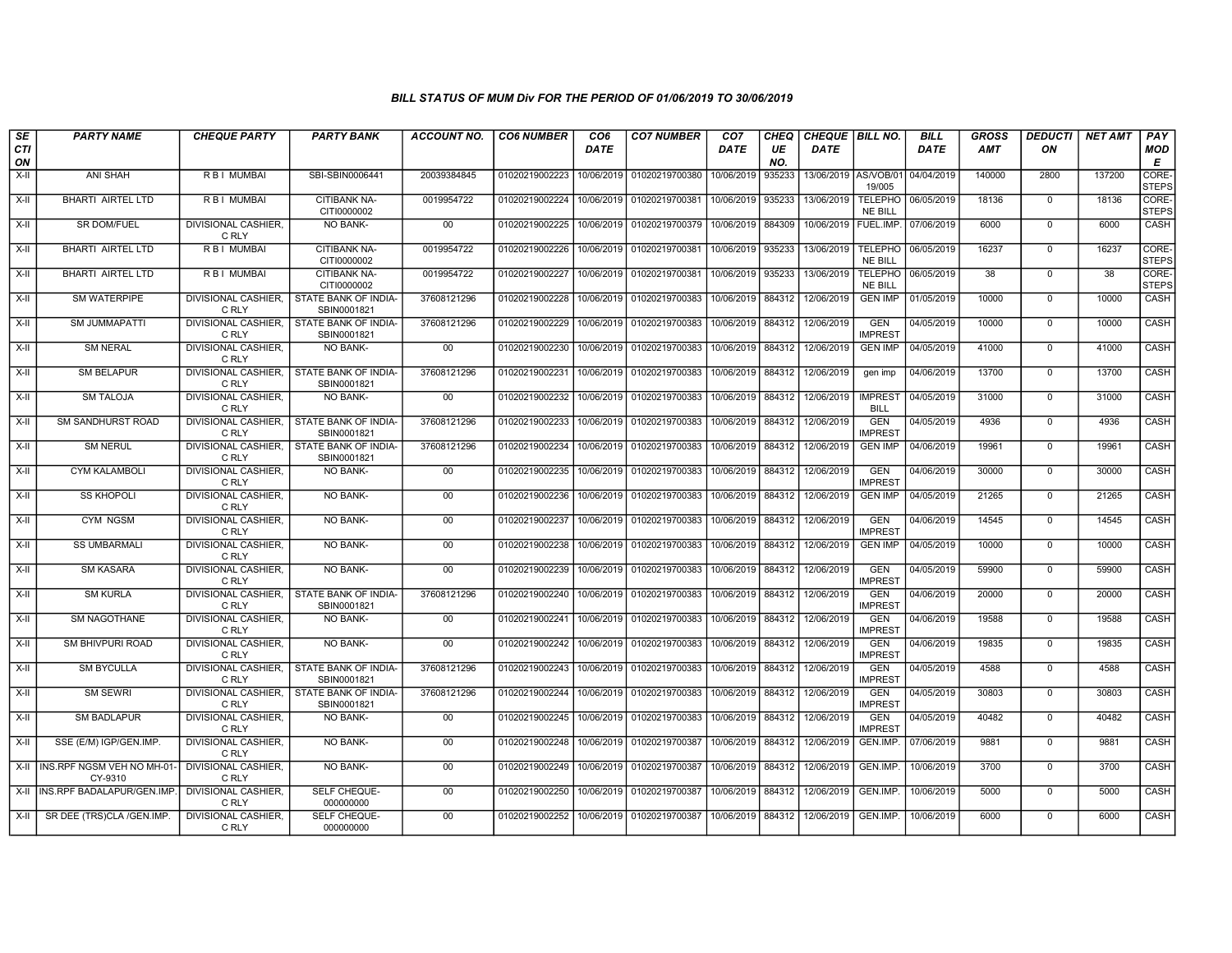| SE<br>CTI<br>ON | <b>PARTY NAME</b>                     | <b>CHEQUE PARTY</b>                    | <b>PARTY BANK</b>                      | <b>ACCOUNT NO.</b>                      | <b>CO6 NUMBER</b>         | CO <sub>6</sub><br>DATE | <b>CO7 NUMBER</b> | CO <sub>7</sub><br>DATE | CHEQ<br>UE<br>NO. | CHEQUE BILL NO.<br><b>DATE</b> |                                  | <b>BILL</b><br>DATE | <b>GROSS</b><br><b>AMT</b> | <b>DEDUCTI</b><br>ON | <b>NET AMT</b> | PAY<br><b>MOD</b><br>Е    |
|-----------------|---------------------------------------|----------------------------------------|----------------------------------------|-----------------------------------------|---------------------------|-------------------------|-------------------|-------------------------|-------------------|--------------------------------|----------------------------------|---------------------|----------------------------|----------------------|----------------|---------------------------|
| X-II            | SR DSTE (N) CSTM/FUEL.IMP.            | <b>DIVISIONAL CASHIER.</b><br>C RLY    | <b>NO BANK-</b>                        | 00                                      | 01020219002253            | 10/06/2019              | 01020219700387    | 10/06/2019              | 884312            | 12/06/2019                     | SR.DSTE/<br>N/FUEL               | 10/06/2019          | 8000                       | $\mathbf 0$          | 8000           | CASH                      |
| $X-II$          | <b>BHARTI AIRTEL LTD</b>              | <b>RBI MUMBAI</b>                      | CITIBANK NA-<br>CITI0000002            | 0019954722                              | 01020219002254            | 10/06/2019              | 01020219700382    | 10/06/2019              | 935233            | 13/06/2019                     | <b>TELEPHO</b><br>NE BILL        | 06/04/2019          | 7996                       | $\Omega$             | 7996           | CORE-<br><b>STEPS</b>     |
| $X-H$           | <b>BHARTI AIRTEL LTD</b>              | <b>RBI MUMBAI</b>                      | <b>CITIBANK NA-</b><br>CITI0000002     | 0019954722                              | 01020219002255            | 10/06/2019              | 01020219700382    | 10/06/2019              | 935233            | 13/06/2019                     | <b>TELEPHO</b><br><b>NE BILL</b> | 06/04/2019          | 14723                      | 0                    | 14723          | CORE-<br><b>STEPS</b>     |
| X-II            | SR DSTE (CO) CSTM/FUEL.IMP.           | <b>DIVISIONAL CASHIER.</b><br>C RLY    | SELF CHEQUE-<br>000000000              | $00\,$                                  | 01020219002256            | 10/06/2019              | 01020219700387    | 10/06/2019              | 884312            | 12/06/2019                     | FUEL.IMP.                        | 10/06/2019          | 10000                      | $\mathbf 0$          | 10000          | <b>CASH</b>               |
| $X-H$           | <b>SR.DSTE EAST CSTM</b>              | <b>DIVISIONAL CASHIER.</b><br>C RLY    | <b>NO BANK-</b>                        | 00                                      | 01020219002257            | 10/06/2019              | 01020219700387    | 10/06/2019              | 884312            | 12/06/2019                     | FUEL IMP                         | 10/06/2019          | 8000                       | $\mathbf 0$          | 8000           | CASH                      |
| $X-II$          | <b>BHARTI AIRTEL LTD</b>              | R B I MUMBAI                           | CITIBANK NA-<br>CITI0000002            | 0019954722                              | 01020219002258            | 10/06/2019              | 01020219700382    | 10/06/2019              | 935233            | 13/06/2019                     | <b>TELEPHO</b><br><b>NE BILL</b> | 04/06/2019          | 25                         | 0                    | 25             | CORE-<br><b>STEPS</b>     |
| $X-II$          | SR DSTE WKS CSTM                      | DIVISIONAL CASHIER,<br>C RLY           | <b>NO BANK-</b>                        | 00                                      | 01020219002259            | 10/06/2019              | 01020219700387    | 10/06/2019              | 884312            | 12/06/2019                     | GEN.IMP                          | 10/06/2019          | 3000                       | $\overline{0}$       | 3000           | CASH                      |
| $X-H$           | ADSTE TELE BY                         | <b>DIVISIONAL CASHIER,</b><br>C RLY    | SELF CHEQUE-<br>000000000              | 00                                      | 01020219002260            | 10/06/2019              | 01020219700387    | 10/06/2019              | 884312            | 12/06/2019                     | GEN.IMP.                         | 10/06/2019          | 4935                       | $\mathbf 0$          | 4935           | <b>CASH</b>               |
| $X-H$           | APO/WEL                               | <b>DIVISIONAL CASHIER.</b><br>C RLY    | SELF CHEQUE-<br>000000000              | 000000000                               | 01020219002261            | 10/06/2019              | 01020219700387    | 10/06/2019              | 884312            | 12/06/2019                     | P.O. NO.<br>750601               | 06/06/2019          | 10000                      | $\mathbf 0$          | 10000          | CASH                      |
| $X-II$          | ADEN (NE) KYN/FUEL.IMP.               | DIVISIONAL CASHIER,<br>C RLY           | STATE BANK OF INDIA-<br>SBIN0001821    | 37608121296                             | 01020219002264            | 10/06/2019              | 01020219700387    | 10/06/2019              | 884312            | 12/06/2019                     | <b>FUEL.IMP</b>                  | 10/06/2019          | 8000                       | $\mathbf 0$          | 8000           | CASH                      |
| $X-H$           | <b>VODAFONE IDEA LIMITED</b>          | <b>VODAFONE IDEA</b><br><b>LIMITED</b> | NO BANK-                               | $\overline{0}$                          | 01020219002265            | 10/06/2019              | 01020219700384    | 10/06/2019              | 935238            | 13/06/2019                     | <b>TELEPHO</b><br><b>NE BILL</b> | 25/05/2019          | 3637                       | $\overline{0}$       | 3637           | <b>BANK</b><br>CHEQ<br>UE |
| $X-II$          | <b>BPCL E CMS</b>                     | R B I MUMBAI                           | HDFC-HDFC0000240                       | 3017FA2000601763                        | 01020219002266            | 10/06/2019              | 01020219700385    | 10/06/2019              | 935217            | 11/06/2019                     | W/T/F/13<br>$(19-20)$            | 10/06/2019          | 953742                     | $\mathbf 0$          | 953742         | CORE-<br><b>STEPS</b>     |
| X-II            | ACMS THANE(GEN. IMP. 1000/-           | DIVISIONAL CASHIER,<br>C RLY           | STATE BANK OF INDIA-<br>SBIN0001821    | 37608121296                             | 01020219002268            | 11/06/2019              | 01020219700388    | 11/06/2019              | 884312            | 12/06/2019                     | MED.IMP.                         | 11/06/2019          | 821                        | $\mathbf 0$          | 821            | CASH                      |
| X-II            | ADME/CDO/CSTM/GEN.IMP.                | <b>DIVISIONAL CASHIER.</b><br>C RLY    | <b>NO BANK-</b>                        | $00 \,$                                 | 01020219002269            | 11/06/2019              | 01020219700388    | 11/06/2019              | 884312            | 12/06/2019                     | GEN.IMP                          | 10/06/2019          | 10000                      | $\mathbf 0$          | 10000          | CASH                      |
| $X-H$           | <b>MSEDCL CONS NO</b><br>020029012467 | <b>RBI MUMBAI</b>                      | <b>YES BANK-</b><br>YESB0CMSNOC        | MSEDCL010200290<br>12467                | 01020219002270 11/06/2019 |                         | 01020219700389    | 11/06/2019              | 935217            | 11/06/2019                     | 1 BILL                           | 07/06/2019          | 129100                     | $\mathbf 0$          | 129100         | CORE-<br><b>STEPS</b>     |
| X-II            | MSEDCL CON NO<br>036249014979         | R B I MUMBAI                           | <b>YES BANK-</b><br>YESB0CMSNOC        | MSEDCL010362490<br>14979                | 01020219002271            | 11/06/2019              | 01020219700389    | 11/06/2019              | 935217            | 11/06/2019                     | 1 BILL                           | 07/06/2019          | 230710                     | $\mathbf 0$          | 230710         | CORE-<br><b>STEPS</b>     |
| X-II            | <b>MSEDCL CONS NO</b><br>020029010961 | R B I MUMBAI                           | <b>YES BANK-</b><br>YESB0CMSNOC        | MSEDCL010200290<br>10961                | 01020219002272            | 11/06/2019              | 01020219700389    | 11/06/2019              | 935217            | 11/06/2019                     | 1 BILL                           | 07/06/2019          | 465050                     | $\mathbf 0$          | 465050         | CORE-<br><b>STEPS</b>     |
| X-II            | MSEDCL CONS NO<br>020029012564        | R B I MUMBAI                           | <b>YES BANK-</b><br>YESB0CMSNOC        | MSEDCL010200290<br>12564                | 01020219002273            | 11/06/2019              | 01020219700389    | 11/06/2019              | 935217            | 11/06/2019                     | 1 BILL                           | 07/06/2019          | 1160940                    | $\mathbf 0$          | 1160940        | CORE-<br><b>STEPS</b>     |
| $X-H$           | <b>MSEDCL CONS NO</b><br>020029010928 | <b>RBI MUMBAI</b>                      | <b>YES BANK-</b><br><b>YESB0CMSNOC</b> | MSEDCL010200290<br>10928                | 01020219002274            | 11/06/2019              | 01020219700389    | 11/06/2019              | 935217            | 11/06/2019                     | 1 BILL                           | 07/06/2019          | 331190                     | 0                    | 331190         | CORE-<br><b>STEPS</b>     |
| $X-H$           | MSEDCL CON NO<br>050499005340         | R B I MUMBAI                           | HDFC-HDFC0000240                       | MSEDCL050499005<br>340                  | 01020219002275            | 11/06/2019              | 01020219700389    | 11/06/2019              | 935217            | 11/06/2019                     | 1 BILL                           | 07/06/2019          | 136690                     | $\mathbf 0$          | 136690         | CORE-<br><b>STEPS</b>     |
| X-II            | MSEDCL CONS NO<br>020029056180        | R B I MUMBAI                           | YES BANK-<br>YESB0CMSNOC               | MSEDCL010200290<br>56180                | 01020219002276            | 11/06/2019              | 01020219700389    | 11/06/2019              | 935217            | 11/06/2019                     | 1 BILL                           | 07/06/2019          | 259890                     | $\mathbf 0$          | 259890         | CORE-<br><b>STEPS</b>     |
| $X-II$          | MSEDCL CON NO<br>050499005447         | R B I MUMBAI                           | HDFC-HDFC0000240                       | MSEDCL050499005<br>447                  | 01020219002277            | 11/06/2019              | 01020219700389    | 11/06/2019              | 935217            | 11/06/2019                     | 1BILL                            | 07/06/2019          | 530400                     | $\mathbf 0$          | 530400         | CORE-<br>STEPS            |
| $X-H$           | <b>MSEDCL CON NO</b><br>050499005595  | R B I MUMBAI                           | HDFC-HDFC0000240                       | MSEDCL050499005<br>595                  | 01020219002278            | 11/06/2019              | 01020219700389    | 11/06/2019              | 935217            | 11/06/2019                     | 1 bill                           | 07/06/2019          | 197960                     | $\overline{0}$       | 197960         | CORE-<br><b>STEPS</b>     |
| X-II            | <b>MSEDCL CONS NO</b><br>000019024610 | R B I MUMBAI                           | <b>YES BANK-</b><br>YESB0CMSNOC        | MSEDCL010000190<br>24610                | 01020219002279            | 11/06/2019              | 01020219700389    | 11/06/2019              | 935217            | 11/06/2019                     | 1 BILL                           | 07/06/2019          | 1002923                    | $\mathbf 0$          | 1002923        | CORE-<br><b>STEPS</b>     |
| X-II            | MSEDCL CON NO<br>026539016856         | R B I MUMBAI                           | <b>YES BANK-</b><br>YESB0CMSNOC        | MSEDCL010265390<br>16856                | 01020219002280            | 11/06/2019              | 01020219700389    | 11/06/2019              | 935217            | 11/06/2019                     | 1 BILL                           | 07/06/2019          | 341200                     | $\mathbf 0$          | 341200         | CORE-<br><b>STEPS</b>     |
| $X-II$          | MSEDCL CON NO<br>026539012249         | R B I MUMBAI                           | <b>YES BANK-</b><br>YESB0CMSNOC        | MSEDCL010265390 01020219002281<br>12249 |                           | 11/06/2019              | 01020219700389    | 11/06/2019              | 935217            | 11/06/2019                     | 1 BILL                           | 07/06/2019          | 133120                     | $\mathbf 0$          | 133120         | CORE-<br><b>STEPS</b>     |
| $X-H$           | <b>MSEDCL CONS NO</b><br>181019032730 | R B I MUMBAI                           | <b>YES BANK-</b><br>YESB0CMSNOC        | MSEDCL011810190<br>32730                | 01020219002282            | 11/06/2019              | 01020219700389    | 11/06/2019              |                   | 935217 11/06/2019              | 1 BILL                           | 07/06/2019          | 142720                     | $\mathbf 0$          | 142720         | CORE-<br>STEPS            |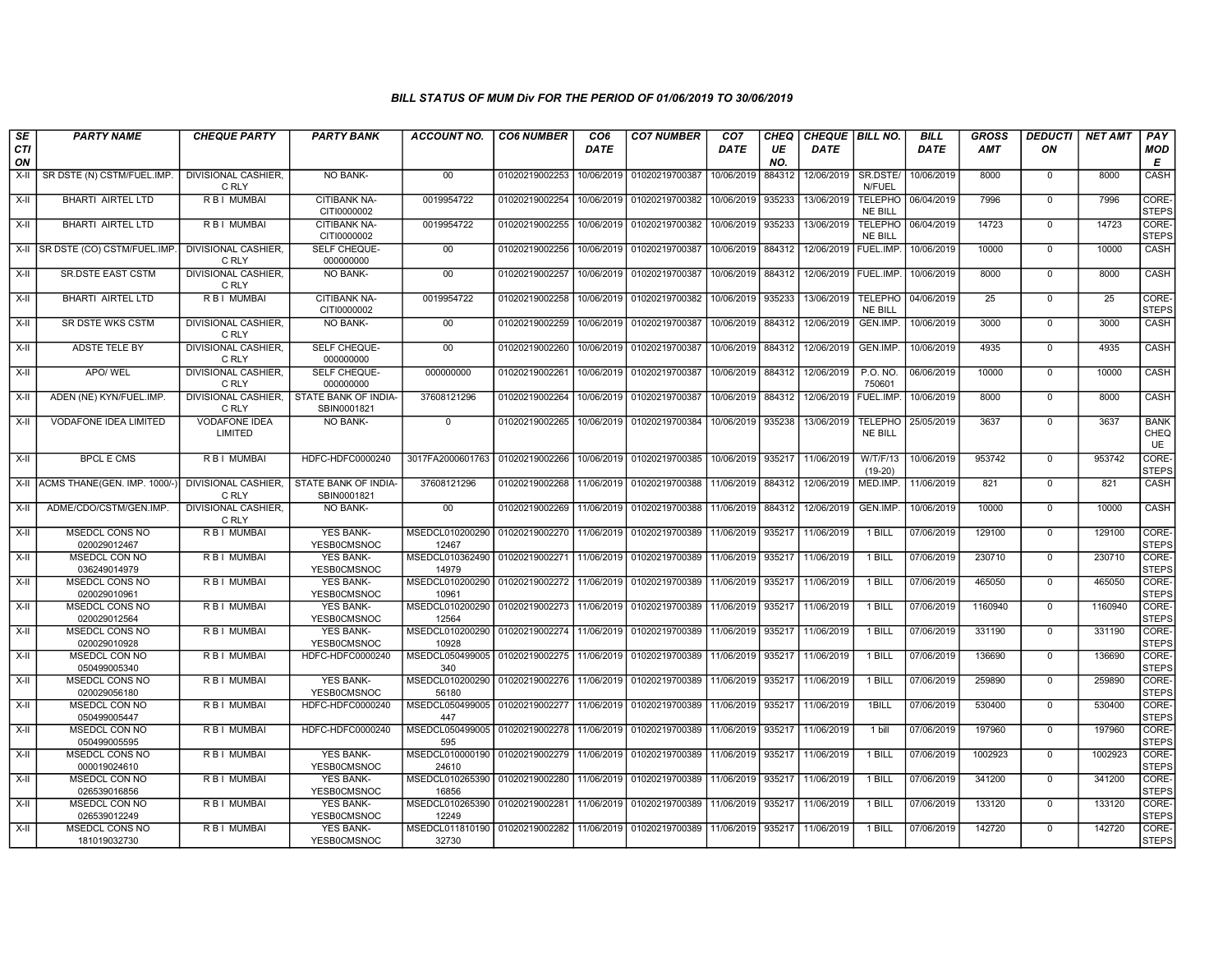| SE<br><b>CTI</b><br>ON | <b>PARTY NAME</b>                                                      | <b>CHEQUE PARTY</b>          | <b>PARTY BANK</b>                                      | <b>ACCOUNT NO.</b>                      | <b>CO6 NUMBER</b> | CO <sub>6</sub><br><b>DATE</b> | <b>CO7 NUMBER</b>                                 | CO <sub>7</sub><br><b>DATE</b> | CHEQ<br>UE<br>NO. | CHEQUE   BILL NO.<br><b>DATE</b> |                                  | <b>BILL</b><br><b>DATE</b> | <b>GROSS</b><br>AMT | <b>DEDUCTI</b><br>ON | <b>NET AMT</b> | PAY<br><b>MOD</b><br>E           |
|------------------------|------------------------------------------------------------------------|------------------------------|--------------------------------------------------------|-----------------------------------------|-------------------|--------------------------------|---------------------------------------------------|--------------------------------|-------------------|----------------------------------|----------------------------------|----------------------------|---------------------|----------------------|----------------|----------------------------------|
| X-II                   | MSEDCL CONS NO<br>181019034630                                         | <b>RBI MUMBAI</b>            | <b>YES BANK-</b><br>YESB0CMSNOC                        | MSEDCL011810190 01020219002283<br>34630 |                   | 11/06/2019                     | 01020219700389                                    | 11/06/2019                     | 935217            | 11/06/2019                       | 1 BILL                           | 07/06/2019                 | 253190              | $\mathbf 0$          | 253190         | CORE <sub></sub><br><b>STEPS</b> |
| X-II                   | MSEDCL CONS NO<br>020029023430                                         | R B I MUMBAI                 | <b>YES BANK-</b><br>YESB0CMSNOC                        | MSEDCL010200290<br>23430                | 01020219002284    | 11/06/2019                     | 01020219700389                                    | 11/06/2019                     | 935217            | 11/06/2019                       | $1$ BILL                         | 07/06/2019                 | 420310              | $\overline{0}$       | 420310         | CORE-<br><b>STEPS</b>            |
| X-II                   | SR DSC/RPF/CSTM                                                        | DIVISIONAL CASHIER,<br>C RLY | SILF CK-00000000000                                    | 000000000                               | 01020219002285    | 11/06/2019                     | 01020219700388   11/06/2019   884312              |                                |                   | 12/06/2019                       | $P.O.NO-$<br>628453              | 11/06/2019                 | 3500                | $\mathbf 0$          | 3500           | CASH                             |
| X-II                   | <b>MSEDCL CONS NO</b><br>174229031870                                  | <b>RBI MUMBAI</b>            | <b>YES BANK-</b><br>YESB0CMSNOC                        | MSEDCL011742290<br>31870                | 01020219002286    | 11/06/2019                     | 01020219700389                                    | 11/06/2019 935217              |                   | 11/06/2019                       | 1 BILL                           | 07/06/2019                 | 114720              | $\mathbf 0$          | 114720         | CORE-<br><b>STEPS</b>            |
| X-II                   | <b>SAMARTH SECURITY</b><br>SYSTEMS INDIA PVT LTD NAVI<br><b>MUMBAI</b> | R B I MUMBAI                 | THE SARASWAT CO-<br>OPERATIVE BANK LTD-<br>SRCB0000281 | 281500100000180                         | 01020219002288    | 11/06/2019                     | 01020219700390                                    | 11/06/2019 935242              |                   | 17/06/2019                       | TRA/028/<br>$9 - 20$             | 30/04/2019                 | 490752              | 7668                 | 483084         | CORE-<br><b>STEPS</b>            |
| $X-H$                  | <b>ADEN M IGP</b>                                                      | DIVISIONAL CASHIER,<br>C RLY | STATE BANK OF INDIA-<br>SBIN0001821                    | 37608121296                             |                   |                                | 01020219002289 11/06/2019 01020219700403          | 14/06/2019                     | 884321            | 17/06/2019                       | fuel imp                         | 24/05/2019                 | 8000                | $\overline{0}$       | 8000           | CASH                             |
| X-II                   | <b>MSEDCL</b>                                                          | <b>MSEDCL</b>                | <b>SELF CHEQUE-</b><br>000000000                       | 000000000                               | 01020219002290    | 11/06/2019                     | 01020219700392                                    | 11/06/2019                     | 935230            | 12/06/2019                       | 1 BILL                           | 06/06/2019                 | 2165                | $\overline{0}$       | 2165           | <b>BANK</b><br>CHEQ<br>UE        |
| $X-H$                  | <b>BEST</b>                                                            | <b>BEST</b>                  | SELF CHEQUE-<br>000000000                              | 000000000                               | 01020219002291    | 11/06/2019                     | 01020219700392 11/06/2019 935228                  |                                |                   | 12/06/2019                       | 1 BILL                           | 07/06/2019                 | 551498              | $\mathbf 0$          | 551498         | <b>BANK</b><br>CHEQ<br>UE        |
| X-II                   | <b>BEST</b>                                                            | <b>BEST</b>                  | SELF CHEQUE-<br>000000000                              | 000000000                               | 01020219002292    | 11/06/2019                     | 01020219700392                                    | 11/06/2019 935226              |                   | 12/06/2019                       | 1 BILL                           | 07/06/2019                 | 165502              | $\overline{0}$       | 165502         | <b>BANK</b><br>CHEQ<br>UE        |
| X-II                   | <b>BEST</b>                                                            | <b>BEST</b>                  | SELF CHEQUE-<br>000000000                              | 000000000                               | 01020219002293    | 11/06/2019                     | 01020219700392                                    | 11/06/2019 935227              |                   | 12/06/2019                       | 1 BILL                           | 10/06/2019                 | 382038              | $\mathbf 0$          | 382038         | <b>BANK</b><br>CHEQ<br>UE        |
| $X-H$                  | <b>BEST</b>                                                            | <b>BEST</b>                  | SELF CHEQUE-<br>000000000                              | 000000000                               | 01020219002294    |                                | 11/06/2019 01020219700392                         | 11/06/2019   935223            |                   | 12/06/2019                       | 4 BILLS                          | 07/06/2019                 | 4340                | $\mathbf 0$          | 4340           | <b>BANK</b><br>CHEQ<br>UE        |
| $X-H$                  | <b>BEST</b>                                                            | <b>BEST</b>                  | SELF CHEQUE-<br>000000000                              | 000000000                               | 01020219002295    |                                | 11/06/2019 01020219700392                         | 11/06/2019 935224              |                   | 12/06/2019                       | 4 BILLS                          | 07/06/2019                 | 15230               | $\mathsf 0$          | 15230          | <b>BANK</b><br>CHEQ<br>UE        |
| X-II                   | <b>BEST</b>                                                            | <b>BEST</b>                  | SELF CHEQUE-<br>000000000                              | 000000000                               | 01020219002296    |                                | 11/06/2019 01020219700392 11/06/2019 935225       |                                |                   | 12/06/2019                       | 1 BILL                           | 10/06/2019                 | 18540               | $\mathsf 0$          | 18540          | <b>BANK</b><br>CHEQ<br>UE        |
| $X-H$                  | <b>BEST</b>                                                            | <b>BEST</b>                  | SELF CHEQUE-<br>000000000                              | 000000000                               | 01020219002297    |                                | 11/06/2019 01020219700392 11/06/2019 935221       |                                |                   | 12/06/2019                       | 4 BILLS                          | 10/06/2019                 | 880                 | $\overline{0}$       | 880            | <b>BANK</b><br>CHEQ<br>UE        |
| $X-I$                  | <b>BEST</b>                                                            | <b>BEST</b>                  | <b>SELF CHEQUE-</b><br>000000000                       | 000000000                               | 01020219002298    | 11/06/2019                     | 01020219700392 11/06/2019 935222                  |                                |                   | 12/06/2019                       | 4 BILLS                          | 10/06/2019                 | 1210                | $\mathbf 0$          | 1210           | <b>BANK</b><br>CHEQ<br>UE        |
| X-II                   | <b>BEST</b>                                                            | <b>BEST</b>                  | SELF CHEQUE-<br>000000000                              | 000000000                               | 01020219002299    | 11/06/2019                     | 01020219700392 11/06/2019 935219                  |                                |                   | 12/06/2019                       | 4 BILLS                          | 10/06/2019                 | 300                 | $\mathsf 0$          | 300            | <b>BANK</b><br>CHEQ<br>UE        |
| $X-H$                  | <b>BEST</b>                                                            | <b>BEST</b>                  | <b>SELF CHEQUE-</b><br>000000000                       | 000000000                               | 01020219002300    |                                | 11/06/2019 01020219700392 11/06/2019 935220       |                                |                   | 12/06/2019                       | 4 BILLS                          | 10/06/2019                 | 700                 | $\mathbf 0$          | 700            | <b>BANK</b><br>CHEQ<br>UE        |
| $X-H$                  | <b>MSEDCL</b>                                                          | <b>MSEDCL</b>                | SELF CHEQUE-<br>000000000                              | 000000000                               | 01020219002301    |                                | 11/06/2019 01020219700392 11/06/2019 935229       |                                |                   | 12/06/2019                       | 3 BILLS                          | 07/06/2019                 | 3880                | $\mathbf 0$          | 3880           | <b>BANK</b><br>CHEQ<br>UE        |
| X-II                   | <b>AARUSH TRAVELS</b>                                                  | R B I MUMBAI                 | <b>BANK OF</b><br>MAHARASHTRA-<br>MAHB0000318          | 60270019786                             | 01020219002307    | 12/06/2019                     | 01020219700393                                    | 12/06/2019 935233              |                   |                                  | 13/06/2019 2019/AT/92 01/06/2019 |                            | 34999.66            | 4001.66              | 30998          | CORE-<br><b>STEPS</b>            |
| X-II                   | <b>CONCO ELECTRIC</b>                                                  | <b>RBI MUMBAI</b>            | ORIENTAL BANK OF<br>COMMERCE-<br>ORBC0100187           | 01871131001841                          | 01020219002308    |                                | 12/06/2019   01020219700394   12/06/2019   935235 |                                |                   | 13/06/2019                       | CR/18-<br>19/054                 | 30/03/2019                 | 4691575.22          | 79518.22             | 4612057        | CORE-<br><b>STEPS</b>            |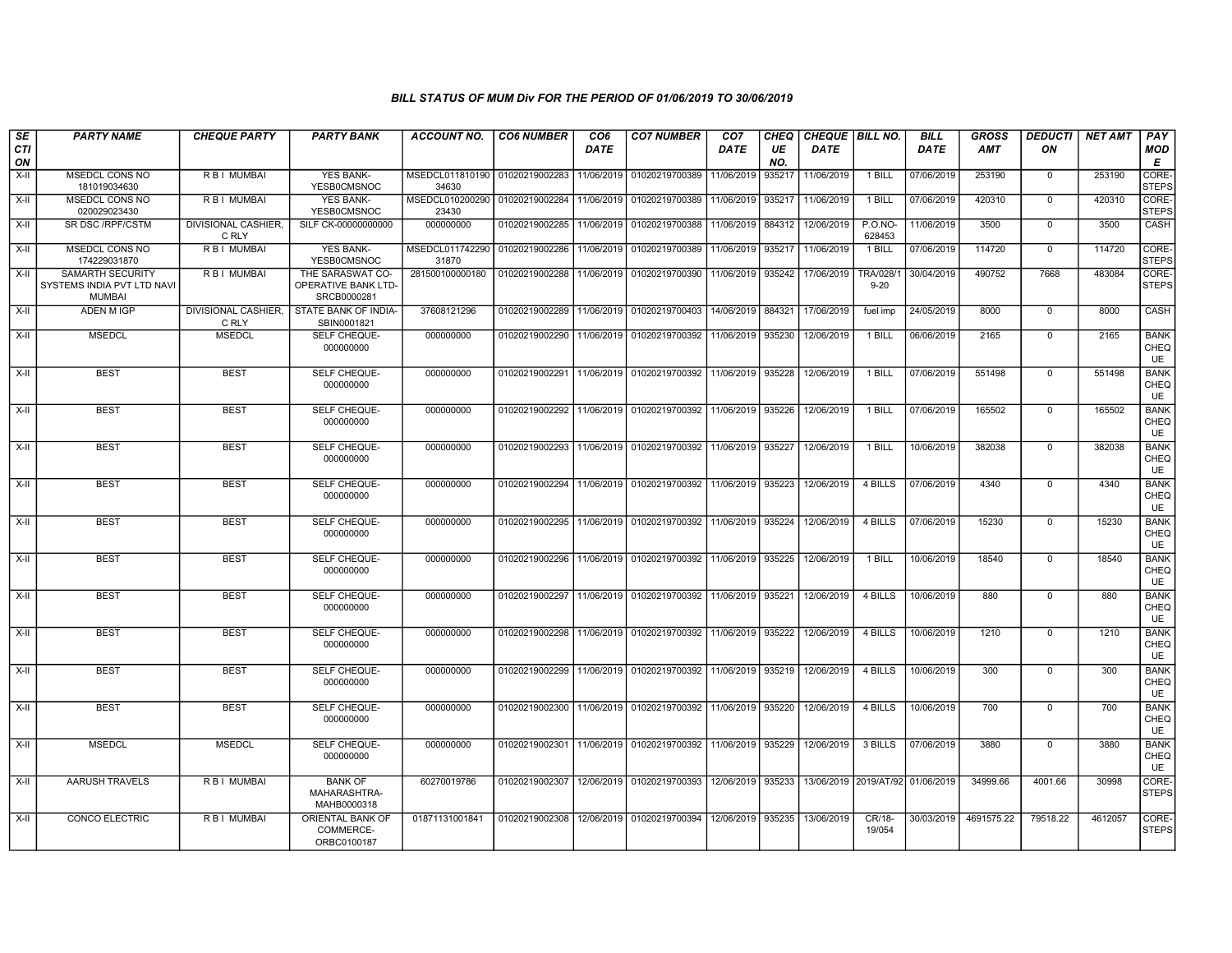| SE        | <b>PARTY NAME</b>                           | <b>CHEQUE PARTY</b>                 | <b>PARTY BANK</b>                                         | <b>ACCOUNT NO.</b> | <b>CO6 NUMBER</b>                        | CO <sub>6</sub> | <b>CO7 NUMBER</b>         | CO <sub>7</sub> | <b>CHEQ</b> | CHEQUE   BILL NO.      |                               | <b>BILL</b> | GROSS | <b>DEDUCTI</b> | <b>NET AMT</b> | PAY                   |
|-----------|---------------------------------------------|-------------------------------------|-----------------------------------------------------------|--------------------|------------------------------------------|-----------------|---------------------------|-----------------|-------------|------------------------|-------------------------------|-------------|-------|----------------|----------------|-----------------------|
| CTI<br>ON |                                             |                                     |                                                           |                    |                                          | <b>DATE</b>     |                           | DATE            | UE<br>NO.   | DATE                   |                               | DATE        | AMT   | ON             |                | <b>MOD</b><br>E       |
| X-II      | <b>AARUSH TRAVELS</b>                       | R B I MUMBAI                        | <b>BANK OF</b><br>MAHARASHTRA-<br>MAHB0000318             | 60270019786        | 01020219002309                           | 12/06/2019      | 01020219700395            | 12/06/2019      | 935233      |                        | 13/06/2019 2019/AT/93         | 01/06/2019  | 35000 | 8445           | 26555          | CORE-<br><b>STEPS</b> |
| X-II      | <b>SM GTBN</b>                              | <b>DIVISIONAL CASHIER.</b><br>C RLY | <b>NO BANK-</b>                                           | 00                 | 01020219002311                           | 13/06/2019      | 01020219700397            | 13/06/2019      | 884315      | 13/06/2019             | STN IMP                       | 04/06/2019  | 47440 | $\mathbf{0}$   | 47440          | CASH                  |
| X-II      | <b>CNC CHINCHPOKLI</b>                      | <b>DIVISIONAL CASHIER.</b><br>C RLY | <b>NO BANK-</b>                                           | 00                 | 01020219002312                           | 13/06/2019      | 01020219700397            | 13/06/2019      | 884315      | 13/06/2019             | Station<br>Imprest            | 04/06/2019  | 27256 | $\Omega$       | 27256          | CASH                  |
| $X-II$    | CNC ULHASNAGAR                              | DIVISIONAL CASHIER,<br>C RLY        | NO BANK-                                                  | 00                 | 01020219002313 13/06/2019                |                 | 01020219700397            | 13/06/2019      | 884315      | 13/06/2019             | Station<br>Imprest            | 07/06/2019  | 29943 | $\mathsf 0$    | 29943          | CASH                  |
| $X-II$    | SR CDO LTT /MISS                            | DIVISIONAL CASHIER,<br>C RLY        | STATE BANK OF INDIA-<br>SBIN0001821                       | 37608121296        | 01020219002314 13/06/2019                |                 | 01020219700400            | 13/06/2019      | 884315      | 13/06/2019             | GEN.IMP.                      | 11/06/2019  | 74221 | $\overline{0}$ | 74221          | CASH                  |
| X-II      | SSE (M) AMBARNATH                           | DIVISIONAL CASHIER,<br>C RLY        | STATE BANK OF INDIA-<br>SBIN0001821                       | 37608121296        | 01020219002315   13/06/2019              |                 | 01020219700397            | 13/06/2019      | 884315      | 13/06/2019             | <b>DIESEL</b><br><b>IMP</b>   | 13/05/2019  | 49585 | $\mathbf{0}$   | 49585          | <b>CASH</b>           |
| X-II      | DRM BB (GEN IMP)                            | <b>DIVISIONAL CASHIER.</b><br>C RLY | STATE BANK OF INDIA-<br>SBIN0001821                       | 37608121296        | 01020219002316                           | 13/06/2019      | 01020219700397            | 13/06/2019      | 884315      | 13/06/2019             | General<br>Imprest            | 11/06/2019  | 9541  | $\mathbf 0$    | 9541           | CASH                  |
| X-II      | SR CDO. LTT                                 | DIVISIONAL CASHIER,<br>C RLY        | SELF CHEQUE-<br>000000000                                 | 000000000          | 01020219002317                           |                 | 13/06/2019 01020219700400 | 13/06/2019      | 884315      | 13/06/2019             | <b>P.O.NO-</b><br>614480      | 11/06/2019  | 1250  | $\mathbf 0$    | 1250           | CASH                  |
| $X-II$    | ADEN M IGP (FUEL-10000)                     | DIVISIONAL CASHIER,<br>C RLY        | NO BANK-                                                  | 00                 | 01020219002318                           | 13/06/2019      | 01020219700397            | 13/06/2019      | 884315      | 13/06/2019             | fuel imp                      | 08/05/2019  | 10000 | $\overline{0}$ | 10000          | CASH                  |
| X-II      | ADEN(TRACK)KYN                              | <b>DIVISIONAL CASHIER.</b><br>C RLY | STATE BANK OF INDIA-<br>SBIN0001821                       | 37608121296        | 01020219002319                           |                 | 13/06/2019 01020219700397 | 13/06/2019      | 884315      | 13/06/2019             | Petrol<br><b>IMP.01</b>       | 03/06/2019  | 9100  | $\mathbf 0$    | 9100           | CASH                  |
| X-II      | SSE/EM/WB                                   | <b>DIVISIONAL CASHIER.</b><br>C RLY | <b>STATE BANK OF INDIA-</b><br>SBIN0001821                | 37608121296        | 01020219002320                           | 13/06/2019      | 01020219700397            | 13/06/2019      | 884315      | 13/06/2019             | <b>GEN.IMP</b>                | 06/06/2019  | 7000  | $\mathbf{0}$   | 7000           | <b>CASH</b>           |
| X-II      | <b>SM SANPADA</b>                           | DIVISIONAL CASHIER.<br>C RLY        | STATE BANK OF INDIA-<br>SBIN0001821                       | 37608121296        | 01020219002321                           |                 | 13/06/2019 01020219700397 | 13/06/2019      | 884315      | 13/06/2019             | Station<br>Imprest            | 04/06/2019  | 4964  | $\Omega$       | 4964           | CASH                  |
| X-II      | SM SEAWOODS DARAVE                          | <b>DIVISIONAL CASHIER,</b><br>C RLY | <b>STATE BANK OF INDIA-</b><br>SBIN0001821                | 37608121296        | 01020219002322                           |                 | 13/06/2019 01020219700397 | 13/06/2019      | 884315      | 13/06/2019             | Station<br>Imprest            | 04/06/2019  | 5343  | $\mathbf 0$    | 5343           | CASH                  |
|           | X-II ADEE/TD/OHE/KURLA/GEN.IMP              | <b>DIVISIONAL CASHIER,</b><br>C RLY | <b>NO BANK-</b>                                           | $00\,$             | 01020219002323                           | 13/06/2019      | 01020219700400            | 13/06/2019      | 884315      | 13/06/2019             | GEN. IMP.                     | 11/06/2019  | 3000  | $\mathbf 0$    | 3000           | CASH                  |
| X-II      | <b>SM KHANDESHWAR</b>                       | C RLY                               | DIVISIONAL CASHIER. I STATE BANK OF INDIA-<br>SBIN0001821 | 37608121296        | 01020219002324 13/06/2019 01020219700397 |                 |                           | 13/06/2019      | 884315      | 13/06/2019             | Station<br>Imprest            | 04/06/2019  | 5735  | $\mathbf 0$    | 5735           | CASH                  |
| X-II      | <b>SS RABADA</b>                            | DIVISIONAL CASHIER,<br>C RLY        | NO BANK-                                                  | $00\,$             | 01020219002325                           | 13/06/2019      | 01020219700397            | 13/06/2019      | 884315      | 13/06/2019             | Station<br>Imprest            | 04/06/2019  | 5142  | $\mathbf 0$    | 5142           | CASH                  |
| X-II      | SR DOM/VEHICLE IMP.                         | DIVISIONAL CASHIER,<br>C RLY        | SELF CHEQUE-<br>000000000                                 | $00\,$             | 01020219002326                           | 13/06/2019      | 01020219700400            | 13/06/2019      | 884315      | 13/06/2019             | VEH. IMP.                     | 10/06/2019  | 1000  | $\mathbf{0}$   | 1000           | CASH                  |
| X-II      | <b>SM KANJURMARG</b>                        | <b>DIVISIONAL CASHIER.</b><br>C RLY | <b>NO BANK-</b>                                           | 00                 | 01020219002327                           | 13/06/2019      | 01020219700397            | 13/06/2019      | 884315      | 13/06/2019             | Station<br>Imprest            | 06/06/2019  | 3600  | $\mathbf{0}$   | 3600           | CASH                  |
| X-II      | AMM DIESEL KURLA                            | <b>DIVISIONAL CASHIER.</b><br>C RLY | <b>NO BANK-</b>                                           | 00                 | 01020219002328                           | 13/06/2019      | 01020219700397            | 13/06/2019      | 884315      | 13/06/2019             | <b>CLA/IMPR</b><br><b>EST</b> | 17/05/2019  | 3508  | $\mathbf 0$    | 3508           | CASH                  |
| X-II      | APO (L&W) CSTM                              | <b>DIVISIONAL CASHIER,</b><br>C RLY | NO BANK-                                                  | 000                | 01020219002329                           | 13/06/2019      | 01020219700400            | 13/06/2019      | 884315      | 13/06/2019             | GEN.IMP.                      | 12/06/2019  | 10000 | $\Omega$       | 10000          | CASH                  |
| X-II      | SR DEE/TRSO/CSTM/GEN.IMP                    | DIVISIONAL CASHIER.<br>C RLY        | SELF CHEQUE-<br>000000000                                 | $00\,$             | 01020219002330                           | 13/06/2019      | 01020219700400            | 13/06/2019      | 884315      | 13/06/2019             | GEN.IMP.                      | 11/06/2019  | 24192 | $\mathbf 0$    | 24192          | CASH                  |
| X-II      | DEE/TD/KURLA/GEN.IMP.                       | <b>DIVISIONAL CASHIER.</b><br>C RLY | <b>NO BANK-</b>                                           | 00                 | 01020219002331                           | 13/06/2019      | 01020219700400            | 13/06/2019      | 884315      | 13/06/2019             | GEN.IMP.                      | 11/06/2019  | 5000  | $\mathbf 0$    | 5000           | <b>CASH</b>           |
| X-II      | ADEE TD CABLE KURLA                         | DIVISIONAL CASHIER,<br>C RLY        | <b>NO BANK-</b>                                           | 00                 | 01020219002332                           | 13/06/2019      | 01020219700400            | 13/06/2019      | 884315      | 13/06/2019             | GEN. IMP.                     | 11/06/2019  | 3000  | $\mathbf 0$    | 3000           | CASH                  |
| X-II      | ADEE TD SS KURLA                            | DIVISIONAL CASHIER,<br>C RLY        | NO BANK-                                                  | 00                 | 01020219002333                           | 13/06/2019      | 01020219700400            | 13/06/2019      | 884315      | 13/06/2019             | GEN. IMP.                     | 11/06/2019  | 3000  | $\Omega$       | 3000           | CASH                  |
| X-II      | INS.RPF ROHA/GEN.IMP.                       | <b>DIVISIONAL CASHIER.</b><br>C RLY | SELF CHEQUE-<br>000000000                                 | $00\,$             | 01020219002334                           | 13/06/2019      | 01020219700400            | 13/06/2019      | 884315      | 13/06/2019             | GEN.IMP.                      | 11/06/2019  | 4226  | $\mathbf{0}$   | 4226           | CASH                  |
| X-II      | <b>SR DFM</b>                               | <b>DIVISIONAL CASHIER.</b><br>C RLY | SELF CHEQUE-<br>000000000                                 | 000000000          | 01020219002335                           |                 | 13/06/2019 01020219700400 | 13/06/2019      | 884315      | 13/06/2019             | 229819                        | 12/06/2019  | 1500  | $\mathbf 0$    | 1500           | CASH                  |
|           | X-II   INS.RPF PEN VEH NO MH-01-<br>CY-9340 | DIVISIONAL CASHIER,<br>C RLY        | <b>NO BANK-</b>                                           | 00                 | 01020219002337                           |                 | 13/06/2019 01020219700400 | 13/06/2019      | 884315      | 13/06/2019   FUEL.IMP. |                               | 11/06/2019  | 4000  | $\mathbf 0$    | 4000           | <b>CASH</b>           |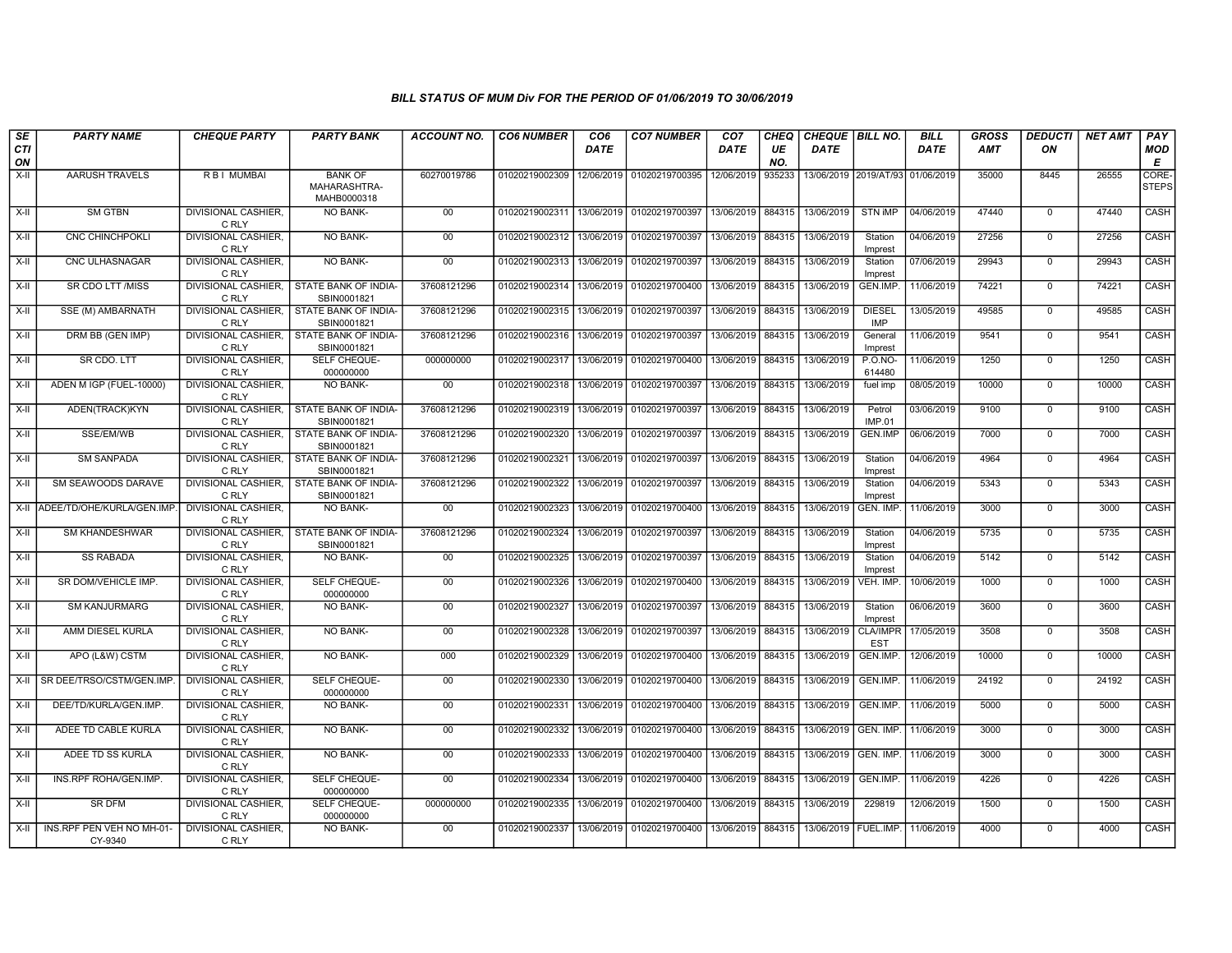| SE<br><b>CTI</b><br>ON | <b>PARTY NAME</b>                                      | <b>CHEQUE PARTY</b>                 | <b>PARTY BANK</b>                    | <b>ACCOUNT NO.</b>                        | <b>CO6 NUMBER</b> | CO <sub>6</sub><br><b>DATE</b> | <b>CO7 NUMBER</b>         | CO <sub>7</sub><br>DATE | <b>CHEQ</b><br>UE<br>NO. | CHEQUE BILL NO.<br><b>DATE</b> |                               | <b>BILL</b><br><b>DATE</b> | <b>GROSS</b><br>AMT | <b>DEDUCTI</b><br>ON | <b>NET AMT</b> | PAY<br><b>MOD</b><br>Е           |
|------------------------|--------------------------------------------------------|-------------------------------------|--------------------------------------|-------------------------------------------|-------------------|--------------------------------|---------------------------|-------------------------|--------------------------|--------------------------------|-------------------------------|----------------------------|---------------------|----------------------|----------------|----------------------------------|
| $X-I$                  | SR DOM (G) CSTM/GEN.IMP                                | <b>DIVISIONAL CASHIER.</b><br>C RLY | <b>NO BANK-</b>                      | $00\,$                                    | 01020219002338    | 13/06/2019                     | 01020219700400            | 13/06/2019              | 884315                   | 13/06/2019                     | GEN.IMP.                      | 11/06/2019                 | 4998                | $\Omega$             | 4998           | CASH                             |
| X-II                   | SR DOM/GEN.IMP.                                        | <b>DIVISIONAL CASHIER.</b><br>C RLY | <b>NO BANK-</b>                      | 00                                        | 01020219002339    | 13/06/2019                     | 01020219700400            | 13/06/2019              | 884315                   | 13/06/2019                     | GEN.IMP.                      | 10/06/2019                 | 5884                | $\Omega$             | 5884           | CASH                             |
| $X-H$                  | SR DSTE (CO) CSTM/GEN.IMP                              | <b>DIVISIONAL CASHIER,</b><br>C RLY | <b>NO BANK-</b>                      | 00                                        | 01020219002340    | 13/06/2019                     | 01020219700400            | 13/06/2019              | 884315                   | 13/06/2019                     | GEN.IMP.                      | 12/06/2019                 | 15000               | $\mathbf 0$          | 15000          | CASH                             |
| X-II                   | SR DPO CSTM                                            | <b>DIVISIONAL CASHIER,</b><br>C RLY | SELF CHEQUE-<br>000000000            | 000000000                                 | 01020219002341    | 13/06/2019                     | 01020219700400            | 13/06/2019              | 884315                   | 13/06/2019                     | P.O.<br>No.749481             | 13/06/2019                 | 1000                | $\overline{0}$       | 1000           | <b>CASH</b>                      |
| $X-H$                  | DSTE/MW/RC/CSTM/GEN.IMP                                | <b>DIVISIONAL CASHIER.</b><br>C RLY | SELF CHEQUE-<br>000000000            | 00                                        | 01020219002343    | 13/06/2019                     | 01020219700400            | 13/06/2019 884315       |                          | 13/06/2019                     | GEN. IMP                      | 13/06/2019                 | 3000                | $\overline{0}$       | 3000           | CASH                             |
| X-II                   | SSE CSTM (COG)/GEN.IMP.                                | <b>DIVISIONAL CASHIER,</b><br>C RLY | SELF CHEQUE-<br>000000000            | 00                                        | 01020219002344    | 13/06/2019                     | 01020219700400            | 13/06/2019              | 884315                   | 13/06/2019                     | GEN.IMP.                      | 13/06/2019                 | 14731               | $\mathbf 0$          | 14731          | <b>CASH</b>                      |
| $X-H$                  | SR RAJBHASHA ADHIKARI<br><b>MUMBAI</b>                 | <b>DIVISIONAL CASHIER.</b><br>C RLY |                                      | 000000000                                 | 01020219002345    | 13/06/2019                     | 01020219700400            | 13/06/2019              | 884315                   | 13/06/2019                     | $P. O. NO -$<br>555699        | 13/06/2019                 | 1000                | $\overline{0}$       | 1000           | CASH                             |
| X-II                   | <b>INSPECTOR RPF</b><br>DOMBIVALI/GEN.IMP.             | DIVISIONAL CASHIER,<br>C RLY        | NO BANK-                             | 00                                        | 01020219002346    | 13/06/2019                     | 01020219700400            | 13/06/2019              | 884315                   | 13/06/2019                     | GEN.IMP.                      | 13/06/2019                 | 4974                | $\mathbf 0$          | 4974           | CASH                             |
| X-II                   | TRIP SHED CSTM                                         | DIVISIONAL CASHIER.<br>C RLY        | SELF CHEQUE-<br>000000000            | 0000                                      | 01020219002347    | 13/06/2019                     | 01020219700400            | 13/06/2019              | 884315                   | 13/06/2019                     | GEN.IMP.                      | 13/06/2019                 | 5000                | $\mathbf 0$          | 5000           | CASH                             |
| X-II                   | SR DME (D) KYN/GEN.IMP.                                | <b>DIVISIONAL CASHIER.</b><br>C RLY | SELF CHEQUE-<br>000000000            | 00                                        | 01020219002348    | 13/06/2019                     | 01020219700400            | 13/06/2019              | 884315                   | 13/06/2019                     | <b>GEN.IMP</b>                | 13/06/2019                 | 9620                | $\Omega$             | 9620           | <b>CASH</b>                      |
| $X-H$                  | <b>MSEDCL CONS NO</b><br>181019002505                  | <b>RBI MUMBAI</b>                   | <b>YES BANK-</b><br>YESB0CMSNOC      | MSEDCL011810190 01020219002349<br>02505   |                   | 13/06/2019                     | 01020219700402            | 13/06/2019              | 935242                   | 17/06/2019                     | 1 BILL                        | 13/06/2019                 | 102150              | $\mathbf 0$          | 102150         | CORE-<br><b>STEPS</b>            |
| $X-I$                  | MSEDCL CONS NO<br>025559015621                         | R B I MUMBAI                        | <b>YES BANK-</b><br>YESB0CMSNOC      | MSEDCL010255590   01020219002350<br>15621 |                   | 13/06/2019                     | 01020219700402            | 13/06/2019              | 935242                   | 17/06/2019                     | $1$ BILL                      | 13/06/2019                 | 202820              | $\mathbf 0$          | 202820         | CORE-<br><b>STEPS</b>            |
| X-II                   | MSEDCL CONS NO<br>028659011371                         | R B I MUMBAI                        | <b>YES BANK-</b><br>YESB0CMSNOC      | MSEDCL010286590 01020219002351<br>11371   |                   | 13/06/2019                     | 01020219700402            | 13/06/2019              | 935242                   | 17/06/2019                     | 1 BILL                        | 13/06/2019                 | 182110              | $\mathbf 0$          | 182110         | CORE-<br><b>STEPS</b>            |
| X-II                   | RELIANCE CON NO 102700322                              | <b>RBI MUMBAI</b>                   | HDFC-HDFC0000240                     | RINFRA102700322                           | 01020219002352    | 13/06/2019                     | 01020219700402            | 13/06/2019              | 935242                   | 17/06/2019                     | 1 BILL                        | 13/06/2019                 | 684040              | $\Omega$             | 684040         | CORE-<br><b>STEPS</b>            |
| $X-H$                  | RELIANCE CON NO 102698738                              | <b>RBI MUMBAI</b>                   | HDFC-HDFC0000240                     | RINFRA102698738                           | 01020219002353    |                                | 13/06/2019 01020219700402 | 13/06/2019 935242       |                          | 17/06/2019                     | $1$ BILL                      | 13/06/2019                 | 1570750             | $\Omega$             | 1570750        | CORE-<br><b>STEPS</b>            |
| X-II                   | <b>ADANI ELECTRICITY MUMBAI</b><br>LTD CA NO 152544442 | <b>RBI MUMBAI</b>                   | <b>HDFC BANK LTD-</b><br>HDFC0004989 | EPAEML152544442                           | 01020219002354    | 13/06/2019                     | 01020219700402            | 13/06/2019              | 935242                   | 17/06/2019                     | 1 BILL                        | 13/06/2019                 | 23750               | $\mathbf 0$          | 23750          | CORE-<br><b>STEPS</b>            |
| X-II                   | <b>BEST</b>                                            | <b>BEST</b>                         | SELF CHEQUE-<br>000000000            | 000000000                                 | 01020219002356    |                                | 13/06/2019 01020219700401 | 13/06/2019              | 935245                   | 17/06/2019                     | 1 BILL                        | 13/06/2019                 | 442931              | $\mathbf 0$          | 442931         | <b>BANK</b><br>CHEQ<br>UE        |
| X-II                   | <b>BEST</b>                                            | <b>BEST</b>                         | SELF CHEQUE-<br>000000000            | 000000000                                 | 01020219002357    |                                | 13/06/2019 01020219700401 | 13/06/2019              | 935244                   | 17/06/2019                     | 1 BILL                        | 13/06/2019                 | 12916               | $\mathbf 0$          | 12916          | <b>BANK</b><br>CHEQ<br><b>UE</b> |
| $X-H$                  | <b>MSEDCL KHALAPUR</b>                                 | <b>RBI MUMBAI</b>                   | <b>BANK OF INDIA-</b><br>BKID0001201 | 120120110000013                           | 01020219002359    | 13/06/2019                     | 01020219700402            | 13/06/2019 935242       |                          | 17/06/2019                     | $1$ BILL                      | 13/06/2019                 | 2410                | $\mathbf 0$          | 2410           | CORE-<br><b>STEPS</b>            |
| X-II                   | <b>SS SHAHAD</b>                                       | DIVISIONAL CASHIER.<br>C RLY        | STATE BANK OF INDIA-<br>SBIN0001821  | 37608121296                               | 01020219002361    | 13/06/2019                     | 01020219700403            | 14/06/2019              | 884321                   | 17/06/2019                     | <b>STN IMP</b>                | 03/06/2019                 | 39340               | $\mathbf 0$          | 39340          | CASH                             |
| X-II                   | SSE (M) TITWALA                                        | <b>DIVISIONAL CASHIER.</b><br>C RLY | <b>SELF CHEQUE-</b><br>000000000     | $00\,$                                    | 01020219002362    | 13/06/2019                     | 01020219700403            | 14/06/2019              | 884321                   | 17/06/2019                     | IMP.DSL                       | 07/06/2019                 | 44970               | $\mathbf 0$          | 44970          | CASH                             |
| $X-H$                  | ADEN(W)BY S                                            | <b>DIVISIONAL CASHIER,</b><br>C RLY | STATE BANK OF INDIA-<br>SBIN0001821  | 37608121296                               | 01020219002363    | 13/06/2019                     | 01020219700403            | 14/06/2019              | 884321                   | 17/06/2019                     | <b>GEN. IMP</b>               | 07/05/2019                 | 35000               | $\overline{0}$       | 35000          | CASH                             |
| X-II                   | ADEN(W)BY N                                            | <b>DIVISIONAL CASHIER.</b><br>C RLY | STATE BANK OF INDIA-<br>SBIN0001821  | 37608121296                               | 01020219002364    |                                | 13/06/2019 01020219700403 | 14/06/2019              | 884321                   | 17/06/2019                     | GEN. IMP                      | 07/06/2019                 | 25000               | $\mathbf 0$          | 25000          | CASH                             |
| X-II                   | SSE (M) THANE                                          | DIVISIONAL CASHIER.<br>C RLY        | SELF CHEQUE-<br>000000000            | 00                                        | 01020219002365    | 13/06/2019                     | 01020219700403            | 14/06/2019              | 884321                   | 17/06/2019                     | 069632                        | 31/05/2019                 | 2000                | $\mathbf 0$          | 2000           | CASH                             |
| X-II                   | SSE(M)TNA                                              | <b>DIVISIONAL CASHIER.</b><br>C RLY | STATE BANK OF INDIA<br>SBIN0001821   | 37608121296                               | 01020219002366    | 13/06/2019                     | 01020219700403            | 14/06/2019              | 884321                   | 17/06/2019                     | <b>GEN.IMPR</b><br><b>EST</b> | 10/06/2019                 | 5000                | $\Omega$             | 5000           | CASH                             |
| $X-H$                  | SR DEE(G)CSTM (GEN IMP)                                | <b>DIVISIONAL CASHIER,</b><br>C RLY | NO BANK-                             | $00\,$                                    | 01020219002367    |                                | 13/06/2019 01020219700403 | 14/06/2019 884321       |                          | 17/06/2019                     | GEN.IMP.                      | 04/06/2019                 | 8000                | $\mathbf 0$          | 8000           | CASH                             |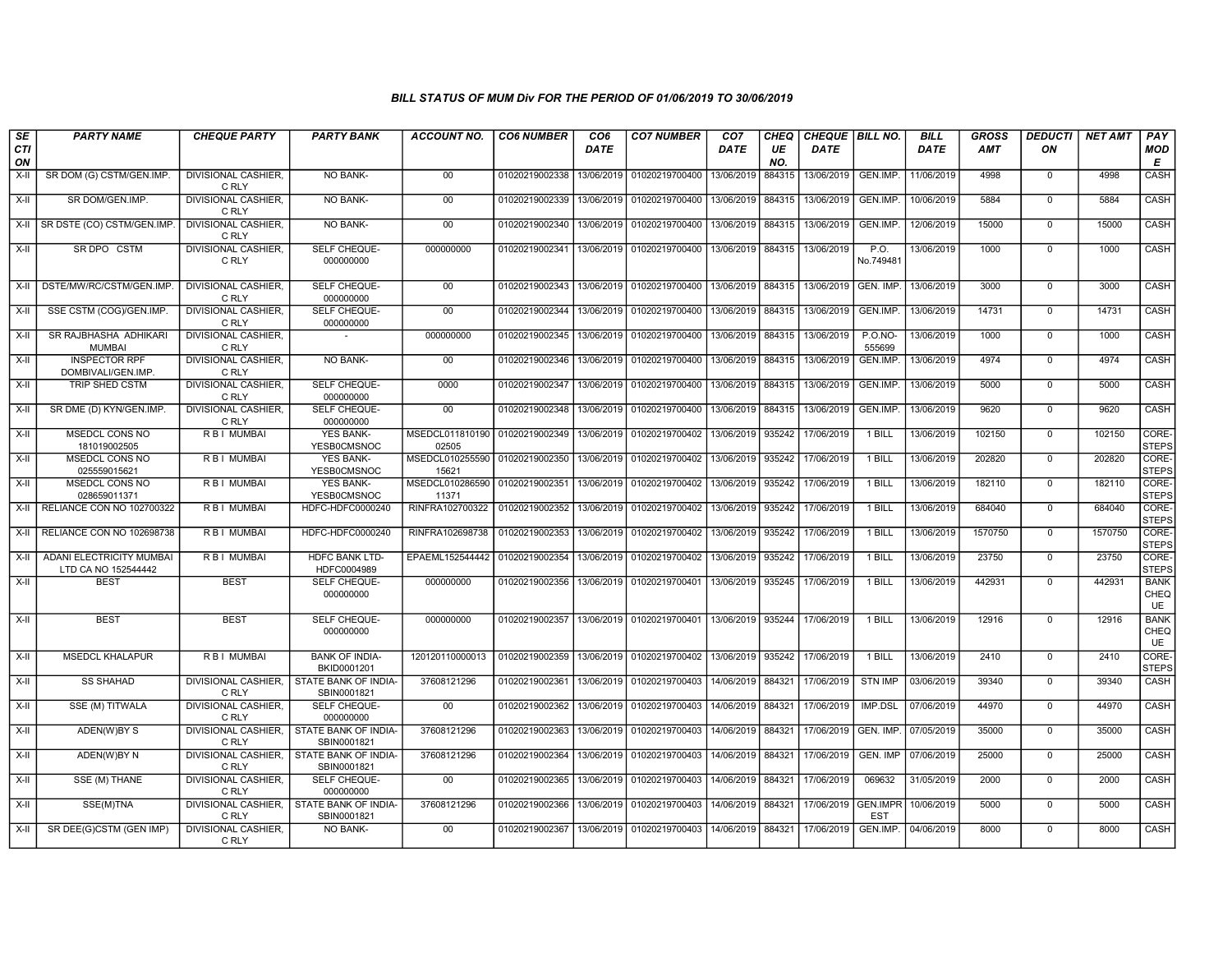| SE               | <b>PARTY NAME</b>                                 | <b>CHEQUE PARTY</b>                     | <b>PARTY BANK</b>                     | <b>ACCOUNT NO.</b> | <b>CO6 NUMBER</b> | CO <sub>6</sub> | <b>CO7 NUMBER</b>                | CO <sub>7</sub>   | CHEQ      | CHEQUE   BILL NO.     |                              | <b>BILL</b> | <b>GROSS</b> | <b>DEDUCTI</b> | <b>NET AMT</b> | PAY                   |
|------------------|---------------------------------------------------|-----------------------------------------|---------------------------------------|--------------------|-------------------|-----------------|----------------------------------|-------------------|-----------|-----------------------|------------------------------|-------------|--------------|----------------|----------------|-----------------------|
| <b>CTI</b><br>ON |                                                   |                                         |                                       |                    |                   | <b>DATE</b>     |                                  | DATE              | UE<br>NO. | DATE                  |                              | <b>DATE</b> | <b>AMT</b>   | ON             |                | <b>MOD</b><br>E       |
| $X-H$            | SSE/EM/LNL GEN IMP                                | DIVISIONAL CASHIER,<br>C RLY            | STATE BANK OF INDIA-<br>SBIN0001821   | 37608121296        | 01020219002368    | 13/06/2019      | 01020219700403                   | 14/06/2019        | 884321    | 17/06/2019            | GEN.IMP.                     | 11/06/2019  | 6611         | $\mathbf 0$    | 6611           | CASH                  |
| $X-H$            | SSE (M) LONAVALA                                  | <b>DIVISIONAL CASHIER.</b><br>C RLY     | <b>SELF CHEQUE-</b><br>000000000      | $00\,$             | 01020219002369    | 13/06/2019      | 01020219700403                   | 14/06/2019        | 884321    | 17/06/2019            | <b>DSL.IMP</b>               | 11/06/2019  | 10000        | $\overline{0}$ | 10000          | CASH                  |
| X-II             | SSE/AC/STY/CSTM                                   | DIVISIONAL CASHIER,<br>C RLY            | STATE BANK OF INDIA-<br>SBIN0001821   | 37608121296        | 01020219002370    | 13/06/2019      | 01020219700403                   | 14/06/2019 884321 |           | 17/06/2019            | GEN.IMP.                     | 25/05/2019  | 9198         | $\mathbf 0$    | 9198           | CASH                  |
| $X-H$            | <b>SSE P/W PEN</b>                                | <b>DIVISIONAL CASHIER,</b><br>C RLY     | SELF CHEQUE-<br>000000000             | 00                 | 01020219002371    | 13/06/2019      | 01020219700403                   | 14/06/2019 884321 |           | 17/06/2019            | <b>SAFETY</b><br>IMP         | 31/05/2019  | 24198        | $\mathbf 0$    | 24198          | <b>CASH</b>           |
| X-II             | ADEN M IGP (GEN IMP)                              | <b>DIVISIONAL CASHIER,</b><br>C RLY     | <b>NO BANK-</b>                       | 00                 | 01020219002372    | 13/06/2019      | 01020219700403                   | 14/06/2019        | 884321    | 17/06/2019            | Genral Imp                   | 08/05/2019  | 10996        | $\mathbf 0$    | 10996          | CASH                  |
| $X-II$           | INSPECTOR/RPSF/C-<br>COY/GEN.IMP                  | <b>DIVISIONAL CASHIER.</b><br>C RLY     | <b>NO BANK-</b>                       | 00                 | 01020219002373    | 14/06/2019      | 01020219700405                   | 14/06/2019 884318 |           | 14/06/2019            | GEN.IMP.                     | 13/06/2019  | 3000         | $\Omega$       | 3000           | CASH                  |
| $X-II$           | <b>SECRETARY CENTRAL</b><br>RAILWAY MAZDOOR SANGH | <b>DIVISIONAL CASHIER.</b><br>C RLY     | SELF CHEQUE-<br>000000000             | 000000000          | 01020219002374    | 14/06/2019      | 01020219700405                   | 14/06/2019        | 884318    | 14/06/2019 P.O.No.749 | 480                          | 13/06/2019  | 12600        | $\mathbf 0$    | 12600          | CASH                  |
| $X-H$            | <b>SR DME D CLA</b>                               | DIVISIONAL CASHIER,<br>C RLY            | <b>NO BANK-</b>                       | 00                 | 01020219002375    | 14/06/2019      | 01020219700405                   | 14/06/2019        | 884318    | 14/06/2019            | GEN.IMP.                     | 10/06/2019  | 7499         | $\overline{0}$ | 7499           | CASH                  |
| $X-H$            | SR.DCM.CSTM                                       | <b>DIVISIONAL CASHIER,</b><br>C RLY     | SELF CHEQUE-<br>000000000             | 000000000          | 01020219002376    | 14/06/2019      | 01020219700405                   | 14/06/2019 884318 |           | 14/06/2019            | <b>P.O.NO-</b><br>648843     | 13/06/2019  | 4500         | $\mathbf 0$    | 4500           | CASH                  |
| $X-H$            | <b>CLI CSMT</b>                                   | <b>DIVISIONAL CASHIER,</b><br>C RLY     | <b>NO BANK-</b>                       | 00                 | 01020219002377    | 14/06/2019      | 01020219700405                   | 14/06/2019        | 884318    | 14/06/2019            | GEN.IMP.                     | 13/06/2019  | 4463         | $\mathbf 0$    | 4463           | CASH                  |
| X-II             | SSE/TD/OHE/CLA/SOUTH/GEN.I<br>MP.                 | DIVISIONAL CASHIER.<br>C RLY            | SELF CHEQUE-<br>000000000             | 00                 | 01020219002378    | 14/06/2019      | 01020219700405                   | 14/06/2019        | 884318    | 14/06/2019            | GEN.IMP.                     | 13/06/2019  | 1500         | $\mathbf 0$    | 1500           | CASH                  |
| X-II             | <b>CHIEF CONTROLLER</b><br>CLA/GEN.IMP            | DIVISIONAL CASHIER,<br>C RLY            | <b>NO BANK-</b>                       | 00                 | 01020219002379    | 14/06/2019      | 01020219700405                   | 14/06/2019        | 884318    | 14/06/2019            | <b>GEN.IMP</b>               | 31/05/2019  | 1900         | $^{\circ}$     | 1900           | <b>CASH</b>           |
| $X-H$            | <b>SSE C&amp;W MZM</b>                            | <b>DIVISIONAL CASHIER.</b><br>C RLY     | STATE BANK OF INDIA-<br>SBIN0001821   | 37608121296        | 01020219002380    | 14/06/2019      | 01020219700405                   | 14/06/2019 884318 |           | 14/06/2019            | GEN.IMP.                     | 14/06/2019  | 25000        | $\Omega$       | 25000          | CASH                  |
| X-II             | <b>SM ROHA</b>                                    | <b>DIVISIONAL CASHIER.</b><br>C RLY     | NO BANK-                              | 00                 | 01020219002382    | 14/06/2019      | 01020219700403                   | 14/06/2019 884321 |           | 17/06/2019            | <b>GEN</b><br><b>IMPREST</b> | 07/05/2019  | 42200        | $\mathbf 0$    | 42200          | CASH                  |
| $X-II$           | <b>CBS VARTAK NAGAR</b>                           | STATE BANK OF INDIA<br>(IMPREST)        | <b>NO BANK-</b>                       | 00                 | 01020219002383    | 14/06/2019      | 01020219700435 20/06/2019        |                   | 884330    | 21/06/2019            | <b>GEN IMO</b>               | 06/06/2019  | 9000         | $\overline{0}$ | 9000           | <b>IMP</b>            |
| $X-H$            | <b>SSE P/W VVH</b>                                | <b>STATE BANK OF INDIA</b><br>(IMPREST) | SELF CHEQUE-<br>000000000             | 00                 | 01020219002384    | 14/06/2019      | 01020219700435 20/06/2019 884330 |                   |           | 21/06/2019            | <b>GEN IMP</b>               | 01/06/2019  | 24410        | $\mathbf 0$    | 24410          | <b>IMP</b>            |
| X-II             | <b>ASSOCIATED ENGINEERS.-</b><br><b>MUMBAI</b>    | <b>RBI MUMBAI</b>                       | VIJAYA BANK-<br>VIJB0005071           | 50710030100026     | 01020219002385    | 14/06/2019      | 01020219700408                   | 17/06/2019 935253 |           | 18/06/2019            | 3869                         | 13/06/2019  | 268600       | $\mathbf 0$    | 268600         | CORE-<br><b>STEPS</b> |
| X-II             | SHARDA ELECTRONICS                                | R B I MUMBAI                            | <b>AXIS BANK-</b><br>UTIB0SBMCB1      | 005110100004156    | 01020219002386    | 14/06/2019      | 01020219700404                   | 14/06/2019 935242 |           | 17/06/2019            | 012                          | 03/06/2019  | 37863.26     | 757.26         | 37106          | CORE-<br><b>STEPS</b> |
| X-II             | SADHANA ELECTRICALS-PUNE                          | R B I MUMBAI                            | <b>SYNDICATE BANK-</b><br>SYNB0005322 | 53221400000160     | 01020219002387    | 14/06/2019      | 01020219700408                   | 17/06/2019 935253 |           | 18/06/2019            | 3747                         | 12/06/2019  | 273500       | $\mathbf 0$    | 273500         | CORE-<br><b>STEPS</b> |
| $X-II$           | NEWADARSH INFRAWORKS<br>PRIVATE LIMITED-THANE     | <b>RBI MUMBAI</b>                       | <b>IDBI BANK LTD-</b><br>IBKL0000495  | 49535110005028     | 01020219002388    | 14/06/2019      | 01020219700408                   | 17/06/2019        | 935253    | 18/06/2019            | 3875                         | 13/06/2019  | 350000       | $\overline{0}$ | 350000         | CORE-<br><b>STEPS</b> |
| X-II             | SSE (C&W)NRL/GEN.IMP.                             | <b>DIVISIONAL CASHIER,</b><br>C RLY     | NO BANK-                              | 00                 | 01020219002389    | 14/06/2019      | 01020219700405                   | 14/06/2019 884318 |           | 14/06/2019            | GEN.IMP.                     | 28/05/2019  | 4994         | $\mathbf 0$    | 4994           | <b>CASH</b>           |
| X-II             | ASC POWER PRIVATE LIMITED-<br><b>MUMBAI</b>       | R B I MUMBAI                            | AXIS BANK-UTIB0000341                 | 919030008624851    | 01020219002390    | 14/06/2019      | 01020219700408                   | 17/06/2019 935253 |           | 18/06/2019            | 3870                         | 13/06/2019  | 268600       | $\mathbf 0$    | 268600         | CORE-<br><b>STEPS</b> |
| X-II             | ACDO WADIBUNDER/GEN.IMP                           | <b>DIVISIONAL CASHIER</b><br>C RLY      | SELF CHEQUE-<br>000000000             | $00\,$             | 01020219002391    | 14/06/2019      | 01020219700405                   | 14/06/2019        | 884318    | 14/06/2019            | GEN.IMP.                     | 29/05/2019  | 6702         | $\mathbf 0$    | 6702           | CASH                  |
| X-II             | ADMO LNL(DIGNOSTIC IMP<br>Rs.8000/-)              | <b>DIVISIONAL CASHIER,</b><br>C RLY     | STATE BANK OF INDIA-<br>SBIN0001821   | 37608121296        | 01020219002392    | 14/06/2019      | 01020219700405                   | 14/06/2019 884318 |           | 14/06/2019 ADMO/LNL   | /1                           | 12/06/2019  | 7890         | $\Omega$       | 7890           | CASH                  |
| X-II             | <b>SM KALYAN STN CLEANING</b>                     | <b>DIVISIONAL CASHIER,</b><br>C RLY     | <b>NO BANK-</b>                       | $\mathbf 0$        | 01020219002393    | 14/06/2019      | 01020219700406                   | 14/06/2019        | 884321    | 17/06/2019            | <b>DOM</b><br>28773          | 05/05/2019  | 441539       | $\Omega$       | 441539         | <b>CASH</b>           |
| $X-II$           | SSE (M) CSMT                                      | <b>DIVISIONAL CASHIER,</b><br>C RLY     | <b>NO BANK-</b>                       | 00                 | 01020219002394    | 14/06/2019      | 01020219700406                   | 14/06/2019 884321 |           | 17/06/2019            | GEN.IMP.                     | 11/06/2019  | 14000        | $\mathbf 0$    | 14000          | CASH                  |
| X-II             | <b>SR DCM WKS</b>                                 | DIVISIONAL CASHIER,<br>C RLY            | <b>NO BANK-</b>                       | 00                 | 01020219002395    |                 | 14/06/2019 01020219700406        | 14/06/2019 884321 |           | 17/06/2019            | <b>MISC IMP</b>              | 11/06/2019  | 57486        | $\Omega$       | 57486          | CASH                  |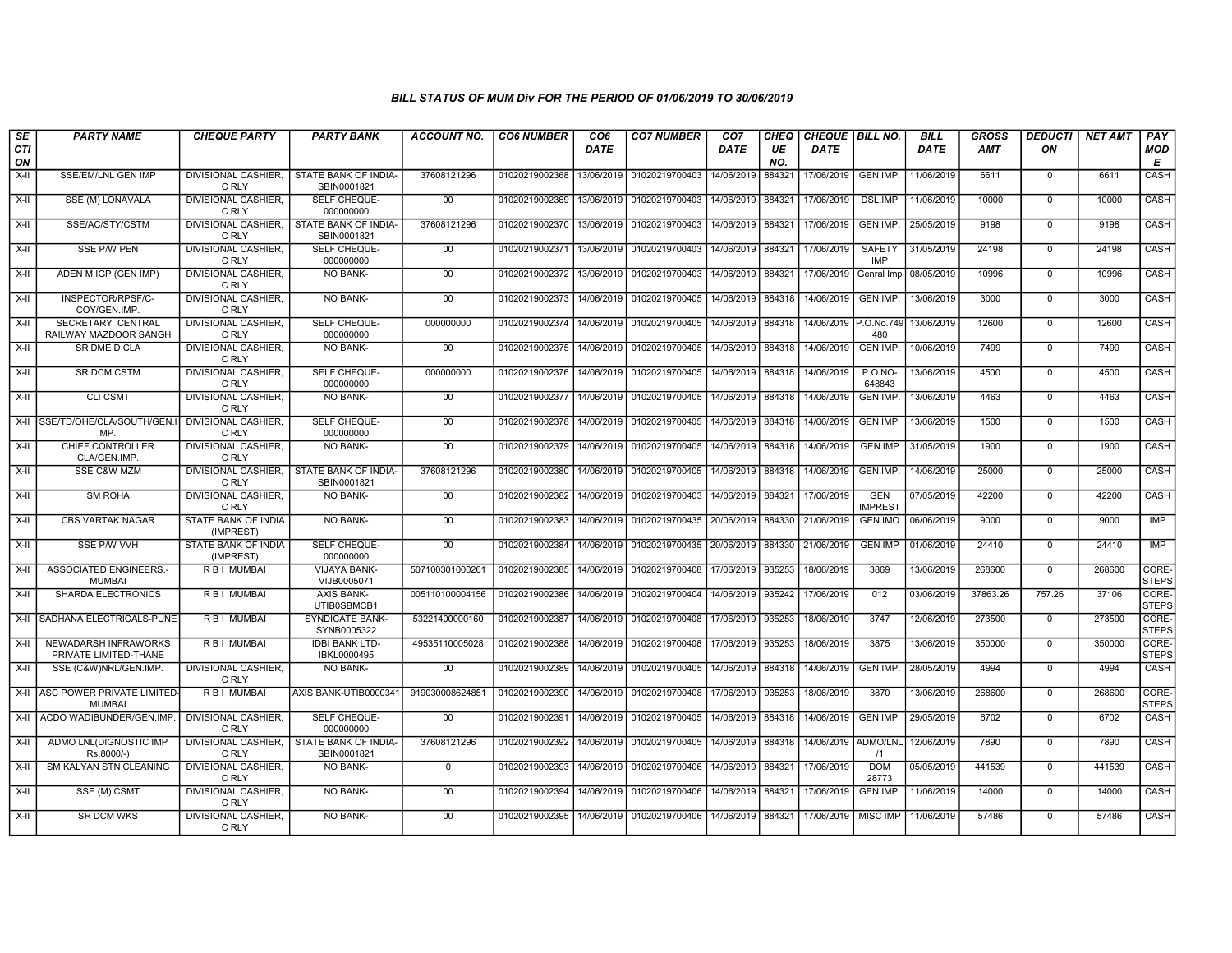| SE<br><b>CTI</b><br>ON | <b>PARTY NAME</b>                                                       | <b>CHEQUE PARTY</b>                           | <b>PARTY BANK</b>                                    | ACCOUNT NO.     | <b>CO6 NUMBER</b> | CO <sub>6</sub><br>DATE | <b>CO7 NUMBER</b>                                                  | CO <sub>7</sub><br>DATE | CHEQ<br>UE<br>NO. | CHEQUE   BILL NO.<br>DATE       |                          | <b>BILL</b><br>DATE | <b>GROSS</b><br><b>AMT</b> | <b>DEDUCTI</b><br>ON | <b>NET AMT</b> | PAY<br><b>MOD</b><br>Е           |
|------------------------|-------------------------------------------------------------------------|-----------------------------------------------|------------------------------------------------------|-----------------|-------------------|-------------------------|--------------------------------------------------------------------|-------------------------|-------------------|---------------------------------|--------------------------|---------------------|----------------------------|----------------------|----------------|----------------------------------|
| $X-H$                  | <b>CMS KYN</b>                                                          | <b>DIVISIONAL CASHIER.</b><br>C RLY           | SELF CHEQUE-<br>000000000                            | 000000000       | 01020219002396    | 14/06/2019              | 01020219700407                                                     | 14/06/2019              | 884321            | 17/06/2019                      | 473321                   | 06/06/2019          | 40000                      | $\Omega$             | 40000          | CASH                             |
| X-II                   | DAANISH ELECTRICALS AND<br>SALES PRIVATE LIMITED-<br><b>MUMBAI CITY</b> | R B   MUMBAI                                  | <b>BANK OF</b><br>MAHARASHTRA-<br>MAHB0000164        | 60128832018     | 01020219002397    | 14/06/2019              | 01020219700408                                                     | 17/06/2019              | 935253            | 18/06/2019                      | 3873                     | 13/06/2019          | 350000                     | $\overline{0}$       | 350000         | CORE-<br><b>STEPS</b>            |
| $X-H$                  | C.D. INFOWARE                                                           | <b>RBI MUMBAI</b>                             | <b>HDFC BANK LTD-</b><br>HDFC0000542                 | 05422020002392  | 01020219002398    | 14/06/2019              | 01020219700473 26/06/2019                                          |                         | 935335            | 27/06/2019 0419023-O 08/04/2019 |                          |                     | 67071                      | 6821                 | 60250          | CORE-<br><b>STEPS</b>            |
| $X-H$                  | SR.DEE/TRSO/CSTM/GEN.IMP.                                               | STATE BANK OF INDIA<br>(IMPREST)              | <b>NO BANK-</b>                                      | 00              | 01020219002399    | 14/06/2019              | 01020219700432                                                     | 20/06/2019              | 884330            | 21/06/2019                      | GAS.IMP.                 | 13/06/2019          | 25594                      | $^{\circ}$           | 25594          | <b>IMP</b>                       |
| X-II                   | SR DEE/TRSO/NEWS PAPER<br>IMP                                           | STATE BANK OF INDIA<br>(IMPREST)              | <b>NO BANK-</b>                                      | 00              | 01020219002400    | 14/06/2019              | 01020219700432 20/06/2019                                          |                         | 884330            | 21/06/2019                      | GEN.IMP.                 | 13/06/2019          | 2616                       | $\mathbf 0$          | 2616           | <b>IMP</b>                       |
| X-II                   | SR DEE (TRS) KYN/ART.IMP.                                               | STATE BANK OF INDIA<br>(IMPREST)              | NO BANK-                                             | 00              | 01020219002401    | 14/06/2019              | 01020219700432                                                     | 20/06/2019              | 884330            | 21/06/2019                      | GEN.IMP.                 | 14/06/2019          | 21639                      | $\mathbf 0$          | 21639          | <b>IMP</b>                       |
| X-II                   | DYNAMIC TECHNOLOGIES                                                    | R B I MUMBAI                                  | THE THANE JANATA<br>SAHAKARI BANK LTD<br>TJSB0000003 | 003120100012709 | 01020219002402    | 17/06/2019              | 01020219700413                                                     | 17/06/2019              | 935253            | 18/06/2019                      | $19 -$<br>20/Mum01       | 17/05/2019          | 17729.5                    | 300.5                | 17429          | CORE-<br><b>STEPS</b>            |
| $X-H$                  | M/S PRADEEP K AGARWAL                                                   | <b>RBI MUMBAI</b>                             | <b>HDFC BANK LTD-</b><br>HDFC0000212                 | 02121000072467  | 01020219002403    | 17/06/2019              | 01020219700409                                                     | 17/06/2019              | 935253            | 18/06/2019                      | 254621                   | 17/05/2019          | 100000                     | $\mathbf 0$          | 100000         | CORE-<br><b>STEPS</b>            |
| $X-H$                  | DEEP DECORS-MUMBAI                                                      | R B I MUMBAI                                  | <b>BANK OF INDIA-</b><br>BKID0000040                 | 004020110000363 | 01020219002404    | 17/06/2019              | 01020219700417                                                     | 18/06/2019              | 935296            | 21/06/2019                      | 3202                     | 04/06/2019          | 216690                     | $\Omega$             | 216690         | CORE-<br><b>STEPS</b>            |
| $X-H$                  | TRISTAR ASSOCIATES-<br><b>MUMBAI</b>                                    | R B I MUMBAI                                  | <b>SYNDICATE BANK-</b><br>SYNB0005039                | 50391210000972  | 01020219002405    | 17/06/2019              | 01020219700417                                                     | 18/06/2019              | 935296            | 21/06/2019                      | 3654                     | 11/06/2019          | 218040                     | $\mathsf{O}\xspace$  | 218040         | CORE-<br><b>STEPS</b>            |
| X-II                   | SR DEE(TRS O) CSTM                                                      | <b>DIVISIONAL CASHIER,</b><br>C RLY           | SELF CHEQUE-<br>000000000                            | 000000000       | 01020219002406    | 17/06/2019              | 01020219700410                                                     | 17/06/2019              | 884321            | 17/06/2019                      | <b>P.O.NO-</b><br>650698 | 17/06/2019          | 10000                      | $\mathbf 0$          | 10000          | CASH                             |
| $X-H$                  | <b>ADANI ELECTRICITY MUMBAI</b><br><b>LTD</b>                           | <b>ADANI ELECTRICITY</b><br><b>MUMBAI LTD</b> | <b>NO BANK-</b>                                      | 00              | 01020219002407    | 17/06/2019              | 01020219700411                                                     | 17/06/2019              | 935243            | 17/06/2019                      | PO<br>NO.546448          | 17/06/2019          | 17295                      | $\Omega$             | 17295          | <b>BANK</b><br>CHEQ<br>UE        |
| $X-H$                  | INS.RPF KSRA VEH NO MH-01-<br>CY-9326                                   | DIVISIONAL CASHIER.<br>C RLY                  | <b>NO BANK-</b>                                      | 00              | 01020219002408    | 17/06/2019              | 01020219700410 17/06/2019                                          |                         | 884321            | 17/06/2019   FUEL IMP.          |                          | 01/06/2019          | 4000                       | $\mathbf 0$          | 4000           | CASH                             |
| X-II                   | INS.RPF TLA VEH NO MH-01-CY- DIVISIONAL CASHIER,<br>9309                | C RLY                                         | NO BANK-                                             | 00              | 01020219002410    | 17/06/2019              | 01020219700410 17/06/2019                                          |                         | 884321            | 17/06/2019   FUEL IMP.          |                          | 13/06/2019          | 3800                       | $\mathbf 0$          | 3800           | <b>CASH</b>                      |
| X-II                   | <b>Devansh Enterprises</b>                                              | R B I MUMBAI                                  | <b>BANK OF BARODA-</b><br><b>BARB0GRAINM</b>         | 33780200000363  | 01020219002411    | 17/06/2019              | 01020219700449                                                     | 24/06/2019              | 935339            | 28/06/2019                      | 54                       | 26/02/2019          | 6970                       | $\mathbf 0$          | 6970           | CORE-<br><b>STEPS</b>            |
| $X-H$                  | <b>MK TRADERS</b>                                                       | R B I MUMBAI                                  | <b>ICICI BANK LTD-</b><br><b>ICIC0000006</b>         | 000605030983    | 01020219002412    | 17/06/2019              | 01020219700449                                                     | 24/06/2019              | 935339            | 28/06/2019                      | GST/2018-<br>19/211      | 12/03/2019          | 6900                       | 104                  | 6796           | CORE-<br><b>STEPS</b>            |
| X-II                   | A V ENTERPRISES                                                         | R B I MUMBAI                                  | UNION BANK OF INDIA-<br>UBIN0567205                  | 672001010050478 | 01020219002413    | 17/06/2019              | 01020219700412                                                     | 17/06/2019              | 935256            | 19/06/2019                      | <b>AVE/06</b>            | 15/05/2019          | 49710.08                   | 5868.08              | 43842          | CORE-<br><b>STEPS</b>            |
| X-II                   | <b>MSEDCL</b>                                                           | <b>MSEDCL</b>                                 | SELF CHEQUE-<br>000000000                            | 000000000       | 01020219002414    | 18/06/2019              | 01020219700419                                                     | 18/06/2019              | 935289            | 19/06/2019                      | 1 bill                   | 13/06/2019          | 456340                     | $\mathbf 0$          | 456340         | <b>BANK</b><br>CHEQ<br><b>UE</b> |
| X-II                   | <b>MSEDCL</b>                                                           | <b>MSEDCL</b>                                 | SELF CHEQUE-<br>000000000                            | 000000000       | 01020219002415    |                         | 18/06/2019 01020219700419                                          | 18/06/2019              | 935273            | 19/06/2019                      | 1 bill                   | 13/06/2019          | 62170                      | $\mathbf{0}$         | 62170          | <b>BANK</b><br>CHEQ<br>UE        |
| $X-H$                  | <b>MSEDCL</b>                                                           | <b>MSEDCL</b>                                 | SELF CHEQUE-<br>000000000                            | 000000000       |                   |                         | 01020219002416   18/06/2019   01020219700419   18/06/2019   935272 |                         |                   | 19/06/2019                      | 1 bill                   | 13/06/2019          | 61740                      | $\mathbf{0}$         | 61740          | <b>BANK</b><br>CHEQ<br><b>UE</b> |
| $X-II$                 | <b>MSEDCL</b>                                                           | <b>MSEDCL</b>                                 | SELF CHEQUE-<br>000000000                            | 000000000       |                   |                         | 01020219002417   18/06/2019   01020219700419                       | 18/06/2019              | 935281            | 19/06/2019                      | 3 BILLS                  | 13/06/2019          | 173610                     | $\mathbf{0}$         | 173610         | <b>BANK</b><br>CHEQ<br>UE        |
| X-II                   | <b>MSEDCL</b>                                                           | <b>MSEDCL</b>                                 | SELF CHEQUE-<br>000000000                            | 000000000       |                   |                         | 01020219002418   18/06/2019   01020219700419   18/06/2019          |                         | 935290            | 19/06/2019                      | 2 BILLS                  | 13/06/2019          | 489810                     | $\mathbf 0$          | 489810         | <b>BANK</b><br>CHEQ<br><b>UE</b> |
| X-II                   | <b>MSEDCL</b>                                                           | <b>MSEDCL</b>                                 | SELF CHEQUE-<br>000000000                            | 000000000       | 01020219002419    |                         | 18/06/2019 01020219700419 18/06/2019                               |                         | 935277            | 19/06/2019                      | 1 bill                   | 13/06/2019          | 116860                     | $\mathbf{0}$         | 116860         | <b>BANK</b><br>CHEQ<br>UE        |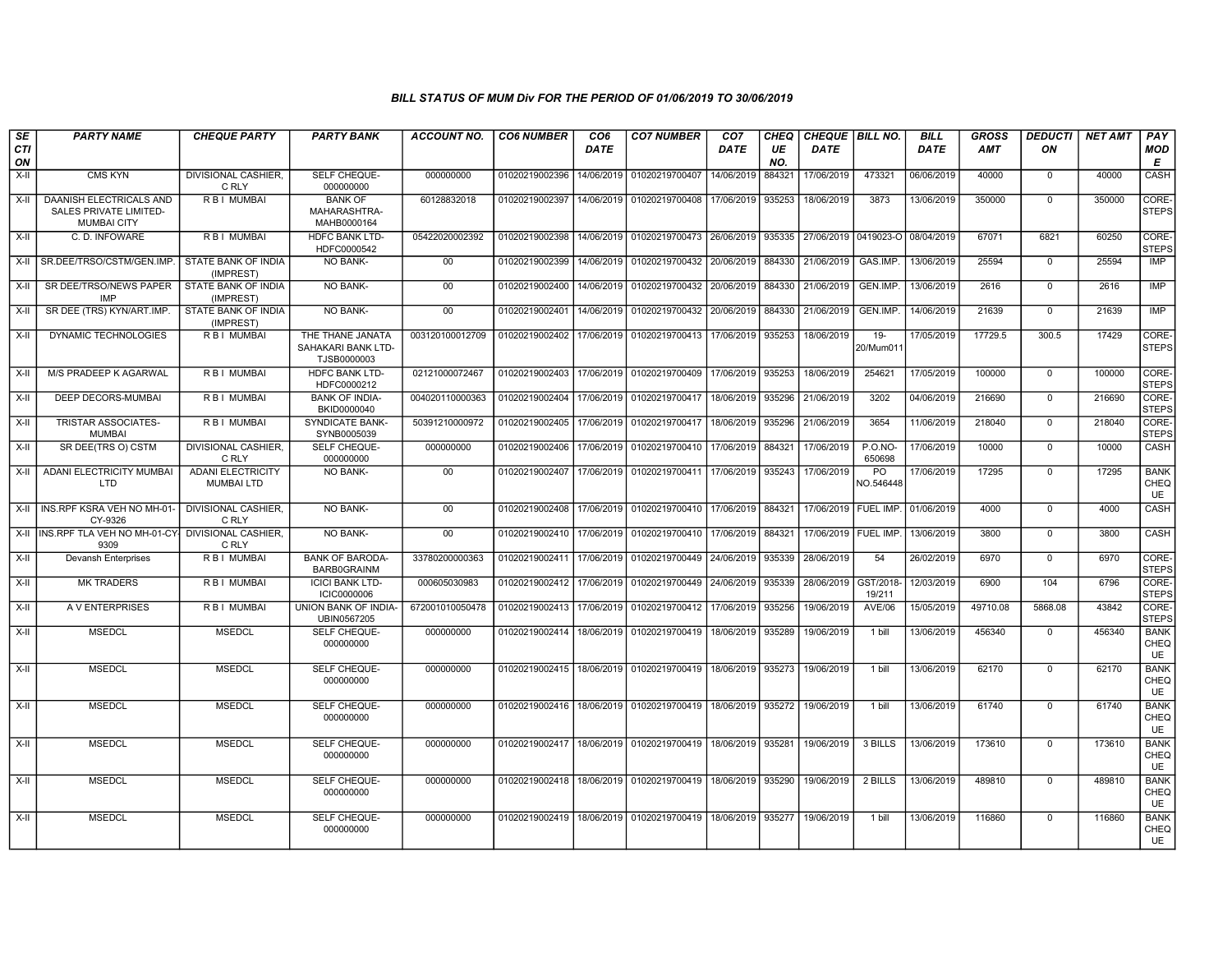| SE<br>CTI<br>ON | <b>PARTY NAME</b>                                    | <b>CHEQUE PARTY</b>                      | <b>PARTY BANK</b>                                          | <b>ACCOUNT NO.</b> | <b>CO6 NUMBER</b> | CO <sub>6</sub><br>DATE | <b>CO7 NUMBER</b>         | CO <sub>7</sub><br>DATE | <b>CHEQ</b><br>UE<br>NO. | <b>CHEQUE BILL NO.</b><br><b>DATE</b> |                          | <b>BILL</b><br><b>DATE</b> | <b>GROSS</b><br><b>AMT</b> | <b>DEDUCTI</b><br>ON | <b>NET AMT</b> | PAY<br><b>MOD</b><br>E    |
|-----------------|------------------------------------------------------|------------------------------------------|------------------------------------------------------------|--------------------|-------------------|-------------------------|---------------------------|-------------------------|--------------------------|---------------------------------------|--------------------------|----------------------------|----------------------------|----------------------|----------------|---------------------------|
| X-II            | <b>MSEDCL</b>                                        | <b>MSEDCL</b>                            | SELF CHEQUE-<br>000000000                                  | 000000000          | 01020219002420    | 18/06/2019              | 01020219700419            | 18/06/2019              | 935288                   | 19/06/2019                            | 2 BILLS                  | 13/06/2019                 | 403590                     | $\Omega$             | 403590         | <b>BANK</b><br>CHEQ<br>UE |
| X-II            | <b>MSEDCL</b>                                        | <b>MSEDCL</b>                            | <b>SELF CHEQUE-</b><br>000000000                           | 000000000          | 01020219002421    | 18/06/2019              | 01020219700419            | 18/06/2019              | 935278                   | 19/06/2019                            | 1 BILL                   | 14/06/2019                 | 129810                     | $\Omega$             | 129810         | <b>BANK</b><br>CHEQ<br>UE |
| X-II            | <b>MSEDCL</b>                                        | <b>MSEDCL</b>                            | <b>SELF CHEQUE-</b><br>000000000                           | 000000000          | 01020219002422    | 18/06/2019              | 01020219700419            | 18/06/2019              | 935285                   | 19/06/2019                            | 6 BILLS                  | 14/06/2019                 | 240930                     | $\mathbf 0$          | 240930         | <b>BANK</b><br>CHEQ<br>UE |
| X-II            | <b>MSEDCL</b>                                        | <b>MSEDCL</b>                            | SELF CHEQUE-<br>000000000                                  | 000000000          | 01020219002423    | 18/06/2019              | 01020219700419            | 18/06/2019              | 935284                   | 19/06/2019                            | 1 BILL                   | 14/06/2019                 | 218780                     | $\mathbf 0$          | 218780         | <b>BANK</b><br>CHEQ<br>UE |
| X-II            | POST MASTER KALYAN CITY                              | <b>POST MASTER KALYAN</b><br><b>CITY</b> | <b>SELF CHEQUE-</b><br>000000000                           | 000000000          | 01020219002424    |                         | 18/06/2019 01020219700416 | 18/06/2019              | 935254                   | 18/06/2019                            | $P.0.NO-$<br>752266      | 18/06/2019                 | 800                        | $\mathbf 0$          | 800            | <b>BANK</b><br>CHEQ<br>UE |
| X-II            | <b>KRISHNA CONSTRUCTION CO-</b><br><b>ULHASNAGAR</b> | R B I MUMBAI                             | <b>DENA BANK-</b><br>BKDN0470913                           | 091311023803       | 01020219002425    | 18/06/2019              | 01020219700417            | 18/06/2019              | 935296                   | 21/06/2019                            | 3649                     | 11/06/2019                 | 254100                     | $\mathbf 0$          | 254100         | CORE-<br><b>STEPS</b>     |
| X-II            | SR DEE.TRS. KYN                                      | <b>DIVISIONAL CASHIER,</b><br>C RLY      | SELF CHEQUE-<br>000000000                                  | 000000000          | 01020219002426    | 18/06/2019              | 01020219700416            | 18/06/2019              | 884323                   | 18/06/2019                            | <b>P.O.NO-</b><br>752267 | 18/06/2019                 | 2700                       | $\mathbf 0$          | 2700           | CASH                      |
| X-II            | SR DEE.TRS. KYN                                      | DIVISIONAL CASHIER.<br>C RLY             | SELF CHEQUE-<br>000000000                                  | 000000000          | 01020219002427    | 18/06/2019              | 01020219700416            | 18/06/2019              | 884323                   | 18/06/2019                            | <b>P.O.NO-</b><br>752265 | 18/06/2019                 | 4000                       | $\mathbf 0$          | 4000           | CASH                      |
| X-II            | SR DEE(TRS O) CSTM                                   | DIVISIONAL CASHIER.<br>C RLY             | SELF CHEQUE-<br>000000000                                  | 000000000          | 01020219002428    | 18/06/2019              | 01020219700416            | 18/06/2019              | 884323                   | 18/06/2019                            | <b>P.O.NO-</b><br>650697 | 17/06/2019                 | 500                        | $\mathbf 0$          | 500            | CASH                      |
| X-II            | <b>CMS KYN</b>                                       | DIVISIONAL CASHIER,<br>C RLY             | SELF CHEQUE-<br>000000000                                  | 000000000          | 01020219002429    | 18/06/2019              | 01020219700414            | 18/06/2019              | 884323                   | 18/06/2019                            | 473320                   | 03/06/2019                 | 30000                      | $\mathbf 0$          | 30000          | CASH                      |
| $X-H$           | JAINEX LIMITEDMUMBAI                                 | <b>RBI MUMBAI</b>                        | <b>IDBI BANK LTD-</b><br>IBKL0000019                       | 0019102000023296   | 01020219002430    | 18/06/2019              | 01020219700415            | 18/06/2019              | 935253                   | 18/06/2019                            | JLR/019/19-<br>20        | 27/05/2019                 | 198476                     | 11857                | 186619         | CORE-<br><b>STEPS</b>     |
| $X-II$          | PRINCE CONSTRUCTION<br>COMPANY-THANE                 | <b>RBI MUMBAI</b>                        | <b>CENTRAL BANK OF</b><br>INDIA-CBIN0283808                | 3277271430         | 01020219002431    | 18/06/2019              | 01020219700417            | 18/06/2019              | 935296                   | 21/06/2019                            | 3651                     | 11/06/2019                 | 254100                     | $\mathbf 0$          | 254100         | CORE-<br><b>STEPS</b>     |
| $X-II$          | PARK AND COMPANY-MUMBAI                              | R B I MUMBAI                             | <b>CANARA BANK-</b><br>CNRB0000236                         | 0236201002725      | 01020219002433    | 18/06/2019              | 01020219700417            | 18/06/2019              | 935296                   | 21/06/2019                            | 1728                     | 03/05/2019                 | 12370                      | $\Omega$             | 12370          | CORE-<br><b>STEPS</b>     |
| X-II            | <b>SARTHAK ENTERPRISE-</b><br><b>MUMBAI</b>          | R B I MUMBAI                             | NEW INDIA CO-<br><b>OPERATIVE BANK LTD-</b><br>NICB0000019 | 019340010000251    | 01020219002434    | 18/06/2019              | 01020219700417            | 18/06/2019              | 935296                   | 21/06/2019                            | 1792                     | 06/05/2019                 | 9720                       | $\mathbf 0$          | 9720           | CORE-<br><b>STEPS</b>     |
| X-II            | ADMO KALWA                                           | DIVISIONAL CASHIER.<br>C RLY             | NO BANK-                                                   | $00\,$             | 01020219002435    | 18/06/2019              | 01020219700416            | 18/06/2019              | 884323                   | 18/06/2019   MEDICAL.                 | MP.                      | 23/05/2019                 | 830                        | $\mathbf 0$          | 830            | CASH                      |
| X-II            | SR DSC/RPF/CSTM                                      | <b>DIVISIONAL CASHIER,</b><br>C RLY      | SILF CK-00000000000                                        | 000000000          | 01020219002436    | 18/06/2019              | 01020219700416            | 18/06/2019              | 884323                   | 18/06/2019                            | PO NO.<br>628463         | 17/06/2019                 | 20625                      | $\mathbf 0$          | 20625          | CASH                      |
| $X-II$          | <b>MSEDCL</b>                                        | <b>MSEDCL</b>                            | SELF CHEQUE-<br>000000000                                  | 000000000          | 01020219002437    | 18/06/2019              | 01020219700419            | 18/06/2019              | 935269                   | 19/06/2019                            | 3 BILLS                  | 13/06/2019                 | 27240                      | $\mathbf 0$          | 27240          | <b>BANK</b><br>CHEQ<br>UE |
| X-II            | <b>MSEDCL</b>                                        | <b>MSEDCL</b>                            | SELF CHEQUE-<br>000000000                                  | 000000000          | 01020219002438    | 18/06/2019              | 01020219700419            | 18/06/2019              | 935283                   | 19/06/2019                            | 1 BILL                   | 14/06/2019                 | 201210                     | $\mathbf 0$          | 201210         | <b>BANK</b><br>CHEQ<br>UE |
| X-II            | <b>MSEDCL</b>                                        | <b>MSEDCL</b>                            | SELF CHEQUE-<br>000000000                                  | 000000000          | 01020219002439    | 18/06/2019              | 01020219700419            | 18/06/2019              | 935276                   | 19/06/2019                            | 1 BILL                   | 13/06/2019                 | 116830                     | $\mathbf 0$          | 116830         | <b>BANK</b><br>CHEQ<br>UE |
| X-II            | <b>MSEDCL</b>                                        | <b>MSEDCL</b>                            | SELF CHEQUE-<br>000000000                                  | 000000000          | 01020219002440    | 18/06/2019              | 01020219700419            | 18/06/2019              | 935270                   | 19/06/2019                            | 1 BILL                   | 13/06/2019                 | 45690                      | $\mathbf 0$          | 45690          | <b>BANK</b><br>CHEQ<br>UE |
| X-II            | <b>MSEDCL</b>                                        | <b>MSEDCL</b>                            | SELF CHEQUE-<br>000000000                                  | 000000000          | 01020219002441    | 18/06/2019              | 01020219700419            | 18/06/2019              | 935275                   | 19/06/2019                            | 1 bill                   | 13/06/2019                 | 112690                     | $\mathbf 0$          | 112690         | <b>BANK</b><br>CHEQ<br>UE |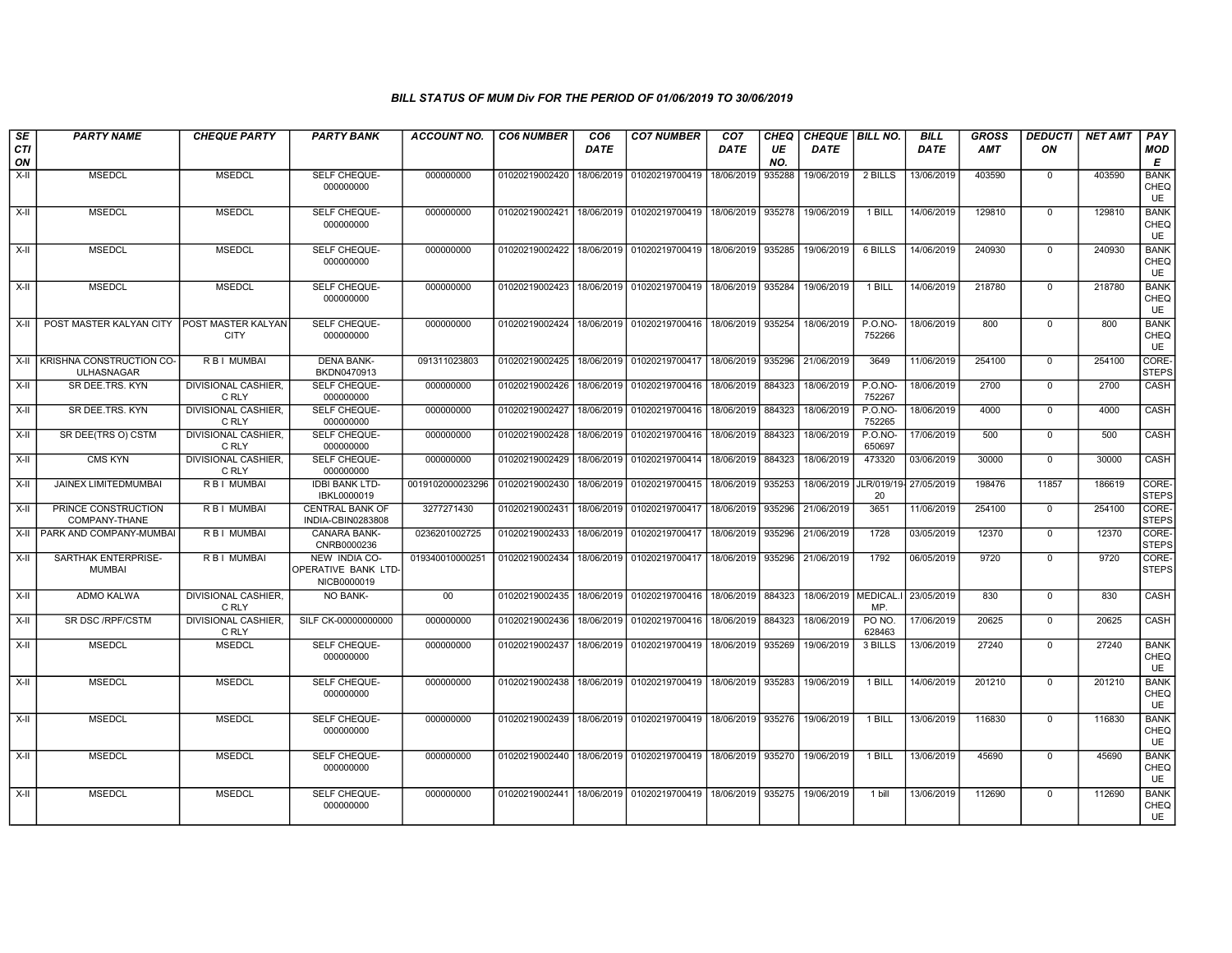| SE<br><b>CTI</b> | <b>PARTY NAME</b>                       | <b>CHEQUE PARTY</b> | <b>PARTY BANK</b>                                         | <b>ACCOUNT NO.</b> | <b>CO6 NUMBER</b> | CO <sub>6</sub><br><b>DATE</b> | <b>CO7 NUMBER</b>                                 | CO <sub>7</sub><br><b>DATE</b> | CHEQ<br>UE | CHEQUE   BILL NO.<br><b>DATE</b> |          | <b>BILL</b><br><b>DATE</b> | <b>GROSS</b><br>AMT | <b>DEDUCTI</b><br>ON | <b>NET AMT</b> | <b>PAY</b><br><b>MOD</b>         |
|------------------|-----------------------------------------|---------------------|-----------------------------------------------------------|--------------------|-------------------|--------------------------------|---------------------------------------------------|--------------------------------|------------|----------------------------------|----------|----------------------------|---------------------|----------------------|----------------|----------------------------------|
| ON               |                                         |                     |                                                           |                    |                   |                                |                                                   |                                | NO.        |                                  |          |                            |                     |                      |                | Е                                |
| X-II             | <b>MSEDCL</b>                           | <b>MSEDCL</b>       | SELF CHEQUE-<br>000000000                                 | 000000000          | 01020219002442    | 18/06/2019                     | 01020219700420                                    | 18/06/2019                     | 935259     | 19/06/2019                       | 1 bill   | 13/06/2019                 | 280                 | $\mathbf 0$          | 280            | <b>BANK</b><br>CHEQ<br>UE        |
| X-II             | <b>MSEDCL</b>                           | <b>MSEDCL</b>       | SELF CHEQUE-<br>000000000                                 | 000000000          | 01020219002443    | 18/06/2019                     | 01020219700420                                    | 18/06/2019 935264              |            | 19/06/2019                       | 1 bill   | 13/06/2019                 | 9940                | $\mathbf 0$          | 9940           | <b>BANK</b><br>CHEQ<br><b>UE</b> |
| X-II             | <b>MSEDCL</b>                           | <b>MSEDCL</b>       | SELF CHEQUE-<br>000000000                                 | 000000000          | 01020219002444    |                                | 18/06/2019 01020219700420                         | 18/06/2019   935268            |            | 19/06/2019                       | 1 BILL   | 13/06/2019                 | 20820               | $\mathbf 0$          | 20820          | <b>BANK</b><br>CHEQ<br><b>UE</b> |
| X-II             | <b>MSEDCL</b>                           | <b>MSEDCL</b>       | SELF CHEQUE-<br>000000000                                 | 000000000          | 01020219002445    | 18/06/2019                     | 01020219700420                                    | 18/06/2019 935258              |            | 19/06/2019                       | 1 BILL   | 13/06/2019                 | 180                 | $\mathbf 0$          | 180            | <b>BANK</b><br>CHEQ<br>UE        |
| X-II             | <b>MSEDCL</b>                           | <b>MSEDCL</b>       | SELF CHEQUE-<br>000000000                                 | 000000000          | 01020219002446    |                                | 18/06/2019 01020219700420                         | 18/06/2019 935266              |            | 19/06/2019                       | 1 BILL   | 14/06/2019                 | 17040               | $\mathbf 0$          | 17040          | <b>BANK</b><br>CHEQ<br>UE        |
| $X-II$           | <b>MSEDCL</b>                           | <b>MSEDCL</b>       | SELF CHEQUE-<br>000000000                                 | 000000000          | 01020219002447    |                                | 18/06/2019 01020219700420                         | 18/06/2019   935267            |            | 19/06/2019                       | 3 BILLS  | 13/06/2019                 | 18290               | $\mathbf 0$          | 18290          | <b>BANK</b><br>CHEQ<br>UE        |
| X-II             | <b>MSEDCL</b>                           | <b>MSEDCL</b>       | SELF CHEQUE-<br>000000000                                 | 000000000          | 01020219002448    | 18/06/2019                     | 01020219700420 18/06/2019 935260                  |                                |            | 19/06/2019                       | 2 BILLS  | 13/06/2019                 | 1520                | $\mathbf 0$          | 1520           | <b>BANK</b><br>CHEQ<br><b>UE</b> |
| X-II             | <b>MSEDCL</b>                           | <b>MSEDCL</b>       | SELF CHEQUE-<br>000000000                                 | 000000000          | 01020219002449    |                                | 18/06/2019   01020219700419   18/06/2019   935282 |                                |            | 19/06/2019                       | 1 BILL   | 13/06/2019                 | 199790              | $\mathbf 0$          | 199790         | <b>BANK</b><br>CHEQ<br>UE        |
| X-II             | <b>MSEDCL</b>                           | <b>MSEDCL</b>       | SELF CHEQUE-<br>000000000                                 | 000000000          | 01020219002450    |                                | 18/06/2019   01020219700419   18/06/2019   935279 |                                |            | 19/06/2019                       | 1 BILL   | 13/06/2019                 | 148350              | $\mathbf 0$          | 148350         | <b>BANK</b><br>CHEQ<br><b>UE</b> |
| X-II             | <b>MSEDCL</b>                           | <b>MSEDCL</b>       | SELF CHEQUE-<br>000000000                                 | 000000000          | 01020219002451    |                                | 18/06/2019   01020219700419   18/06/2019   935274 |                                |            | 19/06/2019                       | 5 BILLS  | 13/06/2019                 | 79650               | $\mathbf 0$          | 79650          | <b>BANK</b><br>CHEQ<br>UE        |
| X-II             | <b>INSPECTOR</b><br>RPF/KYN/GEN.IMP.    | (IMPREST)           | STATE BANK OF INDIA   STATE BANK OF INDIA-<br>SBIN0001821 | 37608121296        | 01020219002452    |                                | 18/06/2019   01020219700418   18/06/2019   884324 |                                |            | 19/06/2019                       | GEN.IMP. | 18/06/2019                 | 5000                | $\mathbf 0$          | 5000           | <b>IMP</b>                       |
| X-II             | <b>MSEDCL</b>                           | <b>MSEDCL</b>       | SELF CHEQUE-<br>000000000                                 | 000000000          | 01020219002453    | 18/06/2019                     | 01020219700419 18/06/2019 935286                  |                                |            | 19/06/2019                       | 1 bill   | 14/06/2019                 | 315540              | $\mathbf 0$          | 315540         | <b>BANK</b><br>CHEQ<br><b>UE</b> |
| $X-H$            | <b>MSEDCL</b>                           | <b>MSEDCL</b>       | SELF CHEQUE-<br>000000000                                 | 000000000          | 01020219002454    |                                | 18/06/2019 01020219700419 18/06/2019 935287       |                                |            | 19/06/2019                       | 2 BILLS  | 14/06/2019                 | 324550              | $\overline{0}$       | 324550         | <b>BANK</b><br>CHEQ<br>UE        |
| $X-II$           | <b>MSEDCL</b>                           | <b>MSEDCL</b>       | SELF CHEQUE-<br>000000000                                 | 000000000          | 01020219002455    |                                | 18/06/2019 01020219700419 18/06/2019 935271       |                                |            | 19/06/2019                       | 2 BILLS  | 14/06/2019                 | 60870               | $\overline{0}$       | 60870          | <b>BANK</b><br>CHEQ<br>UE        |
| $X-II$           | <b>BEST</b>                             | <b>BEST</b>         | SELF CHEQUE-<br>000000000                                 | 000000000          | 01020219002456    | 18/06/2019                     | 01020219700419 18/06/2019 935257                  |                                |            | 19/06/2019                       | $1$ BILL | 10/06/2019                 | 1305320             | $\mathbf 0$          | 1305320        | <b>BANK</b><br>CHEQ<br>UE        |
| $X-H$            | <b>MSEDCL</b>                           | <b>MSEDCL</b>       | SELF CHEQUE-<br>000000000                                 | 000000000          | 01020219002457    |                                | 18/06/2019 01020219700420 18/06/2019 935265       |                                |            | 19/06/2019                       | 1 bill   | 14/06/2019                 | 10470               | $\overline{0}$       | 10470          | <b>BANK</b><br>CHEQ<br>UE        |
| $X-II$           | <b>INSPECTOR</b><br>RPF/NERAL/GEN.IMP.  | (IMPREST)           | STATE BANK OF INDIA STATE BANK OF INDIA-<br>SBIN0001821   | 37608121296        | 01020219002458    |                                | 18/06/2019 01020219700418 18/06/2019 884324       |                                |            | 19/06/2019                       | GEN.IMP. | 18/06/2019                 | 2896                | $\overline{0}$       | 2896           | IMP                              |
| X-II             | <b>MSEDCL</b>                           | <b>MSEDCL</b>       | SELF CHEQUE-<br>000000000                                 | 000000000          | 01020219002459    |                                | 18/06/2019   01020219700419   18/06/2019   935280 |                                |            | 19/06/2019                       | 1 BILL   | 13/06/2019                 | 159790              | $\mathbf 0$          | 159790         | <b>BANK</b><br>CHEQ<br>UE        |
| X-II             | <b>INSPECTOR</b><br>RPF/KARJET/GEN.IMP. | (IMPREST)           | STATE BANK OF INDIA   STATE BANK OF INDIA-<br>SBIN0001821 | 37608121296        | 01020219002460    |                                | 18/06/2019   01020219700418   18/06/2019   884324 |                                |            | 19/06/2019                       | GEN.IMP. | 18/06/2019                 | 4940                | $\mathbf 0$          | 4940           | <b>IMP</b>                       |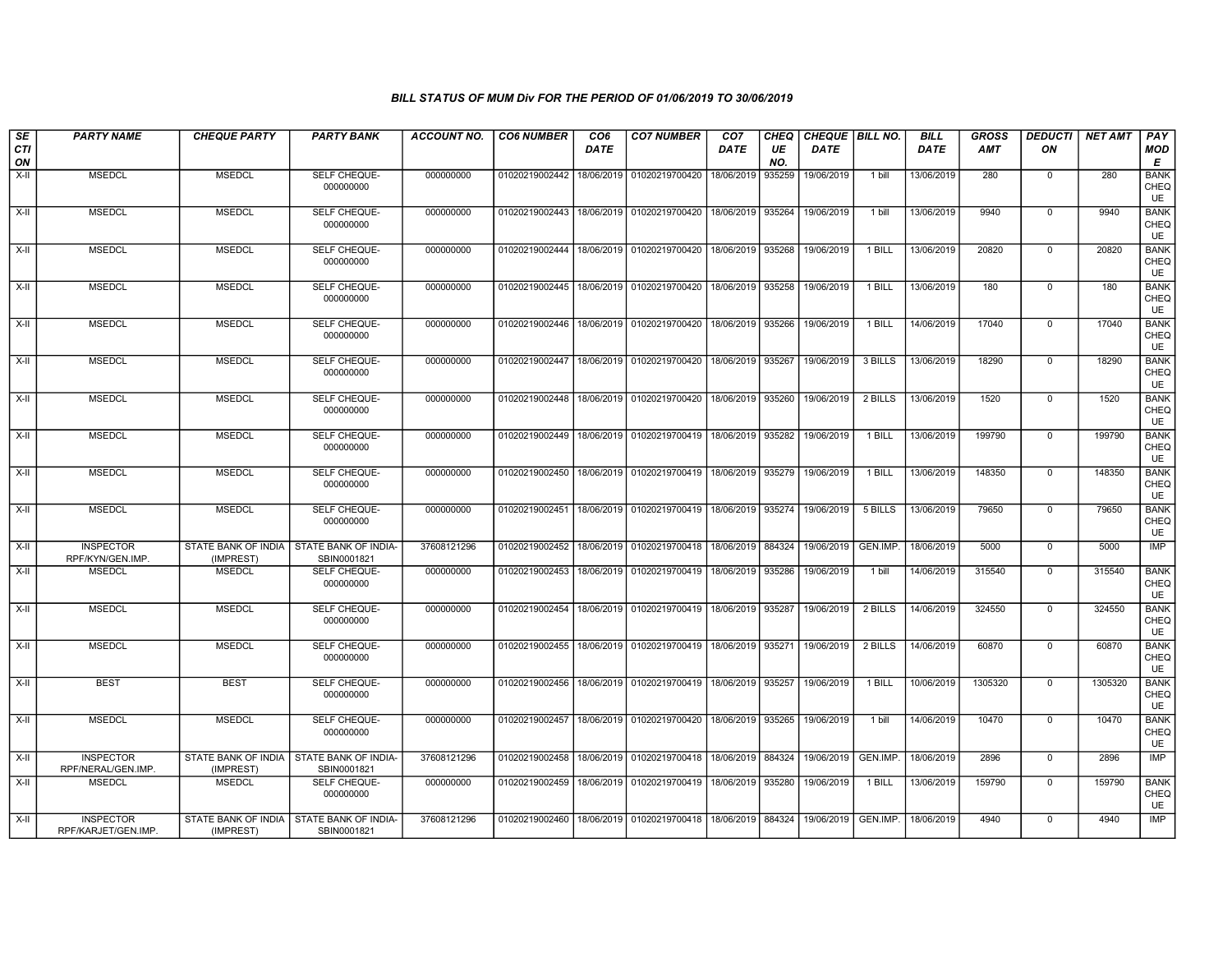| SE<br>CTI<br>ON | <b>PARTY NAME</b>                                            | <b>CHEQUE PARTY</b>                     | <b>PARTY BANK</b>                             | ACCOUNT NO.                      | <b>CO6 NUMBER</b>                        | CO <sub>6</sub><br><b>DATE</b> | <b>CO7 NUMBER</b>                                                               | CO <sub>7</sub><br><b>DATE</b> | <b>CHEQ</b><br>UE<br>NO. | CHEQUE   BILL NO.<br><b>DATE</b> |                              | <b>BILL</b><br><b>DATE</b> | <b>GROSS</b><br><b>AMT</b> | <b>DEDUCTI</b><br>ON | <b>NET AMT</b> | <b>PAY</b><br><b>MOD</b><br>E |
|-----------------|--------------------------------------------------------------|-----------------------------------------|-----------------------------------------------|----------------------------------|------------------------------------------|--------------------------------|---------------------------------------------------------------------------------|--------------------------------|--------------------------|----------------------------------|------------------------------|----------------------------|----------------------------|----------------------|----------------|-------------------------------|
| X-II            | <b>MSEDCL</b>                                                | <b>MSEDCL</b>                           | SELF CHEQUE-<br>000000000                     | 000000000                        | 01020219002461                           | 18/06/2019                     | 01020219700420                                                                  | 18/06/2019                     | 935262                   | 19/06/2019                       | 3 BILLS                      | 13/06/2019                 | 2360                       | $\mathbf 0$          | 2360           | <b>BANK</b><br>CHEQ<br>UE     |
| $X-H$           | <b>MSEDCL</b>                                                | <b>MSEDCL</b>                           | <b>SELF CHEQUE-</b><br>000000000              | 000000000                        | 01020219002462                           |                                | 18/06/2019 01020219700420                                                       | 18/06/2019 935261              |                          | 19/06/2019                       | 2 BILLS                      | 13/06/2019                 | 1850                       | $\Omega$             | 1850           | <b>BANK</b><br>CHEQ<br>UE     |
| X-II            | <b>MSEDCL</b>                                                | <b>MSEDCL</b>                           | SELF CHEQUE-<br>000000000                     | 000000000                        | 01020219002463                           |                                | 18/06/2019 01020219700420                                                       | 18/06/2019                     | 935263                   | 19/06/2019                       | 1 bill                       | 14/06/2019                 | 8930                       | $\Omega$             | 8930           | <b>BANK</b><br>CHEQ<br>UE     |
| $X-H$           | <b>INSPECTOR RPSF/THK/B</b><br>COY/GEN.IMP.                  | STATE BANK OF INDIA<br>(IMPREST)        | <b>NO BANK-</b>                               | 00                               | 01020219002464                           |                                | 19/06/2019 01020219700450 24/06/2019                                            |                                | 884338                   | 25/06/2019                       | GEN.IMP                      | 17/06/2019                 | 2974                       | $\Omega$             | 2974           | IMP                           |
| X-II            | <b>SSE ROAD ART PNVL</b>                                     | STATE BANK OF INDIA<br>(IMPREST)        | NO BANK-                                      | $00\,$                           | 01020219002465                           |                                | 19/06/2019 01020219700432                                                       | 20/06/2019                     | 884330                   | 21/06/2019                       | GEN.IMP.                     | 31/05/2019                 | 9793                       | $\mathbf 0$          | 9793           | <b>IMP</b>                    |
| X-II            | INS.RPF KYN VEH NO MH-01<br>CY-9308                          | DIVISIONAL CASHIER.<br>C RLY            | <b>NO BANK-</b>                               | 00                               | 01020219002466                           | 19/06/2019                     | 01020219700425                                                                  | 19/06/2019                     | 884327                   | 19/06/2019   FUEL.IMP            |                              | 18/06/2019                 | 4000                       | $\mathbf 0$          | 4000           | <b>CASH</b>                   |
| X-II            | SIPF/RPF/NERAL/FUEL.IMP.                                     | <b>DIVISIONAL CASHIER.</b><br>C RLY     | STATE BANK OF INDIA-<br>SBIN0001821           | 37608121296                      | 01020219002467                           | 19/06/2019                     | 01020219700425                                                                  | 19/06/2019 884327              |                          | 19/06/2019   FUEL.IMP.           |                              | 18/06/2019                 | 2700                       | $\mathbf 0$          | 2700           | CASH                          |
| X-II            | INS.RPF KJT VEH NO MH-01-CY<br>9313                          | <b>DIVISIONAL CASHIER.</b><br>C RLY     | NO BANK-                                      | 00                               | 01020219002468                           | 19/06/2019                     | 01020219700425                                                                  | 19/06/2019                     | 884327                   | 19/06/2019   FUEL.IMP            |                              | 16/06/2019                 | 3720                       | $\Omega$             | 3720           | CASH                          |
| $X-H$           | <b>BPCL E CMS</b>                                            | R B I MUMBAI                            | HDFC-HDFC0000240                              | 3017FA2000601763                 | 01020219002469                           |                                | 19/06/2019 01020219700421                                                       | 19/06/2019                     | 935256                   | 19/06/2019 W/F/16 19             | 20                           | 17/06/2019                 | 670489                     | $\mathbf 0$          | 670489         | CORE-<br><b>STEPS</b>         |
| $X-II$          | <b>MSEDCL</b>                                                | <b>RBI MUMBAI</b>                       | <b>BANK OF</b><br>MAHARASHTRA-<br>MAHB0000075 | 60094551053                      | 01020219002470 19/06/2019 01020219700421 |                                |                                                                                 | 19/06/2019 935256              |                          | 19/06/2019                       | 4 BILLS                      | 13/06/2019                 | 54130                      | $\Omega$             | 54130          | CORE-<br><b>STEPS</b>         |
| X-II            | <b>MSEDCL IGATPURI</b>                                       | R B I MUMBAI                            | SBI-SBIN0000386                               | 00000011542132042 01020219002471 |                                          |                                | 19/06/2019 01020219700421                                                       | 19/06/2019                     | 935256                   | 19/06/2019                       | 1 bill                       | 13/06/2019                 | 30340                      | $\Omega$             | 30340          | CORE-<br><b>STEPS</b>         |
| $X-II$          | TORRENT POWER LTD CON<br>NO 13330536718                      | R B I MUMBAI                            | AXIS BANK-UTIB0000591                         | 591010200001694                  | 01020219002472                           | 19/06/2019                     | 01020219700421                                                                  | 19/06/2019                     | 935256                   | 19/06/2019                       | 1 bill                       | 13/06/2019                 | 240790                     | $\mathbf 0$          | 240790         | CORE-<br><b>STEPS</b>         |
| $X-H$           | <b>TORRENT POWER LTD CON</b><br>NO 13832770773               | <b>RBI MUMBAI</b>                       | AXIS BANK-UTIB0000591                         | 591010200001694                  | 01020219002473                           | 19/06/2019                     | 01020219700421                                                                  | 19/06/2019                     | 935256                   | 19/06/2019                       | $1$ bill                     | 13/06/2019                 | 480                        | $\Omega$             | 480            | CORE-<br><b>STEPS</b>         |
| X-II            | SSE/TD/OHE/KJT/PSI/DEPOT/G STATE BANK OF INDIA<br>EN.IMP.    | (IMPREST)                               | <b>NO BANK-</b>                               | $00\,$                           |                                          |                                | 01020219002474   19/06/2019   01020219700432   20/06/2019   884330   21/06/2019 |                                |                          |                                  | GEN.IMP                      | 28/05/2019                 | 1000                       | $\Omega$             | 1000           | IMP                           |
|                 | X-II SSE/TD/CABLE/DEPOT/VVH/GE STATE BANK OF INDIA<br>N.IMP. | (IMPREST)                               | SELF CHEQUE-<br>000000000                     | 00                               | 01020219002475                           | 19/06/2019                     | 01020219700432                                                                  | 20/06/2019                     | 884330                   | 21/06/2019                       | <b>VVH/CABL</b><br>E/18/4/1  | 17/05/2019                 | 1500                       | $\mathbf 0$          | 1500           | IMP                           |
| X-II            | ADEN (W) KYN/GEN.IMP.                                        | <b>STATE BANK OF INDIA</b><br>(IMPREST) | <b>NO BANK-</b>                               | 00                               | 01020219002476                           | 19/06/2019                     | 01020219700432                                                                  | 20/06/2019                     | 884330                   | 21/06/2019                       | GEN.IMP                      | 15/06/2019                 | 10000                      | $\Omega$             | 10000          | <b>IMP</b>                    |
| $X-H$           | <b>CMS KYN</b>                                               | <b>DIVISIONAL CASHIER,</b><br>C RLY     | SELF CHEQUE-<br>000000000                     | 000000000                        | 01020219002477                           | 19/06/2019                     | 01020219700422                                                                  | 19/06/2019                     | 884329                   | 20/06/2019                       | P.0.NO.4<br>3212             | 15/06/2019                 | 6000                       | $\mathbf 0$          | 6000           | <b>CASH</b>                   |
| $X-H$           | ADEN W KYN FUEL.IMP.                                         | <b>DIVISIONAL CASHIER.</b><br>C RLY     | <b>NO BANK-</b>                               | 000                              | 01020219002478                           | 19/06/2019                     | 01020219700425                                                                  | 19/06/2019                     | 884327                   | 19/06/2019                       | FUEL.IMP.                    | 15/06/2019                 | 9100                       | $\mathbf 0$          | 9100           | CASH                          |
| $X-II$          | SM.PEN/GEN.IMP.                                              | STATE BANK OF INDIA<br>(IMPREST)        | NO BANK-                                      | 00                               | 01020219002479                           | 19/06/2019                     | 01020219700432 20/06/2019                                                       |                                | 884330                   | 21/06/2019                       | <b>GEN</b><br><b>IMPREST</b> | 17/05/2019                 | 13240                      | $\Omega$             | 13240          | <b>IMP</b>                    |
| $X-H$           | <b>ACDO DADER</b>                                            | STATE BANK OF INDIA<br>(IMPREST)        | SELF CHEQUE-<br>000000000                     |                                  | 01020219002480                           | 19/06/2019                     | 01020219700432                                                                  | 20/06/2019                     | 884330                   | 21/06/2019                       | GEN.IMP.                     | 17/06/2019                 | 14262                      | $\overline{0}$       | 14262          | IMP                           |
| X-II            | <b>INSPECTOR RPF BYCULLA</b>                                 | STATE BANK OF INDIA<br>(IMPREST)        | <b>NO BANK-</b>                               | 00                               | 01020219002481                           |                                | 19/06/2019 01020219700432                                                       | 20/06/2019                     | 884330                   | 21/06/2019                       | GEN.IMP                      | 17/06/2019                 | 4995                       | $\mathbf 0$          | 4995           | <b>IMP</b>                    |
| X-II            | <b>SR.CREW CONTROLLER KYN</b><br>UP YARD                     | <b>STATE BANK OF INDIA</b><br>(IMPREST) | SELF CHEQUE-<br>000000000                     | 0000                             | 01020219002482                           | 19/06/2019                     | 01020219700432                                                                  | 20/06/2019                     | 884330                   | 21/06/2019                       | <b>GEN. IMP</b>              | 13/06/2019                 | 3000                       | $\mathbf 0$          | 3000           | IMP                           |
| $X-H$           | STATION DIRECTOR THANE                                       | <b>DIVISIONAL CASHIER.</b><br>C RLY     | SELF CHEQUE-<br>000000000                     | $00\,$                           | 01020219002484                           | 19/06/2019                     | 01020219700423                                                                  | 19/06/2019                     | 884327                   | 19/06/2019                       | GEN.IMP.                     | 11/06/2019                 | 27556                      | $\Omega$             | 27556          | CASH                          |
| $X-H$           | STATION DIRECTOR DADAR                                       | <b>DIVISIONAL CASHIER,</b><br>C RLY     | NO BANK-                                      | 00                               | 01020219002485                           |                                | 19/06/2019 01020219700423                                                       | 19/06/2019                     | 884327                   | 19/06/2019                       | genimp                       | 17/06/2019                 | 49544                      | $\mathbf 0$          | 49544          | CASH                          |
| X-II            | SSE(TL/AC)WB                                                 | <b>DIVISIONAL CASHIER.</b><br>C RLY     | SELF CHEQUE-<br>000000000                     | 00                               | 01020219002486                           |                                | 19/06/2019 01020219700423                                                       | 19/06/2019                     | 884327                   | 19/06/2019                       | gen.imp                      | 13/06/2019                 | 8556                       | $\mathbf 0$          | 8556           | <b>CASH</b>                   |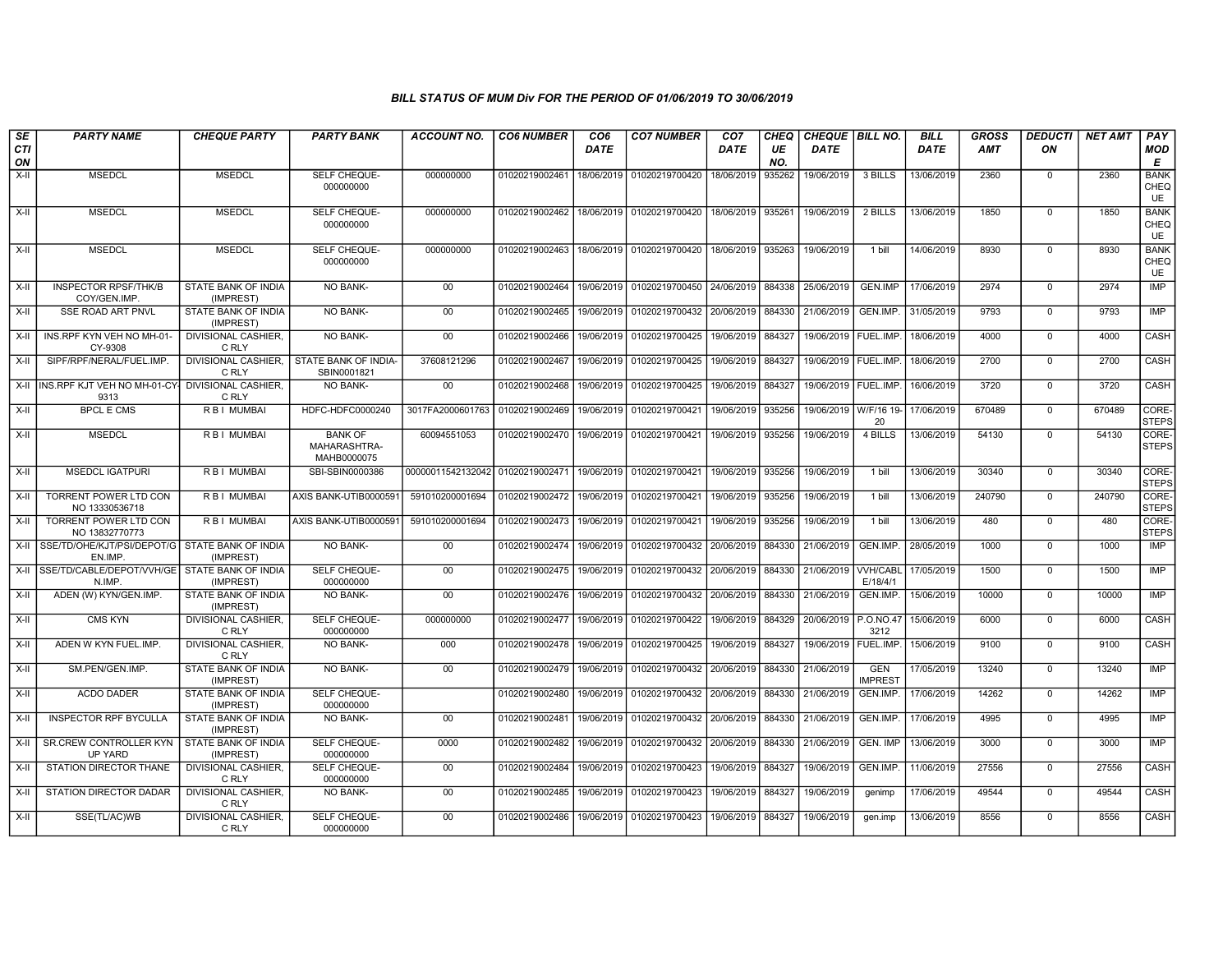| <b>SE</b><br><b>CTI</b><br>ON | <b>PARTY NAME</b>                                                    | <b>CHEQUE PARTY</b>                                     | <b>PARTY BANK</b>                                             | <b>ACCOUNT NO.</b> | <b>CO6 NUMBER</b>                        | CO <sub>6</sub><br>DATE | <b>CO7 NUMBER</b>                                                     | CO <sub>7</sub><br><b>DATE</b> | <b>CHEQ</b><br>UE<br>NO. | CHEQUE BILL NO.<br><b>DATE</b> |                              | <b>BILL</b><br><b>DATE</b> | <b>GROSS</b><br><b>AMT</b> | <b>DEDUCTI</b><br>ON | <b>NET AMT</b> | PAY<br><b>MOD</b><br>Е    |
|-------------------------------|----------------------------------------------------------------------|---------------------------------------------------------|---------------------------------------------------------------|--------------------|------------------------------------------|-------------------------|-----------------------------------------------------------------------|--------------------------------|--------------------------|--------------------------------|------------------------------|----------------------------|----------------------------|----------------------|----------------|---------------------------|
| $X-H$                         | SSE (C&W)NRL/GEN.IMP.                                                | STATE BANK OF INDIA<br>(IMPREST)                        | <b>NO BANK-</b>                                               | $00\,$             | 01020219002487                           | 19/06/2019              | 01020219700432                                                        | 20/06/2019                     | 884330                   | 21/06/2019                     | GEN.IMP.                     | 19/06/2019                 | 4913                       | $\mathbf 0$          | 4913           | <b>IMP</b>                |
| X-II                          | SSE/TD/OHE/LNL/PSI/DEPOT/G STATE BANK OF INDIA<br>EN.IMP.            | (IMPREST)                                               | NO BANK-                                                      | 00 <sup>1</sup>    | 01020219002488                           | 19/06/2019              | 01020219700432 20/06/2019                                             |                                | 884330                   | 21/06/2019                     | GEN.IMP.                     | 19/06/2019                 | 1000                       | $\Omega$             | 1000           | IMP                       |
| $X-II$                        | <b>CINTERAL RLY SCHOOL KYN</b>                                       | STATE BANK OF INDIA<br>(IMPREST)                        | NO BANK-                                                      | 00                 | 01020219002489                           |                         | 19/06/2019 01020219700432 20/06/2019 884330                           |                                |                          | 21/06/2019                     | GEN.IMP.                     | 19/06/2019                 | 750                        | $\mathbf 0$          | 750            | <b>IMP</b>                |
| X-II                          | SR DPO FUEL IMP.                                                     | STATE BANK OF INDIA<br>(IMPREST)                        | SELF CHEQUE-<br>000000000                                     | 00                 | 01020219002490                           | 19/06/2019              | 01020219700432                                                        | 20/06/2019                     | 884330                   | 21/06/2019 FUEL.IMP.           |                              | 19/06/2019                 | 5000                       | $\Omega$             | 5000           | IMP                       |
| $X-II$                        | SR DPO/PNM                                                           | STATE BANK OF INDIA<br>(IMPREST)                        | <b>NO BANK-</b>                                               | 00                 | 01020219002491                           |                         | 19/06/2019 01020219700432                                             | 20/06/2019                     | 884330                   | 21/06/2019                     | GEN.IMP.                     | 19/06/2019                 | 6988                       | $\Omega$             | 6988           | <b>IMP</b>                |
| X-II                          | <b>GLOBAL MARKETING-MUMBAI</b>                                       | <b>GLOBAL MARKETING-</b><br><b>MUMBAI</b>               | ABHYUDAYA CO-OP<br>BANK LTD-ABHY0065009                       | 009021100004603    | 01020219002493                           | 19/06/2019              | 01020219700426                                                        | 19/06/2019                     | 935292                   | 20/06/2019                     | 1793                         | 06/05/2019                 | 9720                       | $\mathbf 0$          | 9720           | <b>BANK</b><br>CHEQ<br>UE |
| $X-H$                         | NATURAL DISTRIBUTORS-<br><b>THANE</b>                                | <b>RBI MUMBAI</b>                                       | THE SHAMRAO VITHAL<br><b>CO-OPERATIVE BAN-</b><br>SVCB0000022 | 102204180001547    |                                          |                         | 01020219002494 19/06/2019 01020219700426                              | 19/06/2019 935293              |                          | 20/06/2019                     | 1796                         | 06/05/2019                 | 5720                       | $\mathbf 0$          | 5720           | CORE-<br><b>STEPS</b>     |
| $X-H$                         | SR DEE (TD) CSTM/GEN.IMP                                             | <b>STATE BANK OF INDIA</b><br>(IMPREST)                 | NO BANK-                                                      | 00                 | 01020219002495                           |                         | 19/06/2019 01020219700432 20/06/2019 884330 21/06/2019                |                                |                          |                                | GEN.IMP                      | 18/06/2019                 | 6403                       | $\Omega$             | 6403           | <b>IMP</b>                |
| X-II                          | CHIEF CONTROLLER<br>CSTM/GEN.IMP.                                    | STATE BANK OF INDIA<br>(IMPREST)                        | SELF CHEQUE-<br>000000000                                     | 00                 | 01020219002496                           |                         | 19/06/2019 01020219700432 20/06/2019 884330 21/06/2019                |                                |                          |                                | GEN.IMP.                     | 19/06/2019                 | 4000                       | $\Omega$             | 4000           | <b>IMP</b>                |
| X-II                          | ARK CORPORATION-MUMBAI.                                              | R B I MUMBAI                                            | STATE BANK OF INDIA-<br>SBIN0011752                           | 33184137757        | 01020219002497                           | 19/06/2019              | 01020219700426                                                        | 19/06/2019                     | 935293                   | 20/06/2019                     | 2641                         | 27/05/2019                 | 8900                       | $\Omega$             | 8900           | CORE-<br><b>STEPS</b>     |
| X-II                          | OM CONSTRUCTION COMPANY<br><b>THANE</b>                              | R B I MUMBAI                                            | CANARA BANK-<br>CNRB0000209                                   | 0209256054294      | 01020219002498                           | 19/06/2019              | 01020219700426                                                        | 19/06/2019                     | 935293                   | 20/06/2019                     | 2642                         | 27/05/2019                 | 8900                       | $\Omega$             | 8900           | CORE-<br><b>STEPS</b>     |
| $X-H$                         | V S SERVICES AND TRADING<br>LLP-THANE                                | R B I MUMBAI                                            | UNION BANK OF INDIA-<br>UBIN0531570                           | 315701010331265    | 01020219002499                           | 19/06/2019              | 01020219700426                                                        | 19/06/2019                     | 935293                   | 20/06/2019                     | 2643                         | 27/05/2019                 | 8900                       | $\overline{0}$       | 8900           | CORE-<br><b>STEPS</b>     |
| X-II                          | SHREE TISAI CORPORATION-<br><b>THANE</b>                             | R B I MUMBAI                                            | <b>BANK OF</b><br>MAHARASHTRA-<br>MAHB0001076                 | 60242959917        | 01020219002500                           |                         | 19/06/2019 01020219700426                                             | 19/06/2019 935293              |                          | 20/06/2019                     | 2644                         | 27/05/2019                 | 8900                       | $\Omega$             | 8900           | CORE-<br><b>STEPS</b>     |
| X-II                          | SHREE GANESH MAZOOR<br>KAMGAR SAHAKARI SANSTHA<br>LTD.-THANE         | R B I MUMBAI                                            | THE THANE DISTRICT<br>CENTRAL CO-OP BA-<br>TDCB0000042        | 004200350000138    | 01020219002501                           |                         | 19/06/2019 01020219700426                                             | 19/06/2019 935293              |                          | 20/06/2019                     | 2645                         | 27/05/2019                 | 8900                       | $\mathbf 0$          | 8900           | CORE-<br><b>STEPS</b>     |
| $X-II$                        | HANS ENTERPRISES-THANE                                               | <b>RBI MUMBAI</b>                                       | ABHYUDAYA CO-OP<br>BANK LTD-ABHY0065006                       | 006031100000486    |                                          |                         | 01020219002502 19/06/2019 01020219700426                              |                                |                          | 19/06/2019 935293 20/06/2019   | 2646                         | 27/05/2019                 | 8900                       | $\Omega$             | 8900           | CORE-<br><b>STEPS</b>     |
| X-II                          | OMPRAKASH HUKMARAM-<br><b>MUMBAI</b>                                 | R B I MUMBAI                                            | UNION BANK OF INDIA-<br>UBIN0531651                           | 316501010035936    | 01020219002503 19/06/2019 01020219700426 |                         |                                                                       | 19/06/2019 935293              |                          | 20/06/2019                     | 2647                         | 27/05/2019                 | 8900                       | $\mathbf 0$          | 8900           | CORE-<br><b>STEPS</b>     |
| X-II                          | ADEN (W & E) PNVL SMALL<br>TTM FUEL IMP - 40000                      | STATE BANK OF INDIA<br>(IMPREST)                        | <b>STATE BANK OF INDIA-</b><br>SBIN0001821                    | 37608121296        | 01020219002505                           | 19/06/2019              | 01020219700434                                                        | 20/06/2019                     | 884330                   | 21/06/2019                     | <b>PETROL</b><br><b>IMP</b>  | 31/05/2019                 | 29930                      | $\Omega$             | 29930          | IMP                       |
| $X-II$                        | <b>SM AMBERNATH</b>                                                  | STATE BANK OF INDIA<br>(IMPREST)                        | NO BANK-                                                      | $00\,$             | 01020219002506                           | 19/06/2019              | 01020219700434                                                        | 20/06/2019                     | 884330                   | 21/06/2019                     | <b>GEN</b><br><b>IMPREST</b> | 07/05/2019                 | 40611                      | $\mathbf 0$          | 40611          | <b>IMP</b>                |
| $X-II$                        | <b>SM KARJAT</b>                                                     | STATE BANK OF INDIA<br>(IMPREST)                        | <b>NO BANK-</b>                                               | 00                 | 01020219002507                           | 19/06/2019              | 01020219700434 20/06/2019 884330                                      |                                |                          | 21/06/2019                     | <b>GEN</b><br><b>IMPREST</b> | 07/05/2019                 | 60700                      | $\mathbf 0$          | 60700          | <b>IMP</b>                |
| X-II                          | <b>SM PEN</b>                                                        | <b>STATE BANK OF INDIA</b><br>(IMPREST)                 | <b>NO BANK-</b>                                               | 00                 | 01020219002508                           |                         | 19/06/2019 01020219700434                                             | 20/06/2019 884330 21/06/2019   |                          |                                | <b>GEN</b><br><b>IMPREST</b> | 07/05/2019                 | 29900                      | $\Omega$             | 29900          | IMP                       |
| X-II                          | ACM (RESVN) CSTM                                                     | STATE BANK OF INDIA I STATE BANK OF INDIA-<br>(IMPREST) | SBIN0001821                                                   | 37608121296        | 01020219002509                           | 19/06/2019              | 01020219700435                                                        | 20/06/2019                     | 884330                   | 21/06/2019                     | <b>GEN IMP</b>               | 17/06/2019                 | 3207                       | $\mathbf 0$          | 3207           | <b>IMP</b>                |
| $X-II$                        | <b>SM VASHI</b>                                                      | STATE BANK OF INDIA<br>(IMPREST)                        | STATE BANK OF INDIA-<br>SBIN0001821                           | 37608121296        | 01020219002510                           | 19/06/2019              | 01020219700435                                                        | 20/06/2019                     | 884330                   | 21/06/2019                     | <b>GEN</b><br><b>IMPREST</b> | 07/05/2019                 | 7592                       | $\mathbf 0$          | 7592           | IMP                       |
| X-II                          | ADEN W PNVL (GEN IMP-10000) STATE BANK OF INDIA STATE BANK OF INDIA- | (IMPREST)                                               | SBIN0001821                                                   | 37608121296        | 01020219002511                           | 19/06/2019              | 01020219700435                                                        | 20/06/2019                     | 884330                   | 21/06/2019                     | <b>GEN IMP</b>               | 30/04/2019                 | 9992                       | $\mathbf 0$          | 9992           | IMP                       |
| X-II                          | ADEN(M)PNVL - GATE BOOMS<br>(GEN-5000)                               | STATE BANK OF INDIA<br>(IMPREST)                        | <b>NO BANK-</b>                                               | 00                 |                                          |                         | 01020219002512 19/06/2019 01020219700435 20/06/2019 884330 21/06/2019 |                                |                          |                                | <b>GEN IMP</b>               | 31/05/2019                 | 4988                       | $\Omega$             | 4988           | IMP                       |
| X-II                          | ADEN M PNVL (DIESEL IMP -<br>6500)                                   | STATE BANK OF INDIA<br>(IMPREST)                        | STATE BANK OF INDIA-<br>SBIN0001821                           | 37608121296        |                                          |                         | 01020219002513   19/06/2019   01020219700435   20/06/2019             |                                |                          | 884330 21/06/2019              | <b>DIESEL</b><br>IMP         | 29/05/2019                 | 6500                       | $\Omega$             | 6500           | <b>IMP</b>                |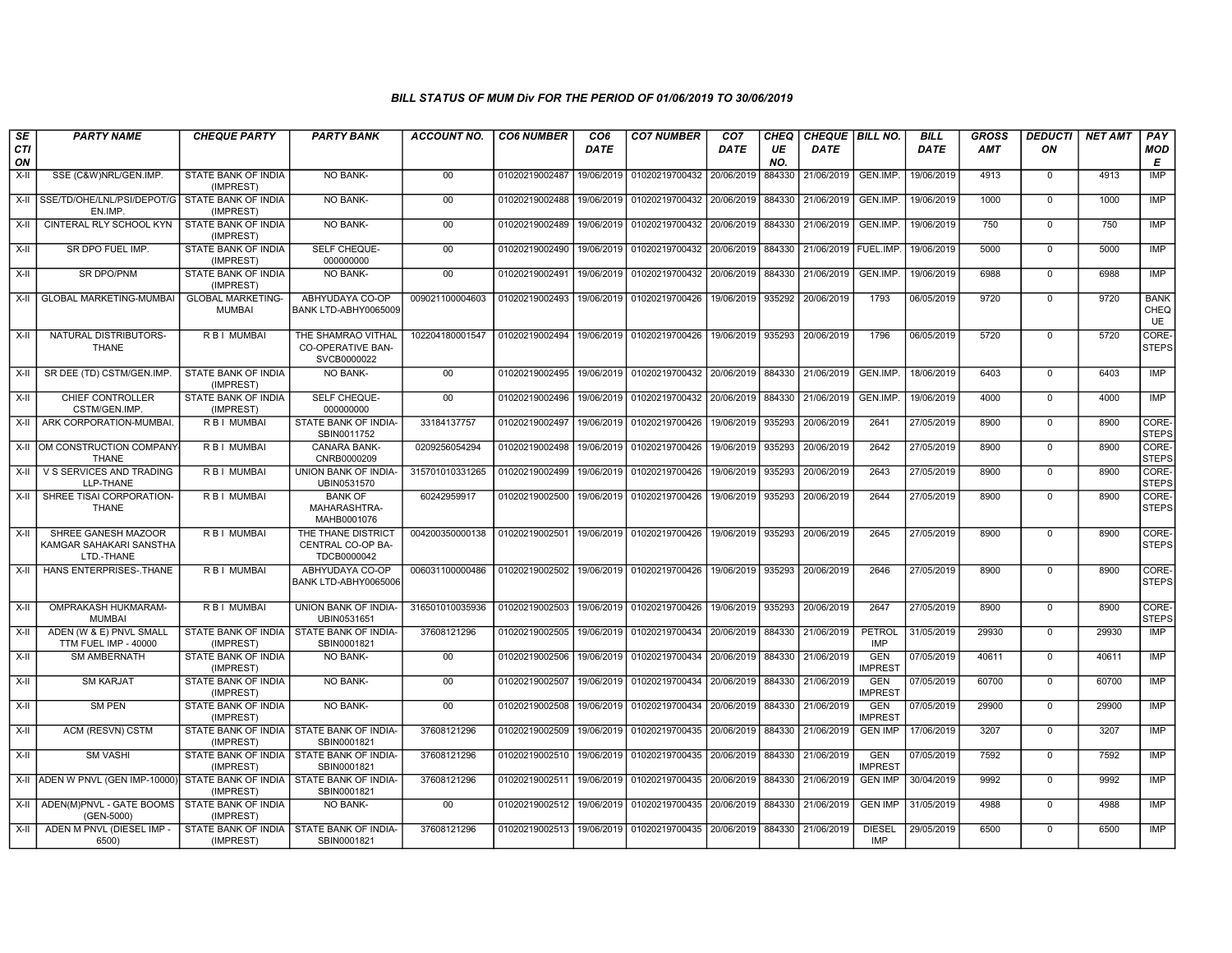| SE<br><b>CTI</b><br>ON | <b>PARTY NAME</b>                             | <b>CHEQUE PARTY</b>                                     | <b>PARTY BANK</b>                  | <b>ACCOUNT NO.</b> | <b>CO6 NUMBER</b>                        | CO <sub>6</sub><br><b>DATE</b> | <b>CO7 NUMBER</b>                                                     | CO <sub>7</sub><br><b>DATE</b> | <b>CHEQ</b><br>UE<br>NO. | <b>DATE</b>          | CHEQUE   BILL NO.                | <b>BILL</b><br><b>DATE</b> | <b>GROSS</b><br><b>AMT</b> | <b>DEDUCTI</b><br>ON | <b>NET AMT</b> | PAY<br><b>MOD</b><br>E    |
|------------------------|-----------------------------------------------|---------------------------------------------------------|------------------------------------|--------------------|------------------------------------------|--------------------------------|-----------------------------------------------------------------------|--------------------------------|--------------------------|----------------------|----------------------------------|----------------------------|----------------------------|----------------------|----------------|---------------------------|
| X-II                   | ADEN T BY (GEN IMP)                           | STATE BANK OF INDIA<br>(IMPREST)                        | NO BANK-                           | $00\,$             | 01020219002514                           | 19/06/2019                     | 01020219700435                                                        | 20/06/2019                     | 884330                   | 21/06/2019           | General<br>Imprest               | 06/06/2019                 | 8129                       | $\mathbf 0$          | 8129           | <b>IMP</b>                |
| $X-II$                 | <b>SM KHARBAV</b>                             | STATE BANK OF INDIA I STATE BANK OF INDIA<br>(IMPREST)  | SBIN0001821                        | 37608121296        | 01020219002515 19/06/2019                |                                | 01020219700435 20/06/2019                                             |                                | 884330                   | 21/06/2019           | <b>GEN</b><br><b>IMPREST</b>     | 07/05/2019                 | 10000                      | $\overline{0}$       | 10000          | <b>IMP</b>                |
| X-II                   | <b>SM KAMAN ROAD</b>                          | STATE BANK OF INDIA I STATE BANK OF INDIA-<br>(IMPREST) | SBIN0001821                        | 37608121296        |                                          |                                | 01020219002516   19/06/2019   01020219700435   20/06/2019             |                                | 884330                   | 21/06/2019           | <b>GEN</b><br><b>IMPREST</b>     | 07/05/2019                 | 10000                      | $\mathbf 0$          | 10000          | IMP                       |
| $X-H$                  | <b>SM APTA</b>                                | <b>STATE BANK OF INDIA</b><br>(IMPREST)                 | NO BANK-                           | 00                 | 01020219002517                           | 19/06/2019                     | 01020219700435 20/06/2019                                             |                                | 884330                   | 21/06/2019           | <b>GEN</b><br><b>IMPREST</b>     | 07/06/2019                 | 19940                      | $\overline{0}$       | 19940          | IMP                       |
| $X-H$                  | <b>SM SION</b>                                | STATE BANK OF INDIA<br>(IMPREST)                        | NO BANK-                           | 00                 | 01020219002518                           | 19/06/2019                     | 01020219700435 20/06/2019                                             |                                | 884330                   | 21/06/2019           | <b>GEN</b><br><b>IMPREST</b>     | 07/05/2019                 | 4739                       | $\Omega$             | 4739           | IMP                       |
| X-II                   | <b>SM KALYAN</b>                              | STATE BANK OF INDIA<br>(IMPREST)                        | NO BANK-                           | $00\,$             |                                          |                                | 01020219002519   19/06/2019   01020219700435   20/06/2019   884330    |                                |                          | 21/06/2019           | <b>GENL IMP</b>                  | 12/06/2019                 | 24562                      | $\Omega$             | 24562          | <b>IMP</b>                |
| $X-H$                  | <b>SM SOMATNE</b>                             | STATE BANK OF INDIA<br>(IMPREST)                        | <b>NO BANK-</b>                    | 00                 | 01020219002520                           | 19/06/2019                     | 01020219700435 20/06/2019                                             |                                | 884330                   | 21/06/2019           | <b>GEN</b><br><b>IMPREST</b>     | 07/05/2019                 | 10000                      | $\overline{0}$       | 10000          | <b>IMP</b>                |
| X-II                   | <b>SS VITHALWADI</b>                          | STATE BANK OF INDIA<br>(IMPREST)                        | <b>NO BANK-</b>                    | 00                 | 01020219002521                           |                                | 19/06/2019 01020219700434 20/06/2019                                  |                                | 884330                   | 21/06/2019           | <b>IMP STN</b>                   | 13/06/2019                 | 47050                      | $\mathbf 0$          | 47050          | <b>IMP</b>                |
|                        | X-II DRM W CSTM TRACK MACHINE                 | STATE BANK OF INDIA   STATE BANK OF INDIA<br>(IMPREST)  | SBIN0001821                        | 37608121296        | 01020219002522                           |                                | 19/06/2019 01020219700434                                             | 20/06/2019                     | 884330                   | 21/06/2019           | <b>TTM GEN</b><br><b>IMP</b>     | 12/06/2019                 | 26422                      | $\mathbf 0$          | 26422          | IMP                       |
| $X-I$                  | SSE (M) IGATPURI                              | STATE BANK OF INDIA<br>(IMPREST)                        | SELF CHEQUE-<br>000000000          | $00\,$             | 01020219002523                           | 19/06/2019                     | 01020219700434                                                        | 20/06/2019                     | 884330                   | 21/06/2019 DIESEL.IM | P                                | 13/06/2019                 | 29710                      | $\mathbf 0$          | 29710          | IMP                       |
| $X-II$                 | <b>CNC SHELU</b>                              | STATE BANK OF INDIA<br>(IMPREST)                        | SELF CHEQUE-<br>000000000          | 00                 | 01020219002524                           |                                | 19/06/2019 01020219700434                                             | 20/06/2019 884330              |                          | 21/06/2019           | <b>STN</b><br><b>IMPREST</b>     | 13/06/2019                 | 31139                      | $\mathbf 0$          | 31139          | <b>IMP</b>                |
| $X-H$                  | <b>SM DOCKYARD ROAD</b>                       | <b>STATE BANK OF INDIA</b><br>(IMPREST)                 | NO BANK-                           | 00                 | 01020219002525                           | 19/06/2019                     | 01020219700434                                                        | 20/06/2019                     | 884330                   | 21/06/2019           | <b>STN</b><br><b>IMPREST</b>     | 13/06/2019                 | 49344                      | $\overline{0}$       | 49344          | <b>IMP</b>                |
| X-II                   | ADEN T TNA FUEL IMP                           | STATE BANK OF INDIA I STATE BANK OF INDIA-<br>(IMPREST) | SBIN0001821                        | 37608121296        | 01020219002526                           |                                | 19/06/2019 01020219700435 20/06/2019 884330                           |                                |                          | 21/06/2019           | PETROL<br>IMP                    | 13/06/2019                 | 9852                       | $\Omega$             | 9852           | IMP                       |
| X-II                   | SSE(M)LTT                                     | STATE BANK OF INDIA   STATE BANK OF INDIA-<br>(IMPREST) | SBIN0001821                        | 37608121296        | 01020219002527                           | 19/06/2019                     | 01020219700435                                                        | 20/06/2019                     | 884330                   | 21/06/2019           | GEN.IMP                          | 04/06/2019                 | 5000                       | $\mathbf 0$          | 5000           | <b>IMP</b>                |
| $X-II$                 | <b>SS KOPAR</b>                               | STATE BANK OF INDIA<br>(IMPREST)                        | NO BANK-                           | 00                 | 01020219002528                           | 19/06/2019                     | 01020219700435 20/06/2019                                             |                                | 884330                   | 21/06/2019           | <b>STN</b><br><b>IMPREST</b>     | 13/06/2019                 | 13637                      | $\overline{0}$       | 13637          | <b>IMP</b>                |
| X-II                   | R K CONSTRUCTION CO                           | <b>RBI MUMBAI</b>                                       | KARNATAKA BANK LTD-<br>KARB0000427 | 4272000100206801   | 01020219002529 20/06/2019 01020219700427 |                                |                                                                       | 20/06/2019 935293              |                          | 20/06/2019           | PO<br>NO.774001                  | 10/06/2019                 | 422572                     | $\Omega$             | 422572         | CORE-<br><b>STEPS</b>     |
|                        | X-II INSPECTOR RPF IGP/GEN.IMP.               | STATE BANK OF INDIA<br>(IMPREST)                        | <b>NO BANK-</b>                    | $00\,$             |                                          |                                | 01020219002530 20/06/2019 01020219700432 20/06/2019 884330            |                                |                          | 21/06/2019 GEN.IMP.  |                                  | 06/06/2019                 | 4985                       | $\Omega$             | 4985           | <b>IMP</b>                |
| $X-H$                  | ACCOUNTS OFFICER, CASH.<br><b>BSNL NASHIK</b> | ACCOUNTS OFFICER.<br>CASH, BSNL NASHIK                  | SELF CHEQUE-<br>000000000          |                    | 01020219002531 20/06/2019                |                                | 01020219700428 20/06/2019                                             |                                | 769780                   | 21/06/2019           | <b>TELEPHO</b><br><b>NE BILL</b> | 07/06/2019                 | 5647                       | $\mathbf 0$          | 5647           | <b>BANK</b><br>CHEQ<br>UE |
| $X-I$                  | ACCOUNTS OFFICER, CASH,<br><b>BSNL RAIGAD</b> | ACCOUNTS OFFICER.<br>CASH. BSNL RAIGAD                  | SELF CHEQUE-<br>000000000          | 000000000          |                                          |                                | 01020219002532 20/06/2019 01020219700437                              | 21/06/2019 935297              |                          | 21/06/2019           | <b>TELEPHO</b><br><b>NE BILL</b> | 07/06/2019                 | 11278                      | $\mathbf 0$          | 11278          | <b>BANK</b><br>CHEQ<br>UE |
| $X-H$                  | <b>VODAFONE IDEA LIMITED</b>                  | <b>VODAFONE IDEA</b><br>LIMITED                         | NO BANK-                           | $\overline{0}$     |                                          |                                | 01020219002533 20/06/2019 01020219700438 21/06/2019 935302 21/06/2019 |                                |                          |                      | <b>TELE BILL</b><br><b>FCT</b>   | 07/06/2019                 | 4590                       | $\overline{0}$       | 4590           | <b>BANK</b><br>CHEQ<br>UE |
| $X-H$                  | <b>MTNL MUMBAI</b>                            | <b>MTNL MUMBAI</b>                                      | SELF CHEQUE-<br>000000000          | 000000000          |                                          |                                | 01020219002534 20/06/2019 01020219700439 21/06/2019 935299 21/06/2019 |                                |                          |                      | <b>TELEPHO</b><br><b>NE BILL</b> | 07/06/2019                 | 10929                      | $\overline{0}$       | 10929          | <b>BANK</b><br>CHEQ<br>UE |
| $X-II$                 | <b>MTNL MUMBAI</b>                            | <b>MTNL MUMBAI</b>                                      | SELF CHEQUE-<br>000000000          | 000000000          |                                          |                                | 01020219002535 20/06/2019 01020219700441 21/06/2019 935301 21/06/2019 |                                |                          |                      | LEASED<br><b>CKT BILL</b>        | 18/03/2019                 | 1559056                    | $\mathbf 0$          | 1559056        | <b>BANK</b><br>CHEQ<br>UE |
| X-II                   | OSD(S)BB                                      | STATE BANK OF INDIA I STATE BANK OF INDIA-<br>(IMPREST) | SBIN0001821                        | 37608121296        |                                          |                                | 01020219002536 20/06/2019 01020219700446 21/06/2019 884336            |                                |                          | 24/06/2019           | Fuel<br>imprest                  | 19/06/2019                 | 8000                       | $\Omega$             | 8000           | IMP                       |
| X-II                   | STATION DIRECTOR LTT                          | STATE BANK OF INDIA   STATE BANK OF INDIA-<br>(IMPREST) | SBIN0001821                        | 37608121296        |                                          |                                | 01020219002537 20/06/2019 01020219700434 20/06/2019 884330 21/06/2019 |                                |                          |                      | SD IMP                           | 04/06/2019                 | 96865                      | $\Omega$             | 96865          | IMP                       |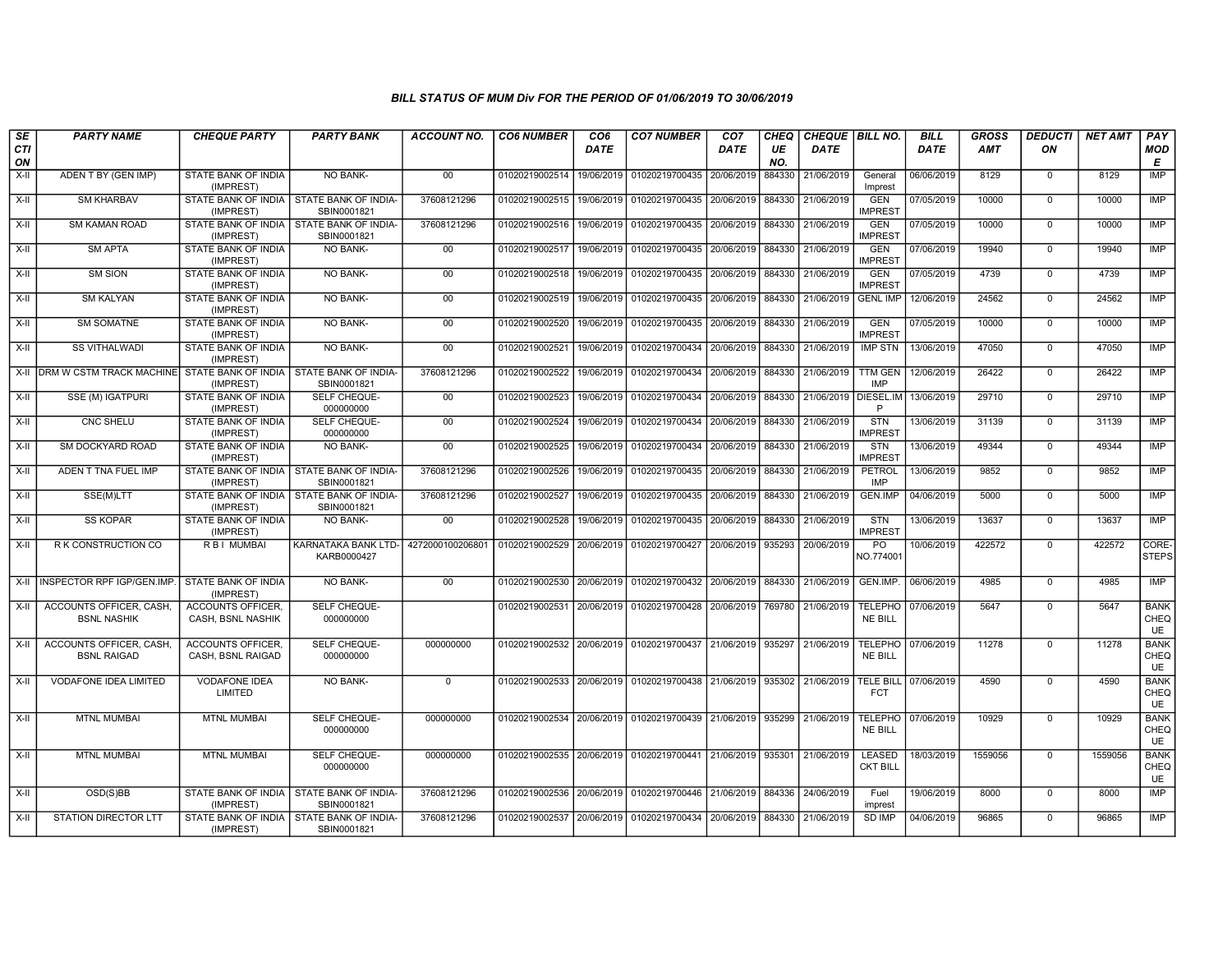| SE<br>CTI    | <b>PARTY NAME</b>                                                               | <b>CHEQUE PARTY</b>                                     | <b>PARTY BANK</b>                                      | <b>ACCOUNT NO.</b> | <b>CO6 NUMBER</b>         | CO <sub>6</sub><br><b>DATE</b> | <b>CO7 NUMBER</b>                                | CO <sub>7</sub><br>DATE | CHEQ<br>UE    | CHEQUE BILL NO.<br><b>DATE</b> |                              | <b>BILL</b><br><b>DATE</b> | <b>GROSS</b><br>AMT | <b>DEDUCTI</b><br>ON | <b>NET AMT</b> | PAY<br><b>MOD</b>                |
|--------------|---------------------------------------------------------------------------------|---------------------------------------------------------|--------------------------------------------------------|--------------------|---------------------------|--------------------------------|--------------------------------------------------|-------------------------|---------------|--------------------------------|------------------------------|----------------------------|---------------------|----------------------|----------------|----------------------------------|
| ON<br>$X-II$ | <b>MOTORMEN TRAINING</b><br>CENTER KYN/GEN.IMP.                                 | STATE BANK OF INDIA<br>(IMPREST)                        | <b>NO BANK-</b>                                        | 00                 | 01020219002538            | 20/06/2019                     | 01020219700432                                   | 20/06/2019              | NO.<br>884330 | 21/06/2019                     | GEN.IMP.                     | 19/06/2019                 | 4700                | $\mathbf 0$          | 4700           | Е<br><b>IMP</b>                  |
| X-II         | <b>DPO CSTM</b>                                                                 | DIVISIONAL CASHIER,<br>C RLY                            | SELF CHEQUE-<br>000000000                              | 000000000          | 01020219002539            | 20/06/2019                     | 01020219700433 20/06/2019                        |                         | 884334        | 21/06/2019 P.O.No.547          | 899                          | 20/06/2019                 | 500                 | $\overline{0}$       | 500            | CASH                             |
| X-II         | DIRECTOR G.P.O. MUMBAI                                                          | DIRECTOR G.P.O.<br><b>MUMBAI</b>                        | SELF CHEQUE-<br>000000000                              | 000000000          | 01020219002540            | 20/06/2019                     | 01020219700433                                   | 20/06/2019              | 935298        | 21/06/2019                     | PO<br>NO.34323               | 18/06/2019                 | 700                 | $\Omega$             | 700            | <b>BANK</b><br>CHEQ<br><b>UE</b> |
| X-II         | SSE/TD/OHE/AC/DI/GEN.IMP                                                        | STATE BANK OF INDIA<br>(IMPREST)                        | NO BANK-                                               | 00                 | 01020219002541 20/06/2019 |                                | 01020219700432 20/06/2019 884330 21/06/2019      |                         |               |                                | <b>GEN IMP</b>               | 19/06/2019                 | 941                 | $\overline{0}$       | 941            | IMP                              |
|              | X-II   ENCEE RAIL ENGINEERS AND<br><b>FABRICATORS PVT LTD-</b><br><b>MUMBAI</b> | R B I MUMBAI                                            | <b>NKGSB CO-OP BANK</b><br>LTD-NKGS0000024             | 024130100000027    | 01020219002542 20/06/2019 |                                | 01020219700459 25/06/2019 935312 25/06/2019      |                         |               |                                | 3963                         | 14/06/2019                 | 243030              | $\mathbf 0$          | 243030         | CORE-<br><b>STEPS</b>            |
| X-II         | S K INFRADEVELOPERS-<br><b>THANE</b>                                            | R B I MUMBAI                                            | THE SARASWAT CO-<br>OPERATIVE BANK LTD-<br>SRCB0000099 | 099100100005943    | 01020219002543            | 20/06/2019                     | 01020219700459                                   | 25/06/2019              |               | 935312 25/06/2019              | 3964                         | 14/06/2019                 | 243030              | $\mathbf 0$          | 243030         | CORE-<br><b>STEPS</b>            |
|              | X-II ADEE/TD/OHE/KURLA/GEN.IMP                                                  | STATE BANK OF INDIA<br>(IMPREST)                        | <b>NO BANK-</b>                                        | 00                 | 01020219002544 20/06/2019 |                                | 01020219700432 20/06/2019 884330 21/06/2019 8843 |                         |               |                                | <b>GEN IMP</b>               | 20/06/2019                 | 3000                | $\mathbf 0$          | 3000           | IMP                              |
| X-II         | N K SINGH-MUMBAI                                                                | R B I MUMBAI                                            | STATE BANK OF INDIA-<br>SBIN0003225                    | 30881485170        | 01020219002545 20/06/2019 |                                | 01020219700459                                   | 25/06/2019              | 935312        | 25/06/2019                     | 3965                         | 14/06/2019                 | 243030              | $\Omega$             | 243030         | CORE-<br><b>STEPS</b>            |
| $X-II$       | ADEE/TD/PNVL/GEN.IMP.                                                           | STATE BANK OF INDIA<br>(IMPREST)                        | NO BANK-                                               | 00                 | 01020219002546            | 20/06/2019                     | 01020219700432                                   | 20/06/2019              | 884330        | 21/06/2019                     | <b>GEN IMP</b>               | 20/06/2019                 | 4564                | $\mathbf{0}$         | 4564           | IMP                              |
| $X-II$       | . A.K. CONSTRUCTION CO-<br>KALYAN                                               | R B I MUMBAI                                            | <b>CANARA BANK-</b><br>CNRB0000209                     | 0209256054165      | 01020219002547            | 20/06/2019                     | 01020219700459                                   | 25/06/2019              | 935312        | 25/06/2019                     | 3966                         | 14/06/2019                 | 243030              | $\overline{0}$       | 243030         | CORE-<br><b>STEPS</b>            |
| $X-H$        | OMKAR ENGINEERS AND<br>CONTRACTORS-MUMBAI                                       | R B I MUMBAI                                            | <b>VIJAYA BANK-</b><br>VIJB0005009                     | 500906010000229    | 01020219002548 20/06/2019 |                                | 01020219700459 25/06/2019                        |                         | 935312        | 25/06/2019                     | 3967                         | 14/06/2019                 | 243030              | $\mathbf 0$          | 243030         | CORE-<br><b>STEPS</b>            |
| X-II         | SR CREW CONTROLLER PNVL<br><b>GENL IMP</b>                                      | <b>STATE BANK OF INDIA</b><br>(IMPREST)                 | NO BANK-                                               | 0 <sub>0</sub>     | 01020219002551            | 20/06/2019                     | 01020219700432 20/06/2019                        |                         | 884330        | 21/06/2019                     | GEN.IMP.                     | 12/06/2019                 | 2650                | $\Omega$             | 2650           | <b>IMP</b>                       |
| $X-H$        | MEERA HOSPITAL MANAGED<br>BY SPARSH HEALING AND<br>CARE INDIA PVT LTD           | R B   MUMBAI                                            | <b>INDIAN OVERSEAS</b><br>BANK-IOBA0000897             | 089702000001020    | 01020219002553            | 20/06/2019                     | 01020219700430 20/06/2019                        |                         | 935296        | 21/06/2019                     | 01                           | 23/05/2019                 | 200000              | $\Omega$             | 200000         | CORE-<br><b>STEPS</b>            |
| $X-H$        | DRM(W)CSTM GEN IMP                                                              | <b>STATE BANK OF INDIA</b><br>(IMPREST)                 | NO BANK-                                               | 00                 | 01020219002554            | 20/06/2019                     | 01020219700435 20/06/2019                        |                         |               | 884330 21/06/2019 GENERAL      | <b>IMPREST</b>               | 12/06/2019                 | 15000               | $\overline{0}$       | 15000          | IMP                              |
| X-II         | SSE/TRS/IGP/GEN.IMP.                                                            | STATE BANK OF INDIA<br>(IMPREST)                        | NO BANK-                                               | $00\,$             | 01020219002555            | 20/06/2019                     | 01020219700432 20/06/2019                        |                         | 884330        | 21/06/2019                     | GEN.IMP.                     | 20/06/2019                 | 3031                | $\mathbf 0$          | 3031           | <b>IMP</b>                       |
| X-II         | <b>SENIOR CREW CONTROLLER</b><br>CSTM/GEN.IMP.                                  | STATE BANK OF INDIA<br>(IMPREST)                        | SELF CHEQUE-<br>000000000                              | 00                 | 01020219002556            | 20/06/2019                     | 01020219700432 20/06/2019                        |                         | 884330        | 21/06/2019                     | GEN. IMP.                    | 20/06/2019                 | 5000                | $\mathbf 0$          | 5000           | <b>IMP</b>                       |
| X-II         | SSE (C&W) LNL/GEN.IMP.                                                          | STATE BANK OF INDIA<br>(IMPREST)                        | <b>NO BANK-</b>                                        | 00                 | 01020219002557            | 20/06/2019                     | 01020219700432 20/06/2019                        |                         | 884330        | 21/06/2019                     | <b>P.O.NO-</b><br>774736     | 20/06/2019                 | 8000                | $\overline{0}$       | 8000           | <b>IMP</b>                       |
| $X-H$        | <b>CONCEPT RAIL ENGINEERS</b><br>PVT. LTD                                       | R B I MUMBAI                                            | AXIS BANK-UTIB0000836                                  | 910020016411609    | 01020219002558            | 20/06/2019                     | 01020219700431 20/06/2019                        |                         | 935312        | 25/06/2019                     | CR/233/20<br>18-19           | 20/02/2019                 | 483000              | 57500                | 425500         | CORE-<br><b>STEPS</b>            |
| X-II         | <b>BHARAT SANCHAR NIGAM</b><br>LIMITED, PUNE                                    | R B I MUMBAI                                            | <b>ICICI BANK LTD-</b><br>ICIC0000039                  | 003905003534       | 01020219002559 20/06/2019 |                                | 01020219700436 21/06/2019                        |                         | 935296        | 21/06/2019                     | 101945762<br>80089           | 06/06/2019                 | 8476                | $\mathbf 0$          | 8476           | CORE-<br><b>STEPS</b>            |
| X-II         | <b>MTNL MUMBAI</b>                                                              | <b>MTNL MUMBAI</b>                                      | SELF CHEQUE-<br>000000000                              | 000000000          | 01020219002560            | 20/06/2019                     | 01020219700440 21/06/2019                        |                         | 935300        | 21/06/2019                     | 413002565<br>6               | 07/06/2019                 | 215668              | $\Omega$             | 215668         | <b>BANK</b><br>CHEQ<br><b>UE</b> |
| $X-H$        | ADEN HORT CSTM                                                                  | STATE BANK OF INDIA I STATE BANK OF INDIA-<br>(IMPREST) | SBIN0001821                                            | 37608121296        | 01020219002562 21/06/2019 |                                | 01020219700448 24/06/2019                        |                         | 884336        | 24/06/2019                     | <b>GEN IMP</b>               | 14/06/2019                 | 39869               | $\Omega$             | 39869          | IMP                              |
| $X-H$        | <b>SM TILAK NAGAR</b>                                                           | STATE BANK OF INDIA<br>(IMPREST)                        | <b>NO BANK-</b>                                        | 00                 | 01020219002563 21/06/2019 |                                | 01020219700448 24/06/2019                        |                         | 884336        | 24/06/2019                     | stn imprest                  | 14/06/2019                 | 49707               | $\mathbf 0$          | 49707          | <b>IMP</b>                       |
| X-II         | <b>SM TITWALA</b>                                                               | STATE BANK OF INDIA<br>(IMPREST)                        | <b>NO BANK-</b>                                        | 00                 | 01020219002564 21/06/2019 |                                | 01020219700448 24/06/2019                        |                         | 884336        | 24/06/2019                     | <b>GEN</b><br><b>IMPREST</b> | 12/06/2019                 | 49833               | $\mathbf 0$          | 49833          | IMP                              |
| X-II         | <b>SM JITE</b>                                                                  | STATE BANK OF INDIA<br>(IMPREST)                        | NO BANK-                                               | 00                 | 01020219002565            | 21/06/2019                     | 01020219700446 21/06/2019                        |                         | 884336        | 24/06/2019                     | <b>GEN</b><br><b>IMPREST</b> | 12/06/2019                 | 19500               | $\Omega$             | 19500          | IMP                              |
| X-II         | SSE P/W THANE                                                                   | STATE BANK OF INDIA<br>(IMPREST)                        | SELF CHEQUE-<br>000000000                              | $00\,$             | 01020219002566 21/06/2019 |                                | 01020219700446 21/06/2019                        |                         | 884336        | 24/06/2019                     | <b>GEN IMP</b>               | 13/06/2019                 | 24872               | $\Omega$             | 24872          | <b>IMP</b>                       |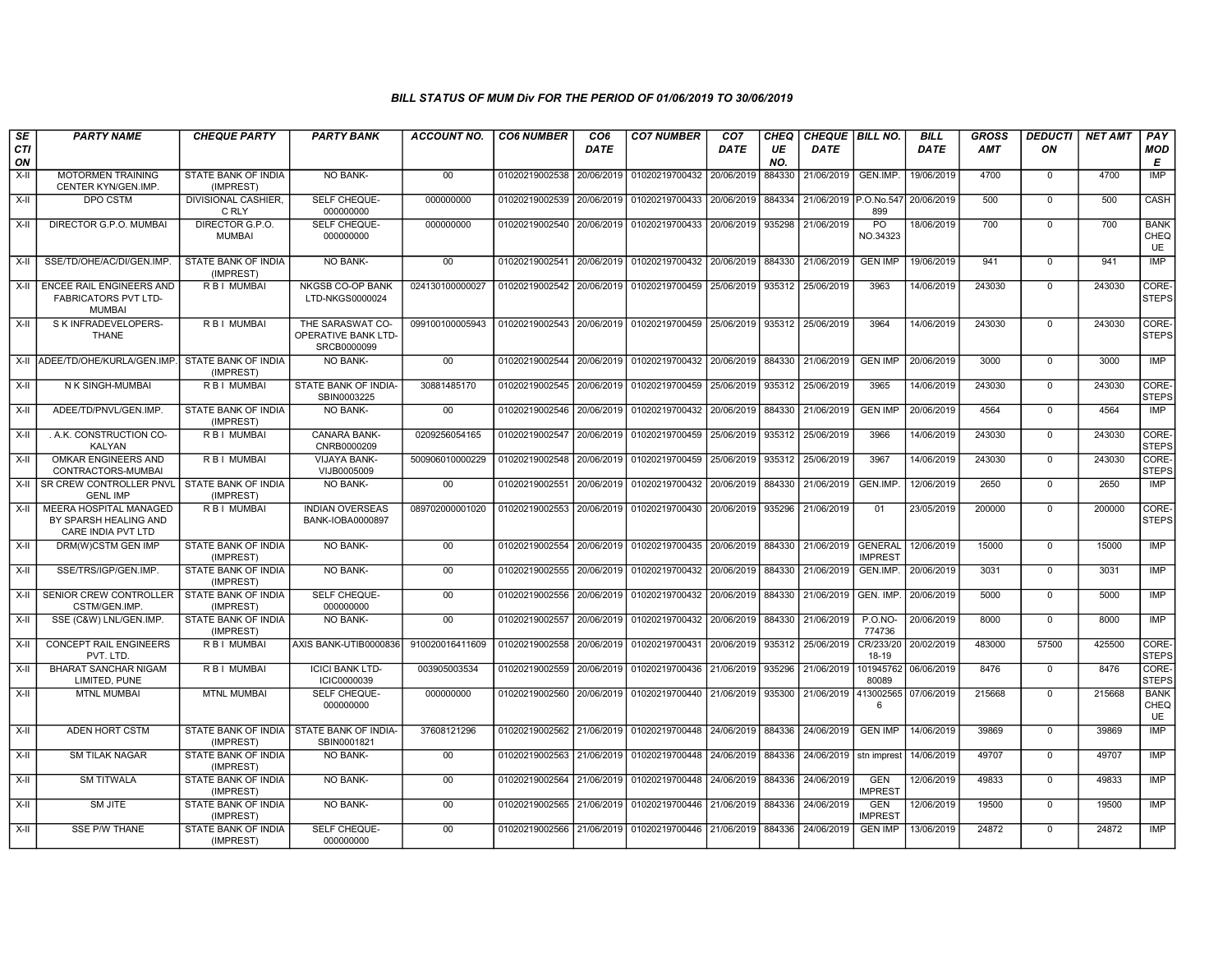| SE<br><b>CTI</b><br>ON | <b>PARTY NAME</b>                                              | <b>CHEQUE PARTY</b>                                     | <b>PARTY BANK</b>                             | <b>ACCOUNT NO.</b>                                                    | <b>CO6 NUMBER</b>         | CO <sub>6</sub><br><b>DATE</b> | <b>CO7 NUMBER</b>                                          | CO <sub>7</sub><br>DATE | <b>CHEQ</b><br>UE<br>NO. | CHEQUE BILL NO.<br><b>DATE</b> |                              | <b>BILL</b><br><b>DATE</b> | <b>GROSS</b><br><b>AMT</b> | <b>DEDUCTI</b><br>ON | <b>NET AMT</b> | PAY<br><b>MOD</b><br>E           |
|------------------------|----------------------------------------------------------------|---------------------------------------------------------|-----------------------------------------------|-----------------------------------------------------------------------|---------------------------|--------------------------------|------------------------------------------------------------|-------------------------|--------------------------|--------------------------------|------------------------------|----------------------------|----------------------------|----------------------|----------------|----------------------------------|
| X-II                   | CYM KALYAN YARD                                                | STATE BANK OF INDIA<br>(IMPREST)                        | SELF CHEQUE-<br>000000000                     | $00\,$                                                                | 01020219002567 21/06/2019 |                                | 01020219700446                                             | 21/06/2019              | 884336                   | 24/06/2019                     | <b>GEN</b><br><b>IMPREST</b> | 11/06/2019                 | 11657                      | $\mathbf 0$          | 11657          | IMP                              |
| X-II                   | CYM WB MZN                                                     | <b>STATE BANK OF INDIA</b><br>(IMPREST)                 | SELF CHEQUE-<br>000000000                     | 00                                                                    | 01020219002568 21/06/2019 |                                | 01020219700446 21/06/2019                                  |                         | 884336                   | 24/06/2019                     | <b>GEN</b><br><b>IMPREST</b> | 12/06/2019                 | 14998                      | $\Omega$             | 14998          | <b>IMP</b>                       |
| $X-H$                  | <b>SM KHARDI</b>                                               | STATE BANK OF INDIA<br>(IMPREST)                        | <b>NO BANK-</b>                               | 00                                                                    |                           |                                | 01020219002569 21/06/2019 01020219700446 21/06/2019        |                         | 884336                   | 24/06/2019                     | <b>GEN</b><br><b>IMPREST</b> | 12/06/2019                 | 7817                       | $\mathbf 0$          | 7817           | <b>IMP</b>                       |
| $X-H$                  | <b>SM AMAN LODGE</b>                                           | STATE BANK OF INDIA   STATE BANK OF INDIA-<br>(IMPREST) | SBIN0001821                                   | 37608121296                                                           | 01020219002570 21/06/2019 |                                | 01020219700446 21/06/2019                                  |                         | 884336                   | 24/06/2019                     | <b>GEN</b><br><b>IMPREST</b> | 11/06/2019                 | 14725                      | $\overline{0}$       | 14725          | IMP                              |
| X-II                   | <b>SM IGATPURI</b>                                             | STATE BANK OF INDIA<br>(IMPREST)                        | <b>NO BANK-</b>                               | $00\,$                                                                | 01020219002571 21/06/2019 |                                | 01020219700446 21/06/2019                                  |                         | 884336                   | 24/06/2019                     | <b>GEN</b><br><b>IMPREST</b> | 12/06/2019                 | 10056                      | $\mathbf 0$          | 10056          | <b>IMP</b>                       |
| X-II                   | <b>SM PANVEL</b>                                               | STATE BANK OF INDIA<br>(IMPREST)                        | NO BANK-                                      | 00                                                                    | 01020219002572 21/06/2019 |                                | 01020219700446 21/06/2019                                  |                         | 884336                   | 24/06/2019                     | <b>GEN</b><br><b>IMPREST</b> | 12/06/2019                 | 21290                      | $\mathbf 0$          | 21290          | <b>IMP</b>                       |
| $X-H$                  | <b>SM DOMBIVLI</b>                                             | STATE BANK OF INDIA<br>(IMPREST)                        | <b>NO BANK-</b>                               | 00                                                                    | 01020219002573 21/06/2019 |                                | 01020219700446 21/06/2019                                  |                         | 884336                   | 24/06/2019                     | <b>GEN</b><br><b>IMPREST</b> | 12/06/2019                 | 20000                      | $\overline{0}$       | 20000          | <b>IMP</b>                       |
| $X-H$                  | <b>SM KASU</b>                                                 | <b>STATE BANK OF INDIA</b><br>(IMPREST)                 | NO BANK-                                      | 00                                                                    |                           |                                | 01020219002574 21/06/2019 01020219700446 21/06/2019 884336 |                         |                          | 24/06/2019                     | <b>GEN</b><br><b>IMPREST</b> | 11/05/2019                 | 19928                      | $\overline{0}$       | 19928          | IMP                              |
| $X-H$                  | <b>CYM CST YARD</b>                                            | <b>STATE BANK OF INDIA</b><br>(IMPREST)                 | <b>SELF CHEQUE-</b><br>000000000              | 00                                                                    | 01020219002575 21/06/2019 |                                | 01020219700446 21/06/2019 884336                           |                         |                          | 24/06/2019                     | <b>GEN</b><br><b>IMPREST</b> | 12/06/2019                 | 14889                      | $\mathbf 0$          | 14889          | IMP                              |
| X-II                   | <b>SM LONAVALA</b>                                             | STATE BANK OF INDIA   STATE BANK OF INDIA-<br>(IMPREST) | SBIN0001821                                   | 37608121296                                                           |                           |                                | 01020219002576 21/06/2019 01020219700446                   | 21/06/2019 884336       |                          | 24/06/2019                     | <b>GEN</b><br><b>IMPREST</b> | 12/06/2019                 | 7215                       | $\Omega$             | 7215           | <b>IMP</b>                       |
| $X-H$                  | <b>SM TVSG RCF THAL</b>                                        | STATE BANK OF INDIA<br>(IMPREST)                        | SELF CHEQUE-<br>000000000                     | 00                                                                    | 01020219002577 21/06/2019 |                                | 01020219700446 21/06/2019                                  |                         | 884336                   | 24/06/2019                     | <b>GEN</b><br><b>IMPREST</b> | 12/06/2019                 | 7421                       | $\overline{0}$       | 7421           | <b>IMP</b>                       |
| $X-H$                  | SSE (M) KALYAN                                                 | <b>STATE BANK OF INDIA</b><br>(IMPREST)                 | SELF CHEQUE-<br>000000000                     | 00                                                                    |                           |                                | 01020219002578 21/06/2019 01020219700442 21/06/2019        |                         | 884330                   | 21/06/2019                     | FUEL.IMP.                    | 14/06/2019                 | 10000                      | $\mathbf 0$          | 10000          | IMP                              |
| X-II                   | ADEE (M) KYN/GEN.IMP.                                          | <b>STATE BANK OF INDIA</b><br>(IMPREST)                 | <b>NO BANK-</b>                               | 00                                                                    | 01020219002579 21/06/2019 |                                | 01020219700442 21/06/2019                                  |                         | 884330                   | 21/06/2019                     | GEN.IMP.                     | 18/06/2019                 | 6907                       | $\mathbf 0$          | 6907           | <b>IMP</b>                       |
| X-II                   | SR DOM/FUEL                                                    | STATE BANK OF INDIA<br>(IMPREST)                        | NO BANK-                                      | 00                                                                    | 01020219002580 21/06/2019 |                                | 01020219700442 21/06/2019                                  |                         | 884330                   | 21/06/2019                     | <b>FUEL IMP</b>              | 20/06/2019                 | 6000                       | $\Omega$             | 6000           | <b>IMP</b>                       |
| X-II                   | INSPECTOR/RPSF/THK/MTO/G STATE BANK OF INDIA<br>EN.IMP.        | (IMPREST)                                               | SELF CHEQUE-<br>000000000                     | 00                                                                    | 01020219002581            | 21/06/2019                     | 01020219700442 21/06/2019                                  |                         | 884330                   | 21/06/2019                     | <b>GEN. IMP</b>              | 18/06/2019                 | 4643                       | $\mathbf 0$          | 4643           | <b>IMP</b>                       |
| $X-H$                  | <b>INSPECTOR</b><br>RPSF/HQ/THK/GEN.IMP.                       | <b>STATE BANK OF INDIA</b><br>(IMPREST)                 | <b>NO BANK-</b>                               | 00                                                                    | 01020219002582 21/06/2019 |                                | 01020219700442 21/06/2019                                  |                         | 884330                   | 21/06/2019                     | <b>GEN.IMP</b>               | 17/06/2019                 | 2700                       | $\overline{0}$       | 2700           | IMP                              |
|                        | X-II SSE/TD/OHE/KYN/PSI/DEPOT/G STATE BANK OF INDIA<br>EN.IMP. | (IMPREST)                                               | NO BANK-                                      | 00                                                                    |                           |                                | 01020219002583 21/06/2019 01020219700450 24/06/2019 884338 |                         |                          | 25/06/2019                     | GEN.IMP.                     | 02/05/2019                 | 1000                       | $\mathbf 0$          | 1000           | IMP                              |
| X-II                   | RELIANCE CON NO 102698735                                      | R B I MUMBAI                                            | HDFC-HDFC0000240                              | RINFRA102698735                                                       | 01020219002584 21/06/2019 |                                | 01020219700443                                             | 21/06/2019              | 935305                   | 24/06/2019                     | 1 BILL                       | 19/06/2019                 | 33220                      | $\mathbf 0$          | 33220          | CORE-<br><b>STEPS</b>            |
| X-II                   | RELIANCE CON NO 102698731                                      | R B I MUMBAI                                            | HDFC-HDFC0000240                              | RINFRA102698731                                                       | 01020219002585 21/06/2019 |                                | 01020219700443 21/06/2019                                  |                         | 935305                   | 24/06/2019                     | 1 BILL                       | 19/06/2019                 | 290370                     | $\mathbf 0$          | 290370         | CORE-<br><b>STEPS</b>            |
| $X-II$                 | <b>MSEDCL IGATPURI</b>                                         | <b>RBI MUMBAI</b>                                       | SBI-SBIN0000386                               | 00000011542132042 01020219002586 21/06/2019                           |                           |                                | 01020219700443 21/06/2019                                  |                         | 935305                   | 24/06/2019                     | 4 BILLS                      | 18/06/2019                 | 68270                      | $\overline{0}$       | 68270          | CORE-<br><b>STEPS</b>            |
| X-II                   | <b>MSEDCL IGATPURI</b>                                         | <b>RBI MUMBAI</b>                                       | SBI-SBIN0000386                               | 00000011542132042 01020219002587 21/06/2019 01020219700443 21/06/2019 |                           |                                |                                                            |                         | 935305                   | 24/06/2019                     | 4 BILLS                      | 18/06/2019                 | 23600                      | $\mathbf 0$          | 23600          | CORE-<br><b>STEPS</b>            |
| X-II                   | <b>MSEDCL IGATPURI</b>                                         | R B I MUMBAI                                            | SBI-SBIN0000386                               | 00000011542132042 01020219002588 21/06/2019 01020219700443            |                           |                                |                                                            | 21/06/2019              | 935305                   | 24/06/2019                     | 4 BILLS                      | 18/06/2019                 | 11640                      | $\mathbf 0$          | 11640          | CORE-<br><b>STEPS</b>            |
| $X-H$                  | <b>MSEDCL</b>                                                  | R B I MUMBAI                                            | <b>BANK OF</b><br>MAHARASHTRA-<br>MAHB0000075 | 60094551053                                                           | 01020219002589 21/06/2019 |                                | 01020219700443 21/06/2019                                  |                         | 935305                   | 24/06/2019                     | 5 BILLS                      | 18/06/2019                 | 2890                       | $\mathbf 0$          | 2890           | CORE-<br><b>STEPS</b>            |
| X-II                   | <b>MSEDCL</b>                                                  | <b>RBI MUMBAI</b>                                       | <b>BANK OF</b><br>MAHARASHTRA-<br>MAHB0000075 | 60094551053                                                           |                           |                                | 01020219002590 21/06/2019 01020219700443 21/06/2019        |                         | 935305                   | 24/06/2019                     | 5 BILLS                      | 18/06/2019                 | 3680                       | $\Omega$             | 3680           | CORE-<br><b>STEPS</b>            |
| $X-H$                  | <b>INSPECTOR RPF</b><br>KASARA/GEN.IMP.                        | <b>STATE BANK OF INDIA</b><br>(IMPREST)                 | NO BANK-                                      | 00                                                                    |                           |                                | 01020219002591 21/06/2019 01020219700450 24/06/2019        |                         | 884338                   | 25/06/2019                     | GEN.IMP.                     | 20/06/2019                 | 4996                       | $\overline{0}$       | 4996           | <b>IMP</b>                       |
| $X-H$                  | <b>MSEDCL</b>                                                  | <b>MSEDCL</b>                                           | SELF CHEQUE-<br>000000000                     | 000000000                                                             |                           |                                | 01020219002594 21/06/2019 01020219700445 21/06/2019 935310 |                         |                          | 24/06/2019                     | 2 BILLS                      | 18/06/2019                 | 201050                     | $\mathbf 0$          | 201050         | <b>BANK</b><br>CHEQ<br><b>UE</b> |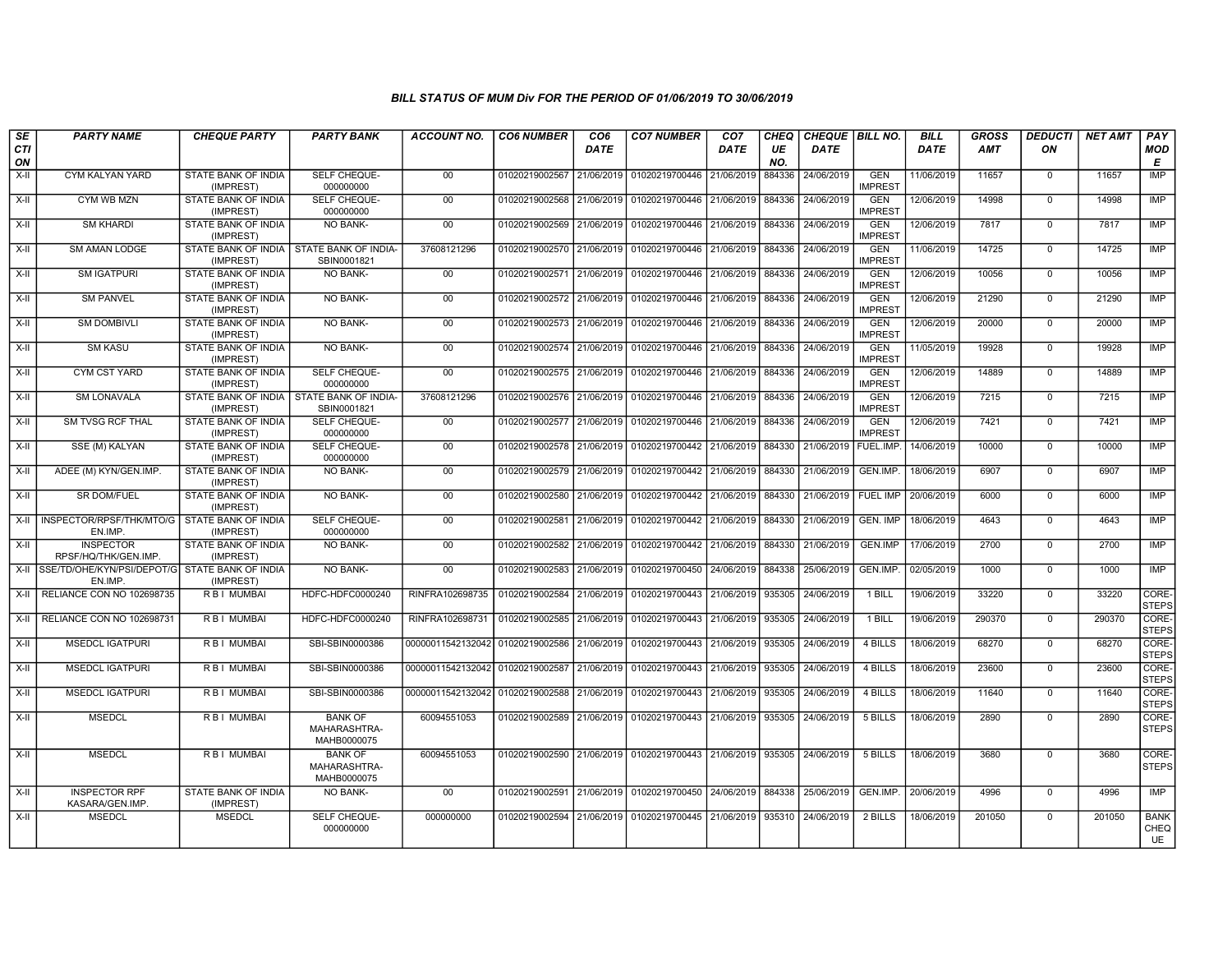| SE        | <b>PARTY NAME</b>                                       | <b>CHEQUE PARTY</b>                                    | <b>PARTY BANK</b>                                         | <b>ACCOUNT NO.</b> | <b>CO6 NUMBER</b>                        | CO <sub>6</sub> | <b>CO7 NUMBER</b>                                          | CO <sub>7</sub>              | CHEQ      | CHEQUE   BILL NO.      |                              | <b>BILL</b> | <b>GROSS</b> | <b>DEDUCTI</b> | <b>NET AMT</b> | PAY                              |
|-----------|---------------------------------------------------------|--------------------------------------------------------|-----------------------------------------------------------|--------------------|------------------------------------------|-----------------|------------------------------------------------------------|------------------------------|-----------|------------------------|------------------------------|-------------|--------------|----------------|----------------|----------------------------------|
| CTI<br>ON |                                                         |                                                        |                                                           |                    |                                          | <b>DATE</b>     |                                                            | <b>DATE</b>                  | UE<br>NO. | <b>DATE</b>            |                              | <b>DATE</b> | <b>AMT</b>   | ON             |                | <b>MOD</b><br>E                  |
| $X-II$    | <b>MSEDCL</b>                                           | <b>MSEDCL</b>                                          | SELF CHEQUE-<br>000000000                                 | 000000000          | 01020219002595 21/06/2019 01020219700445 |                 |                                                            | 21/06/2019                   | 935309    | 24/06/2019             | 1 BILL                       | 18/06/2019  | 73760        | $\mathbf 0$    | 73760          | <b>BANK</b><br>CHEQ<br>UE        |
| X-II      | <b>MSEDCL</b>                                           | <b>MSEDCL</b>                                          | SELF CHEQUE-<br>000000000                                 | 000000000          |                                          |                 | 01020219002596 21/06/2019 01020219700445 21/06/2019        |                              | 935307    | 24/06/2019             | 2 BILLS                      | 18/06/2019  | 1240         | $\mathbf 0$    | 1240           | <b>BANK</b><br>CHEQ<br>UE        |
| $X-II$    | <b>MSEDCL</b>                                           | <b>MSEDCL</b>                                          | SELF CHEQUE-<br>000000000                                 | 000000000          |                                          |                 | 01020219002597 21/06/2019 01020219700445 21/06/2019 935308 |                              |           | 24/06/2019             | 4 BILLS                      | 19/06/2019  | 4410         | $\overline{0}$ | 4410           | <b>BANK</b><br>CHEQ<br>UE        |
| X-II      | <b>MSEDCL</b>                                           | <b>MSEDCL</b>                                          | SELF CHEQUE-<br>000000000                                 | 000000000          |                                          |                 | 01020219002598 21/06/2019 01020219700445                   | 21/06/2019 935306            |           | 24/06/2019             | 1 BILL                       | 19/06/2019  | 1150         | $\mathbf 0$    | 1150           | <b>BANK</b><br>CHEQ<br><b>UE</b> |
| $X-H$     | SSE(M)CLA                                               | STATE BANK OF INDIA   STATE BANK OF INDIA<br>(IMPREST) | SBIN0001821                                               | 37608121296        |                                          |                 | 01020219002599 21/06/2019 01020219700446 21/06/2019        |                              |           | 884336 24/06/2019      | GEN.IMP                      | 15/05/2019  | 5000         | $\overline{0}$ | 5000           | <b>IMP</b>                       |
| X-II      | <b>SM TURBHE</b>                                        | STATE BANK OF INDIA<br>(IMPREST)                       | STATE BANK OF INDIA-<br>SBIN0001821                       | 37608121296        |                                          |                 | 01020219002600 21/06/2019 01020219700448                   | 24/06/2019                   | 884336    | 24/06/2019             | <b>GEN</b><br><b>IMPREST</b> | 21/06/2019  | 17463        | $\Omega$       | 17463          | IMP                              |
| X-II      | SR.CC/VVH                                               | STATE BANK OF INDIA<br>(IMPREST)                       | SELF CHEQUE-<br>000000000                                 | 0000               |                                          |                 | 01020219002601 21/06/2019 01020219700450                   | 24/06/2019                   | 884338    | 25/06/2019             | GEN.IMP.                     | 09/05/2019  | 2500         | $\mathbf 0$    | 2500           | <b>IMP</b>                       |
| $X-H$     | <b>SM BHIWANDI ROAD</b>                                 | <b>STATE BANK OF INDIA</b><br>(IMPREST)                | <b>NO BANK-</b>                                           | 00                 |                                          |                 | 01020219002603 24/06/2019 01020219700448                   | 24/06/2019                   | 884336    | 24/06/2019             | <b>GEN</b><br><b>IMPREST</b> | 12/06/2019  | 31000        | $\overline{0}$ | 31000          | IMP                              |
| X-II      | <b>SM MATHERAN</b>                                      | (IMPREST)                                              | STATE BANK OF INDIA STATE BANK OF INDIA-<br>SBIN0001821   | 37608121296        |                                          |                 | 01020219002604 24/06/2019 01020219700448                   | 24/06/2019 884336 24/06/2019 |           |                        | <b>GEN</b><br><b>IMPREST</b> | 17/06/2019  | 30955        | $\mathbf 0$    | 30955          | IMP                              |
| $X-H$     | <b>SM ASANGAON</b>                                      | <b>STATE BANK OF INDIA</b><br>(IMPREST)                | NO BANK-                                                  | 00                 | 01020219002605 24/06/2019                |                 | 01020219700448                                             | 24/06/2019                   | 884336    | 24/06/2019             | <b>GEN</b><br><b>IMPREST</b> | 17/06/2019  | 26000        | $\overline{0}$ | 26000          | <b>IMP</b>                       |
| $X-H$     | <b>SM DAPOLI</b>                                        | <b>STATE BANK OF INDIA</b><br>(IMPREST)                | <b>NO BANK-</b>                                           | 00                 | 01020219002606 24/06/2019                |                 | 01020219700448                                             | 24/06/2019                   | 884336    | 24/06/2019             | <b>GEN</b><br><b>IMPREST</b> | 17/06/2019  | 10000        | $\Omega$       | 10000          | IMP                              |
| X-II      | SR DEE COAG                                             | STATE BANK OF INDIA<br>(IMPREST)                       | <b>NO BANK-</b>                                           | 00                 |                                          |                 | 01020219002607 24/06/2019 01020219700448                   | 24/06/2019                   | 884336    | 24/06/2019             | Gem Imp                      | 17/05/2019  | 14642        | $\mathbf 0$    | 14642          | <b>IMP</b>                       |
| $X-II$    | <b>SM JUI NAGAR</b>                                     | STATE BANK OF INDIA   STATE BANK OF INDIA<br>(IMPREST) | SBIN0001821                                               | 37608121296        | 01020219002608 24/06/2019 01020219700448 |                 |                                                            | 24/06/2019                   | 884336    | 24/06/2019             | <b>GEN</b><br><b>IMPREST</b> | 14/05/2019  | 9323         | $\mathbf 0$    | 9323           | IMP                              |
| X-II      | <b>SM NILJE</b>                                         | (IMPREST)                                              | STATE BANK OF INDIA I STATE BANK OF INDIA-<br>SBIN0001821 | 37608121296        |                                          |                 | 01020219002609 24/06/2019 01020219700448                   | 24/06/2019 884336            |           | 24/06/2019             | <b>GEN</b><br><b>IMPREST</b> | 17/06/2019  | 11688        | $\mathbf 0$    | 11688          | IMP                              |
| X-II      | <b>SM MASJID</b>                                        | STATE BANK OF INDIA<br>(IMPREST)                       | NO BANK-                                                  | $00\,$             | 01020219002610 24/06/2019                |                 | 01020219700448                                             | 24/06/2019                   | 884336    | 24/06/2019             | <b>GEN</b><br><b>IMPREST</b> | 14/06/2019  | 2199         | $\mathbf 0$    | 2199           | <b>IMP</b>                       |
| $X-H$     | INS.DS/CONTOL/RPF/CSTM/GE STATE BANK OF INDIA<br>N.IMP. | (IMPREST)                                              | SELF CHEQUE-<br>000000000                                 | 00                 |                                          |                 | 01020219002611 24/06/2019 01020219700450                   | 24/06/2019                   | 884338    | 25/06/2019             | GEN.IMP.                     | 21/06/2019  | 3000         | $\Omega$       | 3000           | IMP                              |
| X-II      | <b>INSPECTOR RPSF/THK/BN</b><br>OFFICE/GEN.IMP          | <b>STATE BANK OF INDIA</b><br>(IMPREST)                | SELF CHEQUE-<br>000000000                                 | 00                 | 01020219002612 24/06/2019 01020219700450 |                 |                                                            | 24/06/2019                   | 884338    | 25/06/2019             | <b>GEN.IMP</b>               | 21/06/2019  | 4980         | $\mathbf 0$    | 4980           | <b>IMP</b>                       |
| $X-H$     | M S IGATPURI(GENERAL IMP<br>15000/-)                    | STATE BANK OF INDIA<br>(IMPREST)                       | <b>STATE BANK OF INDIA-</b><br>SBIN0001821                | 37608121296        | 01020219002613 24/06/2019 01020219700447 |                 |                                                            | 24/06/2019                   | 884338    | 25/06/2019             | 01                           | 21/06/2019  | 8729         | $\mathbf 0$    | 8729           | IMP                              |
| X-II      | INSPECTOR/<br>RPSF/BARRACK/GEN. IMP                     | STATE BANK OF INDIA<br>(IMPREST)                       | NO BANK-                                                  | $00\,$             |                                          |                 | 01020219002614 24/06/2019 01020219700450                   | 24/06/2019                   | 884338    | 25/06/2019             | <b>GEN.IMP</b>               | 17/06/2019  | 5000         | $\Omega$       | 5000           | <b>IMP</b>                       |
| X-II      | SSE (S)LNL/GEN/GEN.IMP.                                 | STATE BANK OF INDIA<br>(IMPREST)                       | NO BANK-                                                  | 00                 | 01020219002615 24/06/2019                |                 | 01020219700450                                             | 24/06/2019                   | 884338    | 25/06/2019             | GEN.IMP                      | 21/06/2019  | 2000         | $\mathbf 0$    | 2000           | <b>IMP</b>                       |
| X-II      | INS.RPF KSRA VEH NO MH-01-<br>CY-9326                   | <b>DIVISIONAL CASHIER,</b><br>C RLY                    | <b>NO BANK-</b>                                           | 00                 | 01020219002616 24/06/2019                |                 | 01020219700452                                             | 24/06/2019                   | 884337    | 24/06/2019   FUEL IMP. |                              | 20/06/2019  | 3800         | $\mathbf 0$    | 3800           | <b>CASH</b>                      |
| X-II      | SUBINSRPF ASANGAON                                      | <b>DIVISIONAL CASHIER,</b><br>C RLY                    | <b>NO BANK-</b>                                           | 00                 | 01020219002617 24/06/2019                |                 | 01020219700452                                             | 24/06/2019                   | 884337    | 24/06/2019             | GEN.IMP                      | 13/06/2019  | 2898         | $\Omega$       | 2898           | <b>CASH</b>                      |
| X-II      | INS.RPF ASO VEH NO MH-01-<br>CY-9317                    | <b>DIVISIONAL CASHIER,</b><br>C RLY                    | NO BANK-                                                  | $00\,$             | 01020219002618 24/06/2019                |                 | 01020219700452                                             | 24/06/2019                   | 884337    | 24/06/2019   FUEL.IMP. |                              | 13/06/2019  | 3900         | $\mathbf 0$    | 3900           | CASH                             |
| X-II      | <b>A2Z INFRASERVICES LIMITED</b>                        | R B I MUMBAI                                           | STATE BANK OF INDIA-<br>SBIN0050732                       | 65072577876        |                                          |                 | 01020219002620 24/06/2019 01020219700459                   | 25/06/2019 935312            |           | 25/06/2019             | 0004374                      | 16/06/2019  | 3279700      | $\Omega$       | 3279700        | CORE-<br><b>STEPS</b>            |
| $X-II$    | <b>BVG INDIA LTD</b>                                    | R B I MUMBAI                                           | <b>ICICI BANK LTD-</b><br>ICIC0000321                     | 032151000006       |                                          |                 | 01020219002621 24/06/2019 01020219700459 25/06/2019        |                              | 935312    | 25/06/2019             | 0004375                      | 18/06/2019  | 3279700      | $\mathbf 0$    | 3279700        | CORE-<br><b>STEPS</b>            |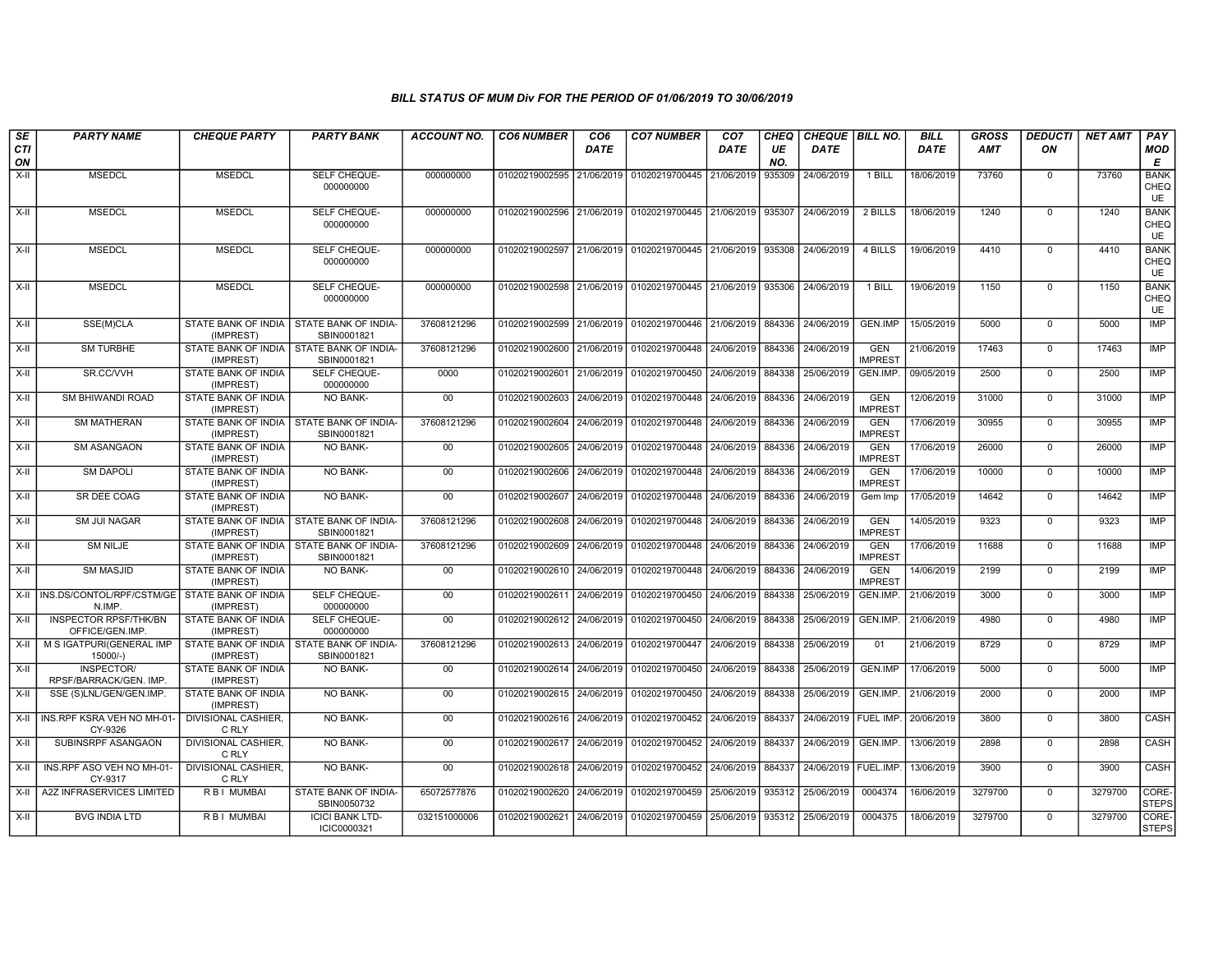| <b>SE</b> | <b>PARTY NAME</b>                                                              | <b>CHEQUE PARTY</b>                            | <b>PARTY BANK</b>                                         | <b>ACCOUNT NO.</b> | <b>CO6 NUMBER</b>         | CO <sub>6</sub> | <b>CO7 NUMBER</b>                                   | CO <sub>7</sub> | CHEQ      | CHEQUE BILL NO.           |                                  | <b>BILL</b> | <b>GROSS</b> | <b>DEDUCTI</b> | <b>NET AMT</b> | PAY                       |
|-----------|--------------------------------------------------------------------------------|------------------------------------------------|-----------------------------------------------------------|--------------------|---------------------------|-----------------|-----------------------------------------------------|-----------------|-----------|---------------------------|----------------------------------|-------------|--------------|----------------|----------------|---------------------------|
| CTI<br>ON |                                                                                |                                                |                                                           |                    |                           | DATE            |                                                     | DATE            | UE<br>NO. | <b>DATE</b>               |                                  | DATE        | <b>AMT</b>   | ON             |                | <b>MOD</b><br>Е           |
| $X-H$     | <b>JAGDISH ENGINEERING</b><br><b>SERVICES</b>                                  | R B I MUMBAI                                   | PNB-PUNB0160600                                           | 1606008700003560   | 01020219002622            | 24/06/2019      | 01020219700459                                      | 25/06/2019      | 935312    | 25/06/2019                | 0004362                          | 18/06/2019  | 374000       | $\mathbf 0$    | 374000         | CORE-<br><b>STEPS</b>     |
| X-II      | DSTE/MW/CSTM/GEN.IMP.                                                          | STATE BANK OF INDIA<br>(IMPREST)               | SELF CHEQUE-<br>000000000                                 | $00\,$             | 01020219002623            | 24/06/2019      | 01020219700450                                      | 24/06/2019      | 884338    | 25/06/2019                | GEN. IMP.                        | 21/06/2019  | 3600         | $\mathbf 0$    | 3600           | <b>IMP</b>                |
| X-II      | SR DEE (TRS O)<br>CSTM/GEN.IMP.                                                | STATE BANK OF INDIA<br>(IMPREST)               | NO BANK-                                                  | 00                 | 01020219002624            | 24/06/2019      | 01020219700450                                      | 24/06/2019      | 884338    | 25/06/2019                | GEN.IMP.                         | 24/06/2019  | 4984         | $\overline{0}$ | 4984           | <b>IMP</b>                |
|           | X-II EXCEL ENTERPRISES-MUMBAI                                                  | R B I MUMBAI                                   | NEW INDIA CO-<br>OPERATIVE BANK LTD-<br>NICB0000021       | 021340010000336    | 01020219002625            | 24/06/2019      | 01020219700451                                      | 24/06/2019      | 935312    | 25/06/2019                | GST/006/1<br>$9 - 20$            | 08/05/2019  | 11879.99     | 404.99         | 11475          | CORE-<br><b>STEPS</b>     |
|           | X-II INS.RPF ROHA VEH NO MH-01<br>CY-9307                                      | DIVISIONAL CASHIER.<br>C RLY                   | <b>NO BANK-</b>                                           | 00                 | 01020219002627 24/06/2019 |                 | 01020219700452 24/06/2019                           |                 | 884337    | 24/06/2019 FUEL.IMP       |                                  | 17/06/2019  | 4000         | $\Omega$       | 4000           | CASH                      |
| X-II I    | INS.RPF TAPG VEH NO MH-01-<br>CY-9336                                          | <b>DIVISIONAL CASHIER.</b><br>C RLY            | <b>NO BANK-</b>                                           | 00                 | 01020219002629 24/06/2019 |                 | 01020219700452                                      | 24/06/2019      | 884337    | 24/06/2019 FUEL IMP       |                                  | 10/06/2019  | 2330         | $\Omega$       | 2330           | <b>CASH</b>               |
| $X-H$     | DAANISH ELECTRICALS AND<br><b>SALES PRIVATE LIMITED-</b><br><b>MUMBAI CITY</b> | R B I MUMBAI                                   | <b>BANK OF</b><br>MAHARASHTRA-<br>MAHB0000164             | 60128832018        | 01020219002630            | 24/06/2019      | 01020219700459 25/06/2019                           |                 | 935312    | 25/06/2019                | 4361                             | 18/06/2019  | 374000       | $\overline{0}$ | 374000         | CORE-<br><b>STEPS</b>     |
|           | X-II OM SAI TOURS AND TRAVELS                                                  | R B I MUMBAI                                   | <b>DENA BANK-</b><br>BKDN0460066                          | 006611021091       | 01020219002631            | 24/06/2019      | 01020219700453 24/06/2019                           |                 | 935312    | 25/06/2019                | <b>HIRING</b><br><b>BILL</b>     | 18/06/2019  | 9838         | $\mathbf 0$    | 9838           | CORE-<br><b>STEPS</b>     |
| $X-H$     | <b>JAGDISH ENGINEERING</b><br><b>SERVICES</b>                                  | R B   MUMBAI                                   | PNB-PUNB0160600                                           | 1606008700003560   | 01020219002632 24/06/2019 |                 | 01020219700459                                      | 25/06/2019      | 935312    | 25/06/2019                | 0003874                          | 13/06/2019  | 350000       | $\overline{0}$ | 350000         | CORE-<br><b>STEPS</b>     |
| X-II      | SR.DCM.CSTM                                                                    | <b>DIVISIONAL CASHIER.</b><br>C RLY            | SELF CHEQUE-<br>000000000                                 | 000000000          | 01020219002633            | 24/06/2019      | 01020219700454                                      | 24/06/2019      | 884337    | 24/06/2019                | <b>P.O.NO-</b><br>271390         | 24/06/2019  | 2200         | $\mathbf 0$    | 2200           | CASH                      |
| X-II      | SDV EANGINEERING-<br>VARANASI                                                  | R B I MUMBAI                                   | ALLAHABAD BANK-<br>ALLA0212726                            | 50214649348        | 01020219002634            | 24/06/2019      | 01020219700459                                      | 25/06/2019      | 935312    | 25/06/2019                | 0001791                          | 06/05/2019  | 205040       | $\overline{0}$ | 205040         | CORE-<br><b>STEPS</b>     |
| X-II      | ADEN(W)BY S                                                                    | STATE BANK OF INDIA<br>(IMPREST)               | STATE BANK OF INDIA-<br>SBIN0001821                       | 37608121296        | 01020219002636            | 24/06/2019      | 01020219700456                                      | 24/06/2019      | 884338    | 25/06/2019                | <b>GEN IMP</b>                   | 31/05/2019  | 35000        | $\mathbf 0$    | 35000          | IMP                       |
|           | X-II ADEN (WKS)BY(S) BABASAHEB STATE BANK OF INDIA<br>AMBEDKAR HOSPITAL BY     | (IMPREST)                                      | STATE BANK OF INDIA-<br>SBIN0001821                       | 37608121296        | 01020219002637            | 24/06/2019      | 01020219700456 24/06/2019 884338                    |                 |           | 25/06/2019                | <b>GEN IMP</b>                   | 31/05/2019  | 30000        | $\Omega$       | 30000          | IMP                       |
| X-II      | <b>CNC VIDYAVIHAR</b>                                                          | STATE BANK OF INDIA<br>(IMPREST)               | <b>NO BANK-</b>                                           | 00                 |                           |                 | 01020219002638 24/06/2019 01020219700456 24/06/2019 |                 | 884338    | 25/06/2019                | stn imprest                      | 18/06/2019  | 40397        | $\mathbf 0$    | 40397          | <b>IMP</b>                |
| X-II      | SSE(M)BYCULLA                                                                  | (IMPREST)                                      | STATE BANK OF INDIA I STATE BANK OF INDIA-<br>SBIN0001821 | 37608121296        | 01020219002639            | 24/06/2019      | 01020219700456                                      | 24/06/2019      | 884338    | 25/06/2019                | GEN.IMP.                         | 19/06/2019  | 5000         | $\mathbf 0$    | 5000           | IMP                       |
| X-II      | <b>SSE P/W SION</b>                                                            | STATE BANK OF INDIA<br>(IMPREST)               | SELF CHEQUE-<br>000000000                                 | 00                 | 01020219002640            | 24/06/2019      | 01020219700456                                      | 24/06/2019      | 884338    | 25/06/2019                | General<br>Imprest               | 28/05/2019  | 10054        | $\mathbf 0$    | 10054          | <b>IMP</b>                |
| $X-H$     | SSE P/W WB                                                                     | STATE BANK OF INDIA<br>(IMPREST)               | SELF CHEQUE-<br>000000000                                 | 00                 | 01020219002641            | 24/06/2019      | 01020219700456                                      | 24/06/2019      | 884338    | 25/06/2019                | <b>GEN IMP</b>                   | 10/06/2019  | 22833        | $\Omega$       | 22833          | <b>IMP</b>                |
| $X-II$    | <b>SSE P/W MNKD</b>                                                            | STATE BANK OF INDIA<br>(IMPREST)               | SELF CHEQUE-<br>000000000                                 | 00                 | 01020219002642            | 24/06/2019      | 01020219700456                                      | 24/06/2019      | 884338    | 25/06/2019                | <b>GEN IMP</b>                   | 01/06/2019  | 23352        | $\Omega$       | 23352          | <b>IMP</b>                |
| $X-I$     | SM SEAWOODS DARAVE                                                             | STATE BANK OF INDIA<br>(IMPREST)               | <b>STATE BANK OF INDIA-</b><br>SBIN0001821                | 37608121296        | 01020219002643            | 24/06/2019      | 01020219700456                                      | 24/06/2019      | 884338    | 25/06/2019                | stn imprest                      | 18/06/2019  | 3922         | $\mathbf 0$    | 3922           | <b>IMP</b>                |
| $X-H$     | <b>SM SUB CSTM</b>                                                             | <b>STATE BANK OF INDIA</b><br>(IMPREST)        | NO BANK-                                                  | 00                 | 01020219002644            | 24/06/2019      | 01020219700456                                      | 24/06/2019      | 884338    | 25/06/2019                | Gen Imp.                         | 21/06/2019  | 15181        | $\mathbf 0$    | 15181          | IMP                       |
| X-II      | <b>SM VASIND</b>                                                               | STATE BANK OF INDIA<br>(IMPREST)               | NO BANK-                                                  | $00\,$             | 01020219002645            | 24/06/2019      | 01020219700456                                      | 24/06/2019      | 884338    | 25/06/2019                | <b>GEN</b><br><b>IMPREST</b>     | 12/06/2019  | 24647        | $\Omega$       | 24647          | <b>IMP</b>                |
| $X-H$     | ACCOUNTS OFFICER. BSNL<br>KALYAN                                               | <b>ACCOUNTS OFFICER.</b><br><b>BSNL KALYAN</b> | SELF CHEQUE-<br>000000000                                 | 000000000          | 01020219002646            | 24/06/2019      | 01020219700457                                      | 24/06/2019      | 935313    | 25/06/2019                | <b>TELEPHO</b><br><b>NE BILL</b> | 06/06/2019  | 30755        | $\overline{0}$ | 30755          | <b>BANK</b><br>CHEQ<br>UE |
| $X-H$     | <b>MTNL MUMBAI</b>                                                             | <b>MTNL MUMBAI</b>                             | SELF CHEQUE-<br>000000000                                 | 000000000          | 01020219002647 24/06/2019 |                 | 01020219700458 24/06/2019                           |                 | 935314    | 25/06/2019                | <b>TELEPHO</b><br><b>NE BILL</b> | 07/06/2019  | 4100         | $\Omega$       | 4100           | <b>BANK</b><br>CHEQ<br>UE |
|           | X-II IIMAGE SONOGRAPHY CENTRE                                                  | <b>RBI MUMBAI</b>                              | <b>INDUSIND BANK-</b><br>INDB0000154                      | 200999005738       | 01020219002648            | 25/06/2019      | 01020219700460                                      | 25/06/2019      | 935312    | 25/06/2019   kyn/h/bills/ | ct-                              | 28/12/2018  | 129900       | $\Omega$       | 129900         | CORE-<br><b>STEPS</b>     |
|           | X-II   IMAGE SONOGRAPHY CENTRE                                                 | R B I MUMBAI                                   | <b>INDUSIND BANK-</b><br>INDB0000154                      | 200999005738       | 01020219002649 25/06/2019 |                 | 01020219700460                                      | 25/06/2019      | 935312    | 25/06/2019                | kyn/h/bills/<br>NOV-             | 29/01/2019  | 125450       | $\Omega$       | 125450         | CORE-<br><b>STEPS</b>     |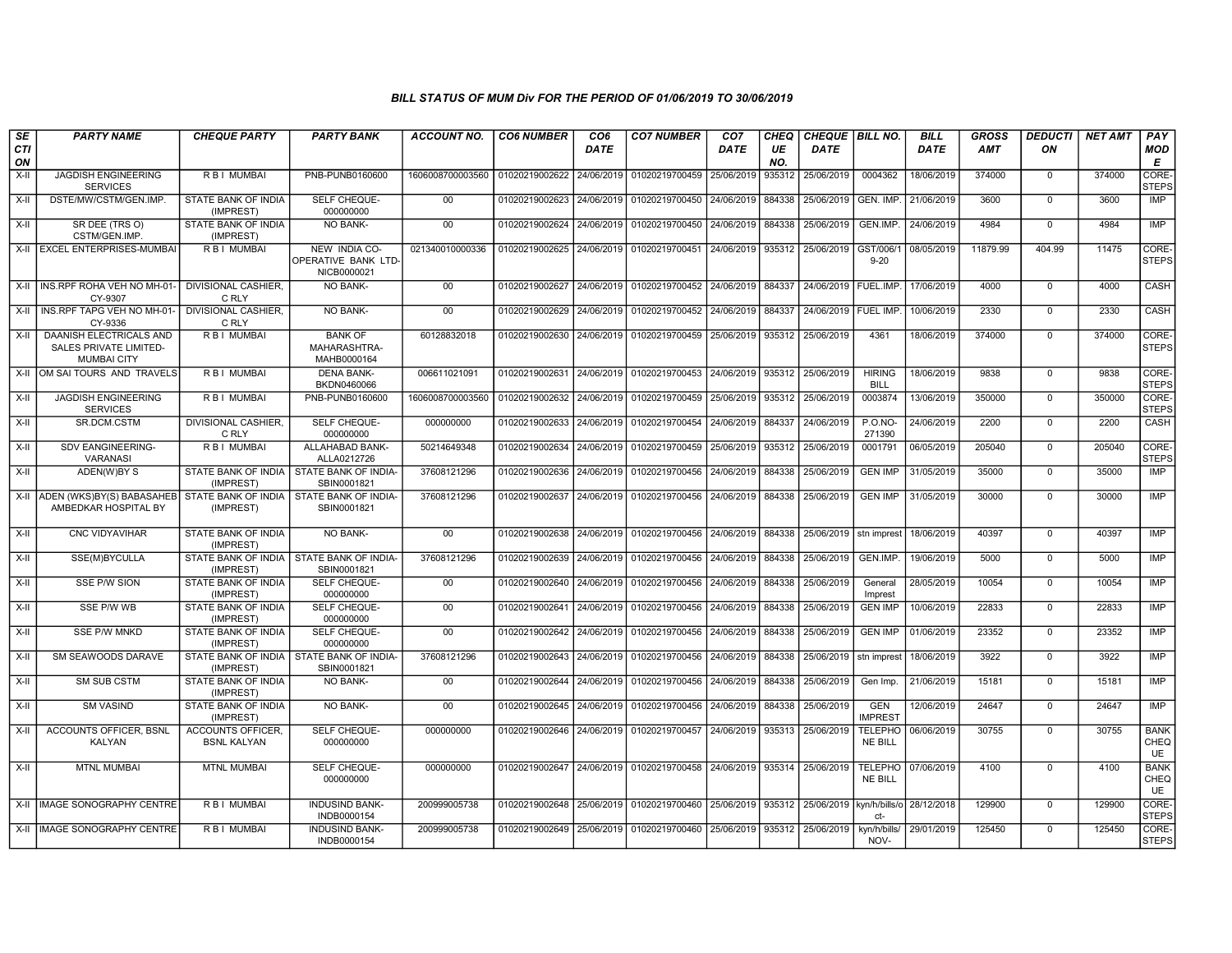| SE<br><b>CTI</b> | <b>PARTY NAME</b>        | <b>CHEQUE PARTY</b> | <b>PARTY BANK</b>                             | <b>ACCOUNT NO.</b> | <b>CO6 NUMBER</b>         | CO <sub>6</sub><br>DATE | <b>CO7 NUMBER</b>                                                               | CO <sub>7</sub><br>DATE | CHEQ<br>UE | CHEQUE   BILL NO.<br><b>DATE</b> |           | <b>BILL</b><br><b>DATE</b> | <b>GROSS</b><br>AMT | <b>DEDUCTI</b><br>ON | <b>NET AMT</b> | PAY<br><b>MOD</b>                |
|------------------|--------------------------|---------------------|-----------------------------------------------|--------------------|---------------------------|-------------------------|---------------------------------------------------------------------------------|-------------------------|------------|----------------------------------|-----------|----------------------------|---------------------|----------------------|----------------|----------------------------------|
| ON               |                          |                     |                                               |                    |                           |                         |                                                                                 |                         | NO.        |                                  |           |                            |                     |                      |                | Е                                |
| X-II             | T.J.PANDIAN              | R B I MUMBAI        | <b>SYNDICATE BANK-</b><br>SYNB0005077         | 50772010041475     | 01020219002650 25/06/2019 |                         | 01020219700461                                                                  | 25/06/2019              | 935312     | 25/06/2019                       | 1719/2018 | 27/03/2019                 | 108800              | 10880                | 97920          | CORE-<br><b>STEPS</b>            |
| X-II             | T.J.PANDIAN              | R B I MUMBAI        | <b>SYNDICATE BANK-</b><br>SYNB0005077         | 50772010041475     | 01020219002651 25/06/2019 |                         | 01020219700461                                                                  | 25/06/2019              | 935312     | 25/06/2019                       | 109/2019  | 27/03/2019                 | 29750               | 2975                 | 26775          | CORE-<br><b>STEPS</b>            |
| X-II             | <b>MSEDCL</b>            | R B I MUMBAI        | <b>BANK OF</b><br>MAHARASHTRA-<br>MAHB0000075 | 60094551053        |                           |                         | 01020219002652 25/06/2019 01020219700461                                        |                         |            | 25/06/2019 935312 25/06/2019     | 6 BILLS   | 24/06/2019                 | 105260              | $\mathbf 0$          | 105260         | CORE-<br><b>STEPS</b>            |
| X-II             | <b>MSEDCL</b>            | R B I MUMBAI        | <b>BANK OF</b><br>MAHARASHTRA-<br>MAHB0000075 | 60094551053        |                           |                         | 01020219002653 25/06/2019 01020219700461 25/06/2019 935312 25/06/2019           |                         |            |                                  | 1 BILL    | 21/06/2019                 | 1070                | $\mathbf{0}$         | 1070           | CORE-<br><b>STEPS</b>            |
| X-II             | <b>S K AGENCIES</b>      | R B I MUMBAI        | <b>HDFC BANK-</b><br>HDFC0009111              | 50200031807090     |                           |                         | 01020219002656 25/06/2019 01020219700462 25/06/2019 935312 25/06/2019 SKA/028/1 |                         |            |                                  | $9 - 20$  | 30/04/2019                 | 30270               | $\mathbf{0}$         | 30270          | CORE-<br><b>STEPS</b>            |
| X-II             | <b>S K AGENCIES</b>      | R B I MUMBAI        | <b>HDFC BANK-</b><br>HDFC0009111              | 50200031807090     | 01020219002657 25/06/2019 |                         | 01020219700462                                                                  | 25/06/2019              | 935312     | 25/06/2019 ska/183/19            | 20        | 31/05/2019                 | 37598.4             | $\mathcal{A}$        | 37598          | CORE-<br><b>STEPS</b>            |
| X-II             | <b>EXCEL ENGINEERING</b> | R B I MUMBAI        | <b>IDBI BANK LTD-</b><br>IBKL0000455          | 455102000000046    | 01020219002658 25/06/2019 |                         | 01020219700465 25/06/2019 935316                                                |                         |            | 26/06/2019                       | 15        | 27/03/2019                 | 89963               | 8796                 | 81167          | CORE-<br><b>STEPS</b>            |
| X-II             | <b>MSEDCL</b>            | <b>MSEDCL</b>       | SELF CHEQUE-<br>000000000                     | 000000000          | 01020219002659 25/06/2019 |                         | 01020219700463 25/06/2019 935327                                                |                         |            | 26/06/2019                       | 4 BILLS   | 21/06/2019                 | 44090               | $\mathbf{0}$         | 44090          | <b>BANK</b><br>CHEQ<br>UE        |
| X-II             | <b>MSEDCL</b>            | <b>MSEDCL</b>       | SELF CHEQUE-<br>000000000                     | 000000000          | 01020219002660            | 25/06/2019              | 01020219700463                                                                  | 25/06/2019 935330       |            | 26/06/2019                       | 2 BILLS   | 21/06/2019                 | 94680               | $\mathbf 0$          | 94680          | <b>BANK</b><br>CHEQ<br><b>UE</b> |
| X-II             | <b>MSEDCL</b>            | <b>MSEDCL</b>       | SELF CHEQUE-<br>000000000                     | 000000000          | 01020219002661            |                         | 25/06/2019   01020219700463   25/06/2019   935333                               |                         |            | 26/06/2019                       | 1 BILL    | 21/06/2019                 | 459970              | $\mathbf{0}$         | 459970         | <b>BANK</b><br>CHEQ<br>UE        |
| X-II             | <b>MSEDCL</b>            | <b>MSEDCL</b>       | SELF CHEQUE-<br>000000000                     | 000000000          |                           |                         | 01020219002662 25/06/2019 01020219700463 25/06/2019 935332                      |                         |            | 26/06/2019                       | 1 BILL    | 21/06/2019                 | 161600              | $\mathbf{0}$         | 161600         | <b>BANK</b><br>CHEQ<br>UE        |
| X-II             | <b>MSEDCL</b>            | <b>MSEDCL</b>       | SELF CHEQUE-<br>000000000                     | 000000000          | 01020219002663            |                         | 25/06/2019 01020219700463                                                       | 25/06/2019 935328       |            | 26/06/2019                       | 1 BILL    | 21/06/2019                 | 55680               | $\mathbf{0}$         | 55680          | <b>BANK</b><br>CHEQ<br>UE        |
| X-II             | <b>MSEDCL</b>            | <b>MSEDCL</b>       | SELF CHEQUE-<br>000000000                     | 000000000          |                           |                         | 01020219002664 25/06/2019 01020219700463 25/06/2019 935329                      |                         |            | 26/06/2019                       | 1 BILL    | 21/06/2019                 | 58220               | $\mathbf{0}$         | 58220          | <b>BANK</b><br>CHEQ<br><b>UE</b> |
| X-II             | <b>MSEDCL</b>            | <b>MSEDCL</b>       | SELF CHEQUE-<br>000000000                     | 000000000          |                           |                         | 01020219002665 25/06/2019 01020219700463 25/06/2019 935326                      |                         |            | 26/06/2019                       | 1 BILL    | 21/06/2019                 | 33840               | $\mathbf 0$          | 33840          | <b>BANK</b><br>CHEQ<br><b>UE</b> |
| X-II             | <b>MSEDCL</b>            | <b>MSEDCL</b>       | SELF CHEQUE-<br>000000000                     | 000000000          | 01020219002666            |                         | 25/06/2019 01020219700463 25/06/2019 935325                                     |                         |            | 26/06/2019                       | 5 BILLS   | 21/06/2019                 | 25150               | $\mathbf{0}$         | 25150          | <b>BANK</b><br>CHEQ<br>UE        |
| X-II             | <b>MSEDCL</b>            | <b>MSEDCL</b>       | SELF CHEQUE-<br>000000000                     | 000000000          | 01020219002667            |                         | 25/06/2019 01020219700463                                                       | 25/06/2019 935331       |            | 26/06/2019                       | 1 BILL    | 21/06/2019                 | 131440              | $\mathbf{0}$         | 131440         | <b>BANK</b><br>CHEQ<br>UE        |
| X-II             | <b>MSEDCL</b>            | <b>MSEDCL</b>       | SELF CHEQUE-<br>000000000                     | 000000000          |                           |                         | 01020219002668 25/06/2019 01020219700464 25/06/2019 935323                      |                         |            | 26/06/2019                       | 5 BILLS   | 21/06/2019                 | 6160                | $\mathbf{0}$         | 6160           | <b>BANK</b><br>CHEQ<br>UE        |
| X-II             | <b>MSEDCL</b>            | <b>MSEDCL</b>       | SELF CHEQUE-<br>000000000                     | 000000000          |                           |                         | 01020219002669 25/06/2019 01020219700464 25/06/2019 935317                      |                         |            | 26/06/2019                       | 3 BILLS   | 21/06/2019                 | 1120                | $\mathbf{0}$         | 1120           | <b>BANK</b><br>CHEQ<br>UE        |
| X-II             | <b>MSEDCL</b>            | <b>MSEDCL</b>       | SELF CHEQUE-<br>000000000                     | 000000000          |                           |                         | 01020219002670 25/06/2019 01020219700464                                        | 25/06/2019 935324       |            | 26/06/2019                       | 1 BILL    | 21/06/2019                 | 15160               | $^{\circ}$           | 15160          | <b>BANK</b><br>CHEQ<br><b>UE</b> |
| X-II             | <b>MSEDCL</b>            | <b>MSEDCL</b>       | <b>SELF CHEQUE-</b><br>000000000              | 000000000          |                           |                         | 01020219002671 25/06/2019 01020219700464 25/06/2019 935318 26/06/2019           |                         |            |                                  | 1 BILL    | 21/06/2019                 | 2480                | $\mathbf{0}$         | 2480           | <b>BANK</b><br>CHEQ<br><b>UE</b> |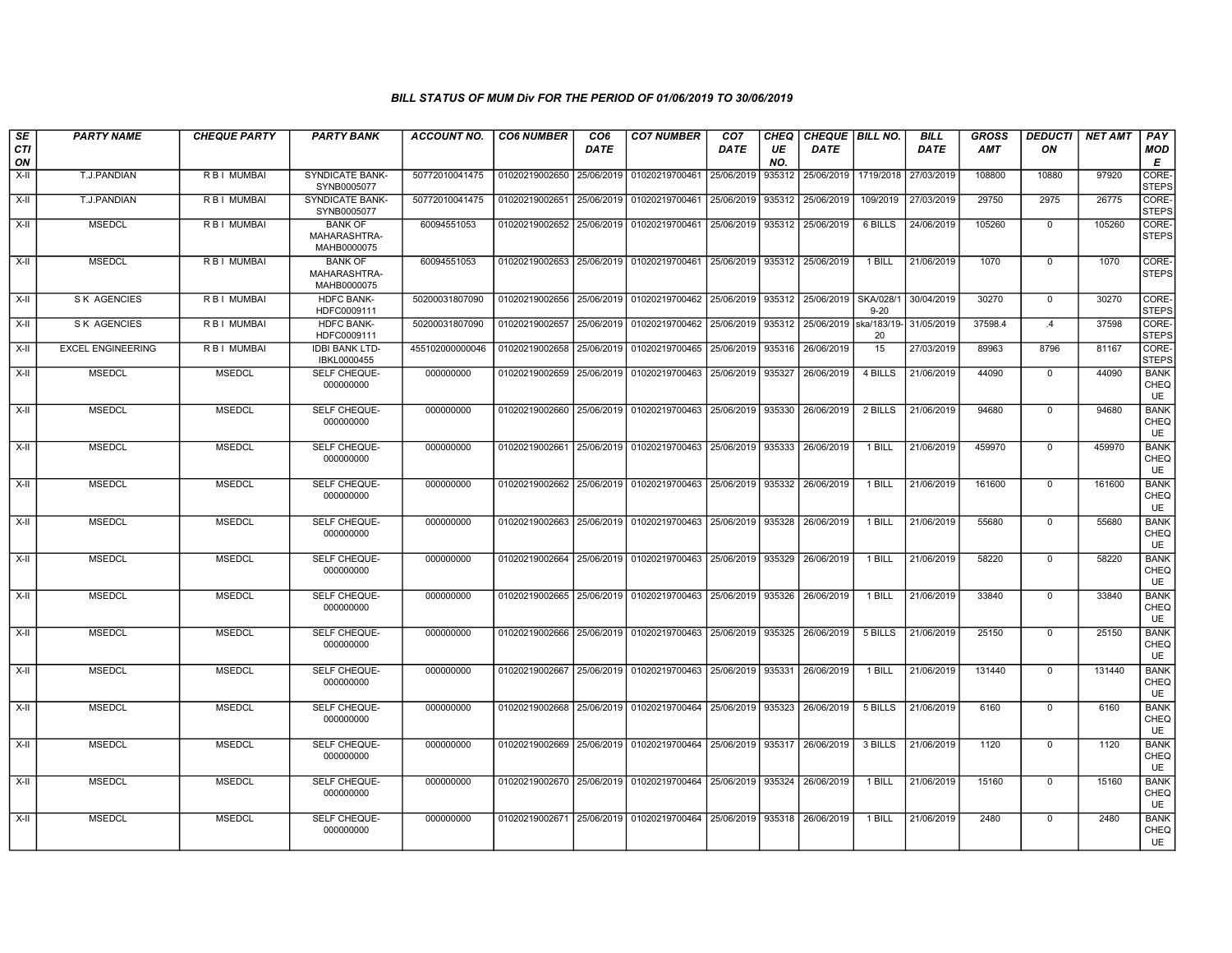| SE               | <b>PARTY NAME</b>                    | <b>CHEQUE PARTY</b>                     | <b>PARTY BANK</b>                                         | <b>ACCOUNT NO.</b> | <b>CO6 NUMBER</b>                        | CO <sub>6</sub> | <b>CO7 NUMBER</b>                                   | CO <sub>7</sub>   | CHEQ      | CHEQUE   BILL NO.      |                        | <b>BILL</b> | <b>GROSS</b> | <b>DEDUCTI</b> | <b>NET AMT</b> | PAY                       |
|------------------|--------------------------------------|-----------------------------------------|-----------------------------------------------------------|--------------------|------------------------------------------|-----------------|-----------------------------------------------------|-------------------|-----------|------------------------|------------------------|-------------|--------------|----------------|----------------|---------------------------|
| <b>CTI</b><br>ON |                                      |                                         |                                                           |                    |                                          | <b>DATE</b>     |                                                     | DATE              | UE<br>NO. | <b>DATE</b>            |                        | <b>DATE</b> | <b>AMT</b>   | ON             |                | <b>MOD</b><br>E           |
| $X-I$            | <b>MSEDCL</b>                        | <b>MSEDCL</b>                           | SELF CHEQUE-<br>000000000                                 | 000000000          | 01020219002672 25/06/2019 01020219700464 |                 |                                                     | 25/06/2019        | 935322    | 26/06/2019             | 6 BILLS                | 21/06/2019  | 5010         | $\mathbf 0$    | 5010           | <b>BANK</b><br>CHEQ<br>UE |
| $X-H$            | <b>MSEDCL</b>                        | <b>MSEDCL</b>                           | SELF CHEQUE-<br>000000000                                 | 000000000          | 01020219002673 25/06/2019 01020219700464 |                 |                                                     | 25/06/2019        | 935321    | 26/06/2019             | 6 BILLS                | 21/06/2019  | 4320         | $\mathbf 0$    | 4320           | <b>BANK</b><br>CHEQ<br>UE |
| $X-H$            | <b>MSEDCL</b>                        | <b>MSEDCL</b>                           | SELF CHEQUE-<br>000000000                                 | 000000000          |                                          |                 | 01020219002674 25/06/2019 01020219700464            | 25/06/2019 935319 |           | 26/06/2019             | 5 BILLS                | 21/06/2019  | 3110         | $\Omega$       | 3110           | <b>BANK</b><br>CHEQ<br>UE |
| X-II             | <b>MSEDCL</b>                        | <b>MSEDCL</b>                           | SELF CHEQUE-<br>000000000                                 | 000000000          | 01020219002675                           |                 | 25/06/2019 01020219700464                           | 25/06/2019        | 935320    | 26/06/2019             | 5 BILLS                | 21/06/2019  | 3160         | $\Omega$       | 3160           | <b>BANK</b><br>CHEQ<br>UE |
| $X-H$            | DRM BB (PETROL IMP)                  | STATE BANK OF INDIA<br>(IMPREST)        | <b>STATE BANK OF INDIA-</b><br>SBIN0001821                | 37608121296        |                                          |                 | 01020219002676 26/06/2019 01020219700471            | 26/06/2019        | 884341    | 27/06/2019             | Fuel<br>imprest        | 25/06/2019  | 12500        | $\overline{0}$ | 12500          | IMP                       |
| X-II             | ADRM BB (DIESEL IMP)                 | STATE BANK OF INDIA<br>(IMPREST)        | STATE BANK OF INDIA-<br>SBIN0001821                       | 37608121296        | 01020219002677                           | 26/06/2019      | 01020219700471                                      | 26/06/2019        | 884341    | 27/06/2019             | Fuel<br>Imprest        | 25/06/2019  | 8400         | $\mathbf 0$    | 8400           | <b>IMP</b>                |
| X-II             | AREA MANAGER JNPT                    | (IMPREST)                               | STATE BANK OF INDIA   STATE BANK OF INDIA-<br>SBIN0001821 | 37608121296        | 01020219002678                           | 26/06/2019      | 01020219700471                                      | 26/06/2019        | 884341    | 27/06/2019             | <b>GEN IMP</b>         | 29/04/2019  | 2950         | $\mathbf 0$    | 2950           | IMP                       |
| $X-H$            | SSE/AC/STY/CSTM                      | (IMPREST)                               | STATE BANK OF INDIA   STATE BANK OF INDIA-<br>SBIN0001821 | 37608121296        | 01020219002679                           | 26/06/2019      | 01020219700471                                      | 26/06/2019        | 884341    | 27/06/2019             | <b>GEN.IMP</b>         | 17/06/2019  | 6372         | $\overline{0}$ | 6372           | <b>IMP</b>                |
| $X-H$            | <b>SSE P/W SION</b>                  | STATE BANK OF INDIA<br>(IMPREST)        | SELF CHEQUE-<br>000000000                                 | 00                 | 01020219002680                           |                 | 26/06/2019 01020219700471                           | 26/06/2019        | 884341    | 27/06/2019             | General<br>Imprest     | 08/06/2019  | 21654        | $\Omega$       | 21654          | IMP                       |
| X-II             | <b>SSE P/W KARJAT</b>                | STATE BANK OF INDIA<br>(IMPREST)        | SELF CHEQUE-<br>000000000                                 | 00                 | 01020219002681                           | 26/06/2019      | 01020219700477                                      | 27/06/2019        | 884345    | 28/06/2019             | <b>GEN IMP</b>         | 27/05/2019  | 24348        | $\mathbf 0$    | 24348          | IMP                       |
| X-II             | <b>SM MANSAROVAR</b>                 | STATE BANK OF INDIA<br>(IMPREST)        | NO BANK-                                                  | 00                 | 01020219002682                           | 26/06/2019      | 01020219700471                                      | 26/06/2019        | 884341    | 27/06/2019             | Station<br>Imprest     | 04/06/2019  | 5557         | $\Omega$       | 5557           | <b>IMP</b>                |
| X-II             | ADEN N LNL (GEN IMP-15000)           | STATE BANK OF INDIA<br>(IMPREST)        | <b>NO BANK-</b>                                           | 00                 | 01020219002683                           | 26/06/2019      | 01020219700471                                      | 26/06/2019        | 884341    | 27/06/2019             | <b>GEN IMP</b>         | 17/06/2019  | 15000        | $\mathbf 0$    | 15000          | <b>IMP</b>                |
|                  | X-II   SR DSTE (CO) CSTM/GEN.IMP.    | <b>STATE BANK OF INDIA</b><br>(IMPREST) | <b>NO BANK-</b>                                           | 00                 | 01020219002684                           |                 | 26/06/2019 01020219700469                           | 26/06/2019        | 884344    | 28/06/2019             | <b>GEN.IMP</b>         | 25/06/2019  | 15000        | $\Omega$       | 15000          | IMP                       |
| X-II             | SSE/PSI/SION/GEN.IMP.                | <b>STATE BANK OF INDIA</b><br>(IMPREST) | SELF CHEQUE-<br>000000000                                 | 00                 |                                          |                 | 01020219002685 26/06/2019 01020219700469 26/06/2019 |                   | 884344    | 28/06/2019             | GEN.IMP.               | 25/06/2019  | 1498         | $\Omega$       | 1498           | IMP                       |
| X-II             | SSE/OHE/WORK<br>SHOP/KURLA/GEN.IMP.  | DIVISIONAL CASHIER.<br>C RLY            | SELF CHEQUE-<br>000000000                                 |                    | 01020219002686                           | 26/06/2019      | 01020219700470                                      | 26/06/2019        | 884340    | 26/06/2019             | GEN.IMP                | 25/06/2019  | 3000         | $\mathbf 0$    | 3000           | CASH                      |
| $X-H$            | SSE/OHE/WORK<br>SHOP/KURLA/GEN.IMP.  | STATE BANK OF INDIA<br>(IMPREST)        | SELF CHEQUE-<br>000000000                                 |                    | 01020219002687                           | 26/06/2019      | 01020219700469                                      | 26/06/2019        | 884344    | 28/06/2019             | <b>GEN.IMP</b>         | 25/06/2019  | 15000        | $\Omega$       | 15000          | IMP                       |
| $X-H$            | SSE/TD/OHE/DI/FUEL.IMP.              | <b>STATE BANK OF INDIA</b><br>(IMPREST) | NO BANK-                                                  | 00                 | 01020219002688                           | 26/06/2019      | 01020219700469                                      | 26/06/2019        | 884344    | 28/06/2019   FUEL IMP. |                        | 14/06/2019  | 5000         | $\mathbf 0$    | 5000           | IMP                       |
| $X-H$            | SSE/T/BY                             | <b>DIVISIONAL CASHIER.</b><br>C RLY     | <b>NO BANK-</b>                                           | 00                 | 01020219002689                           |                 | 26/06/2019 01020219700468 26/06/2019                |                   | 884340    | 26/06/2019             | GEN.IMP                | 20/06/2019  | 1589         | $\mathbf 0$    | 1589           | CASH                      |
|                  | X-II ADMO LNL(GEN. IMP Rs.3000/-     | STATE BANK OF INDIA<br>(IMPREST)        | STATE BANK OF INDIA-<br>SBIN0001821                       | 37608121296        | 01020219002690                           | 26/06/2019      | 01020219700466                                      | 26/06/2019        | 884344    | 28/06/2019             | <b>MEDICAL</b><br>IMP. | 20/06/2019  | 750          | $^{\circ}$     | 750            | IMP                       |
| X-II             | ADME /HQ/CSTM/GEN.IMP.               | <b>STATE BANK OF INDIA</b><br>(IMPREST) | SELF CHEQUE-<br>000000000                                 | 00                 | 01020219002691                           | 26/06/2019      | 01020219700469                                      | 26/06/2019        | 884344    | 28/06/2019             | <b>GEN.IMP</b>         | 24/06/2019  | 2000         | $\Omega$       | 2000           | IMP                       |
| X-II             | ADME (HQ) HERITAGE CSTM              | <b>STATE BANK OF INDIA</b><br>(IMPREST) | SELF CHEQUE-<br>000000000                                 | 000                | 01020219002692                           | 26/06/2019      | 01020219700469                                      | 26/06/2019        | 884344    | 28/06/2019             | <b>GEN.IMP</b>         | 17/06/2019  | 9848         | $\Omega$       | 9848           | <b>IMP</b>                |
| $X-II$           | ADMO LNL(DIGNOSTIC IMP<br>Rs.8000/-) | (IMPREST)                               | STATE BANK OF INDIA I STATE BANK OF INDIA-<br>SBIN0001821 | 37608121296        | 01020219002693                           |                 | 26/06/2019 01020219700466                           | 26/06/2019        | 884344    | 28/06/2019 HOSP.IMP.   |                        | 26/06/2019  | 7928         | $\mathbf 0$    | 7928           | IMP                       |
| X-II             | ASC/RPF/MULUND                       | STATE BANK OF INDIA<br>(IMPREST)        | NO BANK-                                                  | 00 <sup>°</sup>    | 01020219002694                           | 26/06/2019      | 01020219700469                                      | 26/06/2019        | 884344    | 28/06/2019 GEN. IMP.   |                        | 20/06/2019  | 3691         | $\Omega$       | 3691           | <b>IMP</b>                |
| X-II             | ADEN (NE) KYN/GEN.IMP.               | STATE BANK OF INDIA<br>(IMPREST)        | NO BANK-                                                  | 00                 | 01020219002696                           | 26/06/2019      | 01020219700469                                      | 26/06/2019        | 884344    | 28/06/2019             | GEN.IMP.               | 18/06/2019  | 3500         | $\mathbf 0$    | 3500           | IMP                       |
| X-II             | SSE(M)CLA                            | (IMPREST)                               | STATE BANK OF INDIA I STATE BANK OF INDIA-<br>SBIN0001821 | 37608121296        | 01020219002697                           |                 | 26/06/2019 01020219700471 26/06/2019                |                   |           | 884341 27/06/2019      | GEN.IMP                | 21/06/2019  | 5000         | $\Omega$       | 5000           | IMP                       |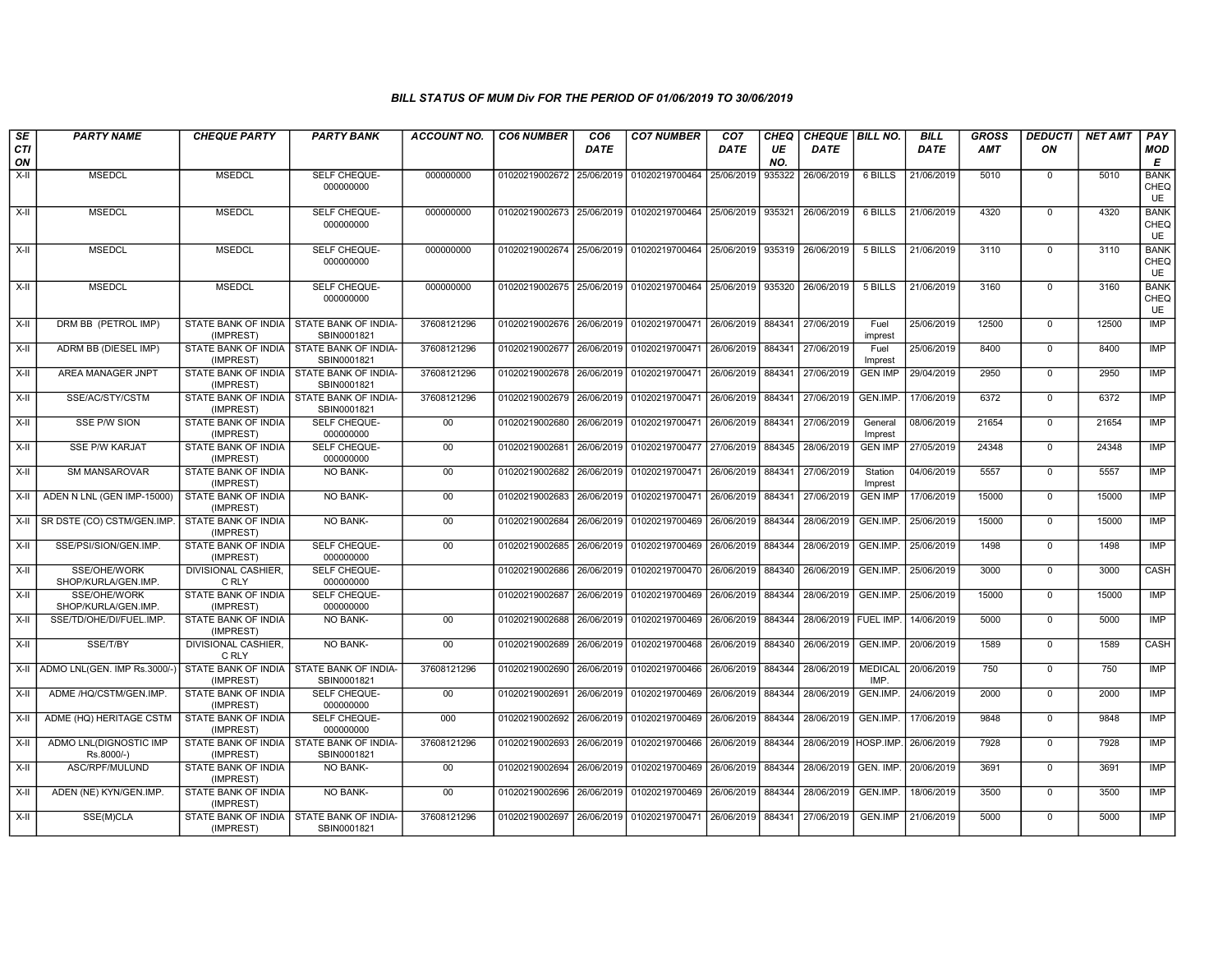| SE<br><b>CTI</b> | <b>PARTY NAME</b>                            | <b>CHEQUE PARTY</b>                     | <b>PARTY BANK</b>                                         | <b>ACCOUNT NO.</b> | <b>CO6 NUMBER</b>         | CO <sub>6</sub><br><b>DATE</b> | <b>CO7 NUMBER</b>                                   | CO <sub>7</sub><br>DATE | <b>CHEQ</b><br>UE | CHEQUE BILL NO.<br><b>DATE</b> |                                      | <b>BILL</b><br><b>DATE</b> | <b>GROSS</b><br><b>AMT</b> | <b>DEDUCTI</b><br>ON | <b>NET AMT</b> | $PA\overline{Y}$<br><b>MOD</b> |
|------------------|----------------------------------------------|-----------------------------------------|-----------------------------------------------------------|--------------------|---------------------------|--------------------------------|-----------------------------------------------------|-------------------------|-------------------|--------------------------------|--------------------------------------|----------------------------|----------------------------|----------------------|----------------|--------------------------------|
| ON               |                                              |                                         |                                                           |                    |                           |                                |                                                     |                         | NO.               |                                |                                      |                            |                            |                      |                | E                              |
| X-II             | <b>SSE (M) THAKURLI</b>                      | STATE BANK OF INDIA<br>(IMPREST)        | SELF CHEQUE-<br>000000000                                 | 00 <sup>°</sup>    | 01020219002698            | 26/06/2019                     | 01020219700471                                      | 26/06/2019              | 884341            | 27/06/2019                     | <b>DIESEL</b><br>IMP                 | 17/06/2019                 | 12000                      | $\Omega$             | 12000          | <b>IMP</b>                     |
| X-II             | SSE(M)DADAR                                  | (IMPREST)                               | STATE BANK OF INDIA   STATE BANK OF INDIA-<br>SBIN0001821 | 37608121296        | 01020219002699            |                                | 26/06/2019 01020219700471                           | 26/06/2019              | 884341            | 27/06/2019                     | GEN.IMP.                             | 19/06/2019                 | 5000                       | $\Omega$             | 5000           | IMP                            |
| X-II             | ADEN (W) CSTM/ FUEL IMP                      | STATE BANK OF INDIA<br>(IMPREST)        | <b>NO BANK-</b>                                           | 000                | 01020219002700            | 26/06/2019                     | 01020219700471                                      | 26/06/2019              | 884341            | 27/06/2019                     | PETROL<br><b>IMP</b>                 | 03/05/2019                 | 2000                       | $\Omega$             | 2000           | <b>IMP</b>                     |
| $X-H$            | <b>DEN LM (LAND)</b>                         | <b>STATE BANK OF INDIA</b><br>(IMPREST) | <b>NO BANK-</b>                                           | 00                 | 01020219002701            | 26/06/2019                     | 01020219700471                                      | 26/06/2019              | 884341            | 27/06/2019                     | <b>GEN IMP</b>                       | 31/05/2019                 | 25000                      | $\mathbf 0$          | 25000          | IMP                            |
| X-II             | <b>SM REAY ROAD</b>                          | STATE BANK OF INDIA<br>(IMPREST)        | <b>NO BANK-</b>                                           | 00                 | 01020219002702            | 26/06/2019                     | 01020219700471                                      | 26/06/2019              | 884341            | 27/06/2019                     | <b>GEN</b><br><b>IMPREST</b>         | 21/06/2019                 | 20884                      | $\Omega$             | 20884          | IMP                            |
| X-II             | <b>SM ATGAON</b>                             | STATE BANK OF INDIA<br>(IMPREST)        | NO BANK-                                                  | $00\,$             | 01020219002703            | 26/06/2019                     | 01020219700471                                      | 26/06/2019              | 884341            | 27/06/2019                     | <b>GEN</b><br><b>IMPREST</b>         | 21/06/2019                 | 15787                      | $\Omega$             | 15787          | <b>IMP</b>                     |
| X-II             | <b>SM MOHAPE</b>                             | STATE BANK OF INDIA<br>(IMPREST)        | <b>NO BANK-</b>                                           | 00                 | 01020219002704            | 26/06/2019                     | 01020219700471                                      | 26/06/2019              | 884341            | 27/06/2019                     | <b>GEN</b><br><b>IMPREST</b>         | 21/06/2019                 | 6130                       | $\Omega$             | 6130           | <b>IMP</b>                     |
| X-II             | <b>CYM JASAI YARD</b>                        | STATE BANK OF INDIA<br>(IMPREST)        | <b>NO BANK-</b>                                           | 00                 | 01020219002705            |                                | 26/06/2019 01020219700471                           | 26/06/2019              | 884341            | 27/06/2019                     | <b>GEN</b><br><b>IMPREST</b>         | 19/06/2019                 | 14948                      | $\Omega$             | 14948          | IMP                            |
| X-II             | <b>SS NAHUR</b>                              | STATE BANK OF INDIA<br>(IMPREST)        | <b>NO BANK-</b>                                           | 00                 | 01020219002706            |                                | 26/06/2019 01020219700472                           | 26/06/2019              | 884341            | 27/06/2019                     | STN imp                              | 20/06/2019                 | 38210                      | $\mathbf 0$          | 38210          | <b>IMP</b>                     |
| X-II             | <b>SM COTTON GREEN</b>                       | STATE BANK OF INDIA<br>(IMPREST)        | STATE BANK OF INDIA-<br>SBIN0001821                       | 37608121296        | 01020219002707            |                                | 26/06/2019 01020219700472                           | 26/06/2019              | 884341            | 27/06/2019                     | stn imprest                          | 20/06/2019                 | 42601                      | $\mathbf 0$          | 42601          | <b>IMP</b>                     |
| X-II             | <b>SM GOVANDI</b>                            | (IMPREST)                               | STATE BANK OF INDIA STATE BANK OF INDIA-<br>SBIN0001821   | 37608121296        | 01020219002708            | 26/06/2019                     | 01020219700472                                      | 26/06/2019              | 884341            | 27/06/2019                     | <b>STN IMP</b>                       | 18/06/2019                 | 41930                      | $\mathbf 0$          | 41930          | <b>IMP</b>                     |
| X-II             | <b>ADEN W CSTM</b>                           | STATE BANK OF INDIA<br>(IMPREST)        | STATE BANK OF INDIA-<br>SBIN0001821                       | 37608121296        | 01020219002709            | 26/06/2019                     | 01020219700472 26/06/2019                           |                         | 884341            | 27/06/2019                     | <b>GEN IMP</b>                       | 15/03/2019                 | 74500                      | $\Omega$             | 74500          | <b>IMP</b>                     |
|                  | X-II   TRULY PEST SOLUTION PVT<br><b>LTD</b> | <b>RBI MUMBAL</b>                       | <b>HDFC BANK LTD-</b><br>HDFC0000271                      | 02712320004609     | 01020219002710            | 26/06/2019                     | 01020219700475 26/06/2019                           |                         | 935335            | 27/06/2019                     | SI-MH18-<br>0223                     | 31/01/2019                 | 46728                      | 16632                | 30096          | CORE-<br><b>STEPS</b>          |
| X-II             | SR CDO. LTT                                  | DIVISIONAL CASHIER,<br>C RLY            | SELF CHEQUE-<br>000000000                                 | 000000000          | 01020219002716 26/06/2019 |                                | 01020219700482                                      | 27/06/2019              | 884343            | 27/06/2019                     | P.O. NO.<br>614482                   | 10/06/2019                 | 1575                       | $\Omega$             | 1575           | CASH                           |
| $X-II$           | SR CDO LTT /MISS                             | STATE BANK OF INDIA<br>(IMPREST)        | <b>STATE BANK OF INDIA-</b><br>SBIN0001821                | 37608121296        | 01020219002717            | 26/06/2019                     | 01020219700484                                      | 27/06/2019              | 884344            | 28/06/2019                     | MISS.IMP.                            | 24/06/2019                 | 74681                      | $\mathbf 0$          | 74681          | IMP                            |
| X-II             | SR.CDO.LTT/GEN.IMP.                          | (IMPREST)                               | STATE BANK OF INDIA STATE BANK OF INDIA-<br>SBIN0001821   | 37608121296        |                           |                                | 01020219002718 26/06/2019 01020219700484            | 27/06/2019              | 884344            | 28/06/2019                     | GEN.IMP                              | 25/06/2019                 | 2197                       | $\mathbf 0$          | 2197           | <b>IMP</b>                     |
| X-II             | DSTE (N) KYN CLENING IMP                     | <b>STATE BANK OF INDIA</b><br>(IMPREST) | SELF CHEQUE-<br>000000000                                 | 00                 | 01020219002720            |                                | 26/06/2019 01020219700484                           | 27/06/2019              | 884344            | 28/06/2019                     | <b>CLENING</b><br>IMP.               | 24/06/2019                 | 6000                       | $\Omega$             | 6000           | IMP                            |
| X-II             | DSTE/KYN/GEN.IMP.                            | STATE BANK OF INDIA<br>(IMPREST)        | SELF CHEQUE-<br>000000000                                 | $00\,$             | 01020219002721            | 26/06/2019                     | 01020219700484                                      | 27/06/2019              | 884344            | 28/06/2019                     | GEN.IMP.                             | 20/06/2019                 | 4237                       | $\Omega$             | 4237           | IMP                            |
| $X-II$           | <b>FAXONICS TECHNOLOGIES</b><br>PVT LTD      | R B I MUMBAI                            | ABHYUDAYA CO-OP<br>BANK LTD-ABHY0065006                   | 006031100000517    | 01020219002722            | 26/06/2019                     | 01020219700474                                      | 26/06/2019 935335       |                   | 27/06/2019                     | <b>REPC1920</b><br>8032              | 11/04/2019                 | 3599.55                    | 72.55                | 3527           | CORE-<br><b>STEPS</b>          |
| X-II             | <b>CLI PNVL</b>                              | DIVISIONAL CASHIER,<br>C RLY            | <b>NO BANK-</b>                                           | $00\,$             | 01020219002724            |                                | 26/06/2019 01020219700482                           | 27/06/2019              | 884343            | 27/06/2019                     | GEN.IMP.                             | 26/06/2019                 | 4922                       | $\Omega$             | 4922           | CASH                           |
| X-II             | ADSTE NE KYN                                 | DIVISIONAL CASHIER,<br>C RLY            | NO BANK-                                                  | 000                | 01020219002725            | 26/06/2019                     | 01020219700482                                      | 27/06/2019              | 884343            | 27/06/2019                     | GEN.IMP                              | 26/06/2019                 | 4931                       | $\overline{0}$       | 4931           | CASH                           |
| $X-H$            | ADSTE/SE/KYN                                 | <b>DIVISIONAL CASHIER,</b><br>C RLY     | SELF CHEQUE-<br>000000000                                 | 000                | 01020219002726            |                                | 26/06/2019 01020219700482 27/06/2019                |                         | 884343            | 27/06/2019                     | GEN.IMP.                             | 26/06/2019                 | 2925                       | $\mathbf 0$          | 2925           | CASH                           |
| X-II             | SR.DCM.CSTM                                  | <b>DIVISIONAL CASHIER.</b><br>C RLY     | SELF CHEQUE-<br>000000000                                 | 000000000          | 01020219002727            |                                | 26/06/2019 01020219700482                           | 27/06/2019              | 884343            | 27/06/2019                     | $P. O. NO -$<br>648630               | 26/06/2019                 | 4500                       | $\mathbf 0$          | 4500           | CASH                           |
| X-II             | ADEN EAST PNVL                               | DIVISIONAL CASHIER,<br>C RLY            | <b>NO BANK-</b>                                           | $00\,$             | 01020219002728            |                                | 26/06/2019 01020219700476 26/06/2019                |                         | 884343            | 27/06/2019                     | PO<br>NO.150838                      | 24/06/2019                 | 250560                     | $\Omega$             | 250560         | CASH                           |
| X-II             | SSE (M) CSMT                                 | <b>DIVISIONAL CASHIER,</b><br>C RLY     | <b>NO BANK-</b>                                           | 00                 |                           |                                | 01020219002729 26/06/2019 01020219700476 26/06/2019 |                         | 884343            | 27/06/2019                     | GEN.IMP.                             | 24/06/2019                 | 14000                      | $\mathbf 0$          | 14000          | CASH                           |
| X-II             | <b>SR DCM WKS</b>                            | <b>DIVISIONAL CASHIER.</b><br>C RLY     | NO BANK-                                                  | 00                 | 01020219002730            |                                | 26/06/2019 01020219700476 26/06/2019                |                         | 884343            | 27/06/2019                     | GM<br><b>PANTRY</b><br><b>IMPRES</b> | 26/06/2019                 | 49239                      | $\Omega$             | 49239          | CASH                           |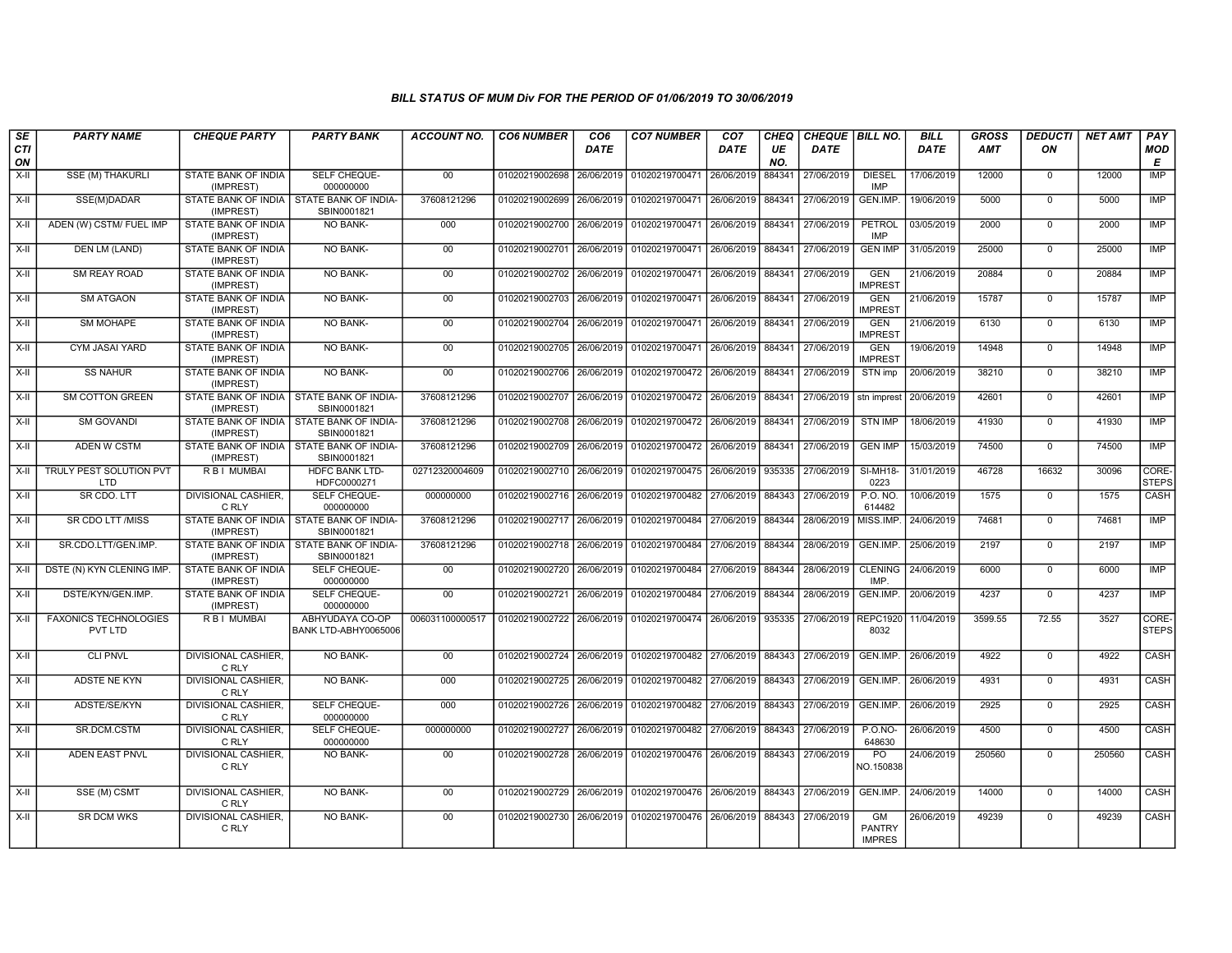| SE<br><b>CTI</b><br>ON | <b>PARTY NAME</b>                                                 | <b>CHEQUE PARTY</b>              | <b>PARTY BANK</b>                   | <b>ACCOUNT NO.</b>                                             | <b>CO6 NUMBER</b>                        | CO <sub>6</sub><br><b>DATE</b> | <b>CO7 NUMBER</b>                                          | CO <sub>7</sub><br><b>DATE</b> | <b>CHEQ</b><br>UE<br>NO. | <b>CHEQUE   BILL NO.</b><br><b>DATE</b> |                              | <b>BILL</b><br><b>DATE</b> | <b>GROSS</b><br><b>AMT</b> | <b>DEDUCTI</b><br>ON | <b>NET AMT</b> | PAY<br><b>MOD</b><br>E      |
|------------------------|-------------------------------------------------------------------|----------------------------------|-------------------------------------|----------------------------------------------------------------|------------------------------------------|--------------------------------|------------------------------------------------------------|--------------------------------|--------------------------|-----------------------------------------|------------------------------|----------------------------|----------------------------|----------------------|----------------|-----------------------------|
| X-II                   | <b>INDIAN BURNS RESEARCH</b><br><b>SOCIETY</b>                    | R B I MUMBAI                     | AXIS BANK-UTIB0001564               | 913010024771315                                                | 01020219002732 26/06/2019                |                                | 01020219700478 27/06/2019                                  |                                | 935335                   | 27/06/2019   KYN.H.E.A                  | dv.Pay.                      | 23/05/2019                 | 523243                     | $\mathbf 0$          | 523243         | <b>CORE</b><br><b>STEPS</b> |
| $X-H$                  | <b>SM VANGANI</b>                                                 | STATE BANK OF INDIA<br>(IMPREST) | <b>NO BANK-</b>                     | 00                                                             | 01020219002733 27/06/2019                |                                | 01020219700477                                             | 27/06/2019                     | 884345                   | 28/06/2019                              | <b>GEN</b><br><b>IMPREST</b> | 17/06/2019                 | 25150                      | $\Omega$             | 25150          | IMP                         |
| X-II                   | <b>KEPS PHARMA</b>                                                | <b>RBI MUMBAI</b>                | <b>YES BANK-</b><br>YESB0000458     | 045884600000077                                                | 01020219002735 27/06/2019                |                                | 01020219700487                                             | 27/06/2019                     | 935339                   | 28/06/2019                              | jsi/10437                    | 11/03/2019                 | 36831                      | $\Omega$             | 36831          | CORE-<br><b>STEPS</b>       |
| $X-H$                  | <b>KEPS PHARMA</b>                                                | <b>RBI MUMBAI</b>                | <b>YES BANK-</b><br>YESB0000458     | 045884600000077                                                | 01020219002736 27/06/2019                |                                | 01020219700487                                             | 27/06/2019                     | 935339                   | 28/06/2019                              | JSI/50                       | 11/04/2019                 | 62160                      | $\mathbf 0$          | 62160          | CORE-<br><b>STEPS</b>       |
| $X-H$                  | <b>KEPS PHARMA</b>                                                | <b>RBI MUMBAI</b>                | <b>YES BANK-</b><br>YESB0000458     | 045884600000077                                                | 01020219002737 27/06/2019                |                                | 01020219700487                                             | 27/06/2019                     | 935339                   | 28/06/2019                              | jsi/10806                    | 30/03/2019                 | 68880                      | 1378                 | 67502          | CORE-<br><b>STEPS</b>       |
| X-II                   | SR DEE(TRS O) CSTM                                                | DIVISIONAL CASHIER,<br>C RLY     | SELF CHEQUE-<br>000000000           | 000000000                                                      |                                          |                                | 01020219002738 27/06/2019 01020219700482                   | 27/06/2019 884343              |                          | 27/06/2019                              | C/A 001                      | 24/06/2019                 | 1000                       | $\mathbf 0$          | 1000           | CASH                        |
| $X-H$                  | <b>KEPS PHARMA</b>                                                | R B I MUMBAI                     | <b>YES BANK-</b><br>YESB0000458     | 045884600000077                                                | 01020219002740 27/06/2019                |                                | 01020219700480 27/06/2019                                  |                                | 935339                   | 28/06/2019                              | JSI/10576                    | 19/03/2019                 | 103512                     | 2070                 | 101442         | CORE-<br><b>STEPS</b>       |
| $X-H$                  | <b>KEPS PHARMA</b>                                                | <b>RBI MUMBAI</b>                | <b>YES BANK-</b><br>YESB0000458     | 045884600000077                                                |                                          |                                | 01020219002741 27/06/2019 01020219700480 27/06/2019        |                                | 935339                   | 28/06/2019                              | JSI/10617                    | 23/03/2019                 | 49465                      | 989                  | 48476          | CORE-<br><b>STEPS</b>       |
| X-II                   | <b>KEPS PHARMA</b>                                                | R B I MUMBAI                     | <b>YES BANK-</b><br>YESB0000458     | 045884600000077                                                | 01020219002742 27/06/2019 01020219700480 |                                |                                                            | 27/06/2019                     | 935339                   | 28/06/2019                              | JSI/10745                    | 30/03/2019                 | 101763                     | 4071                 | 97692          | CORE-<br><b>STEPS</b>       |
| $X-II$                 | <b>KEPS PHARMA</b>                                                | <b>RBI MUMBAI</b>                | <b>YES BANK-</b><br>YESB0000458     | 045884600000077                                                | 01020219002743 27/06/2019                |                                | 01020219700480 27/06/2019                                  |                                | 935339                   | 28/06/2019                              | JSI/10817                    | 30/03/2019                 | 89474                      | 1789                 | 87685          | CORE-<br><b>STEPS</b>       |
| $X-II$                 | <b>KEPS PHARMA</b>                                                | <b>RBI MUMBAI</b>                | <b>YES BANK-</b><br>YESB0000458     | 045884600000077                                                |                                          |                                | 01020219002744 27/06/2019 01020219700480                   | 27/06/2019 935339              |                          | 28/06/2019                              | JSI/10469                    | 11/03/2019                 | 54488                      | 1090                 | 53398          | CORE-<br><b>STEPS</b>       |
| $X-H$                  | <b>KEPS PHARMA</b>                                                | <b>RBI MUMBAI</b>                | <b>YES BANK-</b><br>YESB0000458     | 045884600000077                                                | 01020219002745 27/06/2019                |                                | 01020219700480                                             | 27/06/2019                     | 935339                   | 28/06/2019                              | JSI/10621                    | 23/03/2019                 | 14112                      | $\overline{0}$       | 14112          | CORE-<br><b>STEPS</b>       |
| $X-H$                  | <b>KEPS PHARMA</b>                                                | <b>RBI MUMBAI</b>                | <b>YES BANK-</b><br>YESB0000458     | 045884600000077                                                |                                          |                                | 01020219002746 27/06/2019 01020219700480 27/06/2019 935339 |                                |                          | 28/06/2019                              | JSI/35                       | 05/04/2019                 | 104026                     | $\Omega$             | 104026         | CORE-<br><b>STEPS</b>       |
| X-II                   | <b>CENTRE FOR RAILWAY</b><br><b>INFORMATION SYSTEMS</b><br>(CRIS) | R B I MUMBAI                     | SYNDICATE BANK-<br>SYNB0009146      | 91462010020726                                                 |                                          |                                | 01020219002747 27/06/2019 01020219700479                   | 27/06/2019                     | 935335                   | 27/06/2019                              | <b>P.O.NO-</b><br>648518     | 27/06/2019                 | 2095397                    | $\mathbf 0$          | 2095397        | CORE-<br><b>STEPS</b>       |
| X-II                   | FORTIS HOSPITALS LIMITED                                          | R B I MUMBAI                     | AXIS BANK-UTIB0000108               | 909020041516711   01020219002750   27/06/2019   01020219700481 |                                          |                                |                                                            | 27/06/2019                     | 935339                   | 28/06/2019                              | 002                          | 29/03/2019                 | 1969766                    | $\Omega$             | 1969766        | CORE-<br><b>STEPS</b>       |
| $X-II$                 | ASC KYN/FUEL.IMP.                                                 | STATE BANK OF INDIA<br>(IMPREST) | SELF CHEQUE-<br>000000000           | 00                                                             | 01020219002755 27/06/2019                |                                | 01020219700484                                             | 27/06/2019                     | 884344                   | 28/06/2019                              | FUEL.IMP.                    | 27/06/2019                 | 5000                       | $\Omega$             | 5000           | IMP                         |
| X-II                   | ASC/RPF/KYN/GEN.IMP.                                              | STATE BANK OF INDIA<br>(IMPREST) | <b>NO BANK-</b>                     | 00                                                             | 01020219002756 27/06/2019                |                                | 01020219700484                                             | 27/06/2019 884344              |                          | 28/06/2019                              | GEN.IMP                      | 27/06/2019                 | 3995                       | $\Omega$             | 3995           | IMP                         |
| $X-II$                 | SR.DSC RPF/CSTM GEN.IMP                                           | STATE BANK OF INDIA<br>(IMPREST) | SELF CHEQUE-<br>000000000           | $00\,$                                                         | 01020219002758 27/06/2019                |                                | 01020219700484                                             | 27/06/2019                     | 884344                   | 28/06/2019                              | GEN. IMP.                    | 21/06/2019                 | 3400                       | $\mathbf 0$          | 3400           | IMP                         |
| $X-H$                  | AREA TRAINING CENTER KYN<br>/GEN.IMP.                             | STATE BANK OF INDIA<br>(IMPREST) | STATE BANK OF INDIA-<br>SBIN0001821 | 37608121296                                                    |                                          |                                | 01020219002761 27/06/2019 01020219700484                   | 27/06/2019                     | 884344                   | 28/06/2019                              | GEN.IMP.                     | 26/06/2019                 | 2000                       | $\Omega$             | 2000           | IMP                         |
| X-II                   | SR DEE TRS/KLAVA/GEN.IMP.                                         | STATE BANK OF INDIA<br>(IMPREST) | NO BANK-                            | 000                                                            | 01020219002762 27/06/2019                |                                | 01020219700484                                             | 27/06/2019                     | 884344                   | 28/06/2019                              | GEN.IMP.                     | 27/06/2019                 | 9703                       | $\Omega$             | 9703           | <b>IMP</b>                  |
| $X-II$                 | <b>INSPECTOR RPSF/A COY</b><br>12BN/RPSF/THK/GEN.IMP.             | STATE BANK OF INDIA<br>(IMPREST) | NO BANK-                            | $00\,$                                                         | 01020219002763                           | 27/06/2019                     | 01020219700484                                             | 27/06/2019                     | 884344                   | 28/06/2019                              | GEN.IMP.                     | 21/06/2019                 | 3000                       | $\mathbf 0$          | 3000           | IMP                         |
| X-II                   | <b>INSPECTOR</b><br>DS/MATUNGA/GAS.IMP                            | STATE BANK OF INDIA<br>(IMPREST) | SELF CHEQUE-<br>000000000           | 00 <sup>1</sup>                                                |                                          |                                | 01020219002764 27/06/2019 01020219700484                   | 27/06/2019                     | 884344                   | 28/06/2019                              | GAS.IMP.                     | 26/06/2019                 | 684                        | $\Omega$             | 684            | <b>IMP</b>                  |
| X-II                   | INSPECTOR RPF DSCR CSTM                                           | STATE BANK OF INDIA<br>(IMPREST) | SELF CHEQUE-<br>000000000           | 00                                                             | 01020219002766 27/06/2019                |                                | 01020219700484                                             | 27/06/2019                     | 884344                   | 28/06/2019                              | GEN.IMP.                     | 26/06/2019                 | 2609                       | $\mathbf 0$          | 2609           | IMP                         |
| X-II                   | SSE/TD/OHE/CSTM/GEN.IMP                                           | STATE BANK OF INDIA<br>(IMPREST) | SELF CHEQUE-<br>000000000           | $00\,$                                                         | 01020219002767 27/06/2019                |                                | 01020219700484                                             | 27/06/2019                     | 884344                   | 28/06/2019                              | GEN.IMP.                     | 20/06/2019                 | 1500                       | $\Omega$             | 1500           | IMP                         |
| X-II                   | DIRECTOR G.P.O. MUMBAI                                            | DIRECTOR G.P.O.<br><b>MUMBAI</b> | SELF CHEQUE-<br>000000000           | 000000000                                                      |                                          |                                | 01020219002768 27/06/2019 01020219700482                   | 27/06/2019                     | 935336                   | 27/06/2019                              | <b>P.O.NO-</b><br>755016     | 20/06/2019                 | 5000                       | $\mathbf 0$          | 5000           | <b>BANK</b><br>CHEQ<br>UE   |
| X-II                   | INSPECTOR RPF/DS/MEDICAL<br>EXP./GEN.IMP.                         | STATE BANK OF INDIA<br>(IMPREST) | <b>NO BANK-</b>                     | 00                                                             |                                          |                                | 01020219002770 27/06/2019 01020219700484 27/06/2019        |                                | 884344                   | 28/06/2019                              | <b>DOG</b><br>MED.IMP.       | 26/06/2019                 | 27208                      | $\mathbf 0$          | 27208          | <b>IMP</b>                  |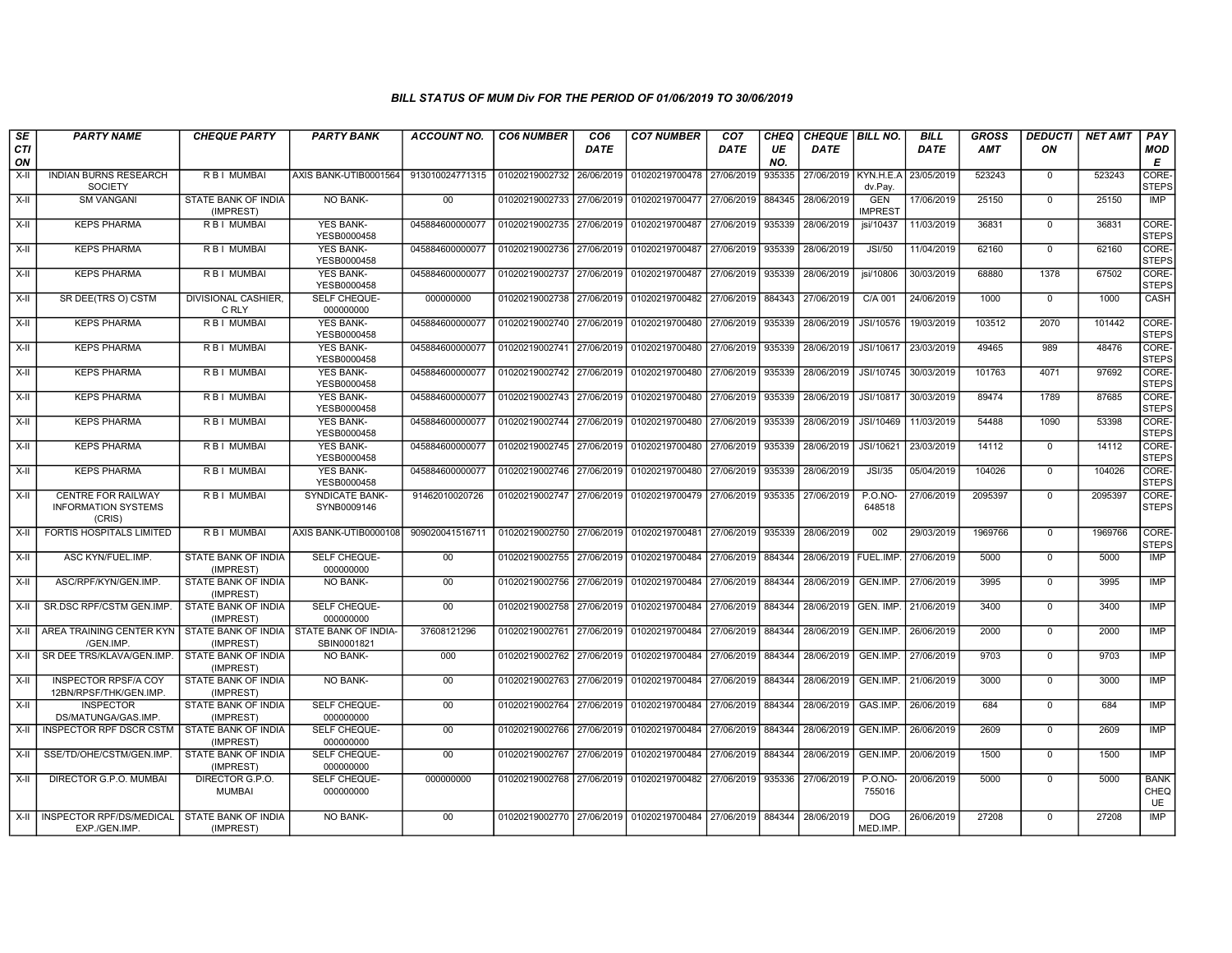| SE        | <b>PARTY NAME</b>                               | <b>CHEQUE PARTY</b>                     | <b>PARTY BANK</b>                                         | <b>ACCOUNT NO.</b> | <b>CO6 NUMBER</b>         | CO <sub>6</sub> | <b>CO7 NUMBER</b>                                                     | CO <sub>7</sub>   | <b>CHEQ</b> | CHEQUE BILL NO. |                              | <b>BILL</b> | <b>GROSS</b> | <b>DEDUCTI</b> | <b>NET AMT</b> | PAY                              |
|-----------|-------------------------------------------------|-----------------------------------------|-----------------------------------------------------------|--------------------|---------------------------|-----------------|-----------------------------------------------------------------------|-------------------|-------------|-----------------|------------------------------|-------------|--------------|----------------|----------------|----------------------------------|
| CTI<br>ON |                                                 |                                         |                                                           |                    |                           | <b>DATE</b>     |                                                                       | <b>DATE</b>       | UE<br>NO.   | <b>DATE</b>     |                              | <b>DATE</b> | AMT          | ON             |                | <b>MOD</b><br>Е                  |
| X-II      | SHOBHANA JAIN                                   | R B I MUMBAI                            | AXIS BANK-UTIB0000004                                     | 004010100282529    | 01020219002771 27/06/2019 |                 | 01020219700485                                                        | 27/06/2019        | 935339      | 28/06/2019      | 768995                       | 21/06/2019  | 67814        | $\Omega$       | 67814          | CORE-<br><b>STEPS</b>            |
| $X-H$     | <b>VIPIN JHA</b>                                | R B I MUMBAI                            | STATE BANK OF INDIA-<br>SBIN0001706                       | 10136590400        | 01020219002773 27/06/2019 |                 | 01020219700485 27/06/2019                                             |                   | 935339      | 28/06/2019      | 768994                       | 21/06/2019  | 67814        | $\mathbf 0$    | 67814          | CORE-<br><b>STEPS</b>            |
| X-II      | MADHU SUDAN SHARMA                              | R B I MUMBAI                            | SBI-SBIN0011708                                           | 10136606853        |                           |                 | 01020219002774 27/06/2019 01020219700485                              | 27/06/2019        | 935339      | 28/06/2019      | 768993                       | 21/06/2019  | 68914        | $\mathbf 0$    | 68914          | CORE-<br><b>STEPS</b>            |
| $X-II$    | <b>SR CREW CONTROLLER</b><br>(SUB)PNVL/GEN.IMP. | STATE BANK OF INDIA<br>(IMPREST)        | <b>NO BANK-</b>                                           | 00                 | 01020219002775 27/06/2019 |                 | 01020219700484 27/06/2019                                             |                   | 884344      | 28/06/2019      | GEN. IMP.                    | 27/06/2019  | 3000         | $\mathbf 0$    | 3000           | IMP                              |
| X-II      | <b>BPCL E CMS</b>                               | R B I MUMBAI                            | HDFC-HDFC0000240                                          | 3017FA2000601763   | 01020219002776 27/06/2019 |                 | 01020219700485                                                        | 27/06/2019        | 935339      | 28/06/2019      | ITTM. FUEL<br><b>IMPRES</b>  | 26/06/2019  | 682982       | $\mathbf 0$    | 682982         | CORE-<br><b>STEPS</b>            |
|           | X-II   MADHUBAN MOTORS PVT LTD                  | R B I MUMBAI                            | KOTAK MAHINDRA<br><b>BANK-KKBK0000638</b>                 | 6311860586         | 01020219002777 27/06/2019 |                 | 01020219700486                                                        | 27/06/2019        | 935339      | 28/06/2019      | TAXE9-<br>06221              | 27/06/2019  | 18456.9      | .9             | 18456          | CORE-<br><b>STEPS</b>            |
| X-II      | S.S.PHARMA AGENCY                               | R B I MUMBAI                            | <b>BANK OF BARODA-</b><br><b>BARBOMANBOM</b>              | 04040500000064     | 01020219002778 27/06/2019 |                 | 01020219700488                                                        | 27/06/2019        | 935339      | 28/06/2019      | T/1084                       | 31/03/2019  | 44431        | 4443           | 39988          | CORE-<br><b>STEPS</b>            |
| $X-H$     | <b>KRUSH ENTERPRISES</b>                        | R B I MUMBAI                            | <b>DENA BANK-</b><br>BKDN0460131                          | 013111011133       |                           |                 | 01020219002779 27/06/2019 01020219700488                              | 27/06/2019        | 935339      | 28/06/2019      | $S-538$                      | 06/03/2019  | 167559       | $\mathbf 0$    | 167559         | CORE-<br><b>STEPS</b>            |
| X-II      | VARDHMAN HEALTH<br>SPECIALITIES PVT LTD         | R B I MUMBAI                            | SBI-SBIN0001102                                           | 30936129246        |                           |                 | 01020219002780 27/06/2019 01020219700488 27/06/2019                   |                   | 935339      | 28/06/2019      | 180028400<br>6561            | 01/01/2019  | 67912        | $\mathbf 0$    | 67912          | CORE-<br><b>STEPS</b>            |
| $X-H$     | DELPHA DRUGS AND<br>PHARMACEUTICAL I PVT LTD    | R B I MUMBAI                            | <b>BANK OF INDIA-</b><br>BKID0000035                      | 003520110000329    |                           |                 | 01020219002781 27/06/2019 01020219700488 27/06/2019 935339            |                   |             | 28/06/2019      | S/46                         | 05/04/2019  | 47991        | 960            | 47031          | CORE-<br><b>STEPS</b>            |
| X-II      | <b>MSEDCL</b>                                   | <b>MSEDCL</b>                           | SELF CHEQUE-<br>000000000                                 | 000000000          | 01020219002792 28/06/2019 |                 | 01020219700490                                                        | 28/06/2019 935337 |             | 28/06/2019      | 1 bill                       | 24/06/2019  | 583380       | $\mathbf 0$    | 583380         | <b>BANK</b><br>CHEQ<br><b>UE</b> |
| X-II      | <b>MSEDCL</b>                                   | <b>MSEDCL</b>                           | SELF CHEQUE-<br>000000000                                 | 000000000          |                           |                 | 01020219002797 28/06/2019 01020219700494                              | 28/06/2019 935341 |             | 28/06/2019      | 1 BILL                       | 26/06/2019  | 226350       | $\mathbf 0$    | 226350         | <b>BANK</b><br>CHEQ<br>UE        |
| X-II      | <b>STATE BANK OF INDIA</b>                      | STATE BANK OF INDIA                     | STATE BANK OF INDIA-<br>SBIN0001821                       | 37608121296        |                           |                 | 01020219002823 28/06/2019 01020219700496 28/06/2019 884346 28/06/2019 |                   |             |                 | $P. O. NO -$<br>585461       | 28/06/2019  | 408240       | $\mathbf 0$    | 408240         | <b>BANK</b><br>CHEQ<br><b>UE</b> |
| X-II      | <b>SM VADALA ROAD</b>                           | STATE BANK OF INDIA<br>(IMPREST)        | <b>NO BANK-</b>                                           | 00                 |                           |                 | 01020219002825 28/06/2019 01020219700498                              | 28/06/2019 884356 |             | 03/07/2019      | <b>GEN</b><br><b>IMPREST</b> | 25/06/2019  | 46249        | $\mathbf 0$    | 46249          | <b>IMP</b>                       |
| X-II      | <b>SM CHEMBUR</b>                               | STATE BANK OF INDIA<br>(IMPREST)        | NO BANK-                                                  | $00\,$             | 01020219002826 28/06/2019 |                 | 01020219700498 28/06/2019                                             |                   | 884356      | 03/07/2019      | <b>GEN</b><br><b>IMPREST</b> | 27/06/2019  | 40980        | $\mathbf 0$    | 40980          | IMP                              |
|           | X-II DRM W CSTM TRACK MACHINE                   | STATE BANK OF INDIA<br>(IMPREST)        | STATE BANK OF INDIA-<br>SBIN0001821                       | 37608121296        |                           |                 | 01020219002827 28/06/2019 01020219700498                              | 28/06/2019        | 884356      | 03/07/2019      | <b>TTM GEN</b><br>IMP        | 25/06/2019  | 26283        | $\Omega$       | 26283          | IMP                              |
| $X-H$     | SSE (M) AMBARNATH                               | (IMPREST)                               | STATE BANK OF INDIA   STATE BANK OF INDIA-<br>SBIN0001821 | 37608121296        | 01020219002828 28/06/2019 |                 | 01020219700498                                                        | 28/06/2019        | 884356      | 03/07/2019      | <b>DIESEL</b><br><b>IMP</b>  | 22/06/2019  | 48876        | $\mathbf 0$    | 48876          | IMP                              |
| $X-H$     | CYM TROMBAT YARD                                | STATE BANK OF INDIA<br>(IMPREST)        | SELF CHEQUE-<br>000000000                                 | 00                 | 01020219002829            | 28/06/2019      | 01020219700498                                                        | 28/06/2019        | 884356      | 03/07/2019      | <b>GEN</b><br><b>IMPREST</b> | 25/06/2019  | 9990         | $\Omega$       | 9990           | IMP                              |
| $X-H$     | SR DFM CSTM (GEN IMP)                           | <b>STATE BANK OF INDIA</b><br>(IMPREST) | <b>NO BANK-</b>                                           | 00                 | 01020219002831            | 28/06/2019      | 01020219700498                                                        | 28/06/2019        | 884356      | 03/07/2019      | GEN.IMP                      | 31/05/2019  | 14979        | $\mathbf 0$    | 14979          | <b>IMP</b>                       |
| $X-H$     | SSE P/W KALYAN (W)                              | <b>STATE BANK OF INDIA</b><br>(IMPREST) | SELF CHEQUE-<br>000000000                                 | $\overline{00}$    | 01020219002832 28/06/2019 |                 | 01020219700498                                                        | 28/06/2019        | 884356      | 03/07/2019      | safety<br>inprest            | 21/06/2019  | 23391        | $\mathbf 0$    | 23391          | IMP                              |
| X-II      | ADEN M IGP                                      | STATE BANK OF INDIA<br>(IMPREST)        | <b>STATE BANK OF INDIA-</b><br>SBIN0001821                | 37608121296        | 01020219002833 28/06/2019 |                 | 01020219700498                                                        | 28/06/2019        | 884356      | 03/07/2019      | <b>FUEL IMP</b>              | 21/06/2019  | 8000         | $\mathbf 0$    | 8000           | IMP                              |
| X-II      | ADEN M PNVL (DIESEL IMP<br>6500)                | STATE BANK OF INDIA I<br>(IMPREST)      | <b>STATE BANK OF INDIA-</b><br>SBIN0001821                | 37608121296        | 01020219002835 28/06/2019 |                 | 01020219700498                                                        | 28/06/2019        | 884356      | 03/07/2019      | <b>DIESEL</b><br><b>IMP</b>  | 20/06/2019  | 6500         | $\Omega$       | 6500           | <b>IMP</b>                       |
| X-II      | SR DEE(G)CSTM (GEN IMP)                         | STATE BANK OF INDIA<br>(IMPREST)        | <b>NO BANK-</b>                                           | 00                 |                           |                 | 01020219002836 28/06/2019 01020219700498 28/06/2019                   |                   | 884356      | 03/07/2019      | GEN.IMP                      | 20/06/2019  | 6500         | $\mathbf 0$    | 6500           | <b>IMP</b>                       |
| X-II      | SSE/EM/WB                                       | (IMPREST)                               | STATE BANK OF INDIA   STATE BANK OF INDIA-<br>SBIN0001821 | 37608121296        | 01020219002837 28/06/2019 |                 | 01020219700498                                                        | 28/06/2019        | 884356      | 03/07/2019      | GEN.IMP.                     | 20/06/2019  | 7000         | $\mathbf 0$    | 7000           | IMP                              |
| X-II      | SSE P/W BY                                      | STATE BANK OF INDIA<br>(IMPREST)        | SELF CHEQUE-<br>000000000                                 | 00                 | 01020219002838 28/06/2019 |                 | 01020219700498                                                        | 28/06/2019        | 884356      | 03/07/2019      | Safety<br>Imprest            | 25/06/2019  | 24927        | $\Omega$       | 24927          | <b>IMP</b>                       |
| X-II      | <b>SS KOPAR</b>                                 | STATE BANK OF INDIA<br>(IMPREST)        | NO BANK-                                                  | 00                 |                           |                 | 01020219002840 28/06/2019 01020219700498 28/06/2019                   |                   | 884356      | 03/07/2019      | <b>STN IMP</b>               | 13/06/2019  | 1570         | $\Omega$       | 1570           | <b>IMP</b>                       |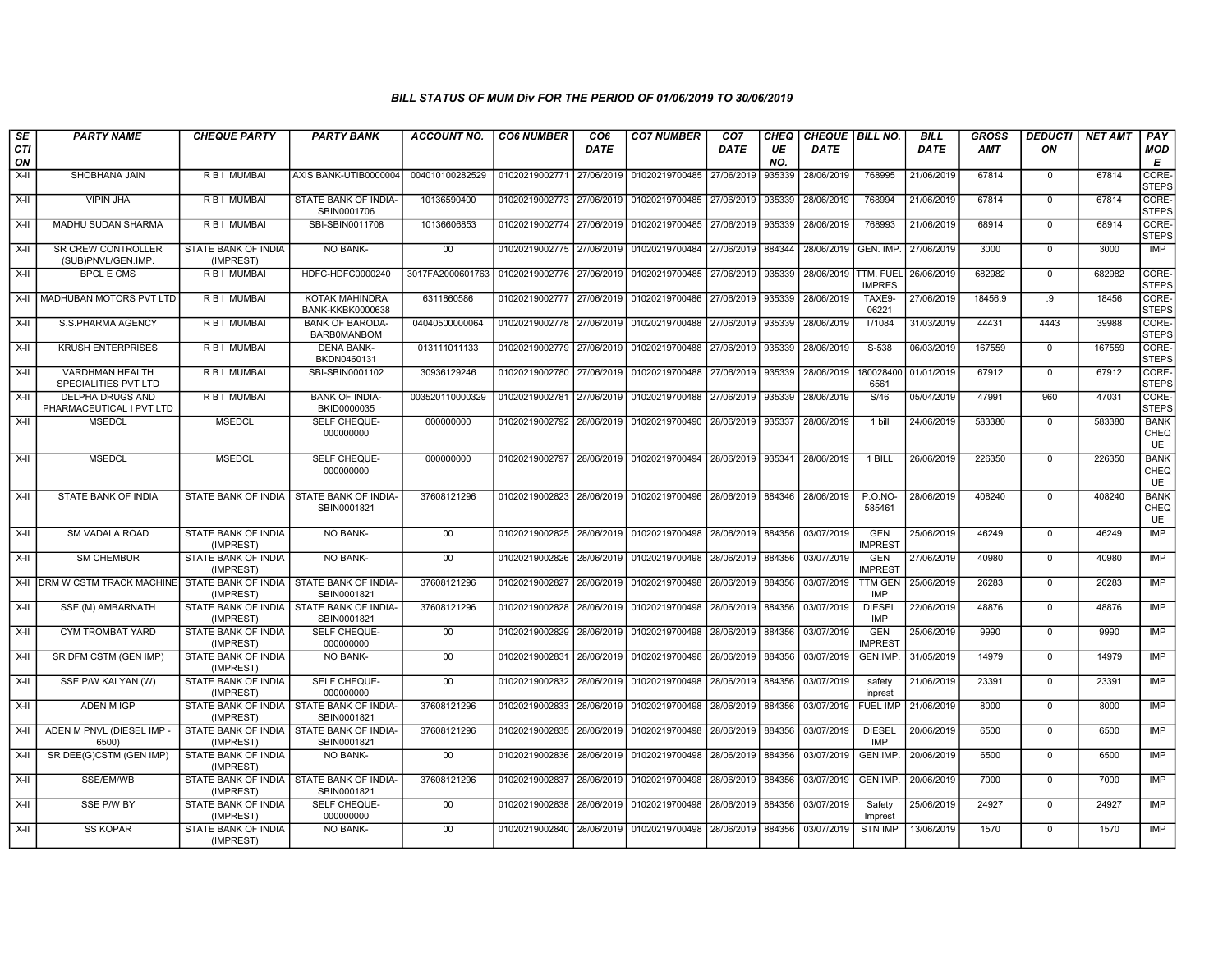| SE                         | <b>PARTY NAME</b>                                   | <b>CHEQUE PARTY</b>                     | <b>PARTY BANK</b>                                             | <b>ACCOUNT NO.</b> | <b>CO6 NUMBER</b>         | CO <sub>6</sub> | <b>CO7 NUMBER</b>                    | CO <sub>7</sub>   | <b>CHEQ</b> | CHEQUE BILL NO.        |                              | <b>BILL</b> | <b>GROSS</b> | <b>DEDUCTI</b> | <b>NET AMT</b> | PAY                   |
|----------------------------|-----------------------------------------------------|-----------------------------------------|---------------------------------------------------------------|--------------------|---------------------------|-----------------|--------------------------------------|-------------------|-------------|------------------------|------------------------------|-------------|--------------|----------------|----------------|-----------------------|
| <b>CTI</b><br>ON           |                                                     |                                         |                                                               |                    |                           | DATE            |                                      | <b>DATE</b>       | UE<br>NO.   | <b>DATE</b>            |                              | <b>DATE</b> | <b>AMT</b>   | ON             |                | <b>MOD</b><br>E       |
| X-II                       | <b>SM CHAUK</b>                                     | STATE BANK OF INDIA<br>(IMPREST)        | <b>NO BANK-</b>                                               | 00                 | 01020219002841            | 28/06/2019      | 01020219700498                       | 28/06/2019        | 884356      | 03/07/2019             | <b>GEN</b><br><b>IMPREST</b> | 26/06/2019  | 385          | $\mathbf 0$    | 385            | <b>IMP</b>            |
| X-II                       | INS.RPF BADALAPUR/GEN.IMP.                          | <b>STATE BANK OF INDIA</b><br>(IMPREST) | SELF CHEQUE-<br>000000000                                     | $00\,$             | 01020219002845            | 28/06/2019      | 01020219700500                       | 28/06/2019        | 884356      | 03/07/2019             | GEN.IMP.                     | 28/06/2019  | 5000         | $\mathbf 0$    | 5000           | <b>IMP</b>            |
| $X-H$                      | SR DSTE WKS CSTM                                    | STATE BANK OF INDIA<br>(IMPREST)        | <b>NO BANK-</b>                                               | 00                 | 01020219002846 28/06/2019 |                 | 01020219700500 28/06/2019 884356     |                   |             | 03/07/2019             | GEN.IMP.                     | 27/06/2019  | 3000         | $\Omega$       | 3000           | <b>IMP</b>            |
| $X-H$                      | <b>INSPECTOR RPF</b><br>WADIBUNDER/GEN.IMP.         | <b>STATE BANK OF INDIA</b><br>(IMPREST) | <b>SELF CHEQUE-</b><br>000000000                              | $\overline{00}$    | 01020219002849            | 28/06/2019      | 01020219700500 28/06/2019 884356     |                   |             | 03/07/2019             | GEN.IMP.                     | 28/06/2019  | 4849         | $\Omega$       | 4849           | IMP                   |
| SBN<br><sub>S</sub>        | ALIF ENTERPRISES-MUMBAI                             | R B I MUMBAI                            | <b>DENA BANK-</b><br>BKDN0460070                              | 007011023984       | 01020419000584            | 03/06/2019      | 01020419700085                       | 03/06/2019        | 935151      | 03/06/2019             | 02.19-20                     | 12/04/2019  | 110029       | $\mathbf 0$    | 110029         | CORE-<br><b>STEPS</b> |
| SBN<br><sub>S</sub>        | SHIVAM ENTERPRISES-<br>KALYAN                       | R B I MUMBAI                            | <b>ICICI BANK LTD-</b><br>ICIC0006983                         | 698305600502       | 01020419000589            | 04/06/2019      | 01020419700086 04/06/2019            |                   | 935233      | 13/06/2019             | SE/18-<br>19/187             | 14/01/2019  | 144668       | $\mathbf 0$    | 144668         | CORE-<br><b>STEPS</b> |
| <b>SBN</b><br><sub>S</sub> | SHIVAM ENTERPRISES-<br><b>KALYAN</b>                | R B I MUMBAI                            | <b>ICICI BANK LTD-</b><br>ICIC0006983                         | 698305600502       | 01020419000590            | 04/06/2019      | 01020419700086 04/06/2019 935233     |                   |             | 13/06/2019             | SE/18-<br>19/189             | 14/01/2019  | 144786       | $\Omega$       | 144786         | CORE-<br><b>STEPS</b> |
| <b>SBN</b><br><sub>S</sub> | SHIVAM ENTERPRISES-<br>KALYAN                       | <b>RBI MUMBAI</b>                       | <b>ICICI BANK LTD-</b><br><b>ICIC0006983</b>                  | 698305600502       | 01020419000591            | 04/06/2019      | 01020419700086 04/06/2019 935233     |                   |             | 13/06/2019             | SE/18-<br>19/179             | 08/01/2019  | 175112       | $\overline{0}$ | 175112         | CORE-<br><b>STEPS</b> |
| <b>SBN</b><br><sub>S</sub> | <b>SHIVAM ENTERPRISES-</b><br><b>KALYAN</b>         | <b>RBI MUMBAL</b>                       | <b>ICICI BANK LTD-</b><br>ICIC0006983                         | 698305600502       | 01020419000592 04/06/2019 |                 | 01020419700086   04/06/2019   935233 |                   |             | 13/06/2019             | SE/18-<br>19/200             | 04/02/2019  | 195148.4     | .4             | 195148         | CORE-<br><b>STEPS</b> |
| SBN<br><sub>S</sub>        | SHIVAM ENTERPRISES-<br>KALYAN                       | R B I MUMBAI                            | <b>ICICI BANK LTD-</b><br>ICIC0006983                         | 698305600502       | 01020419000593            | 04/06/2019      | 01020419700086 04/06/2019 935233     |                   |             | 13/06/2019             | SE/18-<br>19/201             | 04/02/2019  | 195148.4     | .4             | 195148         | CORE-<br><b>STEPS</b> |
| <b>SBN</b><br><sub>S</sub> | SHIVAM ENTERPRISES-<br><b>KALYAN</b>                | R B I MUMBAI                            | <b>ICICI BANK LTD-</b><br><b>ICIC0006983</b>                  | 698305600502       | 01020419000594            | 04/06/2019      | 01020419700086                       | 04/06/2019 935233 |             | 13/06/2019             | se/18-<br>19/216             | 25/02/2019  | 217099.94    | .94            | 217099         | CORE-<br><b>STEPS</b> |
| <b>SBN</b><br><sub>S</sub> | SHIVAM ENTERPRISES-<br><b>KALYAN</b>                | <b>RBI MUMBAI</b>                       | <b>ICICI BANK LTD-</b><br><b>ICIC0006983</b>                  | 698305600502       | 01020419000595            | 04/06/2019      | 01020419700086 04/06/2019 935233     |                   |             | 13/06/2019             | SE/18-<br>19/188             | 14/01/2019  | 141718       | $\overline{0}$ | 141718         | CORE-<br><b>STEPS</b> |
| <b>SBN</b><br>S            | SHIVAM ENTERPRISES-<br><b>KALYAN</b>                | R B I MUMBAI                            | <b>ICICI BANK LTD-</b><br>ICIC0006983                         | 698305600502       | 01020419000596            | 04/06/2019      | 01020419700086 04/06/2019 935233     |                   |             | 13/06/2019             | SE/18-<br>19/223             | 13/03/2019  | 195124.8     | .8             | 195124         | CORE-<br><b>STEPS</b> |
| <b>SBN</b><br>S            | ANANTASHREE ENGINEERS-<br><b>GAUTAM BUDDH NAGAR</b> | R B I MUMBAI                            | ALLAHABAD BANK-<br>ALLA0210363                                | 50388736183        | 01020419000597            | 06/06/2019      | 01020419700088                       | 07/06/2019        | 935233      | 13/06/2019             | ae/1819/01<br>47             | 20/12/2018  | 63720        | 6372           | 57348          | CORE-<br><b>STEPS</b> |
| <b>SBN</b><br><sub>S</sub> | <b>RUP ENTERPRISES-THANE</b>                        | R B I MUMBAI                            | UNITED BANK OF INDIA-<br>UTBI0DBV676                          | 1550050003469      | 01020419000598            | 06/06/2019      | 01020419700088                       | 07/06/2019 935233 |             | 13/06/2019             | 23                           | 08/04/2019  | 74930        | 1499           | 73431          | CORE-<br><b>STEPS</b> |
| <b>SBN</b><br><sub>S</sub> | V.M.ENTERPRISE-MUMBAI                               | <b>RBI MUMBAI</b>                       | STATE BANK OF INDIA-<br>SBIN0013340                           | 54022334120        | 01020419000599 06/06/2019 |                 | 01020419700088 07/06/2019 935233     |                   |             | 13/06/2019             | 310                          | 14/02/2019  | 74399        | $\Omega$       | 74399          | CORE-<br><b>STEPS</b> |
| <b>SBN</b><br><sub>S</sub> | <b>SHREE ENTERPRISES</b>                            | R B I MUMBAI                            | <b>CORPORATION BANK-</b><br>CORP0001467                       | 510101000913961    | 01020419000600            | 06/06/2019      | 01020419700088                       | 07/06/2019 935233 |             | 13/06/2019             | S0000032<br>19-20            | 25/04/2019  | 40950        | $\mathbf 0$    | 40950          | CORE-<br><b>STEPS</b> |
| SBN<br>S.                  | SHREE ENTERPRISES                                   | R B I MUMBAI                            | <b>CORPORATION BANK-</b><br>CORP0001467                       | 510101000913961    | 01020419000601            | 06/06/2019      | 01020419700088                       | 07/06/2019        | 935233      | 13/06/2019             | S0000037<br>19-20            | 04/05/2019  | 21571.2      | $\cdot$ .2     | 21571          | CORE-<br><b>STEPS</b> |
| SBN<br><sub>S</sub>        | TRINITY HOUSE (INDIA) PVT.<br>LTD.-MUMBAI           | R B I MUMBAI                            | THE SARASWAT CO-<br><b>OPERATIVE BANK LTD-</b><br>SRCB0000019 | 019502100051788    | 01020419000602 06/06/2019 |                 | 01020419700087 06/06/2019 935189     |                   |             | 10/06/2019             | KYN/19/11<br>5               | 04/05/2019  | 1752508.6    | 29703.6        | 1722805        | CORE-<br><b>STEPS</b> |
| SBN<br><sub>S</sub>        | VIN TECH ENTERPRISES-<br><b>MUMBAI</b>              | R B I MUMBAI                            | PNB-PUNB0160600                                               | 1606002100005863   | 01020419000603            | 06/06/2019      | 01020419700088 07/06/2019 935233     |                   |             | 13/06/2019   VIN-TECH- | 02-2019                      | 06/05/2019  | 227869.8     | 22787.8        | 205082         | CORE-<br><b>STEPS</b> |
| <b>SBN</b><br><sub>S</sub> | OMM ENTERPRISES-<br><b>BHUBANESWAR</b>              | R B I MUMBAI                            | <b>BANK OF INDIA-</b><br>BKID0005136                          | 513620110000079    | 01020419000605            | 08/06/2019      | 01020419700090                       | 08/06/2019 935233 |             | 13/06/2019             | OMM/18-<br>19/029            | 27/09/2018  | 270810       | 15422          | 255388         | CORE-<br><b>STEPS</b> |
| <b>SBN</b><br>S.           | RAPID MANUFACTURING<br>COMPANY-MUMBAI               | R B I MUMBAI                            | <b>BANK OF BARODA-</b><br><b>BARB0CHEMBU</b>                  | 06690400000013     | 01020419000606            | 10/06/2019      | 01020419700091                       | 10/06/2019        | 935242      | 17/06/2019             | SALES/26<br>$/18 - 19$       | 05/03/2019  | 251998.44    | 4271.44        | 247727         | CORE-<br><b>STEPS</b> |
| <b>SBN</b><br>S            | <b>HILIGHT INDUSTRIES</b>                           | R B I MUMBAI                            | KOTAK MAHINDRA<br><b>BANK LIMITED-</b><br>KKBK0006578         | 1711423232         | 01020419000607            | 10/06/2019      | 01020419700091                       | 10/06/2019 935242 |             | 17/06/2019             | HLI/74 18-<br>19             | 16/10/2018  | 194565       | 11673          | 182892         | CORE-<br><b>STEPS</b> |
| <b>SBN</b><br><sub>S</sub> | <b>GENERAL AUTO ELECTRIC</b><br>CORPORATION-MUMBAI  | R B I MUMBAI                            | <b>BANK OF INDIA-</b><br>BKID0000038                          | 003830100000580    | 01020419000608            | 10/06/2019      | 01020419700091                       | 10/06/2019 935242 |             | 17/06/2019             | A-19-037                     | 09/05/2019  | 9631927      | 163253         | 9468674        | CORE-<br><b>STEPS</b> |
| <b>SBN</b><br><sub>S</sub> | N. M. INDUSTRIES-THANE                              | R B I MUMBAI                            | THE SHAMRAO VITHAL<br>CO-OPERATIVE BAN-<br>SVCB0000015        | 101504180002566    | 01020419000614 11/06/2019 |                 | 01020419700092                       | 11/06/2019 935242 |             | 17/06/2019             | 64                           | 01/04/2019  | 185850       | $\mathbf 0$    | 185850         | CORE-<br><b>STEPS</b> |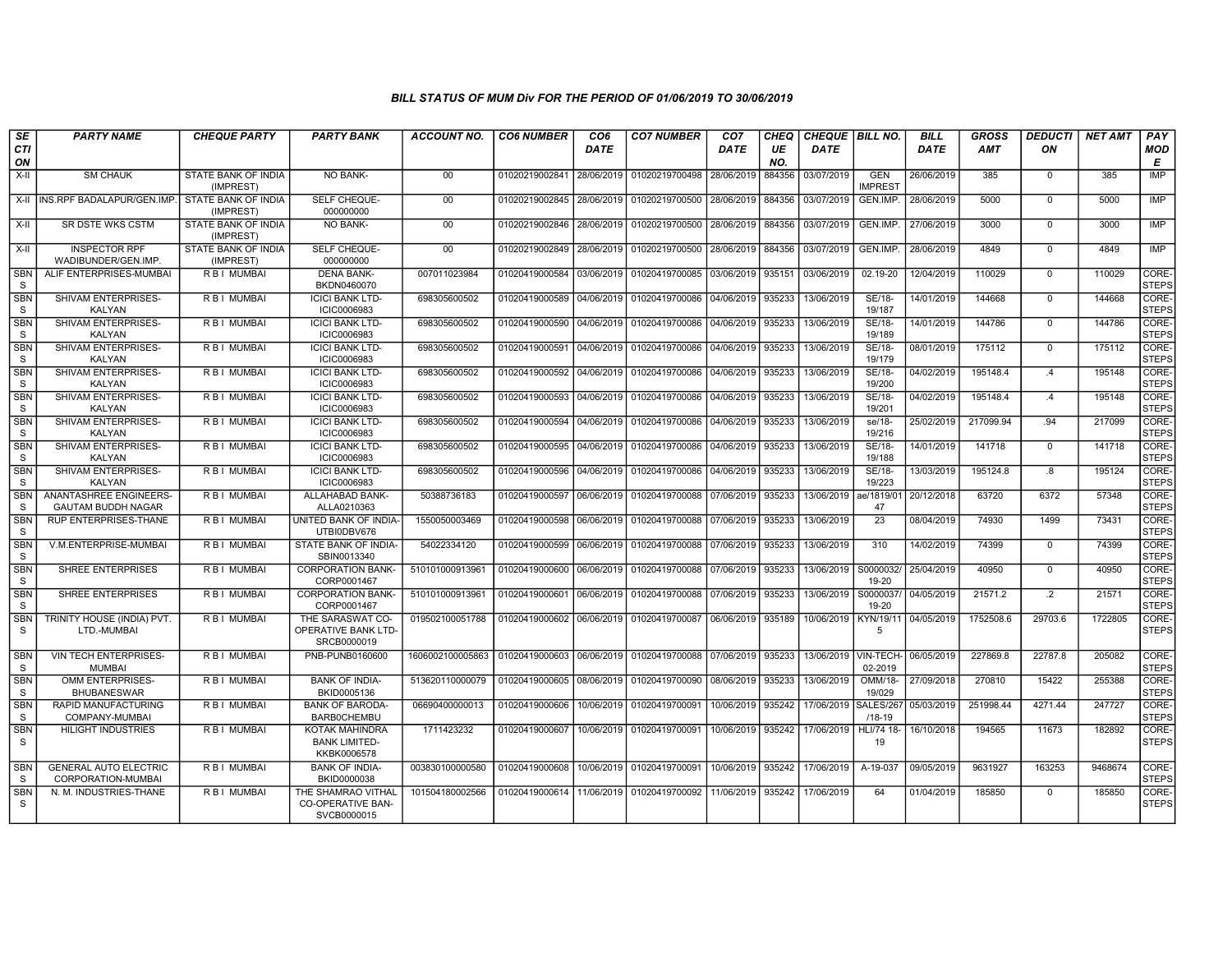| <b>SE</b>                  | <b>PARTY NAME</b>                                                          | <b>CHEQUE PARTY</b> | <b>PARTY BANK</b>                                                       | ACCOUNT NO.     | <b>CO6 NUMBER</b> | CO <sub>6</sub> | <b>CO7 NUMBER</b>                        | CO <sub>7</sub> | CHEQ      | <b>CHEQUE BILL NO.</b> |                          | <b>BILL</b> | <b>GROSS</b> | <b>DEDUCTI</b> | <b>NET AMT</b> | PAY                   |
|----------------------------|----------------------------------------------------------------------------|---------------------|-------------------------------------------------------------------------|-----------------|-------------------|-----------------|------------------------------------------|-----------------|-----------|------------------------|--------------------------|-------------|--------------|----------------|----------------|-----------------------|
| CTI<br>ON                  |                                                                            |                     |                                                                         |                 |                   | <b>DATE</b>     |                                          | <b>DATE</b>     | UE<br>NO. | DATE                   |                          | <b>DATE</b> | AMT          | ON             |                | MOD<br>Е              |
| SBN<br><sub>S</sub>        | N. M. INDUSTRIES-THANE                                                     | R B I MUMBAI        | THE SHAMRAO VITHAL<br>CO-OPERATIVE BAN-<br>SVCB0000015                  | 101504180002566 | 01020419000615    | 11/06/2019      | 01020419700092                           | 11/06/2019      | 935242    | 17/06/2019             | 062                      | 01/04/2019  | 8033         | $\Omega$       | 8033           | CORE-<br><b>STEPS</b> |
| <b>SBN</b><br>S.           | <b>MEDHA SERVO DRIVES</b><br>PRIVATE LIMITED-HYDERABAD                     | R B I MUMBAI        | STATE BANK OF INDIA-<br>SBIN0004168                                     | 10374360383     | 01020419000616    | 11/06/2019      | 01020419700093                           | 11/06/2019      | 935235    | 13/06/2019             | MS000100<br>2802         | 03/01/2019  | 140632       | $\Omega$       | 140632         | CORE-<br><b>STEPS</b> |
| <b>SBN</b><br>S            | <b>INDIAN RESEARCH CENTRE-</b><br><b>MUMBAI</b>                            | R B I MUMBAI        | THE BHARAT CO-<br><b>OPERATIVE BANK</b><br>(MUMBA-BCBM0000017           | 001612100021033 | 01020419000617    |                 | 11/06/2019 01020419700094                | 11/06/2019      | 935235    | 13/06/2019             | R1920-005-<br><b>CLA</b> | 06/04/2019  | 223964       | 1034           | 222930         | CORE-<br><b>STEPS</b> |
| SBN<br>S                   | SHUBH ENTERPRISE                                                           | R B I MUMBAI        | <b>BANK OF</b><br>MAHARASHTRA-<br>MAHB0000635                           | 60007647624     | 01020419000621    | 12/06/2019      | 01020419700095                           | 13/06/2019      | 935256    | 19/06/2019             | 40                       | 06/02/2019  | 13806        | 276            | 13530          | CORE-<br><b>STEPS</b> |
| <b>SBN</b><br>S            | SHUBH ENTERPRISE                                                           | R B I MUMBAI        | <b>BANK OF</b><br>MAHARASHTRA-<br>MAHB0000635                           | 60007647624     | 01020419000624    | 12/06/2019      | 01020419700095                           | 13/06/2019      | 935256    | 19/06/2019             | 29                       | 19/11/2018  | 11328        | 906            | 10422          | CORE-<br><b>STEPS</b> |
| <b>SBN</b><br>-S           | SHUBH ENTERPRISE                                                           | R B I MUMBAI        | <b>BANK OF</b><br>MAHARASHTRA-<br>MAHB0000635                           | 60007647624     | 01020419000625    |                 | 12/06/2019 01020419700095                | 13/06/2019      | 935256    | 19/06/2019             | 39                       | 04/02/2019  | 21004        | 1680           | 19324          | CORE-<br><b>STEPS</b> |
| <b>SBN</b><br>-S           | SHUBH ENTERPRISE                                                           | R B I MUMBAI        | <b>BANK OF</b><br>MAHARASHTRA-<br>MAHB0000635                           | 60007647624     | 01020419000626    | 12/06/2019      | 01020419700095                           | 13/06/2019      | 935256    | 19/06/2019             | 32                       | 26/11/2018  | 95403        | 2180           | 93223          | CORE-<br><b>STEPS</b> |
| S.                         | SBN RATAN POWER TECH PVT LTD                                               | R B I MUMBAI        | <b>CORPORATION BANK-</b><br>CORP0001452                                 | 145201601000150 | 01020419000627    |                 | 13/06/2019 01020419700096                | 13/06/2019      | 935242    | 17/06/2019             | <b>RPT-028</b>           | 30/12/2018  | 131880       | 2636           | 129244         | CORE-<br><b>STEPS</b> |
| SBN<br>S.                  | KNORR-BREMSE INDIA PVT.<br>LTD.-PALWAL                                     | R B I MUMBAI        | DEUTSCHE BANK AG-<br>DEUT0796DEL                                        |                 | 01020419000628    | 13/06/2019      | 01020419700096                           | 13/06/2019      | 935242    | 17/06/2019             | 181900480<br>8           | 17/01/2019  | 826000       | 14000          | 812000         | CORE-<br><b>STEPS</b> |
| SBN<br>S                   | <b>GOLKONDA ENGINEERING</b><br><b>ENTERPRISES LIMITED</b>                  | R B I MUMBAI        | <b>KOTAK MAHINDRA</b><br><b>BANK-KKBK0000554</b>                        | 2311113387      | 01020419000629    | 14/06/2019      | 01020419700097                           | 17/06/2019      | 935253    | 18/06/2019             | 27                       | 12/04/2019  | 2476408.83   | 40713.83       | 2435695        | CORE-<br><b>STEPS</b> |
| <b>SBN</b><br>S            | <b>GOLKONDA ENGINEERING</b><br><b>ENTERPRISES LIMITED-</b><br>SECUNDERABAD | R B I MUMBAI        | <b>KOTAK MAHINDRA</b><br><b>BANK-KKBK0000554</b>                        | 2311113387      | 01020419000630    | 14/06/2019      | 01020419700097                           | 17/06/2019      | 935253    | 18/06/2019             | 28                       | 12/04/2019  | 1648303.42   | 27099.42       | 1621204        | CORE-<br><b>STEPS</b> |
| <b>SBN</b><br>S.           | <b>RATAN POWER TECH PVT LTD</b>                                            | R B I MUMBAI        | <b>CORPORATION BANK-</b><br>CORP0001452                                 | 145201601000150 | 01020419000631    | 17/06/2019      | 01020419700097                           | 17/06/2019      | 935253    | 18/06/2019             | <b>RPT-018</b>           | 24/11/2018  | 188475       | $\Omega$       | 188475         | CORE-<br><b>STEPS</b> |
| <b>SBN</b><br>S.           | STERLING BOLTS PVT. LTD.-<br><b>HOWRAH</b>                                 | R B I MUMBAI        | STATE BANK OF INDIA-<br>SBIN0014524                                     | 30438469212     | 01020419000632    | 17/06/2019      | 01020419700097                           | 17/06/2019      | 935253    | 18/06/2019             | 652600                   | 08/01/2019  | 233640       | $\mathbf 0$    | 233640         | CORE-<br><b>STEPS</b> |
| SBN<br>S                   | <b>TIRUPATI ENTERPRISES</b>                                                | R B I MUMBAI        | <b>HDFC BANK LTD-</b><br>HDFC0001015                                    | 50200013647041  | 01020419000634    | 17/06/2019      | 01020419700100                           | 19/06/2019      | 935296    | 21/06/2019             | TE/17/18-<br>19          | 14/12/2018  | 240425       | 9617           | 230808         | CORE-<br><b>STEPS</b> |
| <b>SBN</b><br>S            | <b>GENERAL SALES AND</b><br><b>SERVICES</b>                                | R B I MUMBAI        | <b>CANARA BANK-</b><br>CNRB0000217                                      | 0217201012514   | 01020419000636    | 18/06/2019      | 01020419700098                           | 19/06/2019      | 935296    | 21/06/2019             | 019                      | 02/03/2019  | 237690       | $\mathbf{0}$   | 237690         | CORE-<br><b>STEPS</b> |
| <b>SBN</b><br><sub>S</sub> | <b>COMPAIR EQUIPMENTS CO.-</b><br><b>MUMBAI</b>                            | R B I MUMBAI        | <b>SYNDICATE BANK-</b><br>SYNB0005020                                   | 50201250000030  | 01020419000637    | 18/06/2019      | 01020419700100                           | 19/06/2019      | 935296    | 21/06/2019             | CEC/090/2<br>018-19      | 19/03/2019  | 87967.02     | .02            | 87967          | CORE-<br><b>STEPS</b> |
| <b>SBN</b><br>S            | POOJA INDUSTRIES-<br>SINDHUDURG                                            | R B I MUMBAI        | <b>BHARAT COOPERATIVE</b><br><b>BANK MUMBAI LIMITED-</b><br>BCBM0000100 | 009912100001539 | 01020419000638    | 19/06/2019      | 01020419700098                           | 19/06/2019      | 935296    | 21/06/2019             | 110                      | 20/03/2019  | 22278        | 446            | 21832          | CORE-<br><b>STEPS</b> |
| SBN<br>S.                  | AKSHAR MARKETING-VASAI<br>(WEST)                                           | R B I MUMBAI        | VIJAYA BANK-<br>VIJB0005080                                             | 508000301000322 | 01020419000639    | 19/06/2019      | 01020419700100                           | 19/06/2019      | 935296    | 21/06/2019 04/may/100  |                          | 20/05/2019  | 61600        | $\mathbf 0$    | 61600          | CORE-<br><b>STEPS</b> |
| <b>SBN</b><br>S            | <b>INDIAN RESEARCH CENTRE-</b><br><b>MUMBAI</b>                            | R B I MUMBAI        | THE BHARAT CO-<br>OPERATIVE BANK<br>(MUMBA-BCBM0000017                  | 001612100021033 | 01020419000640    | 19/06/2019      | 01020419700099                           | 19/06/2019      | 935296    | 21/06/2019 R1920-007   | <b>CLA</b>               | 15/05/2019  | 118000       | $\mathbf{0}$   | 118000         | CORE-<br><b>STEPS</b> |
| <b>SBN</b><br>S.           | ARHAM POLYCHEM PVT LTD                                                     | R B I MUMBAI        | <b>CORPORATION BANK-</b><br>CORP0000152                                 | 510101005607001 | 01020419000641    | 19/06/2019      | 01020419700100                           | 19/06/2019      | 935296    | 21/06/2019             | APPL/B/02<br>4/19-20     | 19/04/2019  | 272580       | 4620           | 267960         | CORE-<br><b>STEPS</b> |
| <b>SBN</b><br>S            | Sri Jai Media, BB                                                          | R B I MUMBAI        | <b>ICICI BANK LTD-</b><br>ICIC0001098                                   | 109805000745    | 01020419000648    | 20/06/2019      | 01020419700103                           | 20/06/2019      | 935305    | 24/06/2019             | SJM/0187<br>19-20        | 11/05/2019  | 47184.66     | .66            | 47184          | CORE-<br><b>STEPS</b> |
| <b>SBN</b><br>S.           | SUPAN SALES-AHMEDABAD                                                      | R B I MUMBAI        | HDFC BANK LTD-<br>HDFC0000300                                           | 03002020005437  |                   |                 | 01020419000649 20/06/2019 01020419700101 | 20/06/2019      | 935296    | 21/06/2019             | 245/156                  | 11/02/2019  | 97125        | $\Omega$       | 97125          | CORE-<br><b>STEPS</b> |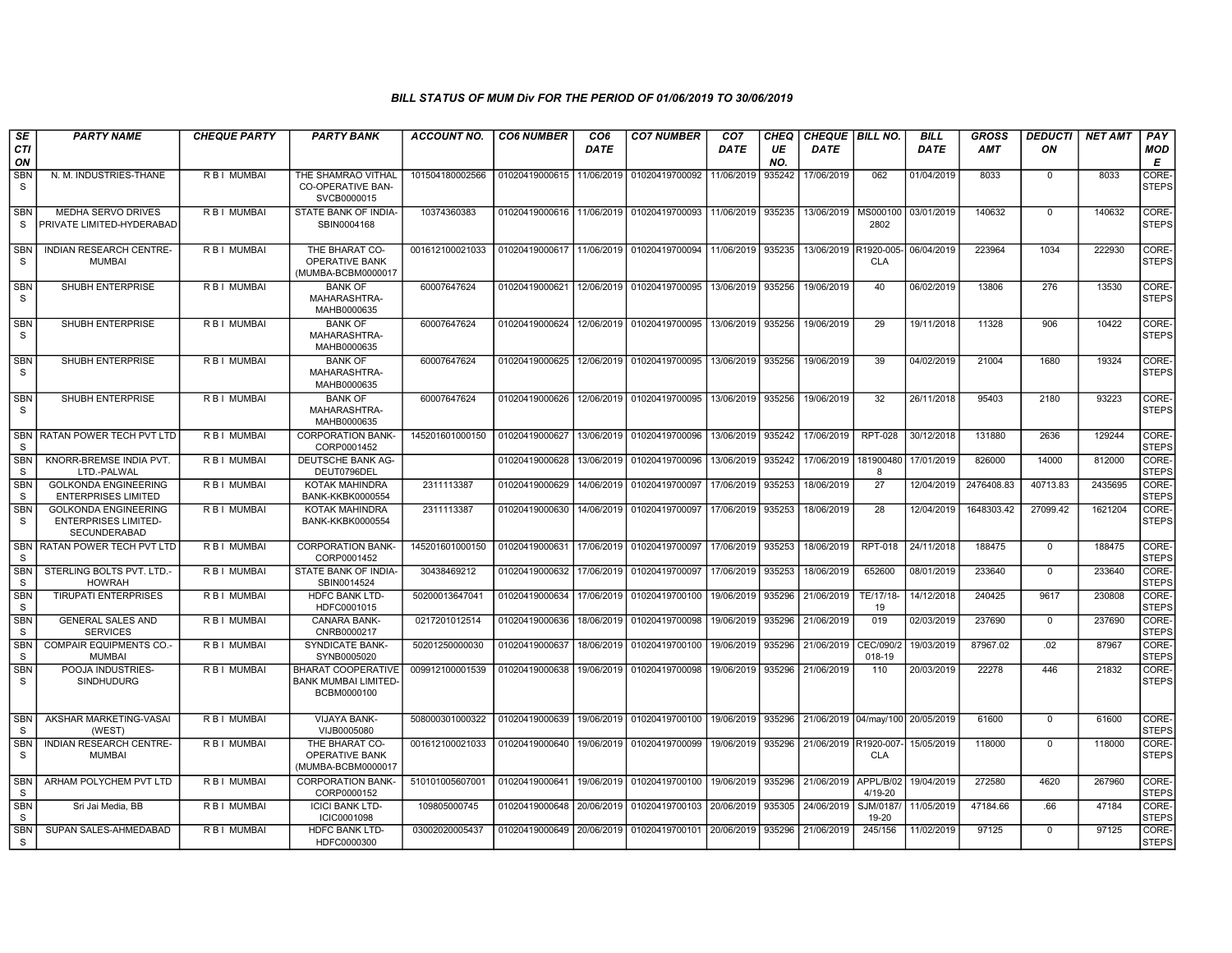| SE<br>CTI                  | <b>PARTY NAME</b>                                                          | <b>CHEQUE PARTY</b> | <b>PARTY BANK</b>                                             | <b>ACCOUNT NO.</b> | <b>CO6 NUMBER</b>         | CO <sub>6</sub><br><b>DATE</b> | <b>CO7 NUMBER</b>                                          | CO <sub>7</sub><br>DATE | CHEQ<br>UE | CHEQUE   BILL NO.<br><b>DATE</b> |                       | <b>BILL</b><br><b>DATE</b> | <b>GROSS</b><br>AMT | <b>DEDUCTI</b><br>ON | <b>NET AMT</b> | PAY<br>MOD            |
|----------------------------|----------------------------------------------------------------------------|---------------------|---------------------------------------------------------------|--------------------|---------------------------|--------------------------------|------------------------------------------------------------|-------------------------|------------|----------------------------------|-----------------------|----------------------------|---------------------|----------------------|----------------|-----------------------|
| ON                         |                                                                            |                     |                                                               |                    |                           |                                |                                                            |                         | NO.        |                                  |                       |                            |                     |                      |                | E                     |
| SBN<br>S.                  | KBN ENTERPRISES-DELHI                                                      | R B I MUMBAI        | <b>HDFC BANK LTD-</b><br>HDFC0000905                          | 50200014347005     | 01020419000650            | 20/06/2019                     | 01020419700102                                             | 20/06/2019              | 935296     | 21/06/2019                       | 152                   | 27/09/2018                 | 132750              | $\mathbf 0$          | 132750         | CORE-<br><b>STEPS</b> |
| SBN<br>S                   | <b>KNORR-BREMSE INDIA</b><br>PVT.LTD                                       | R B I MUMBAI        | DEUTSCHE BANK AG-<br>DEUT0796DEL                              | 1045699000         | 01020419000651            | 20/06/2019                     | 01020419700103 20/06/2019                                  |                         | 935305     | 24/06/2019                       | 181900580<br>$\Omega$ | 08/03/2019                 | 23600               | $\mathbf 0$          | 23600          | CORE-<br><b>STEPS</b> |
| <b>SBN</b><br>S.           | <b>KNORR-BREMSE INDIA</b><br>PVT.LTD                                       | R B I MUMBAI        | DEUTSCHE BANK AG-<br>DEUT0796DEL                              | 1045699000         | 01020419000652            | 20/06/2019                     | 01020419700103 20/06/2019                                  |                         | 935305     | 24/06/2019                       | 181900571<br><b>q</b> | 08/03/2019                 | 41300               | $\Omega$             | 41300          | CORE-<br><b>STEPS</b> |
| <b>SBN</b><br>S            | <b>KNORR-BREMSE INDIA</b><br>PVT.LTD.                                      | <b>RBI MUMBAL</b>   | <b>DEUTSCHE BANK AG-</b><br>DEUT0796DEL                       | 1045699000         | 01020419000653            | 20/06/2019                     | 01020419700103 20/06/2019                                  |                         | 935305     | 24/06/2019                       | 181900464<br>-8       | 10/01/2019                 | 205320              | $\Omega$             | 205320         | CORE-<br>STEPS        |
| SBN<br><sub>S</sub>        | <b>KNORR-BREMSE INDIA</b><br>PVT.LTD                                       | R B I MUMBAI        | DEUTSCHE BANK AG-<br>DEUT0796DEL                              | 1045699000         | 01020419000654            | 20/06/2019                     | 01020419700103                                             | 20/06/2019              | 935305     | 24/06/2019                       | 181900507<br>2        | 01/02/2019                 | 188800              | $\mathbf 0$          | 188800         | CORE-<br><b>STEPS</b> |
| <b>SBN</b><br>S            | <b>AKSHAY ENTERPRISES</b>                                                  | R B I MUMBAI        | THE SHAMRAO VITHAL<br><b>CO-OPERATIVE BAN-</b><br>SVCB0000015 | 101504180002649    | 01020419000655            | 21/06/2019                     | 01020419700106 21/06/2019 935316                           |                         |            | 26/06/2019                       | 16                    | 09/03/2019                 | 12390               | $\Omega$             | 12390          | CORE-<br>STEPS        |
| <b>SBN</b><br>S.           | N.M.INDUSTRIES                                                             | R B I MUMBAI        | THE SHAMRAO VITHAL<br>CO-OPERATIVE BAN-<br>SVCB0000015        | 101504180002566    | 01020419000656 21/06/2019 |                                | 01020419700106 21/06/2019 935316                           |                         |            | 26/06/2019                       | 074                   | 08/05/2019                 | 28350               | $\mathbf 0$          | 28350          | CORE-<br>STEPS        |
| <b>SBN</b><br>S            | N M INDUSTRIES                                                             | R B I MUMBAI        | THE SHAMRAO VITHAL<br>CO-OPERATIVE BAN-<br>SVCB0000015        | 101504180002566    | 01020419000657 21/06/2019 |                                | 01020419700106 21/06/2019 935316                           |                         |            | 26/06/2019                       | 071                   | 02/05/2019                 | 46020               | $\mathbf 0$          | 46020          | CORE-<br>STEPS        |
| <b>SBN</b><br>S            | <b>DIWAN SONS</b>                                                          | R B I MUMBAI        | AXIS BANK-UTIB0000592                                         | 917020055183573    |                           |                                | 01020419000658 21/06/2019 01020419700104 21/06/2019 935316 |                         |            | 26/06/2019                       | 212                   | 01/06/2019                 | 249764.56           | .56                  | 249764         | CORE-<br><b>STEPS</b> |
| <b>SBN</b><br><sub>S</sub> | <b>ALFA ENGINEERS</b>                                                      | R B I MUMBAI        | AXIS BANK-UTIB0000592                                         | 917020053590582    | 01020419000659            | 21/06/2019                     | 01020419700104 21/06/2019                                  |                         | 935316     | 26/06/2019                       | 409                   | 01/06/2019                 | 234753.92           | .92                  | 234753         | CORE-<br><b>STEPS</b> |
| <b>SBN</b><br>S            | <b>BHEL</b>                                                                | R B I MUMBAI        | <b>CANARA BANK-</b><br>CNRB0000413                            | 0413201013263      | 01020419000661            | 21/06/2019                     | 01020419700105 21/06/2019                                  |                         | 935316     | 26/06/2019   951800341           |                       | 30/09/2018                 | 228920              | $\mathbf 0$          | 228920         | CORE-<br><b>STEPS</b> |
| SBN<br>S                   | <b>BHEL</b>                                                                | R B I MUMBAI        | <b>CANARA BANK-</b><br>CNRB0000413                            | 0413201013263      | 01020419000662            | 21/06/2019                     | 01020419700105 21/06/2019                                  |                         | 935316     | 26/06/2019                       | 951800325             | 30/09/2018                 | 1939330             | 110443               | 1828887        | CORE-<br><b>STEPS</b> |
| <b>SBN</b><br>S.           | <b>BHEL</b>                                                                | <b>RBI MUMBAI</b>   | <b>CANARA BANK-</b><br>CNRB0000413                            | 0413201013263      | 01020419000663            | 21/06/2019                     | 01020419700105 21/06/2019                                  |                         | 935316     | 26/06/2019                       | 951800324             | 30/09/2018                 | 3557946.62          | 273781.62            | 3284165        | CORE-<br><b>STEPS</b> |
| <b>SBN</b><br>S            | <b>DIKES TRADING-MUMBAI</b>                                                | <b>RBI MUMBAI</b>   | UNION BANK OF INDIA-<br>UBIN0531774                           | 317701010932262    | 01020419000664            | 21/06/2019                     | 01020419700106 21/06/2019                                  |                         | 935316     | 26/06/2019                       | 66                    | 17/04/2019                 | 170392              | $\mathbf 0$          | 170392         | CORE-<br><b>STEPS</b> |
| <b>SBN</b><br><sub>S</sub> | SHRI SATGURU ELECTRIC AND<br><b>TRADING CO-MUMBAI</b>                      | R B I MUMBAI        | CANARA BANK-<br>CNRB0000102                                   | 0102201010183      | 01020419000665            | 21/06/2019                     | 01020419700106 21/06/2019                                  |                         | 935316     | 26/06/2019                       | 129                   | 01/04/2019                 | 649802.4            | 11014.4              | 638788         | CORE-<br><b>STEPS</b> |
| SBN<br>S.                  | SHRI SATGURU ELECTRIC AND<br><b>TRADING CO-MUMBAI</b>                      | R B I MUMBAI        | CANARA BANK-<br>CNRB0000102                                   | 0102201010183      | 01020419000666            | 21/06/2019                     | 01020419700106 21/06/2019 935316                           |                         |            | 26/06/2019                       | 124                   | 04/03/2019                 | 236236              | 4725                 | 231511         | CORE-<br><b>STEPS</b> |
| SBN<br>S                   | SHRI SATGURU ELECTRIC AND<br><b>TRADING CO-MUMBAI</b>                      | R B I MUMBAI        | <b>CANARA BANK-</b><br>CNRB0000102                            | 0102201010183      | 01020419000667            | 21/06/2019                     | 01020419700106 21/06/2019                                  |                         | 935316     | 26/06/2019                       | 127                   | 01/04/2019                 | 652351.2            | 11057.2              | 641294         | CORE-<br><b>STEPS</b> |
| <b>SBN</b><br>S.           | SHRI SATGURU ELECTRIC AND<br><b>TRADING CO-MUMBAI</b>                      | R B I MUMBAI        | <b>CANARA BANK-</b><br>CNRB0000102                            | 0102201010183      | 01020419000668            | 21/06/2019                     | 01020419700106 21/06/2019                                  |                         | 935316     | 26/06/2019                       | 125                   | 04/03/2019                 | 227824.96           | .96                  | 227824         | CORE-<br><b>STEPS</b> |
| SBN<br>S                   | SHRI SATGURU ELECTRIC AND<br><b>TRADING CO-MUMBAI</b>                      | R B I MUMBAI        | CANARA BANK-<br>CNRB0000102                                   | 0102201010183      | 01020419000669            | 21/06/2019                     | 01020419700106 21/06/2019                                  |                         | 935316     | 26/06/2019                       | 122                   | 09/02/2019                 | 181720              | $\mathbf 0$          | 181720         | CORE-<br><b>STEPS</b> |
| <b>SBN</b><br><sub>S</sub> | SHRI SATGURU ELECTRIC AND<br><b>TRADING CO-MUMBAI</b>                      | R B I MUMBAI        | CANARA BANK-<br>CNRB0000102                                   | 0102201010183      | 01020419000670            | 21/06/2019                     | 01020419700106 21/06/2019                                  |                         | 935316     | 26/06/2019                       | 128                   | 01/04/2019                 | 248248.4            | .4                   | 248248         | CORE-<br><b>STEPS</b> |
| <b>SBN</b><br>S            | SHRI SATGURU ELECTRIC AND<br><b>TRADING CO-MUMBAI</b>                      | R B I MUMBAI        | <b>CANARA BANK-</b><br>CNRB0000102                            | 0102201010183      | 01020419000671            | 21/06/2019                     | 01020419700106 21/06/2019                                  |                         | 935316     | 26/06/2019                       | 126                   | 04/03/2019                 | 236259.6            | .6                   | 236259         | CORE-<br><b>STEPS</b> |
| SBN<br>S.                  | <b>GOLKONDA ENGINEERING</b><br><b>ENTERPRISES LIMITED-</b><br>SECUNDERABAD | R B I MUMBAI        | <b>KOTAK MAHINDRA</b><br><b>BANK-KKBK0000554</b>              | 2311113387         | 01020419000684            | 24/06/2019                     | 01020419700108 24/06/2019                                  |                         | 935335     | 27/06/2019                       | 190-192               | 28/05/2019                 | 9851447.4           | 163523.4             | 9687924        | CORE-<br><b>STEPS</b> |
| SBN<br>S                   | <b>ALFA ENGINEERS</b>                                                      | R B I MUMBAI        | AXIS BANK-UTIB0000592                                         | 917020053590582    | 01020419000685            | 24/06/2019                     | 01020419700108 24/06/2019                                  |                         | 935335     | 27/06/2019                       | 411                   | 01/06/2019                 | 249828.98           | .98                  | 249828         | CORE-<br><b>STEPS</b> |
| <b>SBN</b><br>S            | <b>ALFA ENGINEERS</b>                                                      | R B I MUMBAI        | AXIS BANK-UTIB0000592                                         | 917020053590582    | 01020419000686            | 24/06/2019                     | 01020419700108 24/06/2019                                  |                         | 935335     | 27/06/2019                       | 412                   | 01/06/2019                 | 249791.74           | .74                  | 249791         | CORE-<br><b>STEPS</b> |
| <b>SBN</b><br><sub>S</sub> | <b>ALFA ENGINEERS</b>                                                      | R B I MUMBAI        | AXIS BANK-UTIB0000592                                         | 917020053590582    | 01020419000687            | 24/06/2019                     | 01020419700108 24/06/2019                                  |                         | 935335     | 27/06/2019                       | 414                   | 01/06/2019                 | 247580.52           | .52                  | 247580         | CORE-<br><b>STEPS</b> |